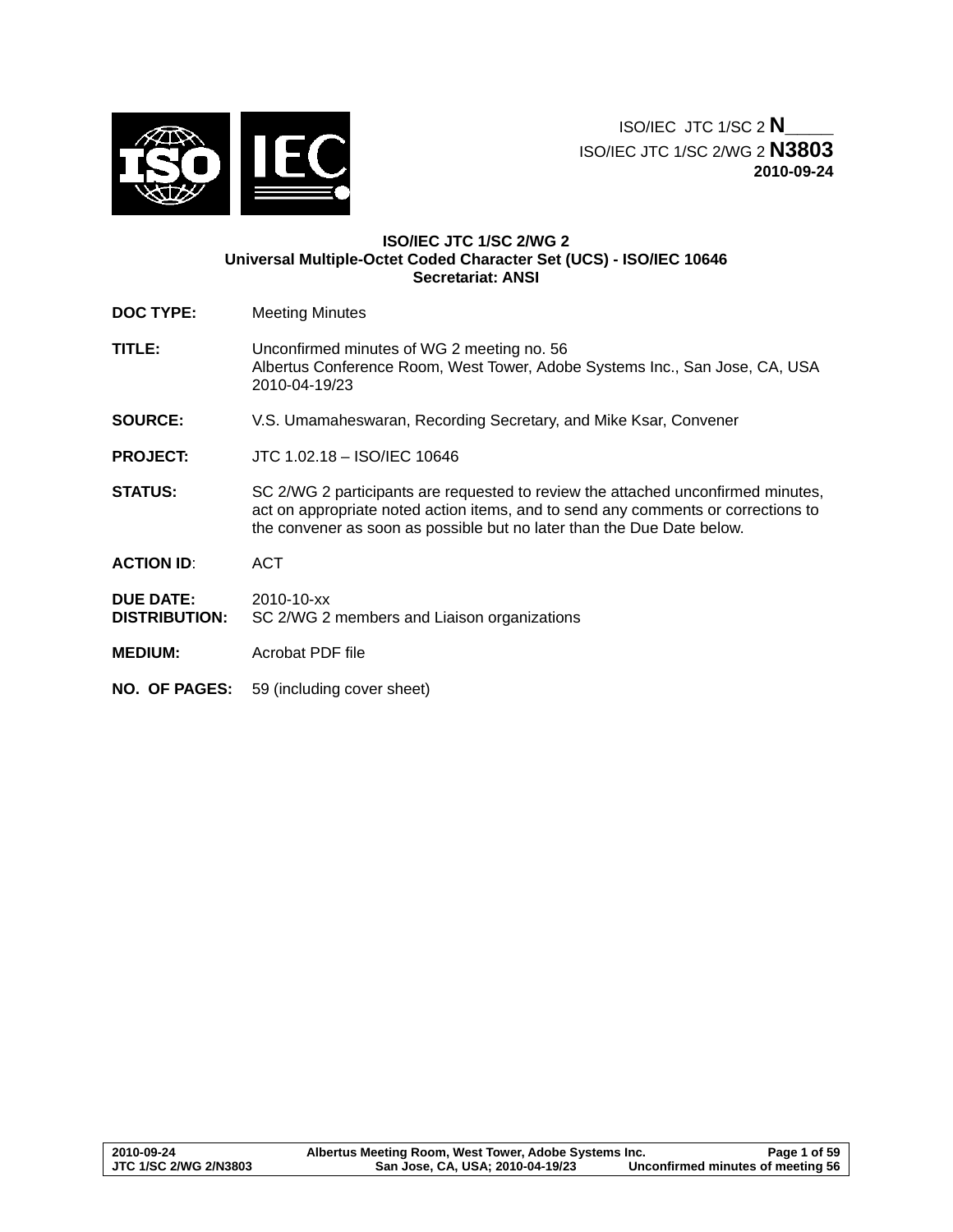# <span id="page-1-0"></span>**ISO International Organization for Standardization Organisation Internationale de Normalisation**

# **ISO/IEC JTC 1/SC 2/WG 2 Universal Multiple-Octet Coded Character Set (UCS) ISO/IEC JTC 1/SC 2 N\_\_\_\_**

**ISO/IEC JTC 1/SC 2/WG 2 N3803**

**2010-09-24** 

|                | 2010-03-24                                                                      |
|----------------|---------------------------------------------------------------------------------|
| Title:         | Unconfirmed minutes of WG2 meeting 56                                           |
|                | Albertus Meeting Room, West Tower, Adobe Systems Inc., San Jose, CA, USA; 2010- |
|                | $04 - 19/23$                                                                    |
| Source:        | V.S. Umamaheswaran (umavs@ca.ibm.com), Recording Secretary                      |
|                | Mike Ksar (mikeksar@10646.com), Convener                                        |
| <b>Action:</b> | WG 2 members and Liaison organizations                                          |
| Distribution:  | ISO/IEC JTC 1/SC 2/WG 2 members and liaison organizations                       |
|                |                                                                                 |

# *1* **Opening**

**Input document:** 

**[3805](http://www.dkuug.dk/JTC1/SC2/WG2/docs/N3805.doc) 2nd call and tentative Draft Agenda; Convener – Mike Ksar; 2010-04-10** 

Mr. Mike Ksar opened the meeting started at 10:15h. Good to see you all again. I am glad at least Ireland was able to attend from Europe in spite of the volcanic eruption in Iceland. The documents received till last night have been posted. The major reason for this meeting is to deal with disposition of comments on Amendment 8 and the FCD of the second edition. The ballot on FCD closed on last Friday. The disposition of comments is not yet ready. If you need hardcopies of any documents please contact Mr. Eric Muller. The Tangut document is 24MB. All the documents have been linked from the document register. I do have a copy of all the documents from meetings 53 to 56 if you cannot access the website from here. The US national body is our host.

Mr. Eric Muller: Welcome. I am Eric. My local phone contact is 650 284 6917. A wireless network is provided. Cafeteria opens at 7:30am. Lunch starts at 11:30 till 2:30pm. The Unicode Consortium has invited the delegates for Wednesday evening to a restaurant about a block from here. Please indicate to me if you will be attending. I will make copies of documents [N3824](http://www.dkuug.dk/jtc1/sc2/wg2/docs/N3824.pdf) and [N3792](http://www.dkuug.dk/jtc1/sc2/wg2/docs/N3792.pdf) draft disposition of comments for Amendment 8.

Mr. Michel Suignard: I do have all the documents from WG2 site; it is about 1.5GB.

Mr. Michael Everson: I would like to have a copy of the ballot comments.

Mr. Mike Ksar: Thank you Mr. Eric Muller. Thanks also to the US national body and Adobe for hosting and providing the facilities. Again the main purpose of the meeting is progression of Amendment 8, and the 2nd edition.

# *1.1 Roll Call*

**Input document:** 

**[3701](http://std.dkuug.dk/jtc1/sc2/wg2/docs/n3701.xls)** *WG2 experts list post meeting 55; Ksar/Uma; 2009-11-13* 

Mr. Mike Ksar: Delegates are requested to identify themselves, the national body they represent and their affiliation. Invited experts should identify themselves as invited experts. Dr. Umamaheswaran has prepared the list of experts, which will be circulated. Please mark your attendance, make any corrections, and attach your business card so that we can get the spellings correct.

The attendees introduced themselves.

The following 34 attendees representing **6** national bodies, **3** liaison organizations, including **3** invited experts were present at different times during the meeting. There were **6** additional experts who participated remotely.

| 2010-09-24            | Albertus Meeting Room, West Tower, Adobe Systems Inc. | Page 2 of 59                      |
|-----------------------|-------------------------------------------------------|-----------------------------------|
| JTC 1/SC 2/WG 2/N3803 | San Jose, CA, USA; 2010-04-19/23                      | Unconfirmed minutes of meeting 56 |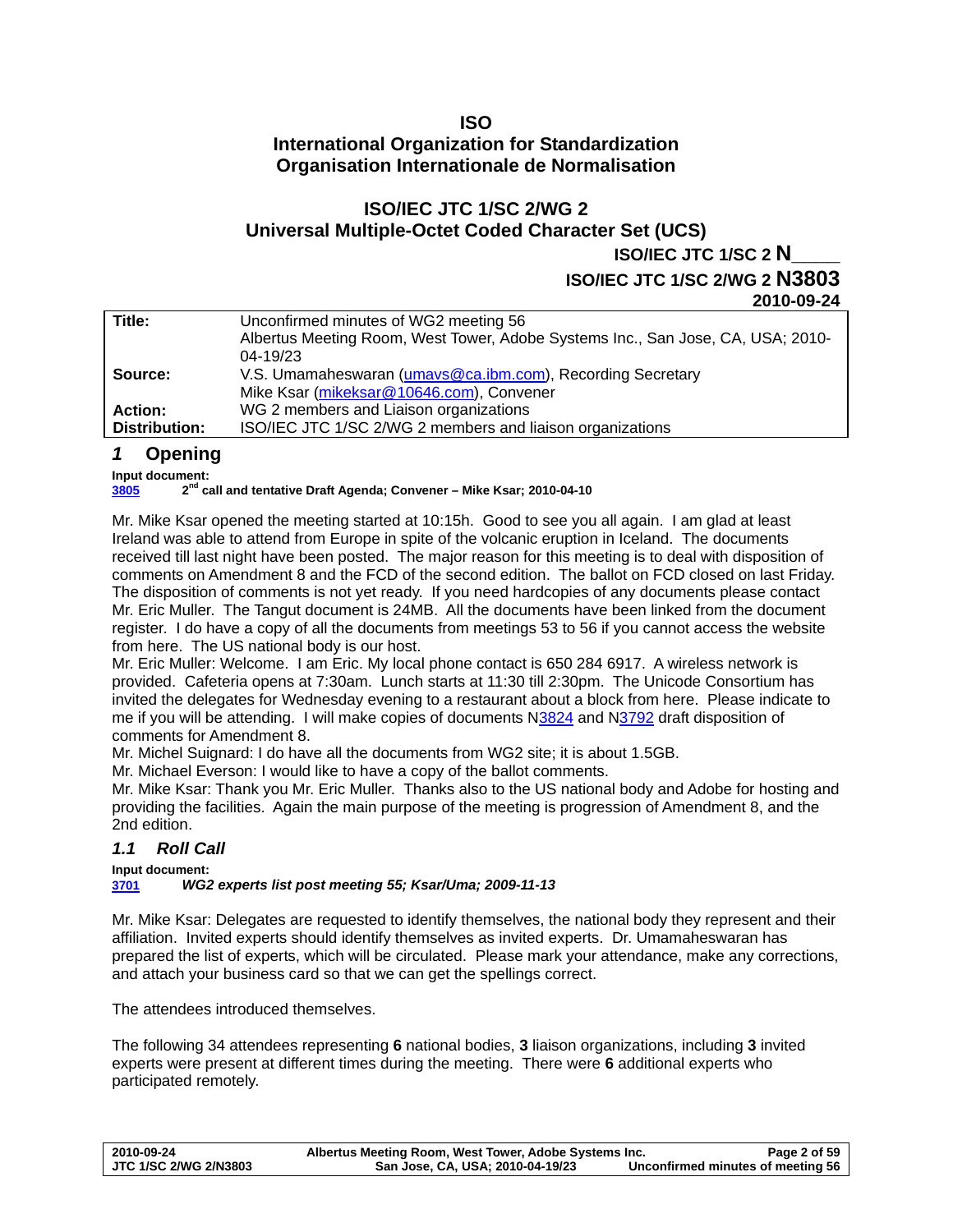<span id="page-2-0"></span>

| Name                                | <b>Representing</b>                   | <b>Affiliation</b>                                                      |
|-------------------------------------|---------------------------------------|-------------------------------------------------------------------------|
| Mike KSAR                           | .Convener, USA                        | Independent                                                             |
| <b>Erich FICKLE</b>                 | .Invited Expert, China                | Independent                                                             |
| Tom BISHOP                          | Invited Expert, liaison<br>SEI        | Wenlin Institute, Inc.                                                  |
| Van ANDERSON                        | Invited Expert, liaison<br><b>SEI</b> | Independent                                                             |
| LU Qin                              | .IRG Rapporteur                       | Hong Kong Polytechnic University                                        |
| Bear S. TSENG                       | .TCA - Liaison                        | Academia Sinica                                                         |
| Hsin-Kuang CHEN                     | .TCA - Liaison                        | Bureau of Standards, Metrology and Inspection,                          |
| Lin-Mei WEI                         | .TCA - Liaison                        | Chinese Foundation for Digitization Technology                          |
| Suh-Chyin CHUANG                    | .TCA - Liaison                        | Bureau of Standards, Metrology and Inspection,                          |
| Alain LABONTÉ                       | Canada; Editor 14651                  | Independent                                                             |
| V. S. (Uma)<br><b>UMAMAHESWARAN</b> | Canada; Recording<br>Secretary        | <b>IBM Canada Limited</b>                                               |
| CHEN Zhuang                         | China                                 | <b>Chinese Electronics Standardization Institute</b>                    |
| <b>JING Yongshi</b>                 | China                                 | North University of Ethnics, Ning Xia                                   |
| LI Guoying                          | China                                 | <b>Beijing Normal University</b>                                        |
| <b>SUN Bojun</b>                    | China                                 | Institute of Ethnology and Anthropology, Chinese<br>Academy of Sciences |
| <b>Michael EVERSON</b>              | Ireland; Contributing<br>Editor       | Evertype                                                                |
| Masahiro SEKIGUCHI                  | Japan                                 | <b>Fujitsu Limited</b>                                                  |
| Yoshiki MIKAMI                      | Japan                                 | Nagaoka University of Technology                                        |
| <b>KIM Kyongsok</b>                 | Korea (Republic of)                   | <b>Busan National University</b>                                        |
| Craig CUMMINGS                      | <b>USA</b>                            | Yahoo! Inc.                                                             |
| <b>Eric MULLER</b>                  | <b>USA</b>                            | Adobe Systems Inc.                                                      |
| Katsuhiko MOMOI                     | <b>USA</b>                            | Google                                                                  |
| Lisa MOORE                          | <b>USA</b>                            | IBM Corp.                                                               |
| Mark DAVIS                          | <b>USA</b>                            | Google                                                                  |
| Markus SCHERER                      | <b>USA</b>                            | Google                                                                  |
| Peter EDBERG                        | <b>USA</b>                            | Apple Computer Inc.                                                     |
| Richard COOK                        | <b>USA</b>                            | Univ. of California, Berkeley                                           |
| <b>Rick McGOWAN</b>                 | <b>USA</b>                            | Unicode Consortium                                                      |
| Roozbeh POURNADER                   | <b>USA</b>                            | High Tech Passport Ltd.                                                 |
| Yasuo KIDA                          | <b>USA</b>                            | Apple Inc.                                                              |
| Ken WHISTLER                        | USA; Contributing<br>Editor           | Sybase Inc.                                                             |
| Michel SUIGNARD                     | USA; Project Editor                   | Independent                                                             |
| Deborah ANDERSON                    | USA; SEI, UC Berkeley<br>- Liaison    | Dept. of Linguistics, Univ., of California, Berkeley                    |
| Peter CONSTABLE                     | USA; Unicode<br>Consortium - Liaison  | Microsoft Corporation                                                   |

Many experts from Europe could not attend due to the volcanic eruption in Iceland.

Mr. Eric Muller: We could setup teleconferencing phone connection.

*Drafting committee:* Messrs. Mike Ksar, Michel Suignard, Michael Everson, Masahiro Sekiguchi, Ken Whistler and Ms. Deborah Anderson, assisted in checking the draft resolutions prepared by the recording secretary Dr. Umamaheswaran.

# *2* **Approval of the agenda**

**Input document:** 

**[3805](http://www.dkuug.dk/JTC1/SC2/WG2/docs/N3805.doc) 2nd call and tentative Draft Agenda; Convener – Mike Ksar; 2010-04-10** 

Mr. Mike Ksar: Reviewed the agenda

**Discussion**:

- a. Mr. Masahiro Sekiguchi: What time would Emoji ad hoc would be? I have to inform contacts in Japan.
- b. Mr. Mike Ksar: Tomorrow afternoon.

| 2010-09-24            | Albertus Meeting Room, West Tower, Adobe Systems Inc. | Page 3 of 59                      |
|-----------------------|-------------------------------------------------------|-----------------------------------|
| JTC 1/SC 2/WG 2/N3803 | San Jose, CA, USA; 2010-04-19/23                      | Unconfirmed minutes of meeting 56 |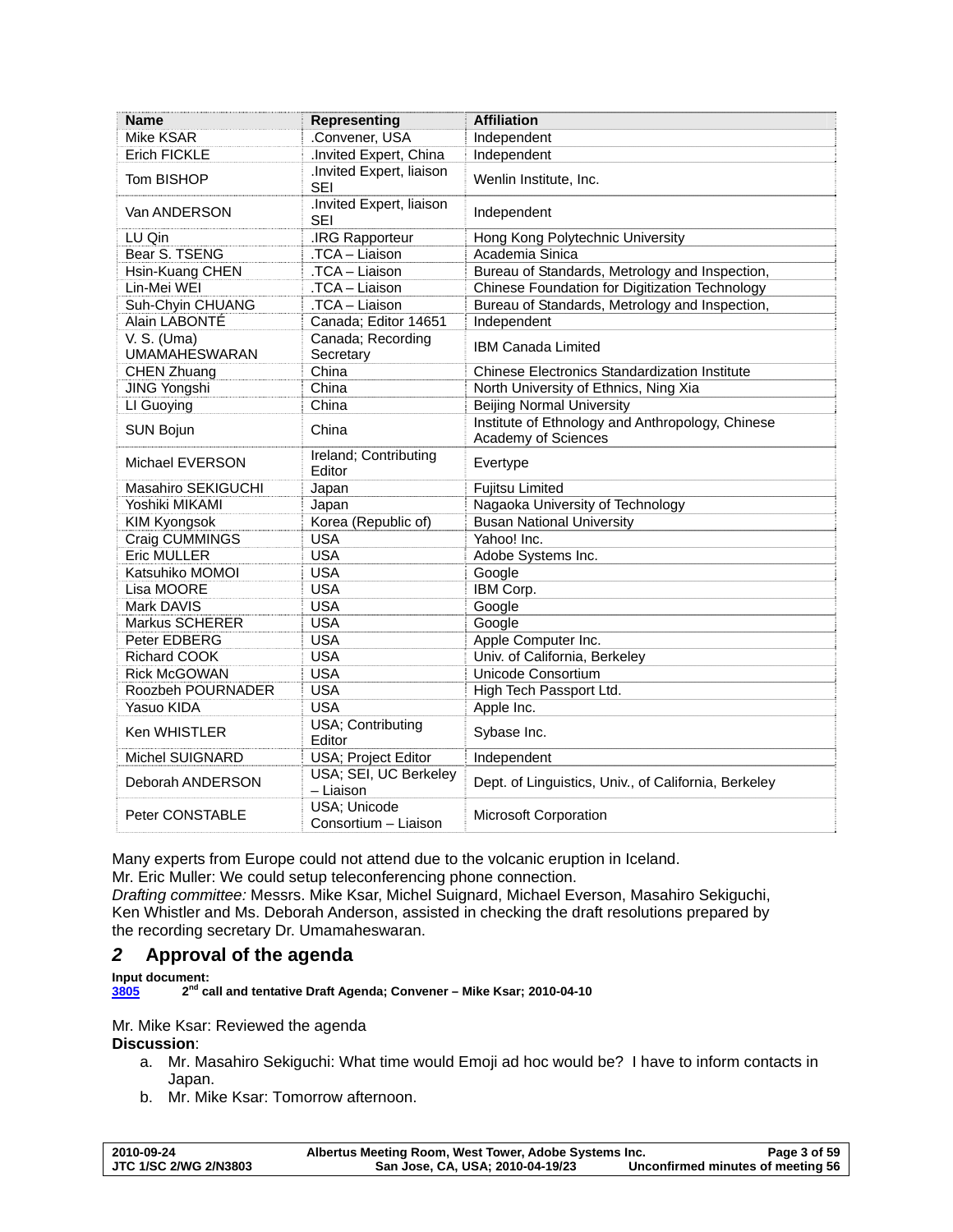- c. Mr. Michel Suignard: The draft disposition document contains a number of proposed dispositions related to Emoji. The ad hoc should discuss only those comments that were not accepted.
- d. Mr. Masahiro Sekiguchi: Starting today is also fine.
- e. Mr. Mike Ksar: We can deal with IRG matters on Wednesday. As to Hungarian, the expert from Hungary has indicated that he will not be able to attend.
- f. Mr. Michael Everson: I would like to have two punctuations to be added; we have done what WG2 requested.
- g. Dr. Deborah Anderson: I have received an email, requesting not to deal with it at this meeting.
- h. Dr. Umamaheswaran: Please delete agenda item 12.10 on Meetei Mayek; it has been dealt with at the last meeting.
- i. Mr. Mike Ksar: Regarding future meetings, I would like to know more logistic details about the Korean meeting. The agenda is approved as amended. We normally do not go through the agenda serially; we take them by items as they come along.

The agenda document N[3805](http://std.dkuug.dk/jtc1/sc2/wg2/docs/N3805.doc) was updated reflecting the above discussion. It was also updated and posted to the WG2 website as new items were identified as the meeting progressed.

All the changes made during the progress of the meeting are included in the appropriate sections in this document. Some of the agenda items have been reorganized or renumbered in these minutes. Some agenda items that were not discussed have been deleted. The following table of contents reflects where the items are discussed and recorded.

| <b>Item Number</b> | <b>Title</b>                                                                    | Page                      |
|--------------------|---------------------------------------------------------------------------------|---------------------------|
| 1                  | Opening                                                                         | 2                         |
| 1.1                | Roll Call                                                                       | $\overline{c}$            |
| 2                  | Approval of the agenda                                                          | $\ensuremath{\mathsf{3}}$ |
| 3                  | Approval of minutes of meeting 55                                               | $\mathbf 5$               |
| 4                  | Review action items from previous meeting                                       | 6                         |
| 4.1                | Outstanding action items from meeting 48, 2006-04-24/27, Mountain View, CA, USA | 6                         |
| 4.2                | Outstanding action items from meeting 51, 2007-09-17/21, Hangzhou, China        | 6                         |
| 4.3                | Outstanding action items from meeting 52, 2008-04-21/25, Redmond, WA, USA       | 6                         |
| 4.4                | Outstanding action items from meeting 54, 2009-04-20/24, Dublin, Ireland        | 6                         |
| 4.5                | New action items from meeting 55, 2009-10-26/30, Tokyo, Japan                   | $\overline{7}$            |
| 5                  | JTC1 and ITTF matters                                                           | 12                        |
| 6                  | SC2 matters                                                                     | 13                        |
| 6.1                | SC2 program of work                                                             | 13                        |
| 6.2                | <b>Ballot results</b>                                                           | 13                        |
|                    | 6.2.1 FPDAM8                                                                    | 13                        |
|                    | 6.2.2 10646: 2010 edition                                                       | 13                        |
| 6.3                | Liaison from JTC1/SC34 on FPDAM 8                                               | 13                        |
| $\overline{7}$     | WG2 matters                                                                     | 13                        |
| 7.1                | Snapshot of Pictorial view of Roadmaps                                          | 13                        |
| 7.2                | Announcement of Japan's IVD Registration                                        | 13                        |
| 7.3                | Proposal to reorder Yogh in the UCA and ISO 14651                               | 14                        |
| 7.4                | Guidelines on English spellings in character names                              | 14                        |
| 8                  | IRG status and reports                                                          | 15                        |
| 8.1                | Summary of IRG activities                                                       | 15                        |
| 8.2                | Text version of Annex S examples                                                | 15                        |
| 8.3                | Suggested solution to M55.19 for incorrectly mapped compatibility characters    | 16                        |
| 8.4                | Request for disunifying CJK ideograph U+2F89F from U+5FF9                       | 16                        |
| 9                  | Contributions related to ballots                                                | 17                        |
| 9.1                | Willcom input on Emoji                                                          | 17                        |
| 9.2                | Emoji ad hoc discussion                                                         | 18                        |
| 9.3                | Additional input for second edition from Project Editor                         | 18                        |
| 10                 | Script contributions not related to ballots                                     | 19                        |
| 10.1               | Proposed additions to 10646:2003                                                | 19                        |
| 10.2               | Proposal to encode Arabic sign SAMVAT                                           | 19                        |
| 10.3               | Proposal to encode six punctuation characters                                   | 20                        |
| 10.4               | Revised proposal to encode mathematical diagonals                               | 20                        |
| 10.5               | Proposal for extending the annotation of the character "Y WITH DIAERESIS"       | 21                        |
|                    |                                                                                 |                           |

| 2010-09-24            | Albertus Meeting Room, West Tower, Adobe Systems Inc. | Page 4 of 59                      |
|-----------------------|-------------------------------------------------------|-----------------------------------|
| JTC 1/SC 2/WG 2/N3803 | San Jose, CA, USA; 2010-04-19/23                      | Unconfirmed minutes of meeting 56 |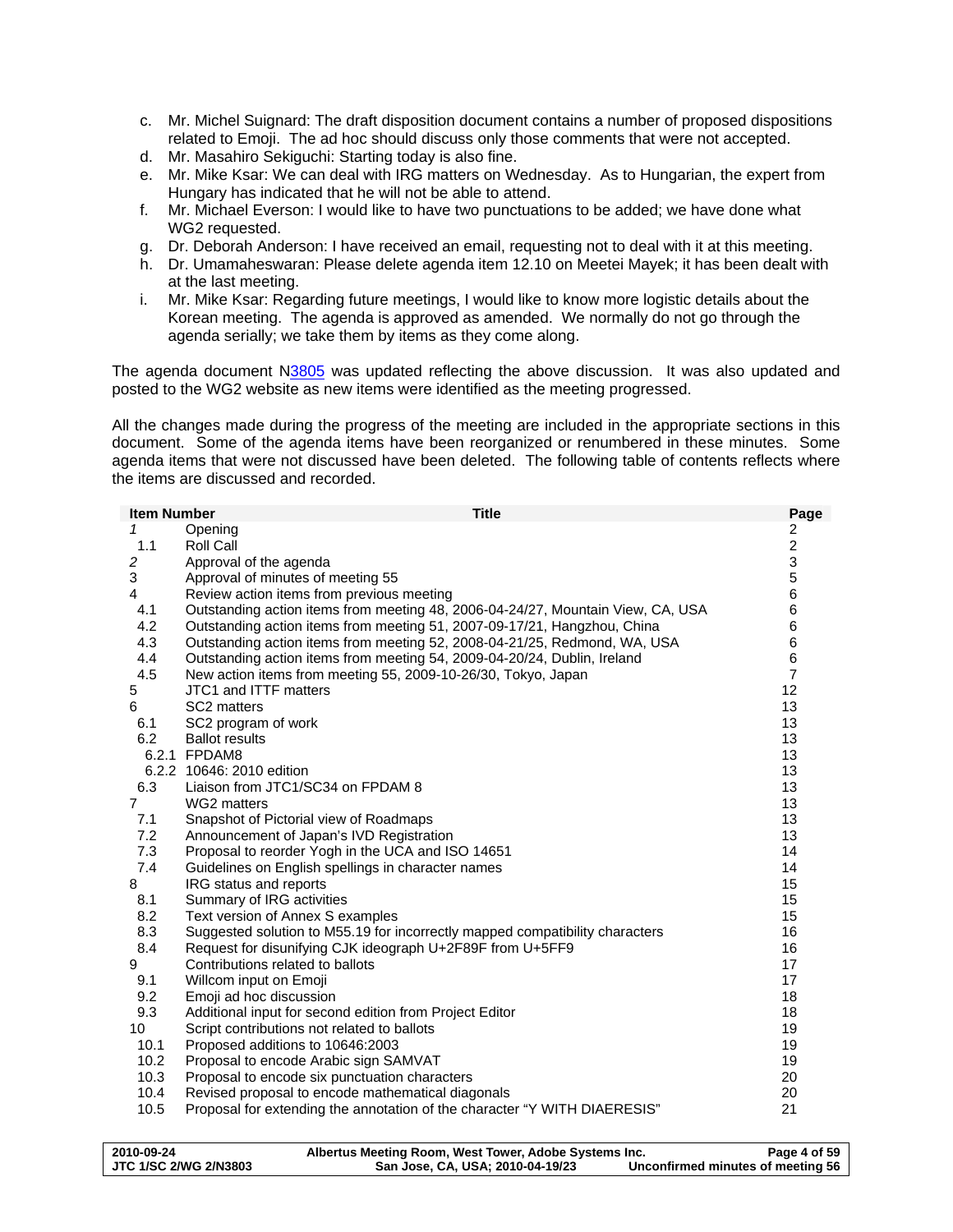<span id="page-4-0"></span>

| <b>Item Number</b> | <b>Title</b>                                                               | Page     |
|--------------------|----------------------------------------------------------------------------|----------|
| 10.6               | Proposal to encode the Takri script                                        | 21       |
| 10.7               | Proposal to encode nine Cyrillic characters for Slavonic                   | 21       |
| 10.8               | Proposal to encode an Abbreviation sign for Gujarati                       | 21       |
| 10.9               | Proposal to encode the Typikon Symbols                                     | 22       |
| 10.10              | Proposal to encode an Armenian Dram currency symbol                        | 22       |
| 10.11              | Proposal to encode two dashes required by the Chicago Manual of Style      | 23       |
| 10.12              | Proposal for encoding Georgian and Nuskhuri letters                        | 23       |
|                    | 10.13 Final proposal for encoding the Miao script                          | 23       |
| 10.14              | Revised proposal to encode the Jurchen characters                          | 24       |
|                    | 10.15 Arabic characters for Koranic use                                    | 25       |
|                    | 10.16 Proposal for Arabic Mathematical Alphabetic Symbols                  | 25       |
|                    | 10.17 Final Proposal for encoding Tangut                                   | 25       |
|                    | 10.18 Name corrections for Sundanese supplement                            | 26       |
| 11                 | Ballots disposition of comments                                            | 26       |
| 11.1               | FPDAM <sub>8</sub>                                                         | 26       |
|                    | 11.1.1 Germany: Negative                                                   | 27       |
|                    | 11.1.2 India: Positive with comments                                       | 28       |
|                    | 11.1.3 Indonesia: Positive with comments                                   | 28       |
|                    | 11.1.4 Ireland: Negative                                                   | 29       |
|                    | 11.1.5 Japan, Negative                                                     | 31       |
|                    | 11.1.6 United Kingdom: Positive with comments                              | 34       |
|                    | 11.1.7 USA: Negative                                                       | 34       |
| 11.2               | FCD for second edition                                                     | 38       |
|                    | 11.2.1 Armenia: Positive with comments                                     | 38       |
|                    | 11.2.2 Canada: Positive with comments                                      | 38       |
|                    | 11.2.3 China: Positive with comment                                        | 38       |
|                    | 11.2.4 Ireland: Negative                                                   | 38       |
|                    | 11.2.5 Japan, Negative                                                     | 40       |
|                    | 11.2.6 Korea (ROK): Negative                                               | 44       |
|                    | 11.2.7 United Kingdom: Positive with comments                              | 48       |
|                    | 11.2.8 USA: Positive with comments                                         | 49       |
| 12                 | Working draft for future amendment                                         | 50       |
| 12.1<br>12.2       | Summary of repertoire                                                      | 50       |
| 13                 | Progression of working draft                                               | 50<br>50 |
| 14                 | Contributions carried forward                                              | 51       |
| 14.1               | Liaison reports<br>SEI                                                     | 51       |
| 15                 | Other business                                                             | 51       |
| 15.1               | <b>Web Site Review</b>                                                     | 51       |
| 15.2               | <b>Future Meetings</b>                                                     | 51       |
| 16                 | Closing                                                                    | 52       |
| 16.1               | Approval of Resolutions of Meeting 56 (N3804)                              | 52       |
| 16.2               | Adjournment                                                                | 53       |
| 17                 | Action items                                                               | 53       |
| 17.1               | Outstanding action items from meeting 51, 2007-09-17/21, Hangzhou, China   | 54       |
| 17.2               | Outstanding action items from meeting 52, 2008-04-21/25, Redmond, WA, USA  | 54       |
| 17.3               | Outstanding action items from meeting 54, 2009-04-20/24, Dublin, Ireland   | 54       |
| 17.4               | Outstanding action items from meeting 55, 2009-10-26/30, Tokyo, Japan      | 54       |
| 17.5               | Outstanding action items from meeting 56, San Jose, CA, USA, 2010-04-19/23 | 55       |

# **3 Approval of minutes of meeting 55**

## **Input document:**

**[3703](http://www.dkuug.dk/jtc1/sc2/wg2/docs/n3703.pdf)***; Minutes meeting 55; Uma; 2010-04-13* 

Dr. Umamaheswaran: I could make the minutes available only last week. I have inserted some notes in the minutes pointing out some items we missed in the resolution.

There was no discussion. The minutes of meeting 55 were approved as written.

| 2010-09-24            | Albertus Meeting Room, West Tower, Adobe Systems Inc. | Page 5 of 59                      |
|-----------------------|-------------------------------------------------------|-----------------------------------|
| JTC 1/SC 2/WG 2/N3803 | San Jose, CA, USA; 2010-04-19/23                      | Unconfirmed minutes of meeting 56 |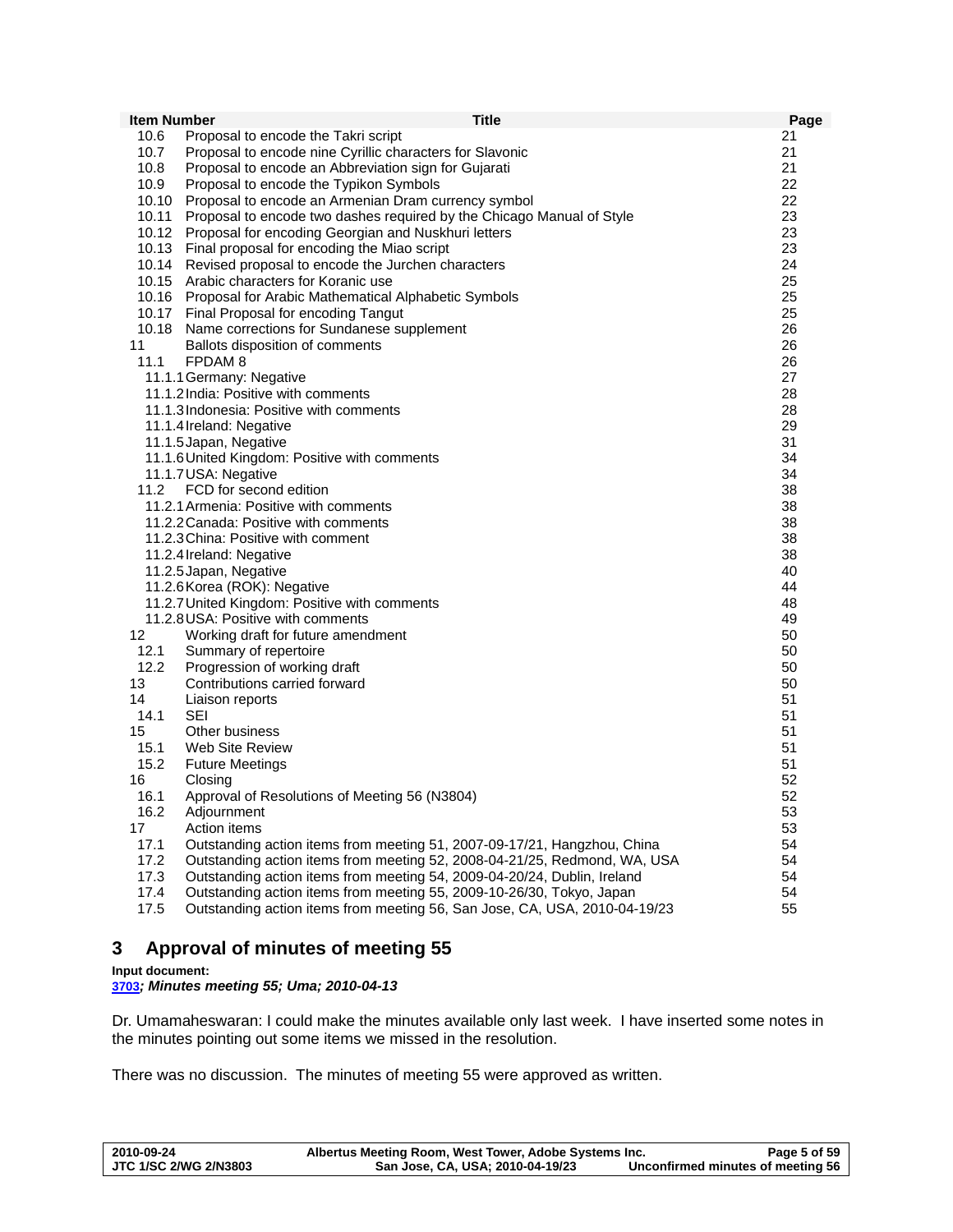# <span id="page-5-0"></span>**4 Review action items from previous meeting**

**Input document:** 

*[3703](http://www.dkuug.dk/jtc1/sc2/wg2/docs/n3703.pdf)***; Minutes meeting 55; Uma; 2010-04-13** 

Dr. Umamaheswaran reviewed and updated the action items from the previous meetings. The resulting updated status for each item is shown below.

# *4.1 Outstanding action items from meeting 48, 2006-04-24/27, Mountain View, CA, USA*

| ltem I | Assigned to / action (Reference resolutions in document N3104, and<br>unconfirmed minutes in document N3103 for meeting 48 - with any corrections<br>noted in section 3 of in the minutes of meeting 49 in document N3153). | <b>Status</b> |
|--------|-----------------------------------------------------------------------------------------------------------------------------------------------------------------------------------------------------------------------------|---------------|
|        | Al-48-7   US national body (Ms. Deborah Anderson)                                                                                                                                                                           |               |
|        | <b>b.</b> To prepare updated Arabic Math proposal(s) based on documents N3085 to N3089.                                                                                                                                     | Completed:    |
|        | M48, M49, M50, M51, M52, M53, M54 and M55 - in progress.                                                                                                                                                                    | see document  |
|        |                                                                                                                                                                                                                             | N3799.        |

# *4.2 Outstanding action items from meeting 51, 2007-09-17/21, Hangzhou, China*

| Item   Assigned to / action (Reference resolutions in document N3354, and<br>unconfirmed minutes in document N3353 for meeting 51 - with any corrections<br>noted in section 3 in the minutes of meeting 52 in document N3454).                                                                  | <b>Status</b> |
|--------------------------------------------------------------------------------------------------------------------------------------------------------------------------------------------------------------------------------------------------------------------------------------------------|---------------|
| Al-51-4   IRG Convenor and IRG Editor (Dr. Lu Qin)                                                                                                                                                                                                                                               |               |
| To act on the resolution below.                                                                                                                                                                                                                                                                  |               |
| c.   M51.38 (IRG ideographs for Names): With reference to item 8 in document N3283,<br>WG2 endorses the IRG activity to investigate and report back to WG2 on the issues<br>and recommendations on ideographs for names of persons, places and the like.<br>M52, M53, M54 and M55 - in progress. | In progress.  |

# *4.3 Outstanding action items from meeting 52, 2008-04-21/25, Redmond, WA, USA*

|    | Item   Assigned to / action (Reference resolutions in document N3454, and<br>unconfirmed minutes in document N3453 for meeting 52 - with any corrections | <b>Status</b> |
|----|----------------------------------------------------------------------------------------------------------------------------------------------------------|---------------|
|    | noted in section 3 in the minutes of meeting 53 in document N3553)                                                                                       |               |
|    | Al-52-7   Ireland (Mr. Michael Everson)                                                                                                                  |               |
|    | To take note of and act upon the following items.                                                                                                        |               |
| a. | M52.5 (Principles for Dandas): WG2 adopts the principles guiding the encoding of                                                                         | In progress.  |
|    | Dandas in Brahmic scripts from document N3457, and instructs its ad hoc group on                                                                         |               |
|    | P&P to incorporate these into its document on Principles and Procedures (along with                                                                      |               |
|    | the additions from resolution M52.4 above). WG2 further invites the Irish national body                                                                  |               |
|    | to investigate and report on the current practice on use of currently encoded Dandas in                                                                  |               |
|    | relevant scripts towards finalizing the list of scripts and their corresponding Dandas.                                                                  |               |
|    | M53, M54 and M55 $-$ in progress.                                                                                                                        |               |

# *4.4 Outstanding action items from meeting 54, 2009-04-20/24, Dublin, Ireland*

| Item | Assigned to / action (Reference resolutions in document N3604, and<br>unconfirmed minutes in document N3603 for meeting 54, - with any corrections<br>noted in section 3 in the minutes of meeting 55 in document N3703)                                                                                          | <b>Status</b>                        |
|------|-------------------------------------------------------------------------------------------------------------------------------------------------------------------------------------------------------------------------------------------------------------------------------------------------------------------|--------------------------------------|
|      | Al-54-4   IRG Convenor and IRG Editor (Dr. Lu Qin)                                                                                                                                                                                                                                                                |                                      |
|      | To take note of and act upon the following items:                                                                                                                                                                                                                                                                 |                                      |
|      | a.   M54.20 (IRG Principles and Procedures): WG2 takes note of the IRG Principles and<br>Procedures in document N3562, and invites all national bodies and liaison<br>organizations to review and provide feedback to the IRG rapporteur by 2009-05-15 in<br>time for the next IRG meeting.<br>M55 - in progress. | Completed:<br>see document<br>N3744. |
|      | Al-54-7   China (Mr. Chen Zhuang)                                                                                                                                                                                                                                                                                 |                                      |
|      | To take note of and act upon the following items:                                                                                                                                                                                                                                                                 |                                      |
|      | a. M54.18 (Nüshu script): WG2 accepts the ad hoc report in document N3635 on Nüshu<br>script and invites the Chinese national body to provide a revised contribution by 2009-<br>07-31, including considerations for items in the ad hoc report.<br>M55 - in progress.                                            | In progress.                         |

| 2010-09-24            | Albertus Meeting Room, West Tower, Adobe Systems Inc. | Page 6 of 59                      |
|-----------------------|-------------------------------------------------------|-----------------------------------|
| JTC 1/SC 2/WG 2/N3803 | San Jose, CA, USA; 2010-04-19/23                      | Unconfirmed minutes of meeting 56 |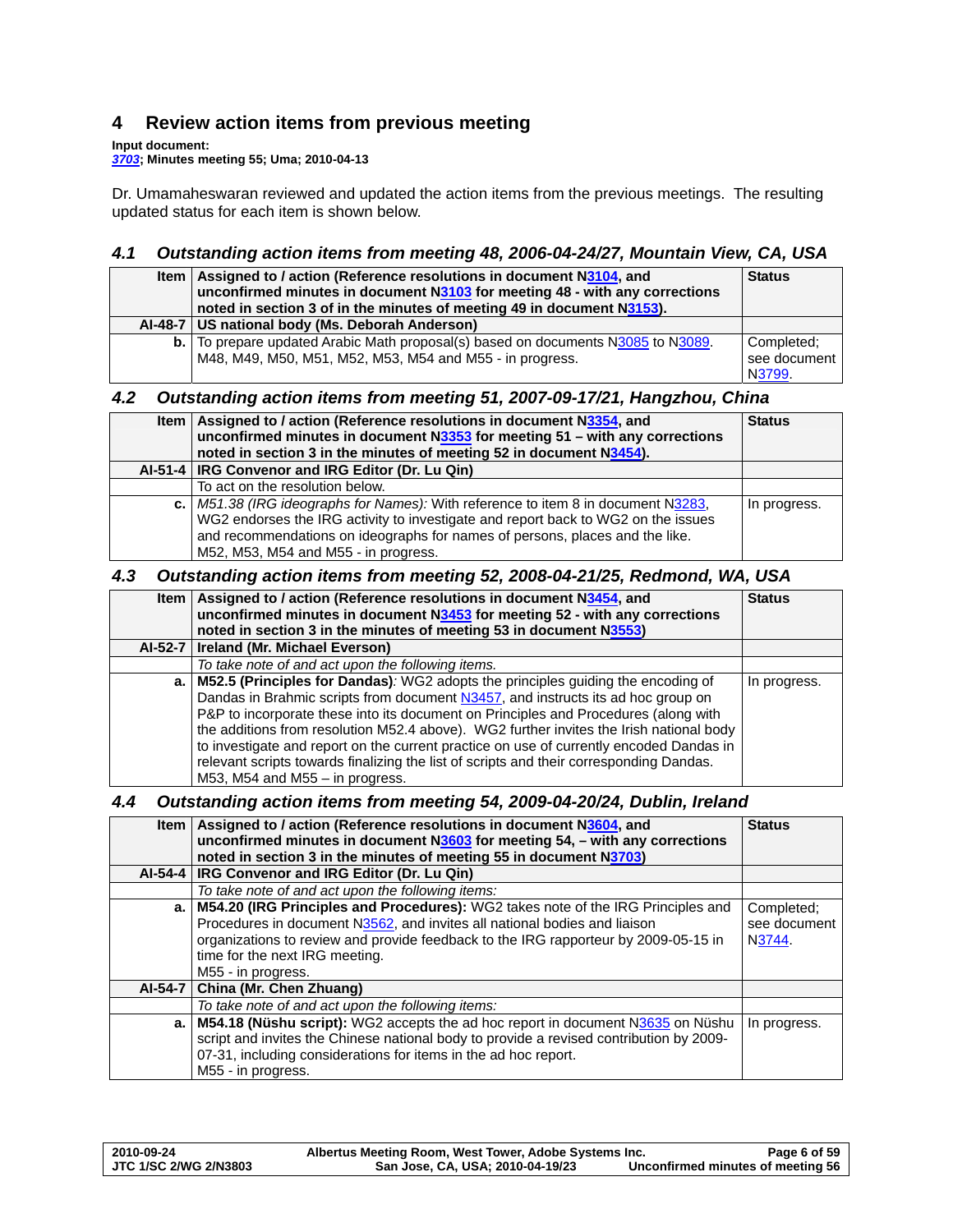<span id="page-6-0"></span>

| b.   | M54.19 (Jurchen script): WG2 accepts the ad hoc report in document N3639 on             | Completed:   |
|------|-----------------------------------------------------------------------------------------|--------------|
|      | Jurchen script and invites the Chinese national body to provide a revised contribution, | see document |
|      | including considerations for items in the ad hoc report.                                | N3788.       |
|      | M55 - in progress.                                                                      |              |
|      | Al-54-8   Germany (Mr. Karl Pentzlin)                                                   |              |
|      |                                                                                         |              |
|      | To take note of and act upon the following items:                                       |              |
| a. I | Invited to submit a revised proposal on Florin currency symbol (see document N3588)     | In progress. |
|      | taking into consideration discussion at meeting M54.                                    |              |
|      | M55 - in progress.                                                                      |              |
|      | c.   Invited to revised proposal for Yeru characters (see document N3581) taking into   | In progress. |
|      | consideration discussion at meeting M54.                                                |              |
|      | AI-54-9   All national bodies and liaison organizations                                 |              |
|      | To take note of and provide feedback on the following items.                            |              |
| g.   | To review and feedback the following proposals for consideration at the next meeting    | Noted.       |
|      | M54:                                                                                    |              |
|      | Naxi Dongba pictographs in documents N3425, N3442 and N3543                             |              |
|      | Old Yi script in document N3288<br>٠                                                    |              |
|      | Germanicist, Nordicist, and other phonetic characters in document N3555<br>٠            |              |
|      | Khojki script in document N3596<br>٠                                                    |              |
|      | Mro script in document N3589.                                                           |              |
|      | M55 - in progress.                                                                      |              |

# *4.5 New action items from meeting 55, 2009-10-26/30, Tokyo, Japan*

| <b>Item</b> | Assigned to / action (Reference resolutions in document N3704, and<br>unconfirmed minutes in document N3703 for meeting 55, this document you<br>are reading). | <b>Status</b>    |
|-------------|----------------------------------------------------------------------------------------------------------------------------------------------------------------|------------------|
|             | Al-55-1 Recording Secretary - Dr. V.S. UMAmaheswaran                                                                                                           |                  |
| a.          | To finalize the document N3704 containing the adopted meeting resolutions and                                                                                  | Completed; see   |
|             | send it to the convener as soon as possible.                                                                                                                   | document N3704.  |
| b.          | To finalize the document N3703 containing the unconfirmed meeting minutes and                                                                                  | Completed; see   |
|             | send it to the convener as soon as possible.                                                                                                                   | document N3703.  |
|             | Al-55-2   Convener - Mr. Mike Ksar                                                                                                                             |                  |
|             | To take note of and act upon the following items:                                                                                                              |                  |
| a.          | M55.18 (Missing documents for Korean source references K2 to K5): WG2                                                                                          | In progress.     |
|             | requests the convener and the Korean national body to search the WG2                                                                                           |                  |
|             | document archives for the missing source reference documents PKS C5700-1                                                                                       |                  |
|             | 1994, PKS C5700-2 1994, PKS 5700-3 1998 and Korean IRG Hanja Character<br>Set 5th edition 2001 and make it available for IRG archives and reference.           |                  |
|             | <b>b.</b> M55.30 (IRG rapporteur): WG2 re-nominates Dr. Lu Qin as the rapporteur of IRG                                                                        | Completed at SC2 |
|             | and instructs its convener to request SC2 to confirm the appointment.                                                                                          | plenary on 2009- |
|             |                                                                                                                                                                | 10-30.           |
| c.          | M55.32 (Letter to SC6): WG2 endorses document N3732 addressed to JTC 1/SC                                                                                      | Completed at SC2 |
|             | 6, and instructs its convener to send it to the SC2 secretariat for forwarding to                                                                              | plenary on 2009- |
|             | SC <sub>6</sub> .                                                                                                                                              | 10-30.           |
|             | d.   M55.33 (Letter to ISO DEVCO members): WG2 endorses the letter addressed to                                                                                | Completed at SC2 |
|             | ISO DEVCO in document N3724, nominates Dr. Deborah Anderson as the SC2                                                                                         | plenary on 2009- |
|             | representative, and instructs its convener to send it to the SC2 secretariat for                                                                               | $10-30.$         |
|             | endorsing and forwarding to ISO DEVCO.                                                                                                                         |                  |
| е.          | M55.36 (Roadmap snapshot): WG2 instructs its convener to post the updated                                                                                      | Completed.       |
|             | snapshot of the roadmaps (in document N3652) to the WG2 web site and<br>communicate the same to SC2 secretariat.                                               |                  |
| f.          | To carry forward the following documents to next meeting agenda:                                                                                               | Completed. See   |
|             | Manichaean script (N3644)<br>$\bullet$                                                                                                                         | document N3805-  |
|             | Rañjana script (N3649)                                                                                                                                         | <u>A</u> .       |
|             | Pahawh Hmong script (N3667)                                                                                                                                    |                  |
|             | Warang Citi script (N3668)<br>$\bullet$                                                                                                                        |                  |
|             | Jurchen script (N3688, N3696 and N3720)                                                                                                                        |                  |
|             | Obsolete Simplified Chinese characters (N3695, N3721)                                                                                                          |                  |
|             | Hentaigana characters (N3698)                                                                                                                                  |                  |
|             | Nushu script (N3705, N3719)                                                                                                                                    |                  |
|             | Hungarian related (N3664, N3670 and N3697)<br>$\bullet$                                                                                                        |                  |
|             |                                                                                                                                                                |                  |

| 2010-09-24                   | Albertus Meeting Room, West Tower, Adobe Systems Inc. | Page 7 of 59                      |
|------------------------------|-------------------------------------------------------|-----------------------------------|
| <b>JTC 1/SC 2/WG 2/N3803</b> | San Jose, CA, USA; 2010-04-19/23                      | Unconfirmed minutes of meeting 56 |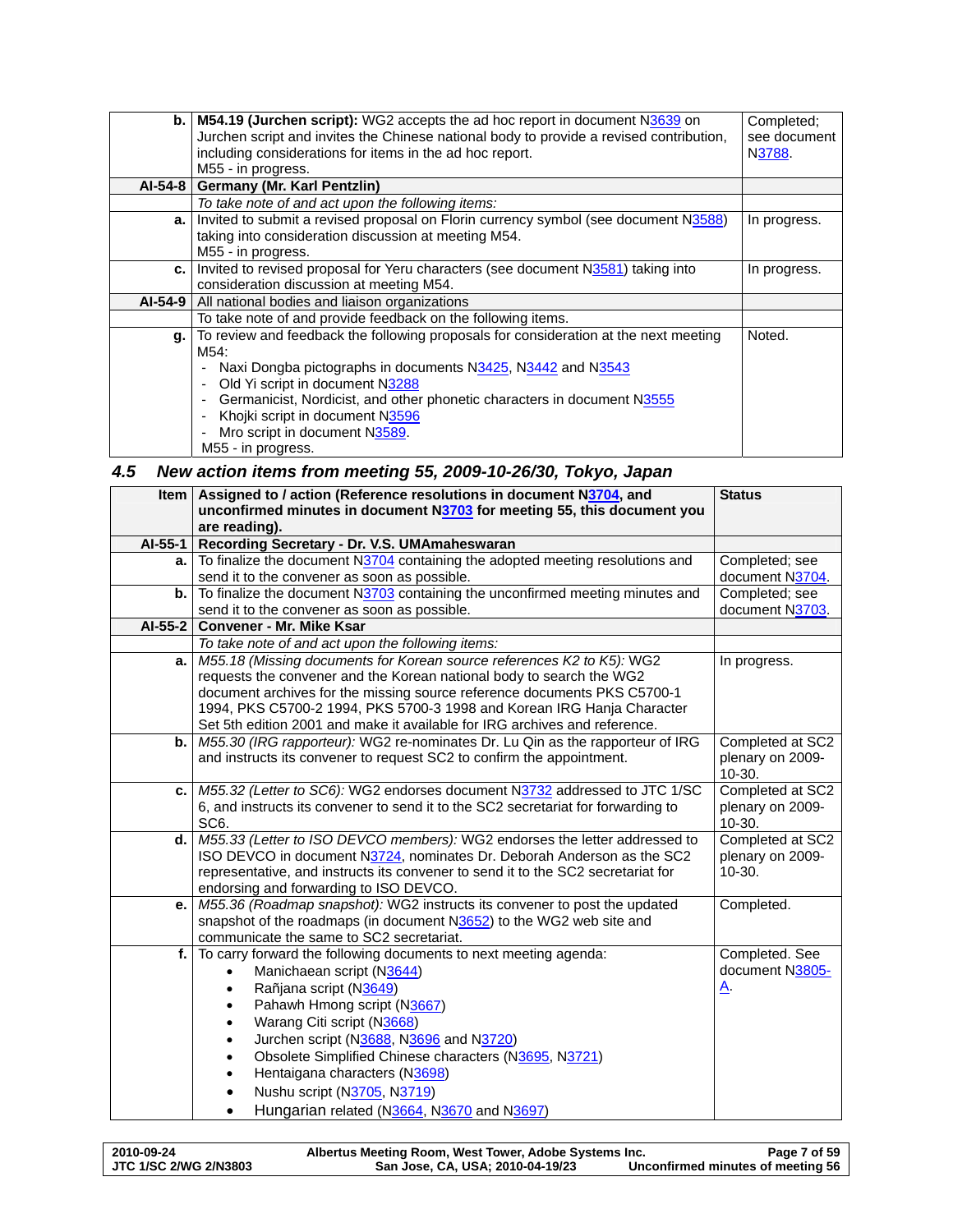|    | Al-55-3 Editor of ISO/IEC 10646: (Mr. Michel Suignard with assistance from                                                                                          |                           |
|----|---------------------------------------------------------------------------------------------------------------------------------------------------------------------|---------------------------|
|    | contributing editors)                                                                                                                                               |                           |
|    | To prepare the appropriate amendment texts, sub-division proposals, collection of                                                                                   |                           |
|    | editorial text for the next edition, corrigendum text, or entries in collections of                                                                                 |                           |
|    | characters for future coding, with assistance from other identified parties, in                                                                                     |                           |
|    | accordance with the following:                                                                                                                                      |                           |
| a. | M55.1 (Progression of Amendment 7): WG2 instructs its project editor to forward                                                                                     | Completed. See            |
|    | the final text of Amendment 7 along with the disposition of comments document                                                                                       | documents                 |
|    | N3717 to the SC2 secretariat for an FDAM ballot. The final set of charts and                                                                                        | N3717, N3718,             |
|    | names lists are in document N3718. The unchanged target starting date for                                                                                           | and N3737                 |
|    | FDAM is 2009-11.                                                                                                                                                    | (FDAM).                   |
| b. | M55.2 (Named sequence for Khinya): WG2 accepts the named UCS sequence                                                                                               | Completed;                |
|    | identifier for inclusion in Amendment 8                                                                                                                             | included in               |
|    | BENGALI LETTER KHINYA <0995, 09CD, 09B7>                                                                                                                            | document N3723.           |
|    | based on the request in document N3729.                                                                                                                             |                           |
| c. | M55.3 (Regional indicator symbols): With reference to documents N3726 and                                                                                           | Completed;                |
|    | N3727, WG2 accepts 26 symbols for inclusion in Amendment 8 at code positions                                                                                        | included in               |
|    | 1F1E6 to 1F1FF, in the Enclosed Alphanumeric Supplement block in the SMP,                                                                                           | document N3723.           |
|    | with their names and glyphs as shown in document N3727.                                                                                                             |                           |
| d. | M55.4 (Latin letters for pre-1921 Latvian): With reference to document N3587,                                                                                       | Completed;                |
|    | WG2 accepts 10 additional Latin characters for inclusion in Amendment 8 at code                                                                                     | included in               |
|    | positions A7A0 to A7A9 in the Latin Extended-D block in the BMP, for pre-1921                                                                                       | document N3723.           |
|    | Latvian orthography with their code positions, names and glyphs from document                                                                                       |                           |
|    | N3587.                                                                                                                                                              |                           |
| е. | M55.5 (Clock-face and other symbols): Based on Irish comment T11 on PDAM8                                                                                           | Completed;                |
|    | and the Emoji ad hoc report in document N3726, WG2 accepts the following 13                                                                                         | included in               |
|    | additional Miscellaneous Pictographic Symbols for inclusion in Amendment 8:                                                                                         | document N3723.           |
|    | 1F504 ANTICLOCKWISE DOWNWARDS AND UPWARDS OPEN                                                                                                                      |                           |
|    | <b>CIRCLE ARROWS</b>                                                                                                                                                |                           |
|    | 1F55C CLOCK FACE ONE-THIRTY                                                                                                                                         |                           |
|    | <b>1F55D CLOCK FACE TWO-THIRTY</b>                                                                                                                                  |                           |
|    | <b>1F55E CLOCK FACE THREE-THIRTY</b>                                                                                                                                |                           |
|    | 1F55F CLOCK FACE FOUR-THIRTY                                                                                                                                        |                           |
|    | 1F560 CLOCK FACE FIVE-THIRTY                                                                                                                                        |                           |
|    | 1F561 CLOCK FACE SIX-THIRTY                                                                                                                                         |                           |
|    | 1F562 CLOCK FACE SEVEN-THIRTY                                                                                                                                       |                           |
|    | <b>1F563 CLOCK FACE EIGHT-THIRTY</b>                                                                                                                                |                           |
|    | <b>1F564 CLOCK FACE NINE-THIRTY</b>                                                                                                                                 |                           |
|    | <b>1F565 CLOCK FACE TEN-THIRTY</b>                                                                                                                                  |                           |
|    | 1F566 CLOCK FACE ELEVEN-THIRTY                                                                                                                                      |                           |
|    | 1F567 CLOCK FACE TWELVE-THIRTY                                                                                                                                      |                           |
|    | with their glyphs as shown in document N3723.                                                                                                                       |                           |
|    | f.   M55.6 (Enclosed Alphanumeric Supplement): With reference to document N3671,<br>WG2 accepts 66 additional enclosed Latin alphabetic characters for inclusion in | Completed:<br>included in |
|    | Amendment 8, at code positions 1F130, 1F132 to 1F13C, 1F13E, 1F140, 1F141,                                                                                          | document N3723.           |
|    | 1F143 to 1F145, 1F147 to 1F149, 1F14F to 1F156, 1F158 to 1F15E, 1F160 to                                                                                            |                           |
|    | 1F169, 1F172 to 1F178, 1F17A, 1F17D, 1F180 to 1F189 and 1F18F, in the                                                                                               |                           |
|    | Enclosed Alphanumeric Supplement block in the SMP, with their names and                                                                                             |                           |
|    | glyphs as shown in document N3723.                                                                                                                                  |                           |
| g. | M55.7 (Devanagari additions for Kashmiri): With reference to document N3731                                                                                         | Completed;                |
|    | (result of ad hoc deliberations on Devanagari character additions for Kashmiri),                                                                                    | included in               |
|    | WG2 accepts for inclusion in Amendment 8, 10 additional characters at code                                                                                          | document N3723.           |
|    | positions 093A, 093B, 094F, 0956, 0957, and 0973 to 0977 in the Devanagari                                                                                          |                           |
|    | block in the BMP, with their code positions, names and glyphs as shown on pages                                                                                     |                           |
|    | 3 and 4 in document N3731.                                                                                                                                          |                           |
| h. | M55.8 (Arabic additions for Kashmiri): With reference to document N3673, WG2                                                                                        | Completed;                |
|    | accepts the following 2 additional Arabic characters for inclusion in Amendment 8:                                                                                  | included in               |
|    | 0620 ARABIC LETTER KASHMIRI YEH (with its glyph as shown for entry 187                                                                                              | document N3723.           |
|    | for PASCII)                                                                                                                                                         |                           |
|    | 065F ARABIC WAVY HAMZA BELOW (with its glyph as shown at the end of<br>$\qquad \qquad \blacksquare$                                                                 |                           |
|    | page 2 in the document)                                                                                                                                             |                           |

| 2010-09-24                   | Albertus Meeting Room, West Tower, Adobe Systems Inc. | Page 8 of 59                      |
|------------------------------|-------------------------------------------------------|-----------------------------------|
| <b>JTC 1/SC 2/WG 2/N3803</b> | San Jose, CA, USA; 2010-04-19/23                      | Unconfirmed minutes of meeting 56 |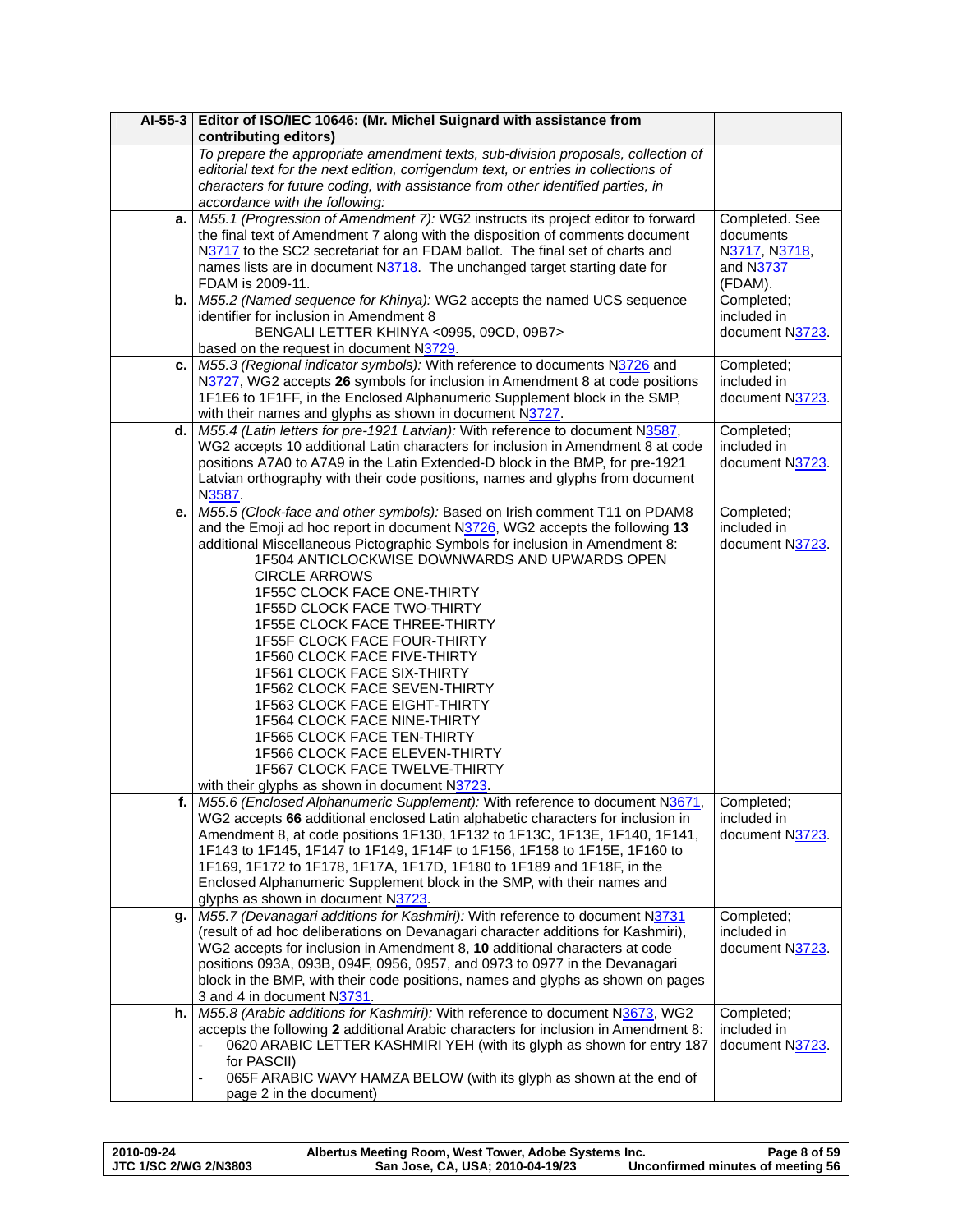| i.   M55.9 (Miscellaneous character additions for Amd. 8): WG2 accepts the following | Completed;      |
|--------------------------------------------------------------------------------------|-----------------|
| additions and deletions of characters for inclusion in Amendment 8:                  | included in     |
| 4 Pentagram characters based on Irish comment T.1 on PDAM8 in the<br>a.              | document N3723. |
| Miscellaneous Symbols block:                                                         |                 |
| 26E4 PENTAGRAM                                                                       |                 |
| 26E5 RIGHT-HANDED INTERLACED PENTAGRAM                                               |                 |
| 26E6 LEFT-HANDED INTERLACED PENTAGRAM                                                |                 |
| 26E7 INVERTED PENTAGRAM                                                              |                 |
| with their glyphs and code positions as shown in document N3723.                     |                 |
| 2 Mathematical Symbols at code positions 27CE and 27CF as shown on<br>b.             |                 |
| the last page of document N3677.                                                     |                 |
| (M55.9 - Continued from previous row)                                                |                 |
| 1 character - 0D4E MALAYALAM LETTER DOT REPH, with its glyph as<br>c.                |                 |
| shown under item E in document N3676, based on US comment T.1 on PDAM8.              |                 |
| 2 Batak characters from Irish comment T.2 on PDAM8 at code positions<br>d.           |                 |
| 1BFA and 1BFB with their names and glyphs as shown in document N3723.                |                 |
| 3 characters, based on German comment T2 and Irish comment T.6 on<br>е.              |                 |
| PDAM8:                                                                               |                 |
| 1F30D EARTH GLOBE EUROPE-AFRICA                                                      |                 |
| <b>1F30E EARTH GLOBE AMERICAS</b>                                                    |                 |
| 1F310 GLOBE WITH MERIDIANS                                                           |                 |
| with their glyphs as shown in document N3723.                                        |                 |
| (M55.9 - Continued from previous row)                                                |                 |
| Based on German comment T.16 on PDAM8 and the Emoji ad hoc report<br>f.              |                 |
| in document N3726,                                                                   |                 |
| Delete the following 2 symbols:                                                      |                 |
| 1F4EB MAILBOX, 1F4EC MAILBOX WITH RAISED FLAG                                        |                 |
| Add the following 4 symbols:                                                         |                 |
| 1F4EA CLOSED MAILBOX WITH LOWERED FLAG                                               |                 |
| 1F4EB CLOSED MAILBOX WITH RAISED FLAG                                                |                 |
| 1F4EC OPEN MAILBOX WITH RAISED FLAG, and                                             |                 |
| 1F4ED OPEN MAILBOX WITH LOWERED FLAG                                                 |                 |
| with their glyphs as shown on page 47 in document N3723.                             |                 |
| 1 character based on Irish comment T1 and US comment T.2 on PDAM8:                   |                 |
| g.<br>26E2 ASTRONOMICAL SYMBOL FOR URANUS with its glyph as shown in                 |                 |
| document N3672.                                                                      |                 |
| (M55.9 - Continued from previous row)                                                |                 |
| 1 character based on Irish comment T.2 on PDAM8<br>h                                 |                 |
| 27BF DOUBLE CURLY LOOP its glyph as shown in document N3723.                         |                 |
| 4 Miscellaneous Pictographic Symbols based on Irish comment T8 and the               |                 |
| UK comment T.1 on PDAM8, and the Emoji ad hoc report in document N3726:              |                 |
| 1F42A DROMEDARY CAMEL                                                                |                 |
| 1F46C TWO MEN HOLDING HANDS                                                          |                 |
| 1F46D TWO WOMEN HOLDING HANDS                                                        |                 |
| <b>1F4B7 BANKNOTE WITH POUND SIGN</b>                                                |                 |
| With their glyphs as shown in document N3723.                                        |                 |
| (M55.9 - Continued from previous row)                                                |                 |
| 1 Emoticon symbol - 1F629 FACE WITHOUT MOUTH - based on Irish                        |                 |
| comment T14 and the Emoji ad hoc report in document N3726:                           |                 |
| 1 Transport and Map symbol - 1F6C1 BATHTUB - based on Irish comment<br>k             |                 |
| T16 and the Emoji ad hoc report in document N3726:                                   |                 |
| Delete 1 CJK Extension D ideograph at 2B779 and move the following                   |                 |
| Extension D ideographs up by one position, and correct the J-column glyph for        |                 |
| CJK Extension D ideograph 2B7EB, based on Japan comment T2 on PDAM8.                 |                 |
|                                                                                      |                 |
| Note: Some of these additions have caused movement of other characters in the        |                 |
| Amendment.                                                                           |                 |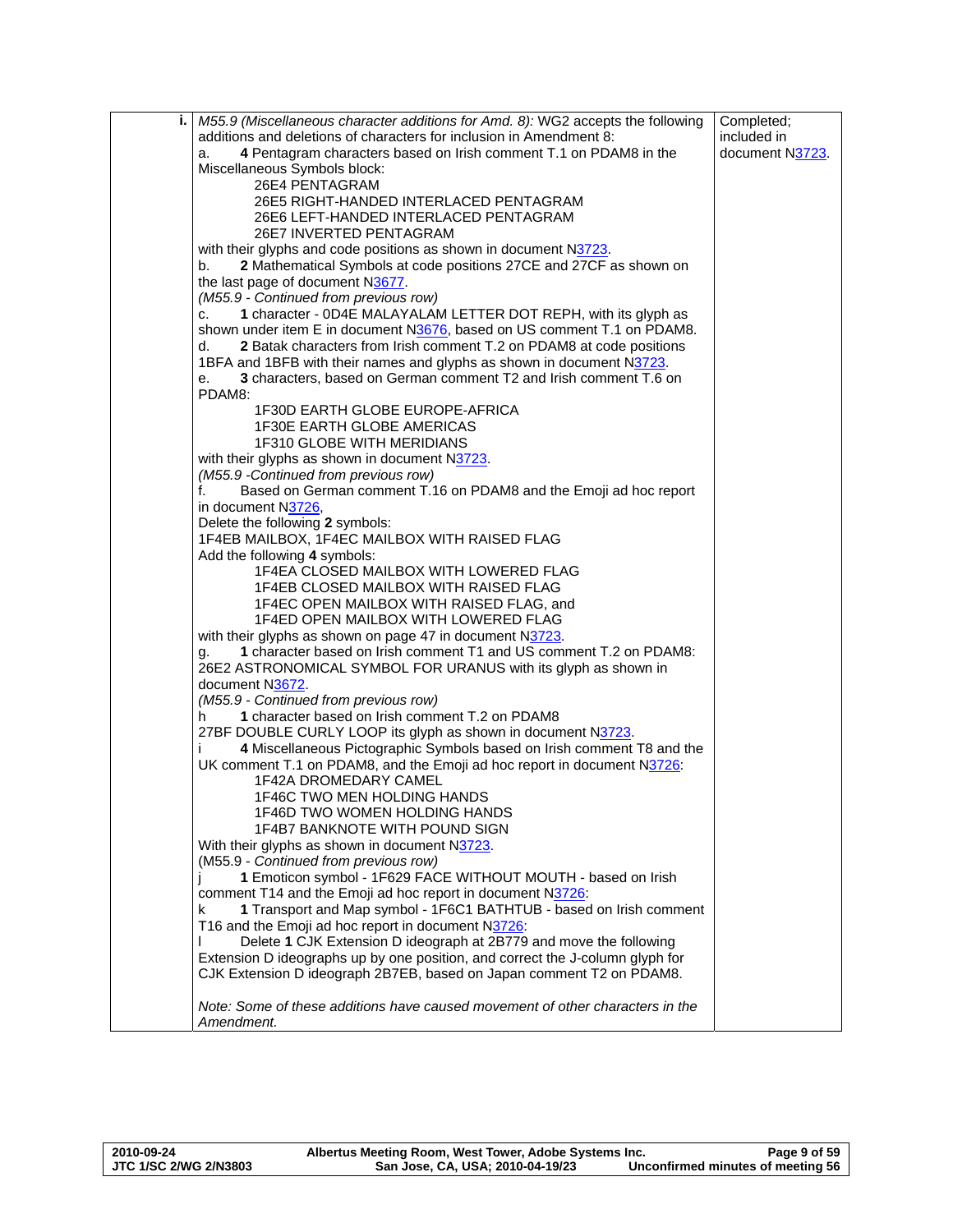|      | M55.10 (Progression of Amendment 8): WG2 notes and accepts various name<br>changes, glyph changes and changes to code positions of characters resulting<br>from the disposition of PDAM8 ballot comments. The mapping information for<br>Emoji symbols in document N3728 (revised to use the final FPDAM8 code point<br>allocations) is also accepted.<br>WG2 instructs its project editor to forward the final text of Amendment 8, including<br>all the additions and deletions mentioned in resolutions M55.2 to M55.9 above,<br>along with the disposition of comments document N3722 to the SC2 secretariat<br>for an FPDAM ballot. The final set of charts and names list are in document<br>N3723. The unchanged target starting dates are FPDAM 2009-12, and FDAM<br>2010-06. | Completed; see<br>documents<br>N3722, N3723,<br>and N3738<br>(FPDAM8). |
|------|---------------------------------------------------------------------------------------------------------------------------------------------------------------------------------------------------------------------------------------------------------------------------------------------------------------------------------------------------------------------------------------------------------------------------------------------------------------------------------------------------------------------------------------------------------------------------------------------------------------------------------------------------------------------------------------------------------------------------------------------------------------------------------------|------------------------------------------------------------------------|
| k.   | M55.11 (Multilingual Latin Subset): WG2 accepts the proposed subset of Latin<br>characters in document N3685 as collection number 288 named Multilingual Latin<br>Subset (changed from the name in the proposal) for inclusion in the next edition of<br>the standard.                                                                                                                                                                                                                                                                                                                                                                                                                                                                                                                | Completed;<br>included in FCD<br>text.                                 |
| ı.   | M55.12 (Annex S revision): WG2 accepts the changes to Annex S proposed by<br>the IRG in document N3661 for inclusion in the next edition of the standard.                                                                                                                                                                                                                                                                                                                                                                                                                                                                                                                                                                                                                             | Completed;<br>included in FCD<br>text.                                 |
| m.   | M55.13 (Character stability): WG2 accepts the proposal in document N3715 to<br>make the stability of the names and code points for characters as normative in the<br>second edition of the standard, by replacing the current note under clause 7 with<br>the following paragraph:<br>"The names and code point allocation of all characters in this coded<br>character set shall remain unchanged in all future editions and<br>amendments of this standard."                                                                                                                                                                                                                                                                                                                        | Completed;<br>included in FCD<br>text.                                 |
| n. I | M55.14 (Progression of CD of 2nd edition): WG2 instructs its project editor to<br>forward the final text of second edition of the standard, including the changes from<br>resolutions M55.11 to M55.13 above, along with the disposition of comments<br>document N to the SC2 secretariat for an FCD ballot. The revised target starting<br>dates are: FCD: 2009-12 and FDIS: 2010-07.                                                                                                                                                                                                                                                                                                                                                                                                | Completed; see<br>documents N3716<br>and N3739 (link<br>to FCD text).  |
| о.   | M55.15 (Change in the title of the next edition of the standard): WG2 approves the<br>change in the title of the next edition of the standard to:<br>"Information technology - Universal Coded Character Set (UCS)"<br>removing the words multiple-octet from the title of the current edition.<br>WG2 further instructs its convener to inform SC2 to endorse this change and get<br>approvals from JTC1 and ITTF if needed.                                                                                                                                                                                                                                                                                                                                                         | Noted; reflected in<br>FCD.                                            |
| p.   | M55.22 (Sundanese additions): With reference to document N3666, WG2 accepts<br>to:<br>add 9 characters in code positions 1BAB to 1BAD and 1BBA to<br>1BBF in the existing Sundanese block, and,<br>create a new block named Sundanese Supplement in the range<br>1CC0 to 1CCF in the BMP, and populate it with 8 characters in code<br>positions 1CC0 to 1CC7<br>with their code positions, names and glyphs from pages 6 to 8 in document<br>N3666.                                                                                                                                                                                                                                                                                                                                  | Completed; see<br>document N3735.                                      |
| q.   | M55.23 (Meetei Mayek extensions): With reference to document N3478, WG2<br>accepts to create a new block named Meetei Mayek Extensions in the range<br>AAE0 to AAFF in the BMP, and populate it with the 23 characters in code<br>positions AAE0 to hAAF6, with their code positions, names and glyphs as shown<br>on the last page of document N3478. It contains some combining marks.                                                                                                                                                                                                                                                                                                                                                                                              | Completed; see<br>document N3735.                                      |
| r.   | M55.24 (Sora Sompeng script): With reference to document N3647, WG2 accepts<br>to create a new block named Sora Sompeng in the range 110D0 to 110FF in the<br>SMP, and populate it with 35 characters in code positions 110D0 to 110E8 and<br>110F0 to 110F9, with their code positions, names and glyphs as shown on the last<br>page of document N3647.                                                                                                                                                                                                                                                                                                                                                                                                                             | Completed; see<br>document N3735.                                      |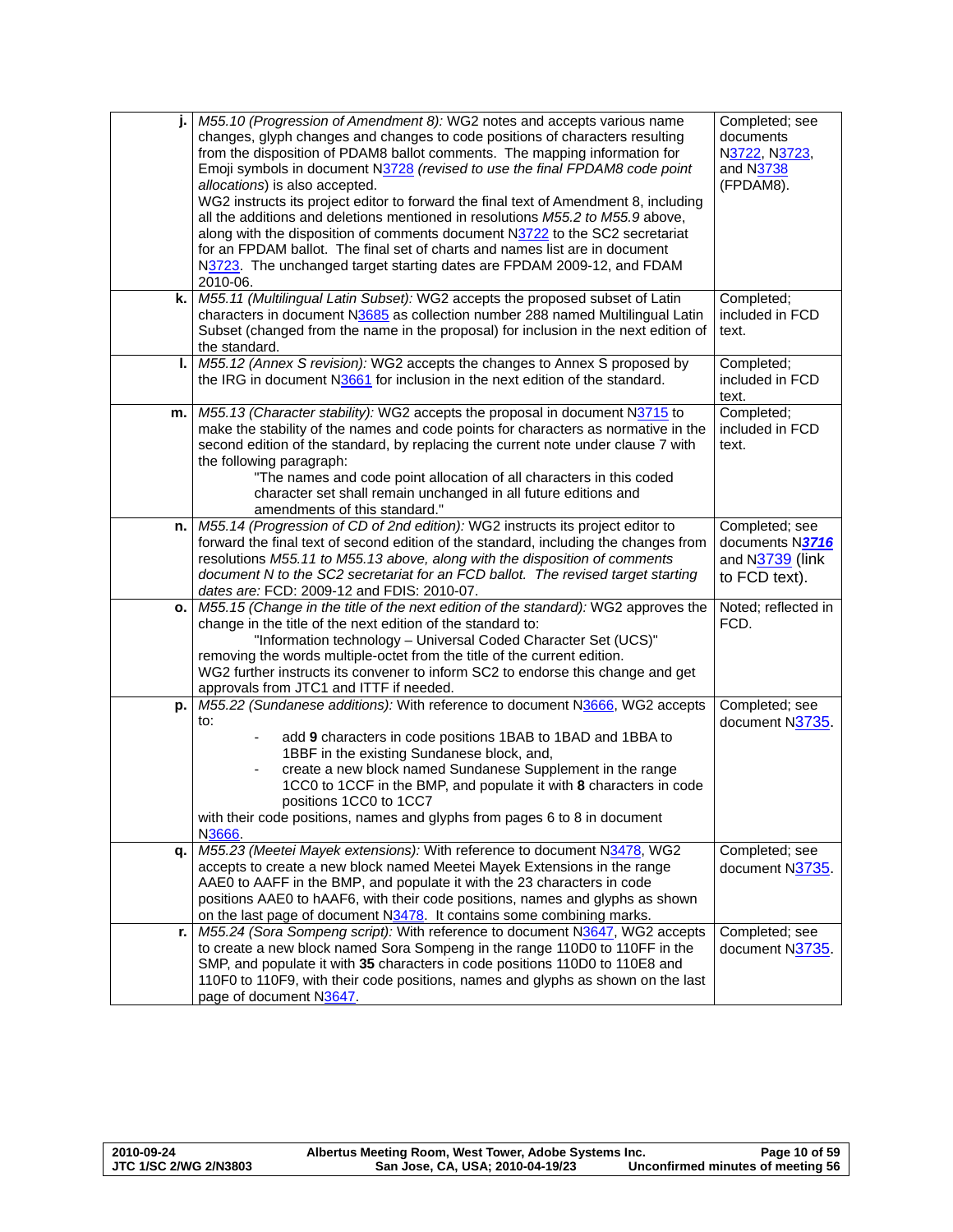| s.      | M55.25 (Meroitic script): With reference to document N3665, WG2 accepts to<br>create a new block named Meroitic Hieroglyphs (changed from<br>proposed block name) in the range 10980 to 1099F in the SMP and<br>populate it with 32 characters in code positions 10980 to 1099F<br>create another new block named Meroitic Cursive in the range<br>109A0 to 109FF in the SMP, and populate it with 66 characters, in<br>code positions 109A0 to 109B7, 109BE to 109CA, 109CC to 109D9,<br>109DB, 109DC, 109DE to 109E5, 109E7 to 109E9, 109EB and<br>109F0<br>with their code positions, names and glyphs as shown in the charts and names<br>lists in document N3665. This is a right-to-left script.                                   | Completed; see<br>document N3735.               |
|---------|------------------------------------------------------------------------------------------------------------------------------------------------------------------------------------------------------------------------------------------------------------------------------------------------------------------------------------------------------------------------------------------------------------------------------------------------------------------------------------------------------------------------------------------------------------------------------------------------------------------------------------------------------------------------------------------------------------------------------------------|-------------------------------------------------|
| t.      | M55.26 (Chakma script): With reference to document N3645, WG2 accepts to<br>create a new block named Chakma in the range 11100 to 1114F in the SMP, and<br>populate it with 67 characters in code positions 11100 to 11134, and 11136 to<br>11143 with their code positions, names and glyphs as shown in the charts in<br>document N3645. It contains some combining marks.                                                                                                                                                                                                                                                                                                                                                             | Completed; see<br>document N3735.               |
| u.      | M55.27 (Sharada script): With reference to document N3595, WG2 accepts to<br>create a new block named Sharada in the range 11180 to 111DF in the SMP, and<br>populate it with 83 characters in code positions 11180 to 111D9 with their code<br>positions, names and glyphs as shown on pages 4 and 5 in document N3595.                                                                                                                                                                                                                                                                                                                                                                                                                 | Completed; see<br>document N3735.               |
| v.      | M55.28 (Working draft of future amendment): WG2 instructs its project editor to<br>create a Working Draft of accepted characters and charts covering resolutions<br>M55.22 to M55.27 above for the next WG2 meeting in 2010-04.                                                                                                                                                                                                                                                                                                                                                                                                                                                                                                          | Completed; see<br>document N3735.               |
| AI-55-4 | IRG Convenor and IRG Editor (Dr. Lu Qin)                                                                                                                                                                                                                                                                                                                                                                                                                                                                                                                                                                                                                                                                                                 |                                                 |
|         | To take note of and act upon the following items:                                                                                                                                                                                                                                                                                                                                                                                                                                                                                                                                                                                                                                                                                        |                                                 |
| a.      | M55.17 (Unified CJK Charts for 2nd edition): WG2 notes that the glyphs for the<br>TCA source for the unified CJK multiple column charts need finalization based on<br>correct fonts being made available to the project editor. There are also missing or<br>incorrect glyphs for other sources. WG2 instructs its project editor to produce the<br>CJK charts of the 2nd edition with fonts to be provided by IRG members and send<br>to the IRG rapporteur. The IRG is instructed to review and correct any errors in<br>the glyphs for the various sources and report back to the project editor, with the<br>objective of replacing the current CJK charts with the verified version in the FDIS<br>(2010-07) of the second edition. | In progress.                                    |
| b.      | M55.19 (Unification/mapping concerns reported by Korea): WG2 requests the IRG<br>to review the ballot comments T19 and T20 on the CD of second edition from<br>Korea (Republic of) in document N3716 and recommend any action to be taken<br>by WG2 to resolve the unification and mapping concerns before the next WG2<br>meeting in 2010-04.                                                                                                                                                                                                                                                                                                                                                                                           | Completed; see<br>documents N3747<br>and N3787. |
| c.      | M55.20 (Missing source references for CJK Extensions A and B): With reference<br>to the discussion on comment JP9 in document N3716 (disposition of CD ballot<br>comments), IRG is instructed to review and provide to the project editor all the<br>missing indices in source references for unified CJK ideographs, specifically<br>Extensions A and B before the next WG2 meeting in 2010-04.                                                                                                                                                                                                                                                                                                                                         | In progress.                                    |
|         | <b>d.</b> $M55.21$ (Code points for ideographs in Annex S): IRG is instructed to review<br>Annex S of the second edition and provide to the project editor the code point<br>values for all the encoded ideographs that appear in the various examples, with<br>the objective of replacing the images with actual characters for these ideographs<br>in the Annex before the next WG2 meeting in 2010-04.                                                                                                                                                                                                                                                                                                                                | Completed; see<br>documents N3745<br>and N3794. |
| AI-55-5 | Ad hoc group on Principles and Procedures (Dr. Umamaheswaran)                                                                                                                                                                                                                                                                                                                                                                                                                                                                                                                                                                                                                                                                            |                                                 |
| а.      | M55.35 (Updates to Principles and Procedures): WG2 accepts<br>the proposed additions (with minor edits) to the Principles and<br>Procedures from document N3675, and,<br>the proposed rewording of questions 5a and 5b related to fonts in the<br>proposal summary form from document N3709<br>and instructs Dr. Umamaheswaran to prepare an updated principles and<br>procedures document (N3702) and submit it to the convener to post to the WG2<br>web site and communicate to SC2 secretariat.                                                                                                                                                                                                                                      | Completed; see<br>document N3702.               |
| AI-55-6 | Ad hoc group on roadmap (Mr. Michael Everson)                                                                                                                                                                                                                                                                                                                                                                                                                                                                                                                                                                                                                                                                                            |                                                 |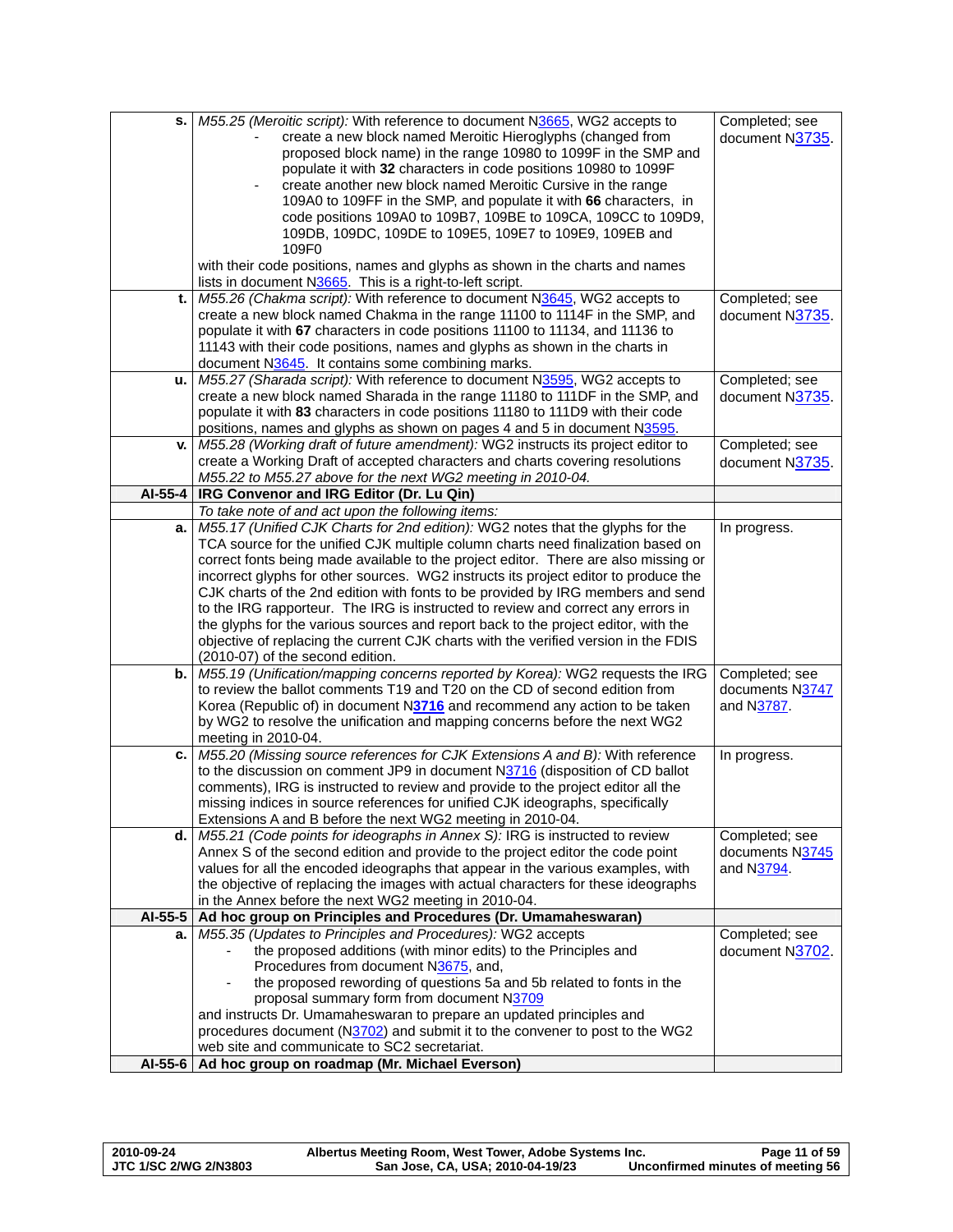<span id="page-11-0"></span>

| а.       | To update the roadmaps reflecting changes to block allocations, status of various<br>scripts and reference documents through the various resolutions at this meeting<br>55. | Completed; on<br>Unicode website<br>roadmap pages. |
|----------|-----------------------------------------------------------------------------------------------------------------------------------------------------------------------------|----------------------------------------------------|
| b.       | The roadmap ad hoc is to take note of document N3692 on scripts of Nepal and<br>update the roadmaps appropriately.                                                          | Noted.                                             |
| AI-55-7  | Ireland (Mr. Michael Everson)                                                                                                                                               |                                                    |
| а.       | M55.29 (Miao script): WG2 accepts the ad hoc report in document N3730 on Miao                                                                                               | Completed; see                                     |
|          | script and invites the national bodies of China, Ireland and UK, to provide a                                                                                               | documents N3761                                    |
|          | revised contribution, following the principles detailed in the ad hoc report.                                                                                               | and N3789.                                         |
| AI-55-8  | China (Mr. Chen Zhuang)                                                                                                                                                     |                                                    |
|          | To take note of and act upon the following items:                                                                                                                           |                                                    |
| a.       | M55.29 (Miao script): WG2 accepts the ad hoc report in document N3730 on Miao                                                                                               | Completed; see                                     |
|          | script and invites the national bodies of China, Ireland and UK, to provide a                                                                                               | documents N3761                                    |
|          | revised contribution, following the principles detailed in the ad hoc report.                                                                                               | and N3789.                                         |
| AI-55-9  | UK (Mr. Martin Hosken)                                                                                                                                                      |                                                    |
|          | To take note of and act upon the following items:                                                                                                                           |                                                    |
| a.       | M55.29 (Miao script): WG2 accepts the ad hoc report in document N3730 on Miao<br>script and invites the national bodies of China, Ireland and UK, to provide a              | Completed; see<br>documents N3761                  |
|          | revised contribution, following the principles detailed in the ad hoc report.                                                                                               | and N3789.                                         |
| AI-55-10 | <b>TCA (Mr. Bear Tseng)</b>                                                                                                                                                 |                                                    |
|          | To take note of and act upon the following items:                                                                                                                           |                                                    |
| a.       | M55.16 (Fonts for T-source from TCA for the second edition): WG2 requests TCA                                                                                               | Completed; the                                     |
|          | to provide the needed revised fonts urgently for the T-sources in the unified CJK                                                                                           | link for font has                                  |
|          | multiple column charts to the project editor (the editor will continue to use the                                                                                           | been sent to the                                   |
|          | currently available fonts for production of FCD charts). TCA is further requested                                                                                           | project editor; was                                |
|          | to classify the differences in glyphs into minor glyph changes versus mapping                                                                                               | used in preparing                                  |
|          | changes, and to inform the project editor, IRG rapporteur and the WG2 convener                                                                                              | FCD ballot.                                        |
|          | of any mapping related issues that need review and recommendations to WG2.                                                                                                  |                                                    |
| AI-55-11 | <b>Greek national body</b>                                                                                                                                                  |                                                    |
|          | To take note of the following item:<br>With reference to ballot comments from Greece in document N3684-GR, to take                                                          |                                                    |
| a.       | note of the discussion on PDAM8 disposition of comments in document N3703,                                                                                                  | In progress.                                       |
|          | and in particular to the referenced source document N2642, and is invited to                                                                                                |                                                    |
|          | contribute to the annotations for the four Greek characters.                                                                                                                |                                                    |
| AI-55-12 | All national bodies and liaison organizations                                                                                                                               |                                                    |
|          | To take note of and provide feedback on the following items.                                                                                                                |                                                    |
| a.       | M55.15 (Change in the title of the next edition of the standard): WG2 approves the                                                                                          | Noted.                                             |
|          | change in the title of the next edition of the standard to:                                                                                                                 |                                                    |
|          | "Information technology - Universal Coded Character Set (UCS)"                                                                                                              |                                                    |
|          | removing the words multiple-octet from the title of the current edition.                                                                                                    |                                                    |
|          | WG2 further instructs its convener to inform SC2 to endorse this change and get                                                                                             |                                                    |
|          | approvals from JTC1 and ITTF if needed.<br>M55.34 (Compatibility Ideographs for Government Use in Japan): WG2 notes the                                                     | Noted.                                             |
| b.       | decision by the Japanese national body (reported in document N3706) to register                                                                                             |                                                    |
|          |                                                                                                                                                                             |                                                    |
|          |                                                                                                                                                                             |                                                    |
|          | Ideographic Variation Sequences in the Ideographic Variation Database, for                                                                                                  |                                                    |
| c.       | encoding the compatibility ideographs identified in document N3530.                                                                                                         | Noted.                                             |
|          | M55.37 (Future meetings): WG2 endorses the following schedule for future<br>meetings of WG2 and of IRG:                                                                     |                                                    |
|          | WG 2 meetings:                                                                                                                                                              |                                                    |
|          | Meeting 56 - 2010-04-19/23, San Jose, CA. USA                                                                                                                               |                                                    |
|          | Meeting 57 - 2010-10-04/08, Busan, Korea (Republic of)                                                                                                                      |                                                    |
|          | Meeting 58 - 2011-04-11/15, Helsinki, Finland (along with SC2 plenary)                                                                                                      |                                                    |
|          | Meeting 59 - Fall 2011, Mountain View, CA, USA (pending confirmation),                                                                                                      |                                                    |
|          | Germany (as backup)                                                                                                                                                         |                                                    |
|          | IRG meetings:<br>IRG 34 - 2010-06-21/25, Nagaoka, Japan                                                                                                                     |                                                    |

# **5 JTC1 and ITTF matters**

**Input documents:**<br>**3808** Corres *[3808](http://www.dkuug.dk/jtc1/sc2/wg2/docs/n3808.pdf)* **Correspondence from the JTC1 and SWG-D Secretaries Concerning the Transition from FCD to DIS in the Normal 5 Stage Development Process [JTC 1 N 10020] [SC2 N4132]; JTC1 Secretariat; 2010-04-07** 

| 2010-09-24                   | Albertus Meeting Room, West Tower, Adobe Systems Inc. | Page 12 of 59                     |
|------------------------------|-------------------------------------------------------|-----------------------------------|
| <b>JTC 1/SC 2/WG 2/N3803</b> | San Jose, CA, USA; 2010-04-19/23                      | Unconfirmed minutes of meeting 56 |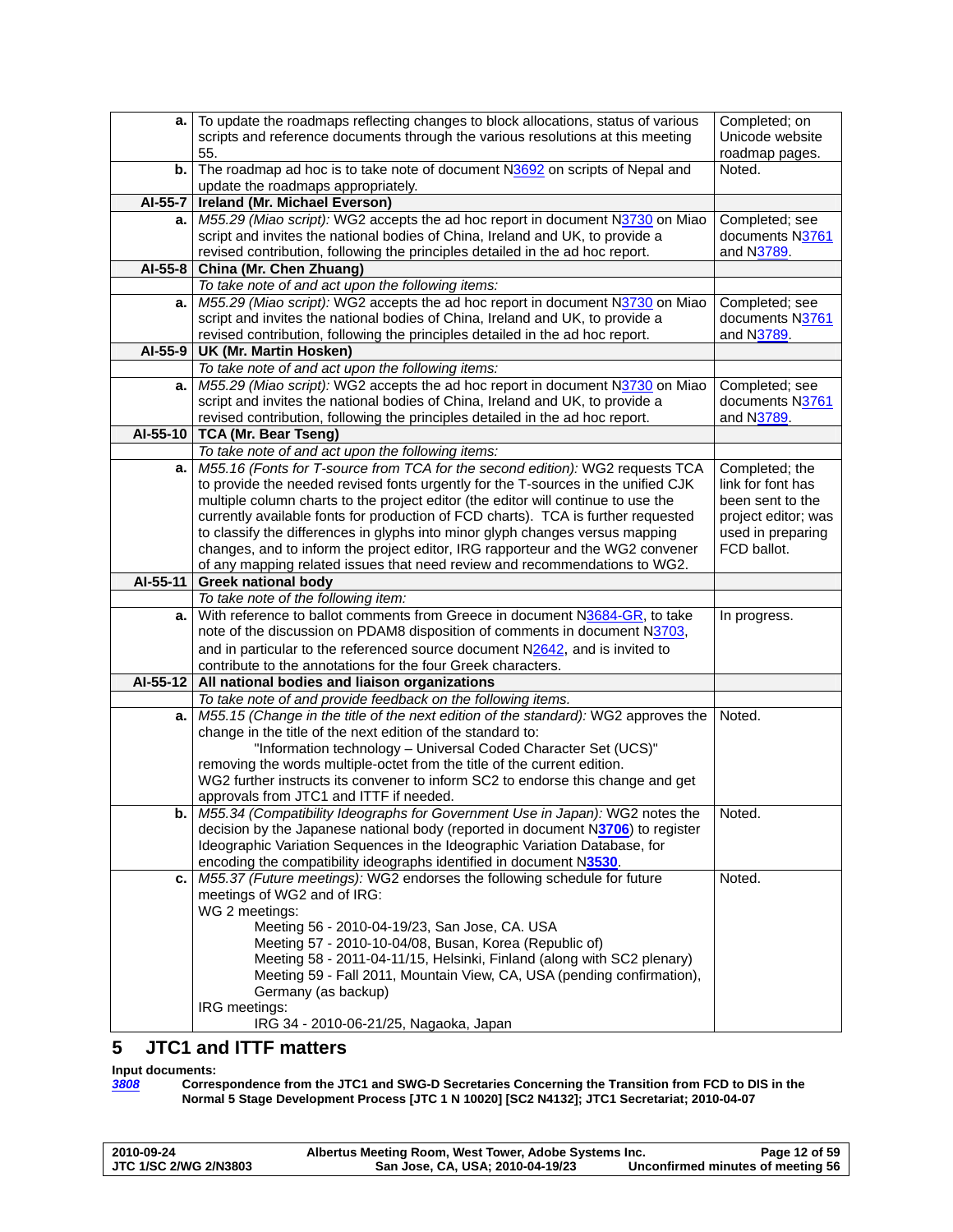#### <span id="page-12-0"></span>*[3825](http://www.dkuug.dk/JTC1/SC2/WG2/docs/n3825.pdf)* **Approval Notice - Table of Replies on ISO/IEC 10646:2003/FDAM 7; SC2 Secretariat; sc02 n4136; 2010-04-20**

The above documents are for information for the delegates. There was no discussion on these.

# **6 SC2 matters**

#### *6.1 SC2 program of work*

SC2 program of work is available on line at <http://www.itscj.ipsj.or.jp/sc2/open/pow.htm>. It is for information for the delegates.

#### *6.2 Ballot results*

### **6.2.1 FPDAM8**

#### **Input document:**

*[3790](http://www.dkuug.dk/jtc1/sc2/wg2/docs/n3790.pdf)* **Summary of Voting on SC 2 N 4123, ISO/IEC 10646: 2003/FPDAM 8, Information technology – Universal Multiple-Octet Coded Character Set (UCS) – AMENDMENT 8: Additional symbols, Bamum supplement, CJK Unified Ideographs Extension D, and other characters; SC2 Secretariat; 2010-03-27** 

Twenty one national bodies had voted, two had sent in comments and seven did not respond. Of the 21 votes, there were 2 abstentions, 13 approvals without any comments, 3 approvals with comments (India, Indonesia and the United Kingdom), and three disapprovals (Germany, Japan and the United States). See section [11.1](#page-25-1) on page [26](#page-25-1) for the discussion of the ballot comments and disposition of these.

# **6.2.2 10646: 2010 edition**

### **Input document:**

#### *[3824](http://www.dkuug.dk/JTC1/SC2/WG2/docs/n3824.pdf)* **Summary of Voting ISO/IEC FCD 10646; SC2 Secretariat, sc02/4135; 2010-04-19**

Nineteen national bodies had voted, two had sent in comments and nine did not respond. Of the 19 votes, there were 2 abstentions, 10 approvals without any comments, 4 approvals with comments (Canada, China, the United Kingdom and the United States), and three disapprovals (Ireland, Japan and Republic of Korea). See section [11.1](#page-25-1) on page [38](#page-37-1) for the discussion of the ballot comments and disposition of these.

## *6.3 Liaison from JTC1/SC34 on FPDAM 8*

#### **Input document:**

*[3824](http://www.dkuug.dk/JTC1/SC2/WG2/docs/n3824.pdf)* **Summary of Voting ISO/IEC FCD 10646; SC2 Secretariat, sc02/4135; 2010-04-19** 

Some of the aspects of the issues mentioned in the liaison document from JTC1/SC34 were dealt with under disposition of ballot comments on FPDAM8. The convener will use the text from the final disposition of comments and prepare a response to JTC1/SC34 to be forwarded through SC2 secretariat.

#### *Relevant resolution:*

#### **M56.16 (Liaison response to SC34): Unanimous**

WG2 instructs its convener to prepare a response to the Liaison letter from ISO/IEC JTC1/SC34 in document [N3809](http://www.dkuug.dk/jtc1/sc2/wg2/docs/N3809.pdf). and forward it to SC2 to communicate to SC34. The response will state WG 2's views on the issue that is similar to the response to comment JP.G7 in the disposition of FPDAM8 ballot comment in document N[3828.](http://www.dkuug.dk/jtc1/sc2/wg2/docs/N3828.pdf)

# **7 WG2 matters**

### *7.1 Snapshot of Pictorial view of Roadmaps*

#### **Input document:**

**[3807](http://www.dkuug.dk/JTC1/SC2/WG2/docs/n3807.pdf) Snapshot of Pictorial view of Roadmaps to BMP, SMP, SIP, TIP and SSP; Uma; 2010-04-07** 

Dr. Umamaheswaran: there is an entry marked as 'Proposed'; but it has no reference document available for WG2.

#### *Relevant resolution:*

#### **M56.23 (Roadmap snapshot): Unanimous**

WG2 instructs its convener to post the updated snapshot of the roadmaps (in document [N3807](http://www.dkuug.dk/jtc1/sc2/wg2/docs/N3807.pdf)) to the WG2 web site and communicate the same to SC2 secretariat

# *7.2 Announcement of Japan's IVD Registration*

**Input document:** 

| 2010-09-24            | Albertus Meeting Room, West Tower, Adobe Systems Inc. | Page 13 of 59                     |
|-----------------------|-------------------------------------------------------|-----------------------------------|
| JTC 1/SC 2/WG 2/N3803 | San Jose, CA, USA; 2010-04-19/23                      | Unconfirmed minutes of meeting 56 |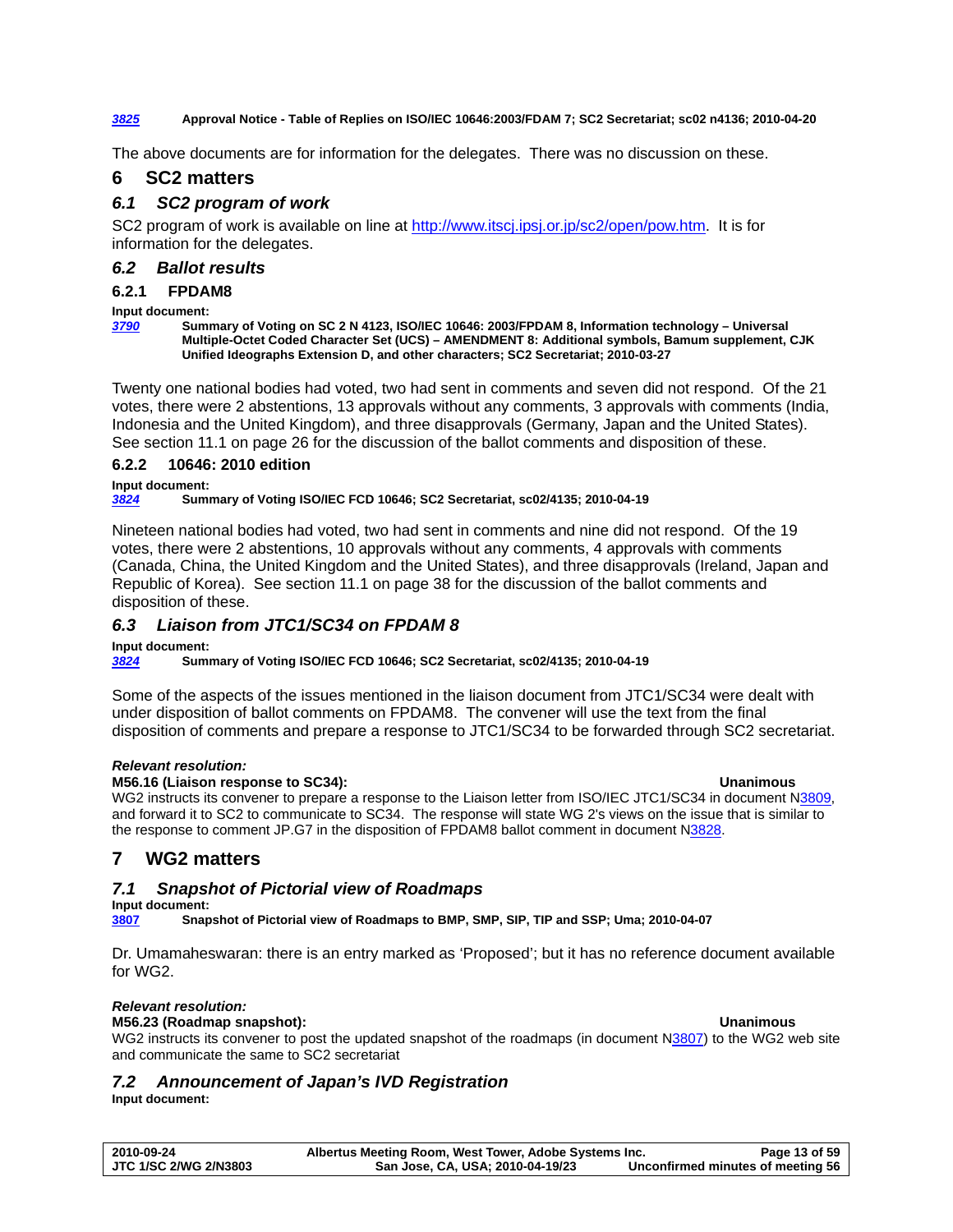#### <span id="page-13-0"></span>*[3796](http://www.dkuug.dk/jtc1/sc2/wg2/docs/n3796.pdf)* **Announcement of Japan's IVD Registration; Japan NB; 2010-03-31**

Mr. Mike Ksar: This document is for delegates' information.

**Discussion:** 

- a. Mr. Peter Constable: Unicode consortium is pleased with JP submission.
- b. Mr. Masahiro Sekiguchi: It is an announcement from JP. The data file is also available on the website. Please give us feedback on the data files.
- c. Mr. Eric Muller: UTS #37 describes the organization of the Ideographic Variation Database, and the procedure to add sequences to that database. I would be proposing changes to UTS37 to Unicode and the draft will be available. WG2 is requested to provide feedback.
- d. Mr. Peter Constable: I will send the update information to WG2 when it is available for WG2 feedback.

**Action item:** Mr. Peter Constable is to send information on updates to UTS #37 for WG2 feedback.

# *7.3 Proposal to reorder Yogh in the UCA and ISO 14651*

**Input document:** 

*[3782](http://www.dkuug.dk/jtc1/sc2/wg2/docs/n3782.pdf)* **Proposal to re-order yogh in the UCA and ISO 14651; Michael Everson; 2010-03-04** 

This contribution contains information regarding ordering. It is for information to WG2 and is to be dealt with by OWG-SORT.

# *7.4 Guidelines on English spellings in character names*

**Input document:** 

*[3815](http://www.dkuug.dk/JTC1/SC2/WG2/docs/n3815.pdf)* **Guidelines on English spellings in character names; Debbie Anderson – SEI; 2010-04-09 Output document:** 

*[3832](http://www.dkuug.dk/JTC1/SC2/WG2/docs/n3832.pdf)* **Spelling of English character names; Debbie Anderson & Uma; 2010-04-21** 

Dr. Deborah Anderson introduced the document – proposing some guidelines regarding spelling of character names to be included in the principles and procedures (P&P) document. Discussion:

- a. Mr. Michael Everson: In general terms we have been using OED.
- b. Mr. Mike Ksar: I will check with SC2 secretariat if there is anything in the ITTF directives.
- c. Mr. Peter Constable: There is nothing in the ITTF directives for character names.
- d. Dr. Umamaheswaran: I don't know if we can find a pointer to something called International English.
- e. Dr. Ken Whistler: The whole point about this submission is to end the argument we get into pointing to OED and dig their heels etc.
- f. Mr. Michael Everson: We have a number of terms from different sources, dictionaries of various sources etc. I don't think it is needed in the P&P.
- g. Mr. Mike Ksar: Dr. Umamaheswaran and Dr. Deborah Anderson to discuss this item and come up with a proposed wording for P&P.

Dr. Deborah Anderson: Myself, Dr. Umamaheswaran and Dr. Ken Whistler discussed document [N3815.](http://www.dkuug.dk/JTC1/SC2/WG2/docs/n3815.pdf) We have come up a single sentence proposed in document N[3832](http://www.dkuug.dk/JTC1/SC2/WG2/docs/n3832.pdf) to be included in the P&P Annex L. Discussion:

- a. Mr. Masahiro Sekiguchi: The previous proposal had wordings for International English etc. Is the new sentence acceptable for those who are interested in the topic? For me all English dictionaries are foreign.
- b. Ms. Lisa Moore: This sentence opens the window for alternate spellings, whereas, previously we did not have any window.

**Disposition**: Accept the new wording proposed in document [N3832](http://www.dkuug.dk/JTC1/SC2/WG2/docs/n3832.pdf) for incorporating into P&P document. *Relevant resolution:* 

### **M56.22 (Guideline on spelling for English character names): Unanimous**

WG2 accepts the proposed text for guideline proposed in document N[3832](http://www.dkuug.dk/jtc1/sc2/wg2/docs/N3832.pdf) on spelling of English character names in the standard for inclusion in the Principles and Procedures document, and instructs Dr. Umamaheswaran to prepare an updated Principles and Procedures document (N[3802\)](http://www.dkuug.dk/jtc1/sc2/wg2/docs/N3802.pdf) and submit it to the convener to post to the WG2 web site and communicate to SC2 secretariat.

| 2010-09-24                   | Albertus Meeting Room, West Tower, Adobe Systems Inc. | Page 14 of 59                     |
|------------------------------|-------------------------------------------------------|-----------------------------------|
| <b>JTC 1/SC 2/WG 2/N3803</b> | San Jose, CA, USA; 2010-04-19/23                      | Unconfirmed minutes of meeting 56 |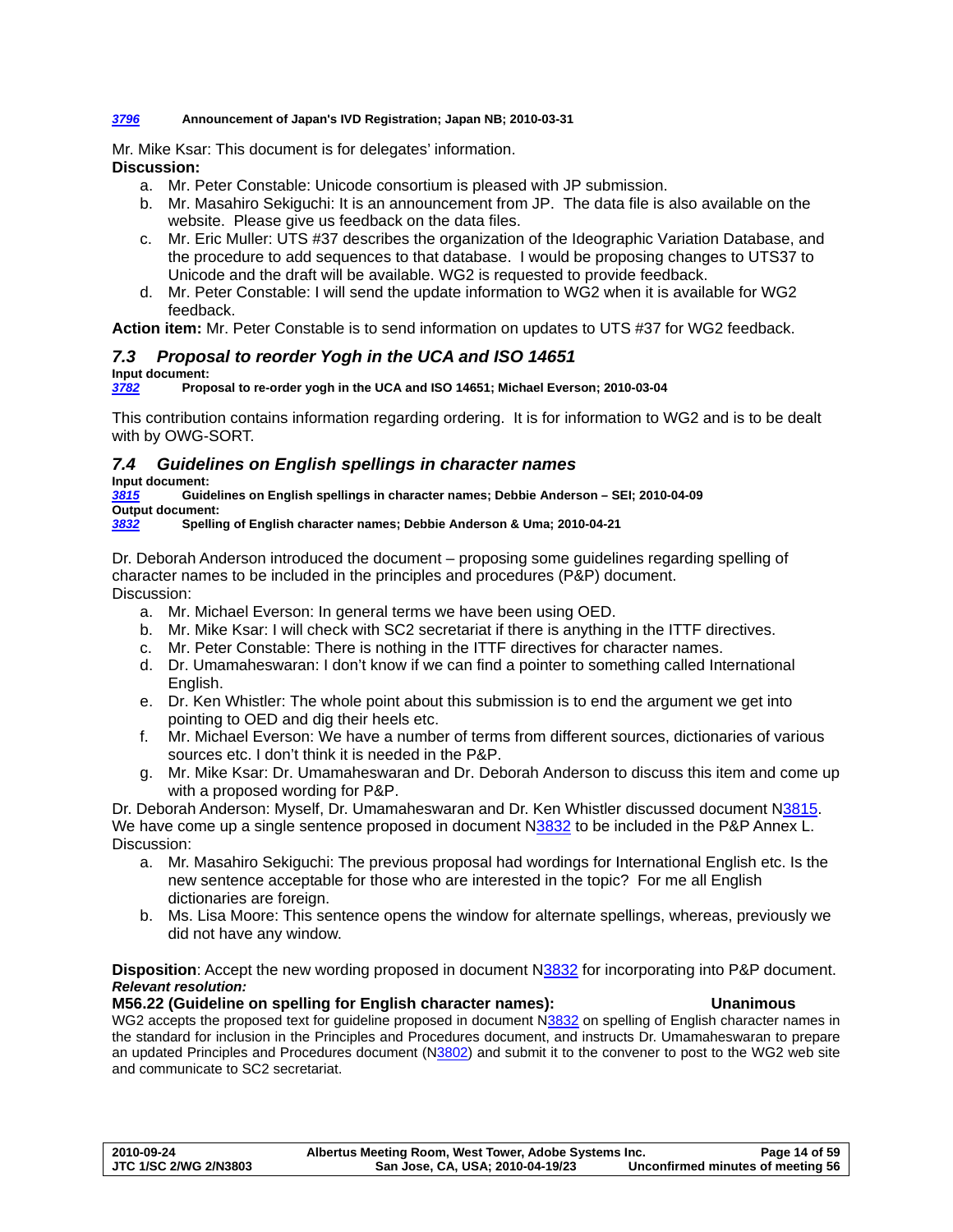# <span id="page-14-0"></span>**8 IRG status and reports**

**Input documents:** 

- **[3741](http://std.dkuug.dk/jtc1/sc2/wg2/docs/N3741.doc) IRG Meeting No. 33 Resolution (IRGN 1630); IRG; 2009-11-26**
- **[3742](http://std.dkuug.dk/jtc1/sc2/wg2/docs/N3742.doc) Summary of IRG Meeting Activities; IRG; 2010-03-22**
- **[3743](http://std.dkuug.dk/jtc1/sc2/wg2/docs/N3743.doc) Suggested Text Revision of WG2 P&P Annex I (IRGN 1644); IRG; 2009-11-26**
- **[3744](http://std.dkuug.dk/jtc1/sc2/wg2/docs/n3744.pdf) IRG P&P (IRGN 1646); IRG; 2010-03-16**
- **[3746](http://std.dkuug.dk/jtc1/sc2/wg2/docs/n3746.pdf) IRG Working Document Series (IRGN 1648); IRG; 2010-03-16**
- **[3747](http://std.dkuug.dk/jtc1/sc2/wg2/docs/n3747.pdf) Suggested solution to M55.19 (IRG N1651) for incorrectly mapped compatibility characters; ROK NB; 2010-01- 25**

# *8.1 Summary of IRG activities*

Dr. Lu Qin: Document [N3742](http://std.dkuug.dk/jtc1/sc2/wg2/docs/N3742.doc) summarizes the IRG activities since the last meeting. It is a summary of the resolutions.

- Item 1: We need WG2 to approval for IRG 35. Macao is still to send confirmation.
- Item 2: This is for your information. Evidence must be provided for all submissions to IRG.
- Item 3: This is for your information. Macao representatives were asked to provide missing evidences for their supplementary set by 2010-05-14.
- Item 4: This is for your information. Extension E work is delayed due to review of CJK multiplecolumn charts. All IRG members were asked to provide more evidence for Ext. E by 2010-06-04.
- Item 5: This is for your information. The group working on Old Hanzi is expecting the consolidated list Version 2 to be submitted to IRG meeting 34. Two additional rounds of review between meetings 34 and 35 are planned. It should be ready after meeting 35. Dr. Ken Whistler: What is the size of the current consolidated list? Dr. Lu Qin: 9000+.
- Item 6: Regarding Multi-column code chart review, the CJK extension B charts cannot be reviewed in a 6 month period. Two rounds of review for the rest of the charts. Ad hoc on CJK charts recommended proceeding with single column chart for extension B.
- Item 7: IRG P&P version 5 is available. Feedback is requested from WG2 before IRG meeting in June 2010. Mr. Mike Ksar: IRG should keep these as standing documents. Mr. Eric Muller: Where are the docs in IWDS (IRG Working Document Series)?
	- Dr. Lu Qin: It is on the IRG website.
- Item 8: This is for your information Japan's IVD submission to WG2 is to be reviewed by IRG also for potential impact on IRG work.
- Item 9: ROK mapping issue; IRG agrees with ROK's proposed solution for your information.
- Item 10: This is for your information IRG will be submitting examples for inclusion in Annex S to the editor.
- Item 11: Input to Annex I  $P\&P -$  proposed revised text is submitted to WG2 as document N[3743](http://std.dkuug.dk/jtc1/sc2/wg2/docs/N3743.doc). Dr. Umamaheswaran: I had requested some input from IRG. The response I got did not address the problem adequately. I had requested Dr. Lu Qin that IRG to take another look. I don't think the submitted document has addressed that feedback.

Action item: IRG is to a review and update of document N[3743.](http://std.dkuug.dk/jtc1/sc2/wg2/docs/N3743.doc) Response given by IRG is not sufficient for replacing Annex I of P&P.

### *Relevant resolution:*

#### **M56.20 (IRG Principles and Procedures): Unanimous**

WG2 invites experts from national bodies and liaison organizations to review and provide feedback to the IRG rapporteur, on the principles and procedures document of the Ideographic Rapporteur's Group in document N[3744](http://www.dkuug.dk/jtc1/sc2/wg2/docs/N3744.pdf) and the associated Ideographic Working Document Series from document N[3746](http://www.dkuug.dk/jtc1/sc2/wg2/docs/N3746.pdf) before the June meeting of IRG.

# *8.2 Text version of Annex S examples*

### **Input documents:**

*[3745](http://std.dkuug.dk/jtc1/sc2/wg2/docs/n3745.pdf)* **Text version of Annex S examples (IRGN 1640); IRG; 2009-11-26**  *[3794](http://www.dkuug.dk/jtc1/sc2/wg2/docs/n3794.pdf)* **Annex S clause S.1.5 rewrite; Project Editor - Michel Suignard; 2010-04-02** 

Mr. Michel Suignard: Document [N3745](http://std.dkuug.dk/jtc1/sc2/wg2/docs/n3745.pdf) was from the last meeting. This was given as an input to the editor. It was used. Document [N3794](http://std.dkuug.dk/jtc1/sc2/wg2/docs/n3794.pdf) proposes minor revision of the clause S.1.5 in Annex S. Many of the characters that were provided by IRG were as pictographs. I have taken the characters into the individual clauses within  $S.1.5 - a$  to k. The big dot and asterisk are used to show which are unified as

| 2010-09-24                   | Albertus Meeting Room, West Tower, Adobe Systems Inc. | Page 15 of 59                     |
|------------------------------|-------------------------------------------------------|-----------------------------------|
| <b>JTC 1/SC 2/WG 2/N3803</b> | San Jose, CA, USA; 2010-04-19/23                      | Unconfirmed minutes of meeting 56 |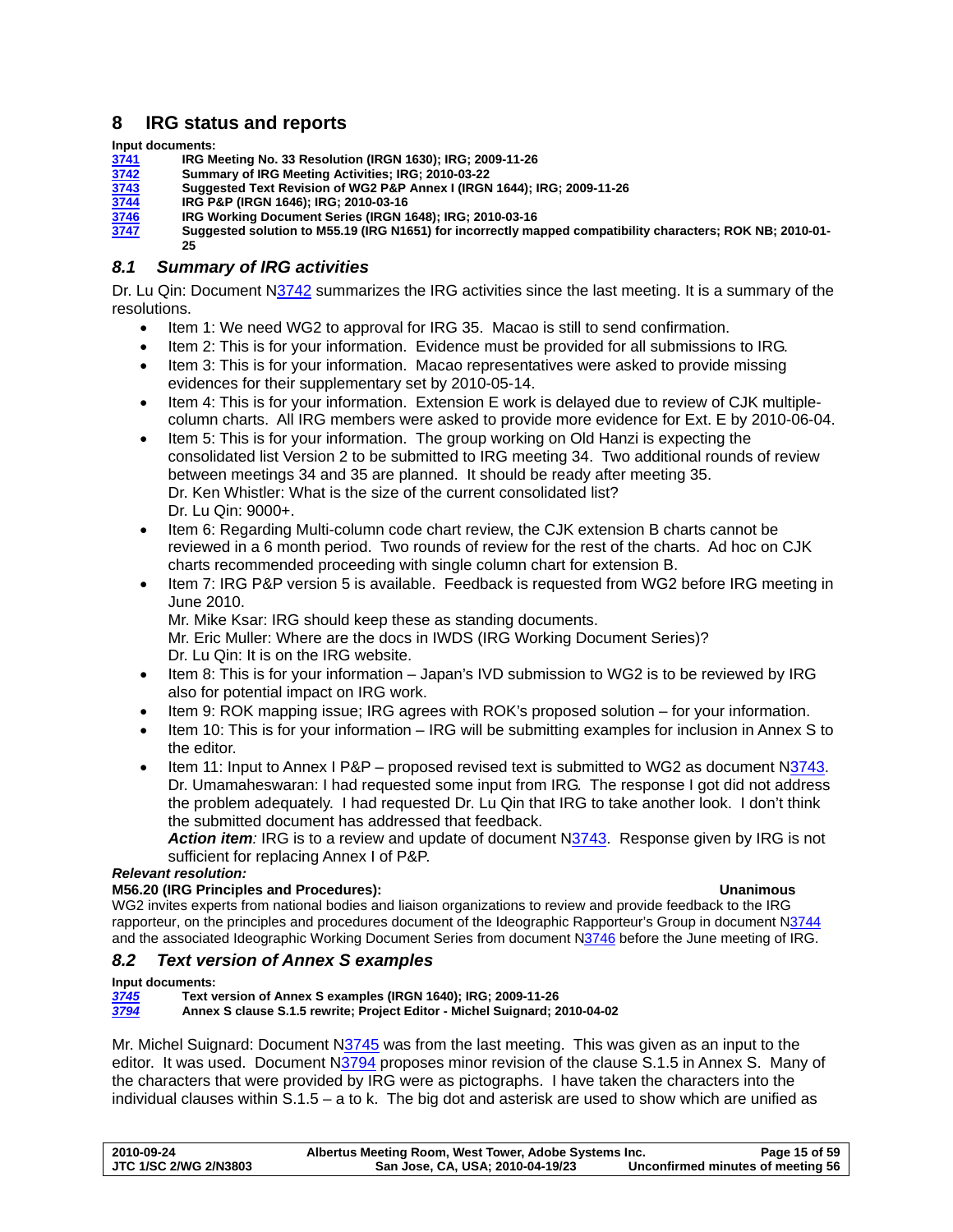<span id="page-15-0"></span>component etc. I need feedback from IRG as to if there are errors in the rearrangement that has been made. The big first block of ideographs has been moved inline. **Discussion**:

- a. Mr. Masahiro Sekiguchi: As an informative Annex it may be OK. But for IRG it is important. IRG has been working on Annex S for a number of years. They were careful in providing the input. With that background, I appreciate the suggestion from the editor. But the document should be reviewed by IRG experts before we accept the proposed revisions.
- b. Dr. Ken Whistler: There are some specific errors in the changes. Item j and k for example. An example in j is repeated twice and is also under k. Some items under 'i'; it is debatable as to whether the 6th instance could be a structural difference. It could be an existing one before the proposal. You have added the asterisk.
- c. Mr. Michel Suignard: I don't have problem in waiting for IRG input. But I don't want this to drag for too long time. I don't want to be made responsible for errors in the current edition.
- d. Mr. Peter Constable: Can we work with IRG in the same time frame as the CJK charts? If they review it and we can get IRG-accepted version of your proposal then you may be able to incorporate in FDIS.
- e. Dr. Lu Qin: We want to ensure the content is correct after reading by IRG experts. This will be the first time the IRG experts will be looking at this proposed revision. This is the bible for our work.
- f. Mr. Michel Suignard: The intent was to move the big block of text in front. The only mistake that could be there is whether I have moved them into the right place in a to k.

## *Relevant resolution:*

## **M56.05 (Revised text for examples Annex S.1.5): Unanimous**

IRG is instructed to review and propose updates to the revision to the examples proposed by the editor in document [N3794](http://www.dkuug.dk/jtc1/sc2/wg2/docs/N3794.pdf). If an agreed upon text is made available to the editor prior to the start of the FDIS ballot, it will be included in the FDIS ballot.

# <span id="page-15-1"></span>*8.3 Suggested solution to M55.19 for incorrectly mapped compatibility characters*  **Input document:**

*[3747](http://std.dkuug.dk/jtc1/sc2/wg2/docs/n3747.pdf)* **Suggested solution to M55.19 (IRG N1651) for incorrectly mapped compatibility characters; ROK NB; 2010-01- 25** 

*(This topic was discussed during discussion on disposition of Korean ballot comments T32 and T33 on the FCD.)* 

The document was reviewed by IRG and recommends to WG2 that they agreed with the solution proposed by Korea. Appendix 3 of document [N3747](http://www.dkuug.dk/JTC1/SC2/WG2/docs/n3747.pdf) has the request

Section 1.2 on page 9 and section 2.2 on page 10 of Appendix 3 has the request for two compatibility characters and mappings:

xxxx1;096B7;;;;K0-6766;; , and,

xxxx2;090DE;;;;K0-522B;;

The glyphs are also shown in the document.

Two new code positions 0FA2E and 0FA2F are allocated to these characters. These are after the end of the end of the IBM 32 compatibility characters. The relevant additions are to be made to CJKC\_SR.txt file also.

U0FA2E: 090DE;; ; ;K0-522B glyph on page 10

U0FA2F: 096B7; ; ; ; K0-6766 glyph on page 9.

Korea will send the font to the editor.

**Disposition**: Accepted for future encoding. See relevant resolution [M56.08 i](#page-18-1)tem l, on page [19](#page-18-1). Accepted in principle. Korea to send font to Editor.

# *8.4 Request for disunifying CJK ideograph U+2F89F from U+5FF9*

**Input document:**<br>**3787** Requ *[3787](http://www.dkuug.dk/jtc1/sc2/wg2/docs/N3787.doc)* **Request for disunifying U+2F89F from U+5FF9; TCA and China NB; 2010-03-25** 

Mr. Bear S. Tseng: Document N*[3787](http://www.dkuug.dk/jtc1/sc2/wg2/docs/N3787.doc)* is input from TCA and China. The character 5FF9 is encoded in the BMP. Character 5FF9 in the BMP and 2F89F are non cognates. When we discussed CJK extension B

| 2010-09-24                   | Albertus Meeting Room, West Tower, Adobe Systems Inc. | Page 16 of 59                     |
|------------------------------|-------------------------------------------------------|-----------------------------------|
| <b>JTC 1/SC 2/WG 2/N3803</b> | San Jose, CA, USA; 2010-04-19/23                      | Unconfirmed minutes of meeting 56 |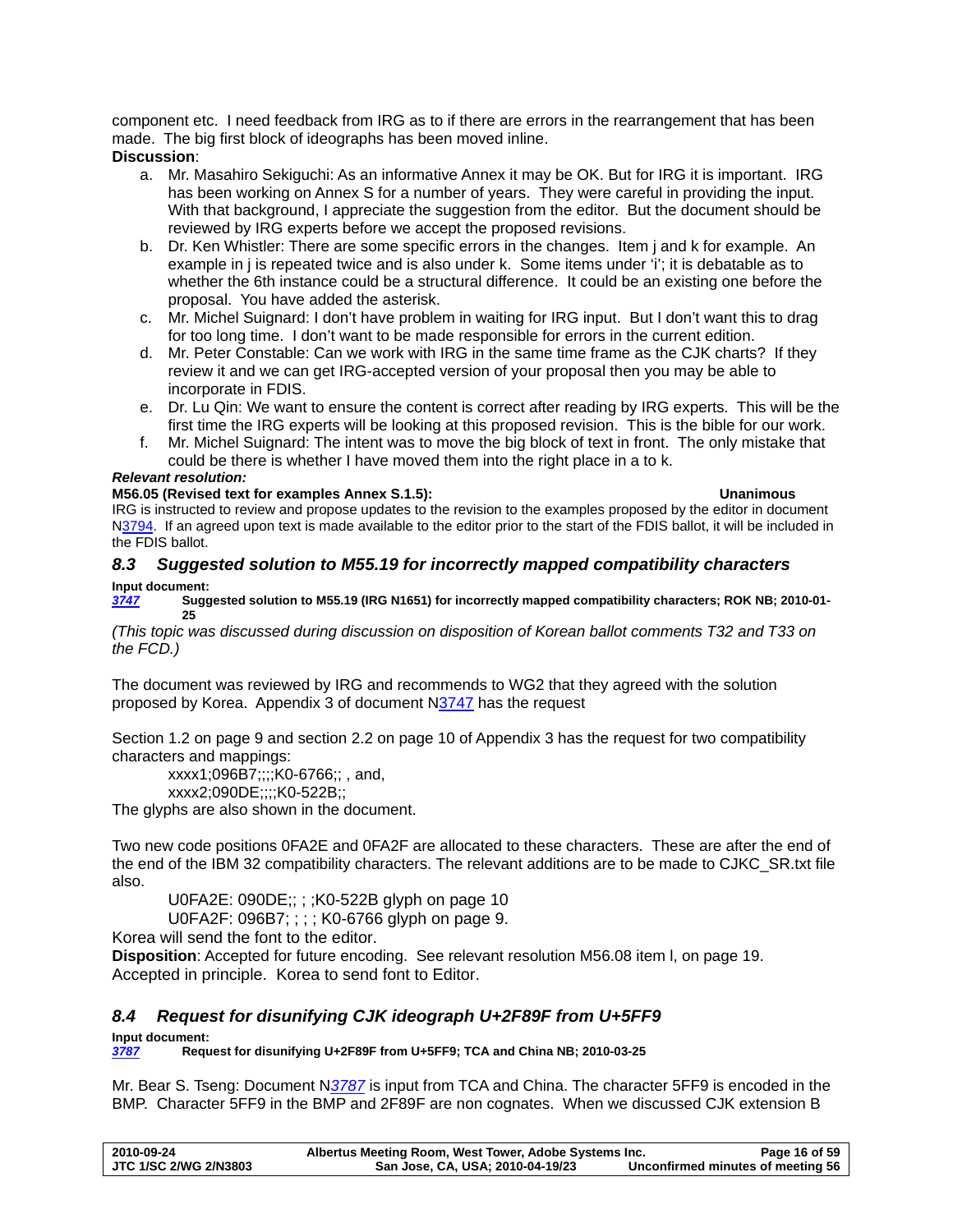<span id="page-16-0"></span>we incorrectly unified these two. We are requesting to disunify these. Relevant supporting information is in the document. The document shows entries from the standard. **Discussion**:

# a. Dr. Lu Qin: This request is related to a compatibility character; that is why it is sent to WG2.

- b. Mr. Peter Constable: it is comparable to what we discussed for Korean disunification requests.
- c. Dr. Lu Qin: Yes. It is similar; TCA is encouraged by Korean proposal.
- d. Mr. Michel Suignard:
- Item 2.1 we can change the glyphs in G and T column.
- Item 2.2 We cannot remove an existing mapping; we can remove the T Source for this entry.
	- i. There is confusion as to which character will have the T source removed / moved etc.
	- ii. Mr. Chen Zhuang: T source from 2F89F; T source from 5FF9, which has T source: T3- 2623.
- Item 2.3 New code point for T5-2438 is requested.
	- i. Mr. Richard Cook: The character is already encoded in 225D6 in Ext. B. It has a G source.
	- ii. Dr. Lu Qin: The glyph is not the same.
- e. Mr. Mike Ksar: We can accept 2.1 and 2.2.
- f. Mr. Michel Suignard: The charts are being updated for 2.1 will be done by June 2010.
- g. Mr. Masahiro Sekiguchi: Questions about code chart production issue and this proposal -- what glyph shape will be shown for 5FF9 for the T column? What is the glyph shape for the G column?
- h. Mr. Chen Zhuang: The latest font is wrong; what we want is the shape from page 2277 of Hanyu Da Zidian – middle of page 5.
- i. Mr. Mike Ksar: It looks like there is some confusion as to what is being requested. I would like to see a more precise contribution clarifying what is being requested from TCA and China.

### *Relevant resolution:*

#### **M56.19 (Disunification request from China and TCA): Unanimous**

With reference to the disunification request in document [N3787](http://www.dkuug.dk/jtc1/sc2/wg2/docs/N3787.pdf), China and TCA are invited to revise the document clarifying what exactly is requested, have it reviewed by IRG, and submit the revised document to the next WG2 meeting.

# **9 Contributions related to ballots**

# *9.1 Willcom input on Emoji*

### **Input document:**

### *[3783](http://www.dkuug.dk/jtc1/sc2/wg2/docs/n3783.pdf)* **Willcom Input on Emoji; Japan NB; 2010-03-08**

Mr. Masahiro Sekiguchi: Document [N3783](http://www.dkuug.dk/JTC1/SC2/WG2/docs/n3783.pdf) is a very short input. It was not discussed in the Emoji ad hoc. Willcom is a Japanese mobile telephone company. The current Emoji text does not have explanation on their mapping. There are three major mobile telephone companies whose names are mentioned. Currently DoCoMo name appears. The Willcom's set is identical to it. They would like to have the name DoCoMo / Willcom as the replacement.

### **Discussion**:

- a. Mr. Peter Constable: DoCoMo was the originator of the set. Isn't Willcom simply using it? Will Willcom and DoCoMo start using any different sets in future?
- b. Mr. Mike Ksar: As far as WG2 is concerned we don't need to change anything in our standard. We should not be getting into any political aspects between the two companies. What does Japan national body say? It is not up to WG2 to decide.
- c. Mr. Masahiro Sekiguchi: It is really for marketing considerations. The request from Japan national body is that WG2 consider it. I don't have any information on whether DoCoMo and Willcom are in synch or not.
- d. Mr. Peter Constable: The US national body came in with the set and the source was DoCoMo set. The US did not come up with this request to include Willcom.
- e. Dr. Ken Whistler: I concur with what Mr. Peter Constable has expressed. In the future if after the data is verified that Willcom / DoCoMo set are identical etc. we may add additional notes. But not now.
- f. Ms. Lisa Moore: If the data is not verified to be the same we cannot change it. If they have any additions to the standard or additional information we could consider that in the future.

| 2010-09-24                   | Albertus Meeting Room, West Tower, Adobe Systems Inc. | Page 17 of 59                     |
|------------------------------|-------------------------------------------------------|-----------------------------------|
| <b>JTC 1/SC 2/WG 2/N3803</b> | San Jose, CA, USA; 2010-04-19/23                      | Unconfirmed minutes of meeting 56 |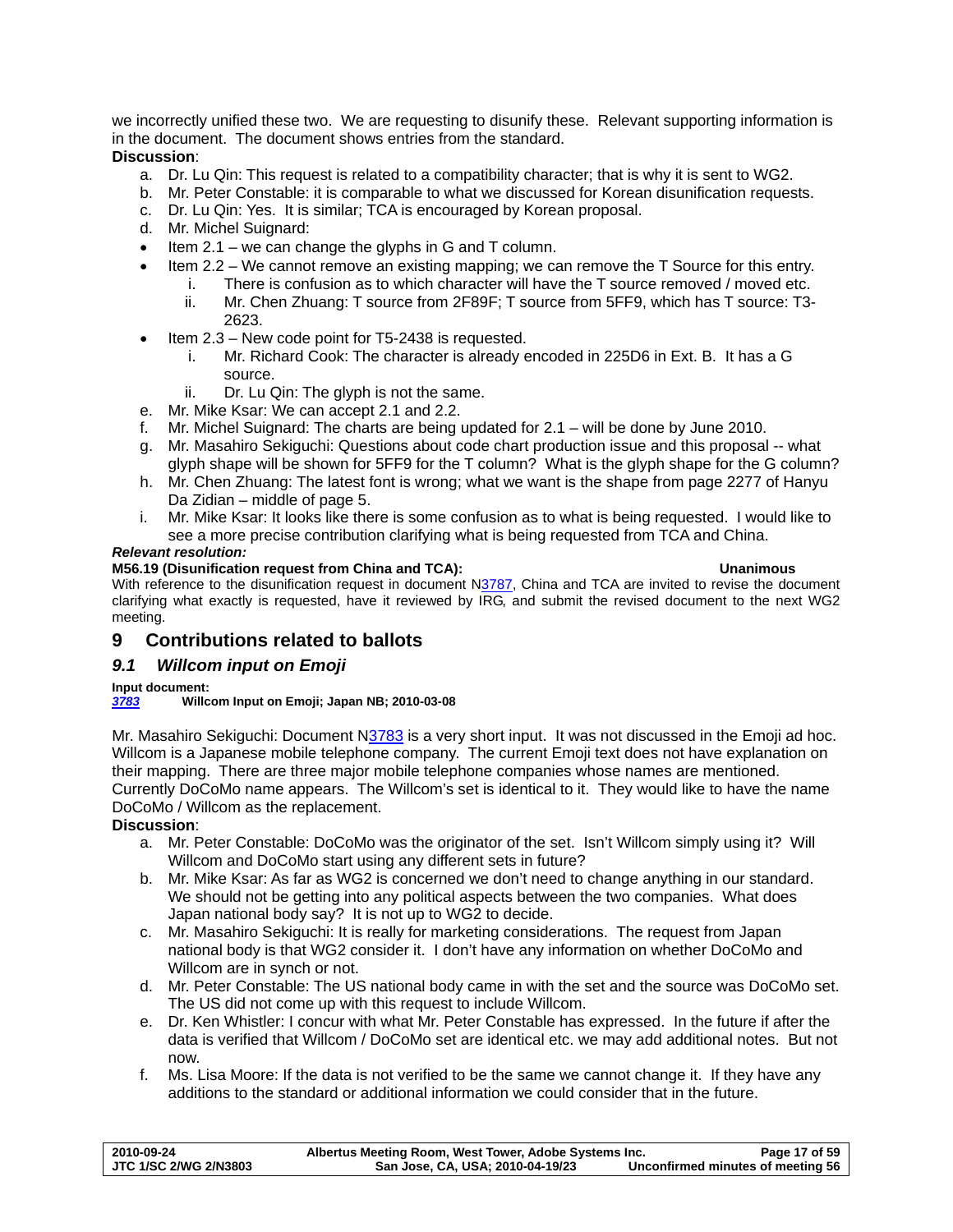<span id="page-17-0"></span>**Disposition**: Not accepted.

# <span id="page-17-1"></span>*9.2 Emoji ad hoc discussion*

**Input documents:** 

| Proposal to encode an emoticon "Neutral Face" in the UCS; Karl Pentzlin; 2010-01-26                  |
|------------------------------------------------------------------------------------------------------|
| DoCoMo Input on Emoji; Japan - NB; 2010-03-08                                                        |
| KDDI Input on Emoji; Japan - NB; 2010-03-08                                                          |
| Updated Proposal to Change Some Glyphs and Names of Emoticons; Japan – NB; 2010-03-03                |
| Proposal on use of ZERO WIDTH JOINER (ZWJ) between two Regional Indicator Symbols; Japan - NB; 2010- |
| 03-03                                                                                                |
| Problems concerning "U+1F471 WESTERN PERSON" in ISO/IEC 10646 FPDAM8; Karl Pentzlin; 2010-04-16      |
| Rational for Proposal of N3778; Expert Contribution - Katsuhiro OGATA, Koichi KAMICHI, Shigeki MORO, |
| Taichi KAWABATA, Yasushi NAOI: 2010-04-06                                                            |
| <b>Output documents:</b>                                                                             |
|                                                                                                      |

| 3826 | Emoticons Chart; Michael Everson; 2010-04-20     |
|------|--------------------------------------------------|
| 3829 | Emoii ad hoc report: Peter Constable: 2010-04-22 |

Mr. Peter Constable: An ad hoc met on Tuesday and Wednesday to deal with ballot comments that were not disposed off in the main meeting. Refer to the ad hoc report in document N[3829](http://www.dkuug.dk/JTC1/SC2/WG2/docs/n3829.pdf) and accompanying document N[3826](http://www.dkuug.dk/JTC1/SC2/WG2/docs/n3826.pdf) containing the charts. The net was one character addition 1F610 – Neutral Face for Amendment 8; reordering, glyph changes, name changes and changes to mappings to Emoji sources. 13 other Emoji characters are for future addition. Mr. Markus Scherer will double check the mapping references and will reflect the outcome in a revised EmojiSrc.txt file for Amendment 8. A point that is missing in the ad hoc report is a set of recommendations about the sub headings within the names list. I would like to thank the participants in the ad hoc. Many hours of work have gone into the successful outcome of the ad hoc.

#### *Relevant resolution:*

#### **M56.01 (Emoji ad hoc report): Unanimous**

WG2 accepts the recommendations in the ad hoc report in document N[3829](http://www.dkuug.dk/jtc1/sc2/wg2/docs/N3829.pdf) dealing with various ballot comments on FPDAM8 and supporting documents related to Emoji symbols. The recommendations include:

- Addition of 1 new character 1F610 NEUTRAL FACE
- Changes to several glyphs, changes to character names and reordering of the characters inside the Emoticons block (the results are consolidated in document N[3826\)](http://www.dkuug.dk/jtc1/sc2/wg2/docs/N3826.pdf)
- Changes to mappings to Emoji sources (to be incorporated in the revised EmojiSrc.txt document N[3835\)](http://www.dkuug.dk/jtc1/sc2/wg2/docs/N3835.pdf), and
- Accepting the following 13 Emoticon symbols for encoding in a future version of the standard: 1F600 GRINNING FACE
	- 1F611 EXPRESSIONLESS FACE
	- 1F615 CONFUSED FACE
	- 1F617 KISSING FACE
	- 1F619 KISSING FACE WITH SMILING EYES
	- 1F61B FACE WITH STUCK-OUT TONGUE
	- 1F61F WORRIED FACE
	- 1F626 FROWNING FACE WITH OPEN MOUTH
	- 1F627 ANGUISHED FACE
	- 1F62C GRIMACING FACE
	- 1F62E FACE WITH OPEN MOUTH
	- 1F62F HUSHED FACE
	- 1F634 SLEEPING FACE

with their glyphs as shown in document [N3834.](http://www.dkuug.dk/jtc1/sc2/wg2/docs/N3834.pdf)

### *9.3 Additional input for second edition from Project Editor*

I would like to bring a few miscellaneous items to the attention of WG2, and would like the approval to incorporate these in the second edition FDIS text.

- a. A source for HKSCS; the date should be 2008. Page 39 reference.
- b. BMP CJK Unified ideograph 94C4 .. a T source entry is missing. We did some disunification at some time earlier. TC-4A76. There is also an impact on the charts. I will work with TCA to get it in.
- c. New Alias for CC-Data Element no one has a clue as to what it is. The term 'code-unitsequence' is the term used in many places in the standard. It makes the standard a difficult to understand. The term 'CC Data Element' will be kept as normative term. I would like to use code

| 2010-09-24            | Albertus Meeting Room, West Tower, Adobe Systems Inc. | Page 18 of 59                     |
|-----------------------|-------------------------------------------------------|-----------------------------------|
| JTC 1/SC 2/WG 2/N3803 | San Jose, CA, USA; 2010-04-19/23                      | Unconfirmed minutes of meeting 56 |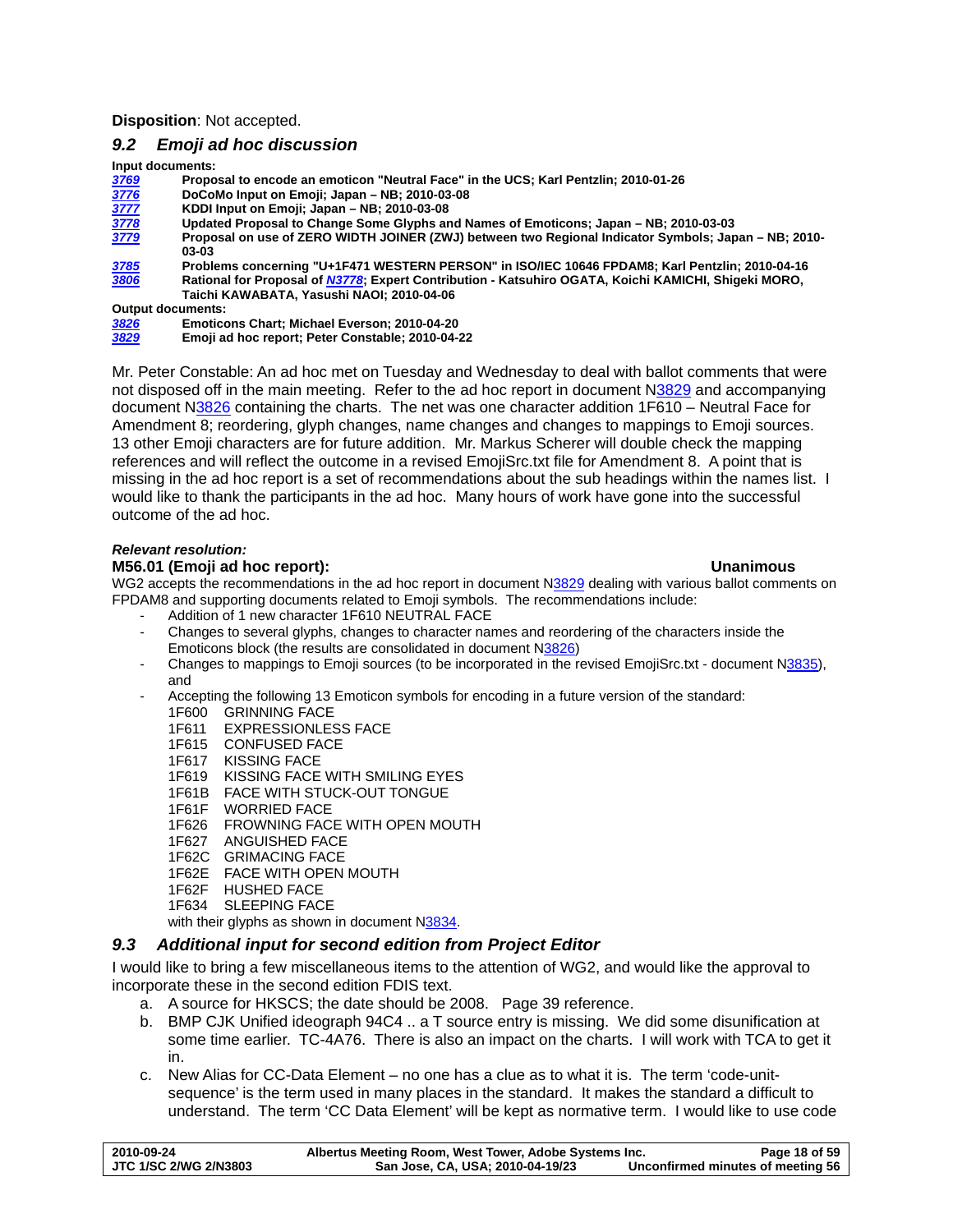<span id="page-18-0"></span>unit sequence change editorially in the text of the 2nd Edition. It exists in 4.5 under terms. I would like to add the term 'code unit sequence' under this. Mr. Masahiro Sekiguchi: You will have *CC Data Element* and *code unit sequence* in the terms and definitions. You want to replace everywhere else with code unit sequence. Mr. Michel Suignard: Yes.

**Disposition:** WG2 accepted the proposed items a, b and c, listed above.

# <span id="page-18-2"></span>**10 Script contributions not related to ballots**

**Input document:** 

**[3795](http://www.dkuug.dk/jtc1/sc2/wg2/docs/n3795.pdf) Summary of repertoire proposals for future amendment of 10646:2010; Project Editor Michel Suignard; 2010-04-02** 

Document N[3795](http://www.dkuug.dk/JTC1/SC2/WG2/docs/n3795.pdf) contains the draft charts and names for characters that were anticipated to be accepted at this meeting by the project editor. It is used as a reference for glyphs and character names once a proposal is accepted after discussion at this meeting.

# *10.1 Proposed additions to 10646:2003*

### **Input document:**

**[3810](http://www.dkuug.dk/jtc1/sc2/wg2/docs/n3810.pdf) Proposed additions to ISO/IEC 10646:2003 [INCITS L2 10-068]; US NB; 2010-02-05**  This document is a list of items pointing to other contributions discussed under different agenda items under section [10.](#page-18-2)

# *10.2 Proposal to encode Arabic sign SAMVAT*

**Input document:** 

*[3734](http://std.dkuug.dk/jtc1/sc2/wg2/docs/n3734.pdf)* **Proposal to Encode Arabic Sign SAMVAT; SEI - Anshuman Pandey; 2009-11-20** 

Dr. Deborah Anderson: Document [N3734](http://std.dkuug.dk/jtc1/sc2/wg2/docs/n3734.pdf) proposes adding one character used in Urdu as a marker to indicate the Indian calendar system in a date. It is a subtending mark, written inside the date. The length of the mark depends on the orthography. Example is provided.

Dr. Ken Whistler: This is fine and we can add to the bucket.

**Disposition**: Accepted for future encoding. See relevant resolution [M56.08 i](#page-18-1)tem a, below.

# *Relevant resolution:*

# <span id="page-18-1"></span>**M56.08 (Miscellaneous character additions): Unanimous**

WG2 accepts the following additions and corrections for future encoding in the standard:

- a. 0604 ARABIC SIGN SAMVAT with its glyph shown in section 4 of document N[3734](http://www.dkuug.dk/jtc1/sc2/wg2/docs/N3734.pdf).
- b. Six punctuation characters:
- 2E32 TURNED COMMA 2E35 TURNED SEMICOLON 2E36 DAGGER WITH LEFT GUARD 2E37 DAGGER WITH RIGHT GUARD 2E38 TURNED DAGGER 2E39 TOP HALF SECTION SIGN with their glyphs and annotations from page 1 of document [N3740.](http://www.dkuug.dk/jtc1/sc2/wg2/docs/N3740.pdf)
- c. Two mathematical symbols: 27CB MATHEMATICAL RISING DIAGONAL 27CD MATHEMATICAL FALLING DIAGONAL with their glyphs and annotations from pages 9 and 10 of document N[3763.](http://www.dkuug.dk/jtc1/sc2/wg2/docs/N3763.pdf)
- d. Nine Cyrillic characters for Slavonic: A674 COMBINING CYRILLIC LETTER UKRAINIAN IE A675 COMBINING CYRILLIC LETTER I A676 COMBINING CYRILLIC LETTER YI A677 COMBINING CYRILLIC LETTER U A678 COMBINING CYRILLIC LETTER HARD SIGN A679 COMBINING CYRILLIC LETTER YERU

| 2010-09-24            | Albertus Meeting Room, West Tower, Adobe Systems Inc. | Page 19 of 59                     |
|-----------------------|-------------------------------------------------------|-----------------------------------|
| JTC 1/SC 2/WG 2/N3803 | San Jose, CA, USA; 2010-04-19/23                      | Unconfirmed minutes of meeting 56 |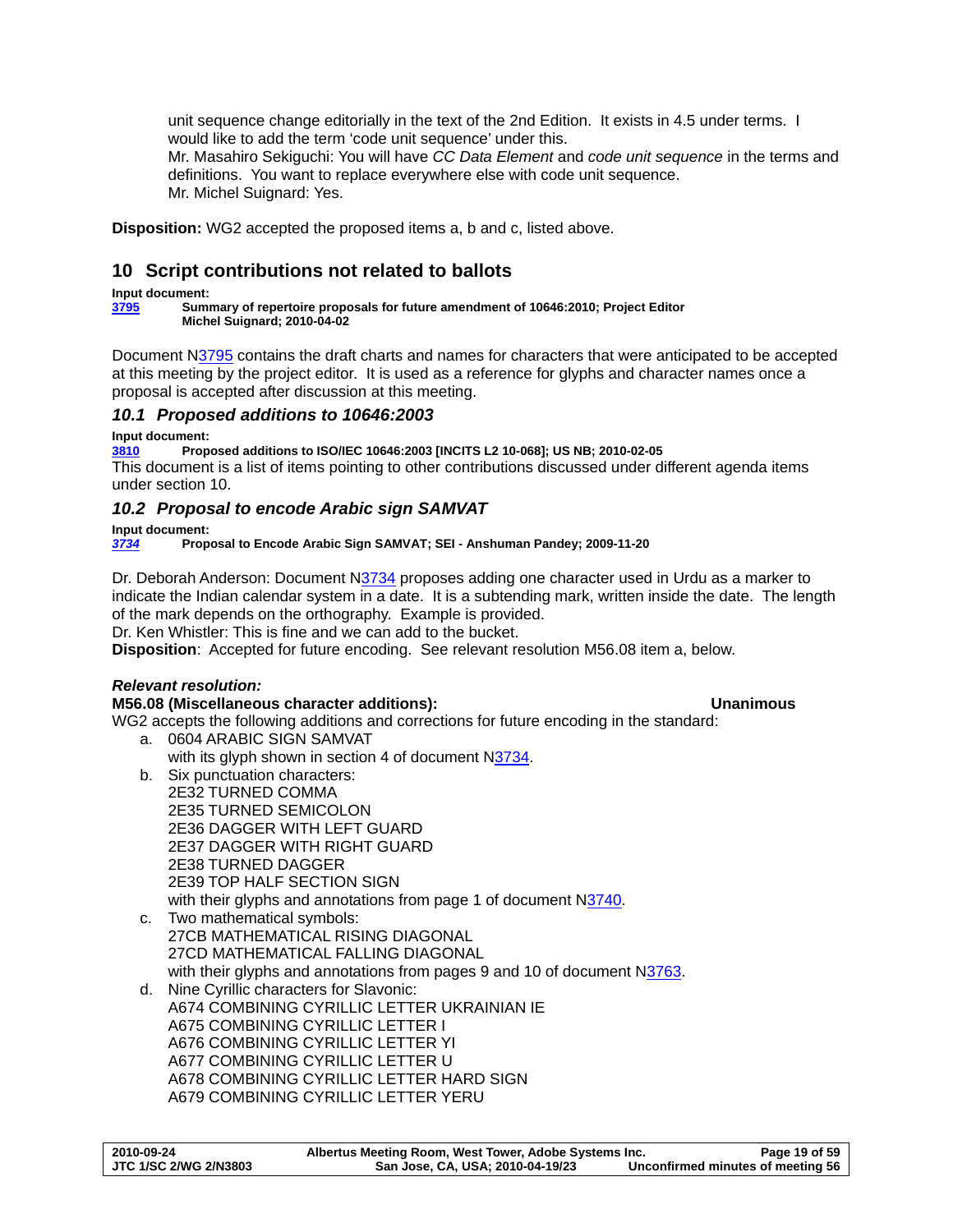<span id="page-19-0"></span>A67A COMBINING CYRILLIC LETTER SOFT SIGN A67B COMBINING CYRILLIC LETTER OMEGA A69F COMBINING CYRILLIC LETTER IOTIFIED E with their glyphs and annotations from section 2 in document [N3748.](http://www.dkuug.dk/jtc1/sc2/wg2/docs/N3748.pdf) e. 0AF0 GUJARATI ABBREVIATION SIGN, with its glyph as shown on line 1 page 1 of document N[3764.](http://www.dkuug.dk/jtc1/sc2/wg2/docs/N3764.pdf) f. Four Typikon symbols: 1F540 CIRCLED CROSS POMMY 1F541 CROSS POMMY WITH HALF-CIRCLE BELOW 1F542 CROSS POMMY 1F543 NOTCHED LEFT SEMICIRCLE WITH THREE DOTS with their glyphs from left column in Table 1 of document N[3772.](http://www.dkuug.dk/jtc1/sc2/wg2/docs/N3772.pdf) g. 058F ARMENIAN DRAM SIGN: with its glyph as shown in document [N3834.](http://www.dkuug.dk/jtc1/sc2/wg2/docs/N3834.pdf) h. Two dashes required for Chicago manual of Style 2E3A TWO-EM DASH 2E3B THREE-EM DASH with their glyphs and annotations based on document [N3770](http://www.dkuug.dk/jtc1/sc2/wg2/docs/N3770.pdf). i. Seven Georgian and Nuskhuri letters 10C7 GEORGIAN CAPITAL LETTER YN 10CD GEORGIAN CAPITAL LETTER AEN 10FD GEORGIAN LETTER AEN 10FE GEORGIAN LETTER HARD SIGN

with their glyphs and annotations shown on page 1 in document N[3775.](http://www.dkuug.dk/jtc1/sc2/wg2/docs/N3775.pdf)

in a new block named Arabic Extended-A with the range 08A0 to 08FF

- k. Correct the names for three Sundanese Supplement characters, based on document N[3836:](http://www.dkuug.dk/jtc1/sc2/wg2/docs/N3836.pdf) 1CC4 change KA to LEU in the name 1CC5 change BA to KA in the name, and 1CC7 change LEU to BA in the name.
- l. Two new compatibility ideograph characters, as requested in Korean comment T32.3 on FCD ballot, and in Appendix 3 of document N3747: FA2E with its glyph shown on page 10, corresponding to K0-522B FA2F with its glyph shown on page 09, corresponding to K0-6766

# *10.3 Proposal to encode six punctuation characters*

with their glyphs as shown in document N[3791](http://www.dkuug.dk/jtc1/sc2/wg2/docs/N3791.pdf).

10FF GEORGIAN LETTER LABIAL SIGN 2D27 GEORGIAN SMALL LETTER YN 2D2D GEORGIAN SMALL LETTER AEN

j. Four Arabic combining marks

08F0 ARABIC OPEN FATHATAN 08F1 ARABIC OPEN DAMMATAN 08F2 ARABIC OPEN KASRATAN 08F3 ARABIC SMALL HIGH WAW

#### **Input document:**

*[3740](http://std.dkuug.dk/jtc1/sc2/wg2/docs/n3740.pdf)* **Proposal to encode six punctuation characters in the UCS; Everson; 2009-12-05** 

Mr. Michael Everson introduced document N[3740.](http://www.dkuug.dk/JTC1/SC2/WG2/docs/n3740.pdf) Palaeotype is an early phonetic alphabet. Some of the characters in this system are not in UCS. Some modifier letters are used but are not proposed to be added. Turned Dagger is also used elsewhere. Six punctuation characters are proposed. Glyphs, proposed code points and names and annotations are on page 1 in the document. Mr. Michel Suignard: It is included also in document N[3795](http://www.dkuug.dk/JTC1/SC2/WG2/docs/n3795.pdf). It has been reviewed by Unicode. **Disposition**: Accepted for future encoding. See relevant resolution [M56.08 i](#page-18-1)tem b, on page [19](#page-18-1).

### *10.4 Revised proposal to encode mathematical diagonals*

**Input document:** 

**[3763](http://www.dkuug.dk/jtc1/sc2/wg2/docs/n3763.pdf) Revised Proposal to Encode Mathematical Diagonals; UC Berkeley SEI: Barbara Beeton, Laurențiu Iancu, Murray Sargent; 2010-01-12** 

| 2010-09-24            | Albertus Meeting Room, West Tower, Adobe Systems Inc. | Page 20 of 59                     |
|-----------------------|-------------------------------------------------------|-----------------------------------|
| JTC 1/SC 2/WG 2/N3803 | San Jose, CA, USA; 2010-04-19/23                      | Unconfirmed minutes of meeting 56 |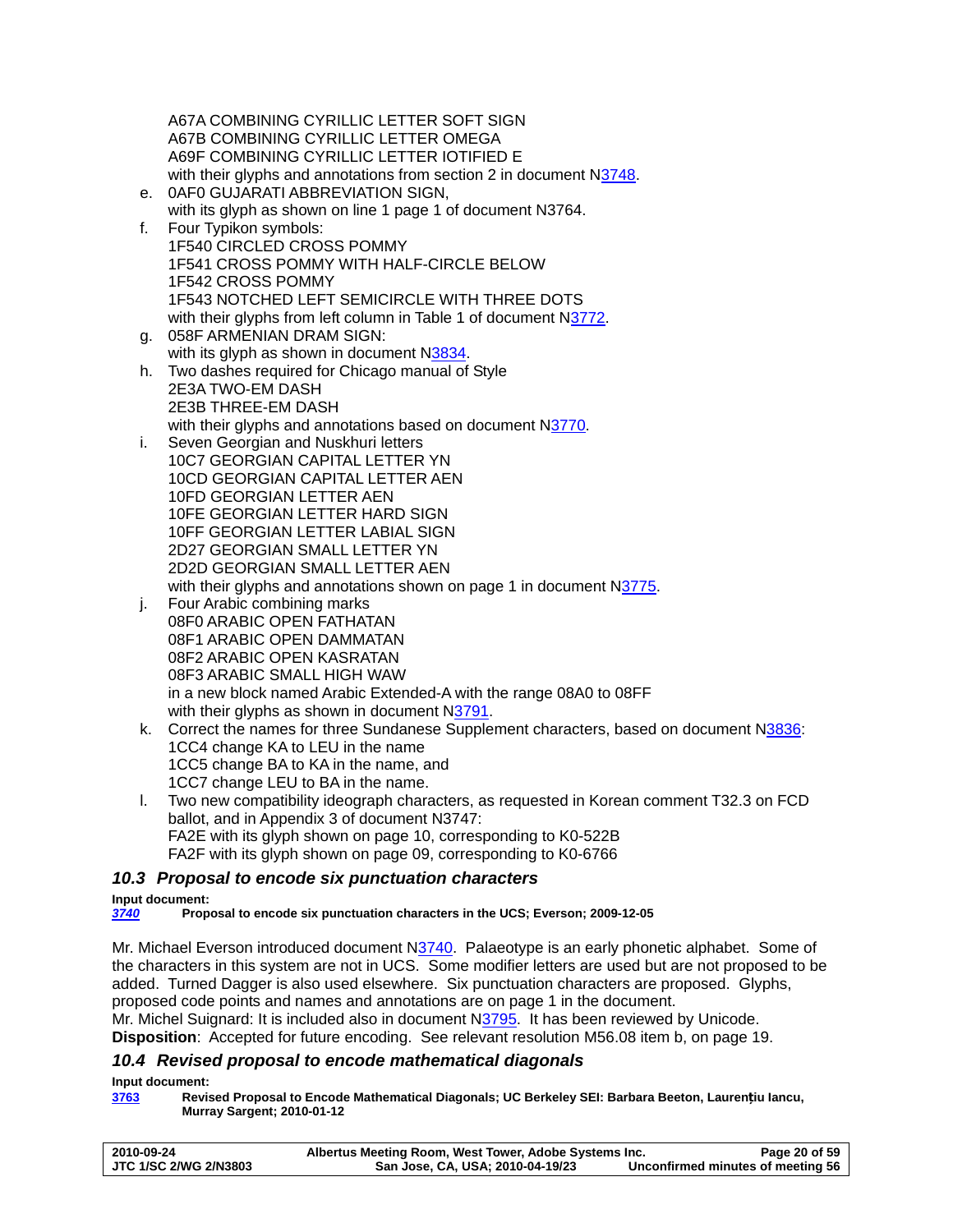<span id="page-20-0"></span>Dr. Deborah Anderson: This is a proposal for two Math symbols used in Math publications in context of group theory. They differ from other similar diagonals in their slopes. Two characters 45 deg and 135 deg are proposed for the Miscellaneous Mathematical Symbols A block. The glyphs are shown on page 9 and the names are on page 10. These symbols are part of STIX project collection used for scientific publications. This proposal has been reviewed by the Unicode Technical Committee (UTC), and is a revision of a previous proposal considered by the UTC.

Mr. Peter Constable: UTC has reviewed it and we have no objection.

**Disposition**: Accepted for future encoding. See relevant resolution [M56.08 i](#page-18-1)tem c, on page [19.](#page-18-1)

## *10.5 Proposal for extending the annotation of the character "Y WITH DIAERESIS"*

#### **Input document:**

**[3759](http://www.dkuug.dk/jtc1/sc2/wg2/docs/n3759.pdf) Proposal for extending the annotation of the character "Y WITH DIAERESIS"; Gábor Hosszú and Péter Krauth; 2009-08-12** 

Dr. Deborah Anderson: Document [N3759](http://www.dkuug.dk/jtc1/sc2/wg2/docs/n3759.pdf) is a proposal to add an annotation 'Old Hungarian Orthography' to 00FF- SMALL LETTER Y WITH DIAERESIS. The document provides the background information. The use of these letters falls between old to middle Hungarian writings.

Mr. Michael Everson: I would support an annotation. I think 'French, Medieval Hungarian Orthography' will be more accurate.

Dr. Deborah Anderson: I am not sure if the claim is correct – it needs verification.

**Disposition**: Accepted adding the annotation "French, medieval Hungarian orthography" to 00FF in a future amendment or edition of the standard.

# *10.6 Proposal to encode the Takri script*

**Input document:** 

**[3758](http://www.dkuug.dk/jtc1/sc2/wg2/docs/n3758.pdf) Proposal to Encode the Takri Script in ISO/IEC 10646; Anshuman Pandey; 2009-12-31** 

Dr. Deborah Anderson: This is a mature script of an earlier proposal from Anshuman Pandey. It is a script used in India, in Kashmir and nearby areas. There is a move to revive this script for Dogri and other Pahari languages. The Chambeali form of Takri is proposed. The proposal is for adding 66 characters, in five columns in a new Takri block in the SMP.

### **Discussion:**

- a. Mr. Peter Constable: The UTC has reviewed and accepted.
- b. Mr. Michel Suignard: It is included in document N[3795.](http://www.dkuug.dk/jtc1/sc2/wg2/docs/n3795.pdf)
- c. Dr. Ken Whistler: I concur that this is a mature proposal.

### *Relevant resolution:*

### **M56.09 (Takri script): Unanimous**

WG2 accepts to create a new block named Takri in the range 11680 to 116CF in the SMP, and to populate it with **66** characters in code positions 11680 to 116B7 and 116C0 to 116C9, with their code positions, names and glyphs as shown on pages 10 and 11 of document [N3758](http://www.dkuug.dk/jtc1/sc2/wg2/docs/N3758.pdf). This block contains some combining marks.

### *10.7 Proposal to encode nine Cyrillic characters for Slavonic*

### **Input document:**

**[3748](http://std.dkuug.dk/jtc1/sc2/wg2/docs/n3748.pdf) Proposal to encode nine Cyrillic characters for Slavonic; SEI – Michael Everson, Victor Baranov, Heinz Mklas, Achim Rabus; 2010-01-21** 

Mr. Michael Everson: We have encoded several combining Cyrillic characters. They were used in liturgical text. The proposed nine additions in document [N3748](http://std.dkuug.dk/jtc1/sc2/wg2/docs/n3748.pdf) are used in other types of Slavonic documents. They are not in liturgical text. Examples are from manuscripts. **Disposition**: Accepted for future encoding. See relevant resolution [M56.08 i](#page-18-1)tem d, on page [19](#page-18-1).

# *10.8 Proposal to encode an Abbreviation sign for Gujarati*

#### **Input document:**

**[3764](http://www.dkuug.dk/jtc1/sc2/wg2/docs/n3764.pdf) Proposal to Encode an Abbreviation Sign for Gujarati; Anshuman Pandey; 2009-09-27** 

Dr. Deborah Anderson: Document [N3764](http://www.dkuug.dk/jtc1/sc2/wg2/docs/n3764.pdf) proposes to add one character - Gujarati abbreviation Sign. It is a character similar to other abbreviations in scripts such as Devanagari.

**Disposition**: Accepted for future encoding. See relevant resolution [M56.08 i](#page-18-1)tem e, on page [19](#page-18-1).

| 2010-09-24            | Albertus Meeting Room, West Tower, Adobe Systems Inc. | Page 21 of 59                     |
|-----------------------|-------------------------------------------------------|-----------------------------------|
| JTC 1/SC 2/WG 2/N3803 | San Jose, CA, USA; 2010-04-19/23                      | Unconfirmed minutes of meeting 56 |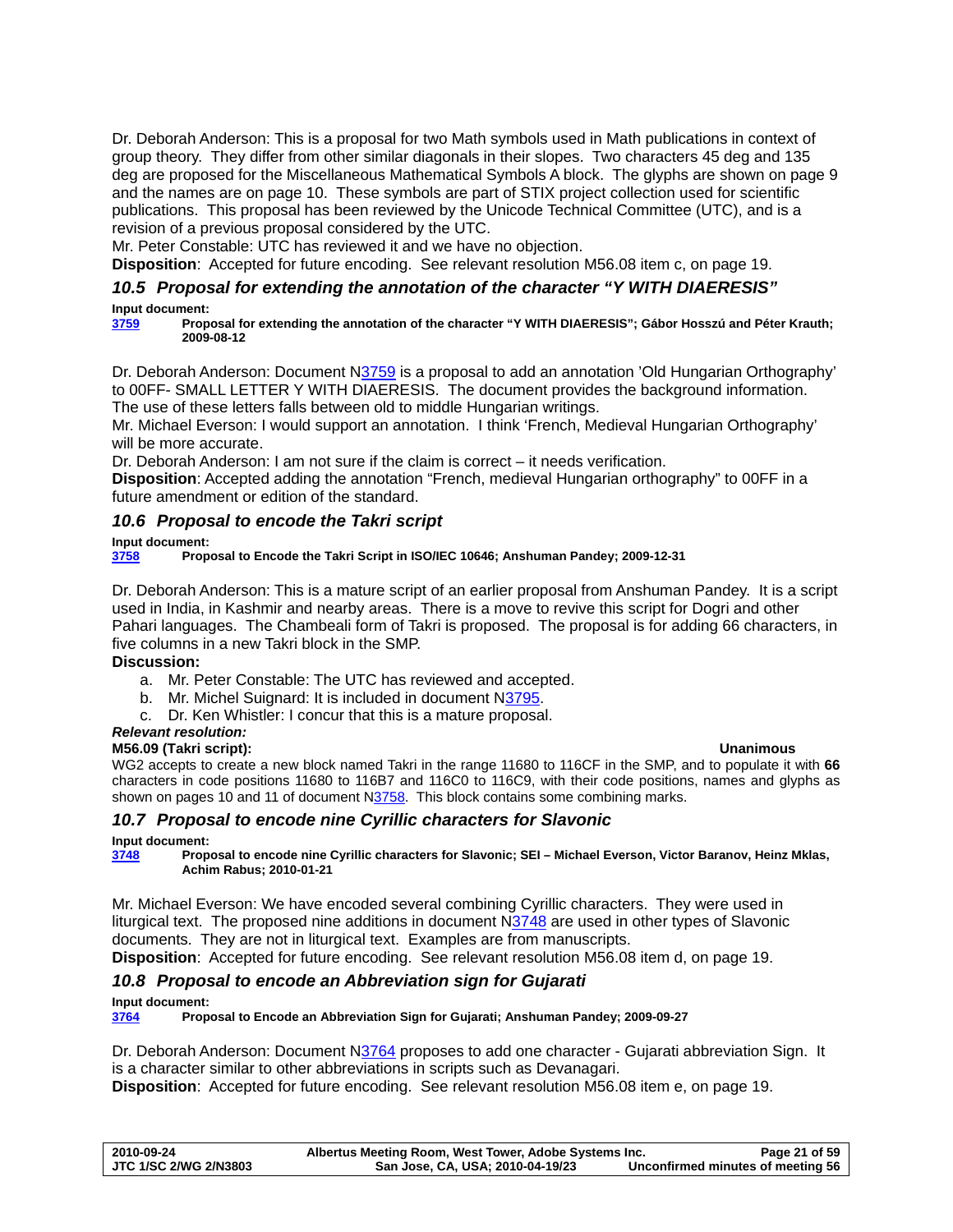# <span id="page-21-0"></span>*10.9 Proposal to encode the Typikon Symbols*

# **Input document:**

**[3772](http://www.dkuug.dk/jtc1/sc2/wg2/docs/n3772.pdf) Proposal to Encode the Typikon Symbols; Yuri Shardt, Aleksandr Andreev; 2010-02-11** 

Dr. Deborah Anderson: Typikon is a book. These symbols appear in the margin. The proposal in document N[3772](http://www.dkuug.dk/jtc1/sc2/wg2/docs/n3772.pdf) came from Yuri Shardt and Aleksandr Andreev. There was some discussion on the acceptable glyph from a range of glyphs and comparing to similar glyphs in UCS. Authors have responded with a revised document, with their responses in Tables 2 and 3. It is also requested by the US national body for inclusion.

# **Discussion:**

- a. Mr. Michael Everson: I am in favour of the inclusion of these symbols, but not the proposed code points or their names. The glyphs are fine. They should not be in Cyrillic Extended block, since we know more are to come for that block. It should be elsewhere. There is no Typikon script. My suggestion is to use a neutral name, with annotation to indicate usage with Typikon. For example, Greek cross with xxx. We have other crosses too with more generic names.
- b. Dr. Deborah Anderson: I have a question on suggested Greek Cross.
- c. Mr. Michael Everson: I did find evidence for these see the range of glyphs.
- d. Mr. Rouzbeh Pournader: A 'cross with circles on it' for Cross Pommie?
- e. Dr. Ken Whistler: 'Cross Pommie' describes a cross with apples; for the three with crosses in them.
- f. Mr. Masahiro Sekiguchi: Listening to the discussion, the left side shows the selected shape; but the right shows variations in the shapes. How do we know they represent the same?
- g. Dr. Ken Whistler: The symbols under Type II are all from manuscripts. Similar to the dollar sign, they are. shaped slightly differently in different contexts. The typographer was not involved earlier.
- h. Mr. Masahiro Sekiguchi: The identification is based on context of use. We should not use a name which is too close to the description of the glyph, when there are variations in glyphs for same usage. The number of crosses we have in the standard prescribe the use of that variant.
- i. Dr. Ken Whistler: A Maltese Cross is another example; variant glyphs are used in manuscripts.
- j. Mr. Michael Everson: The annotation shows the intended use for Typikon to direct the user to the right code point.
- k. Dr. Ken Whistler: It seems we have consensus that these are four symbols should be included. We can use the proposed revised names.

The following is revised list of names and annotations received from the project contributing editor Mr. Michael Everson:

@ Religious symbols 1F540 CIRCLED CROSS POMMY \* Orthodox typikon symbol for great feast service 1F541 CROSS POMMY WITH HALF-CIRCLE BELOW \* Orthodox typikon symbol for vigil service 1F542 CROSS POMMY \* Orthodox typikon symbol for Polyeleos x (four teardrop-spoked asterisk - 2722) 1F543 NOTCHED LEFT SEMICIRCLE WITH THREE DOTS \* Orthodox typikon symbol for lower rank feast

**Disposition**: Accepted for future encoding. See relevant resolution [M56.08 i](#page-18-1)tem f, on page [19.](#page-18-1)

## *10.10 Proposal to encode an Armenian Dram currency symbol*

<span id="page-21-1"></span>**Input document:** 

**[3771](http://www.dkuug.dk/jtc1/sc2/wg2/docs/n3771.pdf) Proposal to encode an Armenian Dram currency symbol; Karl Pentzlin; 2010-02-10** 

Document N[3771](http://www.dkuug.dk/jtc1/sc2/wg2/docs/n3771.pdf) is a proposal for a single currency symbol for Armenian Dram. Refer also to comment from Armenia in FCD ballot – with a disposition of 'Noted'. **Disposition**: Accepted for future encoding. See relevant resolution [M56.08 i](#page-18-1)tem g, on page [19](#page-18-1).

| 2010-09-24                   | Albertus Meeting Room, West Tower, Adobe Systems Inc. | Page 22 of 59                     |
|------------------------------|-------------------------------------------------------|-----------------------------------|
| <b>JTC 1/SC 2/WG 2/N3803</b> | San Jose, CA, USA; 2010-04-19/23                      | Unconfirmed minutes of meeting 56 |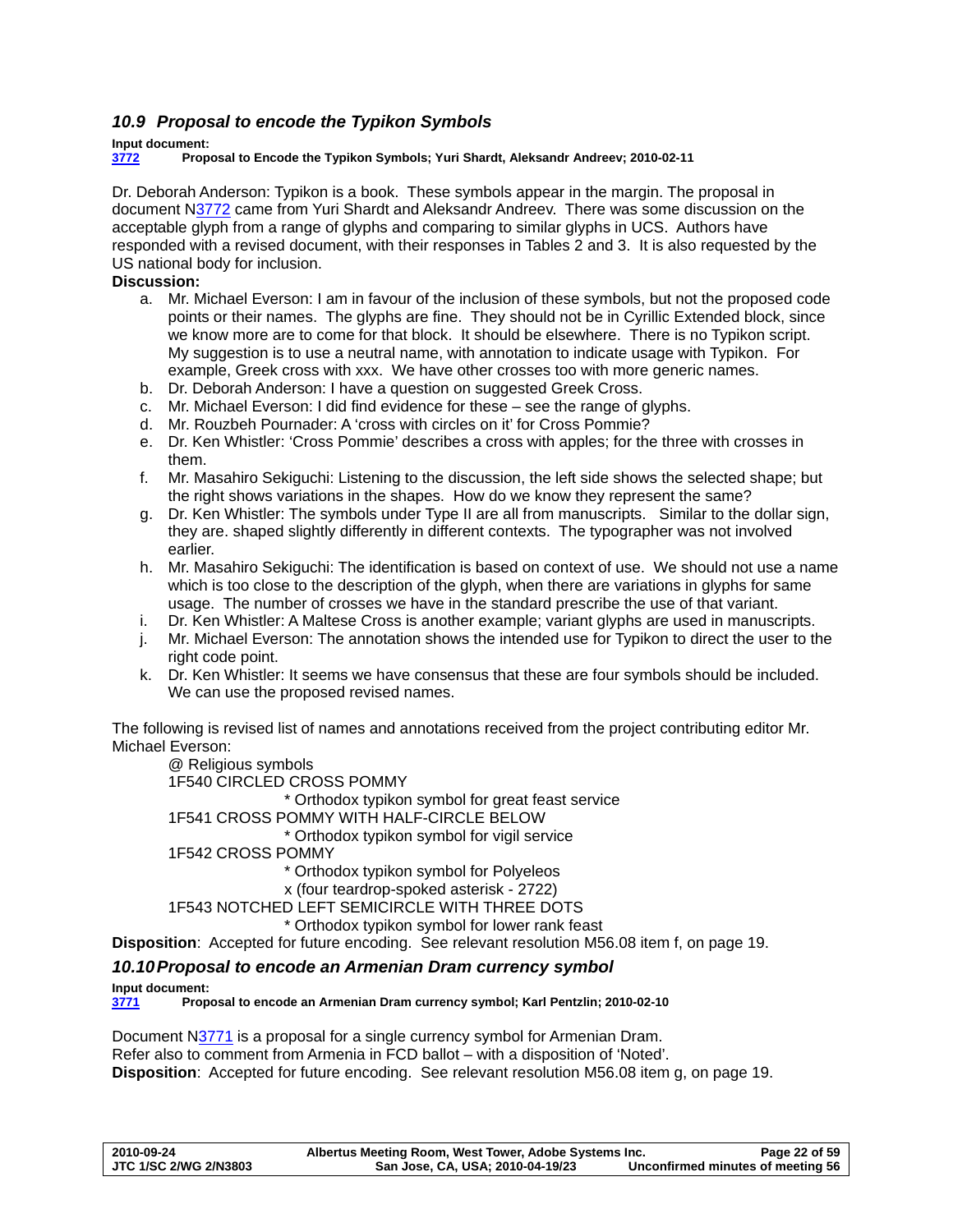# <span id="page-22-0"></span>*10.11 Proposal to encode two dashes required by the Chicago Manual of Style*

### **Input document:**

**[3770](http://www.dkuug.dk/jtc1/sc2/wg2/docs/n3770.pdf) Proposal to encode two dashes required by the Chicago Manual of Style in the UCS; Karl Pentzlin; 2010-02-10** 

#### Document N[3770](http://www.dkuug.dk/jtc1/sc2/wg2/docs/n3770.pdf) proposes to add two dashes - TWO-EM DASH and THREE-EM DASH **Discussion:**

- a. Mr. Peter Constable: The UTC has reviewed this proposal and we can accept them.
- b. Dr. Deborah Anderson: This is also part of US requested additions.
- c. Mr. Michael Everson: I may have to fix the glyphs.
- d. Mr. Michel Suignard: I propose to show a single dash but with an annotation that it has to be double or triple lengths.
- e. Mr. Masahiro Sekiguchi: Current fonts have tiny space in them. We can encourage all font designers to use the proposed glyphs in document [N3770.](http://www.dkuug.dk/jtc1/sc2/wg2/docs/n3770.pdf)
- f. Dr. Ken Whistler: The same argument we heard about 10 years ago, when we declined those. Germany and others have advocated these again. While it is possible to have multiple EM dashes in sequence, they do have different meanings as punctuation symbols.

g. Mr. Michel Suignard: The code chart and names list will both use a single EM dash glyph.

**Disposition**: Accepted for future encoding. See relevant resolution [M56.08 i](#page-18-1)tem h, on page [19](#page-18-1).

# *10.12 Proposal for encoding Georgian and Nuskhuri letters*

**Input document:** 

**[3775](http://www.dkuug.dk/jtc1/sc2/wg2/docs/n3775.pdf) Proposal for encoding Georgian and Nuskhuri letters for Ossetian and Abkhaz; UC Berkeley SEI; 2010-02-17** 

Mr. Michael Everson: In various older orthographies using Nuskhuri letters some characters are needed for Ossetian and Abkhaz languages. Document N[3775](http://www.dkuug.dk/jtc1/sc2/wg2/docs/n3775.pdf) provides the background information. The code positions chosen are to align between lower and upper letter forms.

# **Discussion:**

- a. Mr. Peter Constable: What was the rationale for the offset?
- b. Mr. Michael Everson: From document [N3775](http://www.dkuug.dk/jtc1/sc2/wg2/docs/n3775.pdf), "Note that the relative code positions of YN and AEN are the same in all three charts (Khutsuri and Mkhedruli)".
- c. Mr. Rouzbeh Pournader: Are the hard and labial signs specific to Mkhedruli? Yes.

**Disposition**: Accepted for future encoding. See relevant resolution [M56.08 i](#page-18-1)tem 'i', on page [19](#page-18-1).

# *10.13 Final proposal for encoding the Miao script*

### **Input documents:**

**[3761](http://www.dkuug.dk/jtc1/sc2/wg2/docs/n3761.pdf) Towards a proposal for encoding Miao; Michael Everson, Erich Fickle, Martin Hosken; 2010-01-28 [3789](http://www.dkuug.dk/jtc1/sc2/wg2/docs/n3789.pdf) Final proposal for encoding the Miao script in the SMP of the UCS; China, Ireland, and UK; 2010-03-26** 

Mr. Erich Fickle introduced the proposal in document N[3789](http://www.dkuug.dk/jtc1/sc2/wg2/docs/n3789.pdf). It is a complete rewrite of previous document. It incorporates all the items the ad hoc group on Miao script agreed to in Tokyo meeting 55. The other document [N3761](http://www.dkuug.dk/jtc1/sc2/wg2/docs/n3761.pdf) was submitted to UTC earlier. There is no change in charts other than glyph changes. It reverts to the model proposed by Mr. John Jenkins in the preliminary proposal. In Hangzhou meeting 51, additions used by some minorities were requested. In Tokyo meeting 55, further archaic letters were requested to be added. The current proposal is the complete set of all the known characters. There is a default collation sequence. It is used by about 24 mutually non intelligible user groups. We think the proposal is ready for WG2 to include in the next amendment.

- **Discussion:** 
	- a. Mr. Michel Suignard: [N3795](http://www.dkuug.dk/JTC1/SC2/WG2/docs/n3795.pdf) includes the provisional chart. The information was based on input from Mr. Michael Everson. It is based on document N[3789](http://www.dkuug.dk/JTC1/SC2/WG2/docs/n3789.pdf), dated 26 March 2010.
	- b. Mr. Michael Everson: It should be the same set of charts.
	- c. Mr. Peter Constable: The UTC has reviewed this document. We think it is mature proposal, and can be included in the standard. We had some proposed changes to character names. Various combining marks have the word LETTER in their names. It is preferable to remove the word letter.
	- d. Mr. Erich Fickle: It would be in line with Unicode properties etc. such as on page 7, Vowels and finals 16F54 to 16F7C and a couple of other vowel marks. These changes can be input as ballot comments.
	- e. Mr. Masahiro Sekiguchi: We could also wait for a revised proposal after the next UTC meeting

| 2010-09-24            | Albertus Meeting Room, West Tower, Adobe Systems Inc. | Page 23 of 59                     |
|-----------------------|-------------------------------------------------------|-----------------------------------|
| JTC 1/SC 2/WG 2/N3803 | San Jose, CA, USA; 2010-04-19/23                      | Unconfirmed minutes of meeting 56 |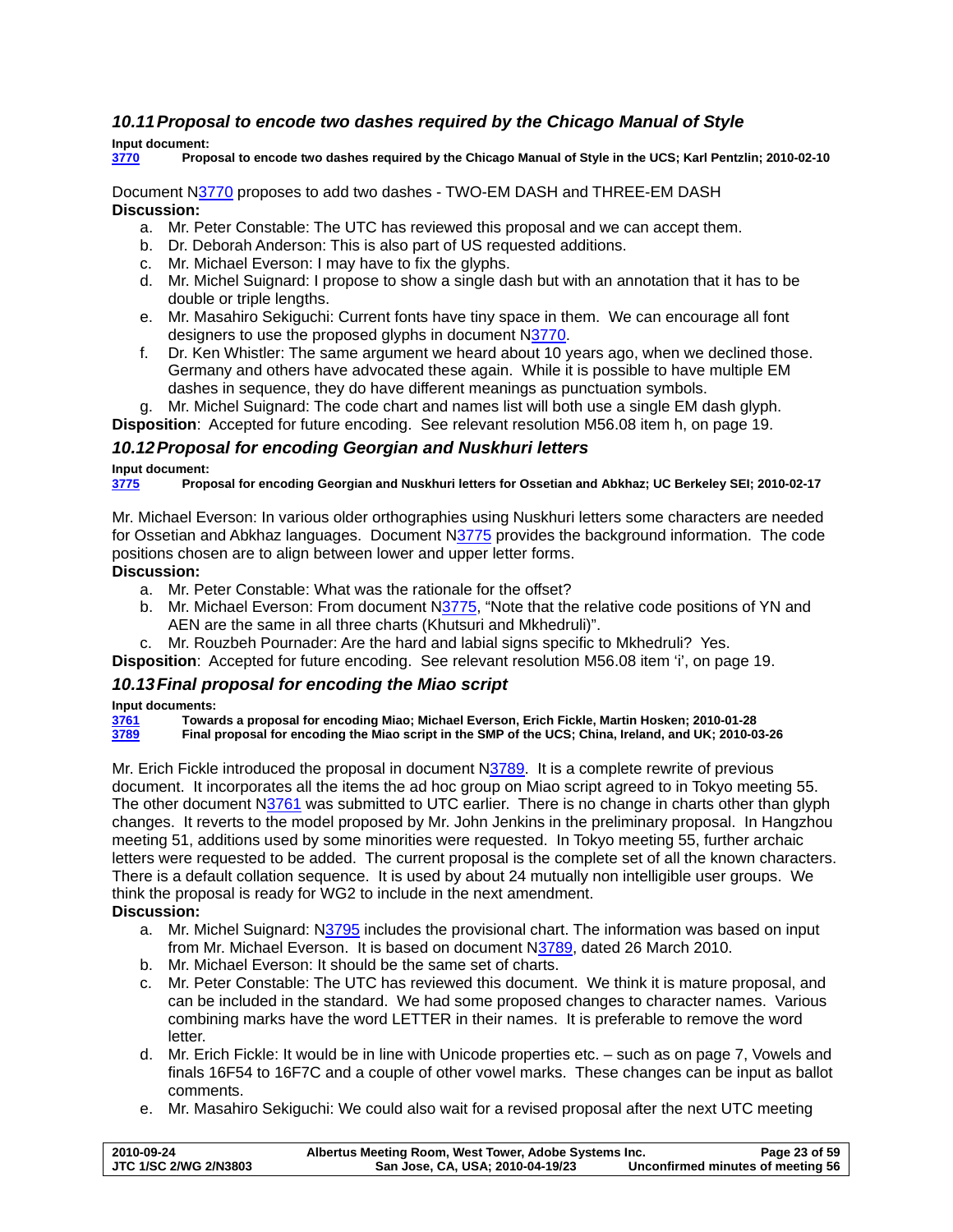could be accepted. I want to understand – are you suggesting that we will accept the document now; the UTC can make the comments when the document is balloted next. (Yes).

# <span id="page-23-0"></span>*Relevant resolution:*

#### **M56.10 (Miao script): Unanimous**

WG2 accepts to create a new block named Miao in the range 16F00 to 16F8F in the SMP, and populate it with **128** characters in code positions 16F00 to 16F41 and 16F50 to 16F8D, with their code positions, names and glyphs as shown on pages 6 to 8 of document [N3789](http://www.dkuug.dk/jtc1/sc2/wg2/docs/N3789.pdf). This block contains some combining marks.

# *10.14 Revised proposal to encode the Jurchen characters*

**Input documents:** 

**[3788](http://www.dkuug.dk/jtc1/sc2/wg2/docs/n3788.pdf) Revised Proposal to Encode the Jurchen Characters in UCS; China NB; 2010-01-26 [3817](http://www.dkuug.dk/JTC1/SC2/WG2/docs/n3817.pdf) Comments on Jurchen; Andrew West; 2010-04-16** 

Mr. Chen Zhuang: Our expert will talk about the proposal for Jurchen in document N[3788.](http://www.dkuug.dk/jtc1/sc2/wg2/docs/n3788.pdf)

Dr. Sun Boiun: This is the revised proposal based on last meeting discussion. There are some additional characters and radicals. We suggest that we use transliterated names. Mr. Andrew West has additional comments in document [N3817.](http://www.dkuug.dk/JTC1/SC2/WG2/docs/n3817.pdf) His suggestion is to change some words for transliteration. He had suggested adding some variants earlier. Now he is suggesting removing some of these. The question is about naming of these characters with transliteration. The naming guidelines do not permit use of accented Latin letters in the names.

## **Discussion:**

- a. Dr. Ken Whistler: The phonetic transliteration is used for names from China. However it includes the accented letters. Mr. Andrew West's suggestion is to have a one to one mapping to ASCII letters that could be used in the names. Where there is no contrast between sounds like e, we could change it to use E. Same with the eng, tch, tsi etc. which could be transliterated to ng, tch etc.
- b. Mr. Michael Everson: Mr. Andrew West has a new document with further recommendations. Some name changes are proposed based on more evidence and findings. These are all on the Jurchen discussion list.
- c. Dr. Ken Whistler: People have to understand that providing character names is not an attempt to suggest a standardized transliteration for the names.
- d. Mr. Mike Ksar: The document is not ready for inclusion in the standard.
- e. Mr. Chen Zhuang: We have corrected some errors pointed out by Mr. Andrew West. I would like to know how to process the variants. We had added some and now these are being asked to be removed.
- f. Dr. Ken Whistler: The stroke composition is similar to CJK ideographs. Whether two of these Jurchen characters are the same should be similar to determining if two ideographs are the same or not. Whether some of the glyphs could be unified or not is something you need to consider. I agree with Mr. Andrew West's assessment that some of these are glyph variants.
- g. Dr. Sun Bojun: The proposal was revised based on previous comments. I don't understand why he has changed his mind and is asking for more changes.
- h. Dr. Ken Whistler: Considering all the variants it became clearer that about 40 % of these are really variants of a set of characters. If we follow that a character for each head word in a dictionary is collected … but many of these are variants. So we have to think through whether they are to be represented by other means such as Variant sequences, rather than encoding all the glyphs.
- i. Mr. Mike Ksar: The suggestion is to revise document [N3788](http://www.dkuug.dk/JTC1/SC2/WG2/docs/n3788.pdf) with additional comments in N[3817](http://www.dkuug.dk/JTC1/SC2/WG2/docs/n3817.pdf). The experts seem to be disagreeing with each other. I recommend that experts continue the discussion via email.
- j. Mr. Michael Everson: Dictionary writers need each glyph for headwords in a dictionary. They need a way to represent these in the UCS. There are many glyph variants in this set. The disagreement among the experts is to determine which characters are variants of each other.
- k. Mr. Mike Ksar: I need a revised proposal based on more consensus and agreement among the experts.

### *Relevant resolution***:**

### **M56.18 (Jurchen script): Unanimous**

WG2 invites the authors of the proposal to encode Jurchen script in document [N3788](http://www.dkuug.dk/jtc1/sc2/wg2/docs/N3788.pdf) to further revise the document based on feedback in document N[3817,](http://www.dkuug.dk/jtc1/sc2/wg2/docs/N3817.pdf) discussion at meeting 56, and in consultation with other Jurchen experts.

| 2010-09-24                   | Albertus Meeting Room, West Tower, Adobe Systems Inc. | Page 24 of 59                     |
|------------------------------|-------------------------------------------------------|-----------------------------------|
| <b>JTC 1/SC 2/WG 2/N3803</b> | San Jose, CA, USA; 2010-04-19/23                      | Unconfirmed minutes of meeting 56 |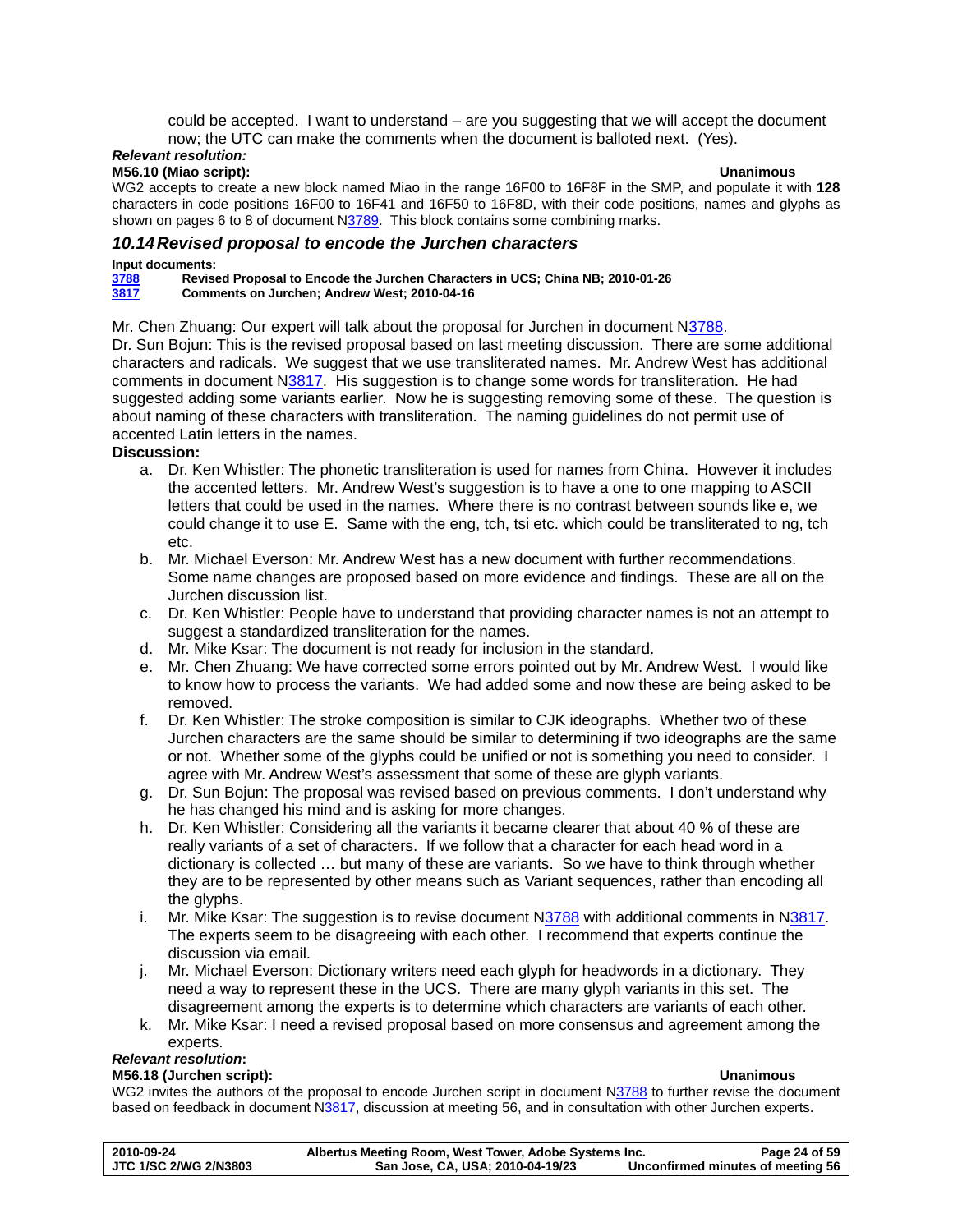# <span id="page-24-0"></span>*10.15 Arabic characters for Koranic use*

#### **Input documents:**

**[3791](http://www.dkuug.dk/jtc1/sc2/wg2/docs/n3791.pdf) Proposal to encode four combining Arabic characters for Koranic use; Unicode Consortium – Roozbeh Pournader; 2010-03-30** 

**[3816](http://www.dkuug.dk/JTC1/SC2/WG2/docs/n3816.pdf) Proposal to change some combining Arabic characters for Quranic representation; King Fahd Glorious Quran Printing Complex; 2010-03-21** 

Mr. Rouzbeh Pournader: In document N[3791](http://www.dkuug.dk/JTC1/SC2/WG2/docs/n3791.pdf) there are several Koranic symbols proposed. Four characters were missing to cater to interested users. Four characters are proposed (non spacing marks) U+08F0 to U+08F3 in the Arabic Extension A block.

#### **Discussion:**

- a. Dr. Deborah Anderson: These were included in the US national body comments. There are a few differences between documents N[3791](http://www.dkuug.dk/jtc1/sc2/wg2/docs/n3791.pdf) and N[3816.](http://www.dkuug.dk/JTC1/SC2/WG2/docs/n3816.pdf) Instead of having the word 'OPEN', change them to have the words 'ARABIC SUCCESSIVE', in the three names. They are also suggesting shape in glyph.
- b. Mr. Rouzbeh Pournader: Some publishing houses are using the previous glyph proposed. They are proposing in N3816 glyphs that are being introduced for new publications; but they are not popular yet.
- c. Dr. Ken Whistler: We can use the OPEN in the names with aliases as ARABIC SUCCESSIVE.
- d. Mr. Michel Suignard: These are included in the draft charts in document N[3795](http://www.dkuug.dk/JTC1/SC2/WG2/docs/n3795.pdf).

**Disposition**: Accepted for future encoding. See relevant resolution [M56.08 i](#page-18-1)tem j, on page [19.](#page-18-1)

### *10.16 Proposal for Arabic Mathematical Alphabetic Symbols*

#### **Input document:**

**[3799](http://www.dkuug.dk/jtc1/sc2/wg2/docs/n3799.pdf) Proposal for Arabic Mathematical Alphabetic Symbols; Azzeddine Lazrek (Cadi Ayyad University, Marrakesh, Morocco), Murray Sargent, Roozbeh Pournader, Adil Allawi, and Deborah Anderson (Script Encoding Initiative, UC Berkeley); 2010-04-06** 

Dr. Deborah Anderson: The first proposal for these symbols was in 2006 (document N[3085](http://www.dkuug.dk/JTC1/SC2/WG2/docs/n3085.pdf)). Messrs. Azzeddine Lazarek, Murray Sargent, Rouzbeh Pournader and others, have worked on the proposal. This revised document N[3799](http://www.dkuug.dk/jtc1/sc2/wg2/docs/n3799.pdf) gives the references to the previous information. These characters have different joining behaviour. These are treated as SYMBOLs. There are two operators included SUMMATION and LIMIT. They stretch. There will be more characters proposed in the future; they are being researched. The Math symbols order is older order, and is reflected here; there were comments from IBM Egypt. Non Arabic Math styles like Italic, Bold etc. have different meanings. Whereas, for Arabic different styles are used. A graduate student at UCLA from Damascus (Mr. Nizar Almoussa) and two IBM Egypt experts (Messrs. Tarek Abou Aly and Mohamed Mohie) were consulted. Our request is to include the proposed symbols in the standard.

### **Discussion:**

- a. Mr. Rouzbeh Pournader: There are other characters investigated for evidences and will be proposed in the future.
- b. Mr. Peter Constable: The UTC has reviewed this and agrees with the proposal.
- c. Ms. Lisa Moore: UTC has allocated a row and a half 1E800 to 1EEFF.
- d. Mr. Michael Everson: The roadmap has two rows allocated now.

#### **Relevant resolution:**

#### **M56.11 (Arabic Mathematical Alphabetic Symbols): Unanimous**

WG2 accepts to create a new block named Arabic Mathematical Alphabetic Symbols in the range 1EE00 to 1EEFF in the SMP, and populate it with **143** characters with their code positions, names and glyphs as shown in the charts in document [N3799.](http://www.dkuug.dk/jtc1/sc2/wg2/docs/N3799.pdf)

### *10.17 Final Proposal for encoding Tangut*

#### **Input documents:**

| 3797                    | Final proposal for encoding the Tangut script in the SMP of the UCS; China, Ireland, UK; 2010-04-05 |
|-------------------------|-----------------------------------------------------------------------------------------------------|
| 3797-A                  | Appendix A: Tangut Radical List; China, Ireland, UK; 2010-04-05                                     |
| 3797-B                  | Appendix B: Tangut Character List: China. Ireland. UK: 2010-04-05                                   |
| 3821                    | Comments on Tangut proposal N3797; SEI – Debbie Anderson & Richard Cook; 2010-04-16                 |
| 3822                    | Multi-Column Chart of Tangut; Richard Cook; 2010-04-16                                              |
| <b>Output document:</b> |                                                                                                     |
| 3833                    | Ad hoc report on Tangut; Debbie Anderson; 2010-04-23                                                |

| 2010-09-24            | Albertus Meeting Room, West Tower, Adobe Systems Inc. | Page 25 of 59                     |
|-----------------------|-------------------------------------------------------|-----------------------------------|
| JTC 1/SC 2/WG 2/N3803 | San Jose, CA, USA; 2010-04-19/23                      | Unconfirmed minutes of meeting 56 |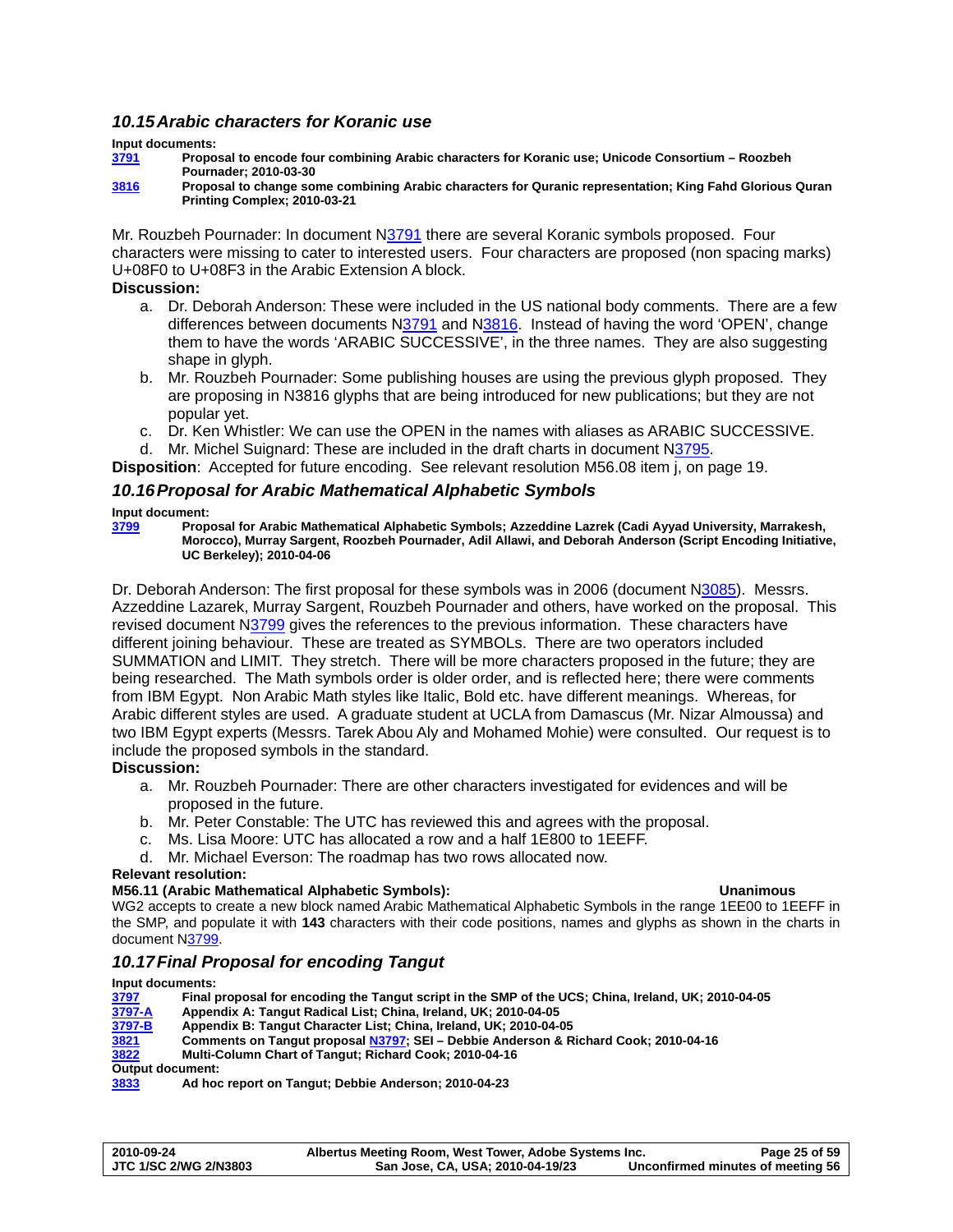<span id="page-25-0"></span>Dr. Deborah Anderson: The ad hoc report is in document [N3833.](http://www.dkuug.dk/JTC1/SC2/WG2/docs/n3833.pdf) The ad hoc on Tangut discussed two main issues.

- Naming: algorithmically derived names versus enumerated names for about 6000 of these. There was consensus on names being derived algorithmically.
- Discussion of repertoire: whether to have 300 supplemental characters separate or considered along with the main block. The leaning was towards including the 300 into a single block.

The recommendations were not unanimous, but a productive direction is recommended. The experts will continue to work together to come up with a revised proposal for the next WG2 meeting.

### **Discussion:**

- a. Mr. Mike Ksar: I received an email from Mr. Andrew West: "… based on discussion on the Tangut list, after the ad hoc meeting, I would like to see document [N3797](http://www.dkuug.dk/jtc1/sc2/wg2/docs/n3797.pdf) be included in the next ballot. Algorithmic names would be acceptable."
- b. Dr. Ken Whistler: Based on the discussion yesterday I don't think the proposal is mature enough to proceed.
- c. Mr. Chen Zhuang: I have no comment regarding Mr. Andrew West's request.
- d. Mr. Mike Ksar: So we will stick with the ad hoc report. I am requesting Dr. Deborah Anderson to respond to email from Mr. Andrew West.

# *Relevant resolution:*

#### **M56.17 (Tangut script): Unanimous**

WG2 accepts the recommendations in the Tangut ad hoc report in document [N3833](http://www.dkuug.dk/jtc1/sc2/wg2/docs/N3833.pdf) and invites the authors of the Tangut proposal in document N[3797,](http://www.dkuug.dk/jtc1/sc2/wg2/docs/N3797.pdf) together with other Tangut experts, to submit a revised proposal taking into account the ad hoc recommendations.

### *10.18 Name corrections for Sundanese supplement*

#### **Input document:**

**[3836](http://std.dkuug.dk/jtc1/sc2/wg2/docs/n3836.pdf) Correction to 3 character names in the Sundanese Supplement block; Deborah Anderson, SEI; 2010-04-23** 

Dr. Deborah Anderson: The request is to correct the names for three characters 1CC4, 1CC5 and 1CC7; they were switched around in the repertoire accepted at meeting 55.

Dr. Ken Whistler: The error was in creating the charts. Original submission was correct.

**Disposition**: Accepted. See relevant resolution [M56.08](#page-18-1) item k, on page [19.](#page-18-1)

# **11 Ballots disposition of comments**

## *11.1 FPDAM 8*

<span id="page-25-1"></span>**Input document:** 

**[3792](http://www.dkuug.dk/JTC1/SC2/WG2/docs/n3792.pdf) Draft disposition of comments on SC2 N 4123 (FPDAM text for Amendment 8 to ISO/IEC 10646:2003); Project Editor - Michel Suignard; 2010-04-18** 

**Input documents in support of ballot comments:** 

| Latin Letter Additions for Janalif; Karl Pentzlin & Ilya Yevlampiev; 2009-03-16<br>3581<br>3678<br>On the proposed U+A78F LATIN LETTER MIDDLE DOT; Anderson/USNB; 2009-08-05<br>Towards an encoding of symbol characters used as emoji; Irish NB & German NB; 2009-04-06<br>3607<br>A proposal to Revise a Part of Emoticons in PDAM 8; Katsuhiro Ogata, Koichi Kamichi, Shigeki Moro, Taichi<br>3711<br>Kawabata, Yasushi Naoi - Experts' contribution; 2009-10-21<br>Updated version of N3712 - Emoji sources; Markus Scherer; 2009-11-05<br>3728R<br>Proposal to encode an emoticon "Neutral Face" in the UCS; Karl Pentzlin; 2010-01-26<br>3769<br>3776<br>DoCoMo Input on Emoji; Japan - NB; 2010-03-08<br>3777<br>KDDI Input on Emoji; Japan - NB; 2010-03-08<br>3778<br>Updated Proposal to Change Some Glyphs and Names of Emoticons; Japan – NB; 2010-03-03<br>3779<br>Proposal on use of ZERO WIDTH JOINER (ZWJ) between two Regional Indicator Symbols; Japan - NB; 2010-<br>03-03<br>Feedback On the proposed U+A78F LATIN LETTER MIDDLE DOT (L2/09-031R = $N3567$ ); Hans-Jörg Bibiko, Max<br>3812<br>Planck Institute for evolutionary Anthropology, Department of Linguistics; 2010-04-07<br>Comments on spelling SULPHUR vs SULFUR in FPDAM8; Robert Parker, Royal Society of Chemistry<br>3813<br>(forwarded by Wally Hooper, Chymistry of Isaac Newton Project, Indiana University) with summary and<br>references provided by Deborah Anderson, Script Encoding Initiative, UC Berkeley; 2010-03-21<br>Further Comments on the spelling SULPHUR vs SULFUR in FPDAM 8; Wally Hooper, Chymistry of Isaac<br>3818<br>Newton Project, Indiana University (forwarded by Deborah Anderson, Script Encoding Initiative, UC Berkeley);<br>2010-03-29<br>Problems concerning "U+1F471 WESTERN PERSON" in ISO/IEC 10646 FPDAM8; Karl Pentzlin; 2010-04-16<br>3785<br>3831<br>Input from China on G sources; China NB; 2010-04-21 | 3320R | Proposal for encoding the Batak script in the UCS; SEI - Everson; 2008-10-21 |
|-------------------------------------------------------------------------------------------------------------------------------------------------------------------------------------------------------------------------------------------------------------------------------------------------------------------------------------------------------------------------------------------------------------------------------------------------------------------------------------------------------------------------------------------------------------------------------------------------------------------------------------------------------------------------------------------------------------------------------------------------------------------------------------------------------------------------------------------------------------------------------------------------------------------------------------------------------------------------------------------------------------------------------------------------------------------------------------------------------------------------------------------------------------------------------------------------------------------------------------------------------------------------------------------------------------------------------------------------------------------------------------------------------------------------------------------------------------------------------------------------------------------------------------------------------------------------------------------------------------------------------------------------------------------------------------------------------------------------------------------------------------------------------------------------------------------------------------------------------------------------------------------------------------------------------------------|-------|------------------------------------------------------------------------------|
|                                                                                                                                                                                                                                                                                                                                                                                                                                                                                                                                                                                                                                                                                                                                                                                                                                                                                                                                                                                                                                                                                                                                                                                                                                                                                                                                                                                                                                                                                                                                                                                                                                                                                                                                                                                                                                                                                                                                           |       |                                                                              |
|                                                                                                                                                                                                                                                                                                                                                                                                                                                                                                                                                                                                                                                                                                                                                                                                                                                                                                                                                                                                                                                                                                                                                                                                                                                                                                                                                                                                                                                                                                                                                                                                                                                                                                                                                                                                                                                                                                                                           |       |                                                                              |
|                                                                                                                                                                                                                                                                                                                                                                                                                                                                                                                                                                                                                                                                                                                                                                                                                                                                                                                                                                                                                                                                                                                                                                                                                                                                                                                                                                                                                                                                                                                                                                                                                                                                                                                                                                                                                                                                                                                                           |       |                                                                              |
|                                                                                                                                                                                                                                                                                                                                                                                                                                                                                                                                                                                                                                                                                                                                                                                                                                                                                                                                                                                                                                                                                                                                                                                                                                                                                                                                                                                                                                                                                                                                                                                                                                                                                                                                                                                                                                                                                                                                           |       |                                                                              |
|                                                                                                                                                                                                                                                                                                                                                                                                                                                                                                                                                                                                                                                                                                                                                                                                                                                                                                                                                                                                                                                                                                                                                                                                                                                                                                                                                                                                                                                                                                                                                                                                                                                                                                                                                                                                                                                                                                                                           |       |                                                                              |
|                                                                                                                                                                                                                                                                                                                                                                                                                                                                                                                                                                                                                                                                                                                                                                                                                                                                                                                                                                                                                                                                                                                                                                                                                                                                                                                                                                                                                                                                                                                                                                                                                                                                                                                                                                                                                                                                                                                                           |       |                                                                              |
|                                                                                                                                                                                                                                                                                                                                                                                                                                                                                                                                                                                                                                                                                                                                                                                                                                                                                                                                                                                                                                                                                                                                                                                                                                                                                                                                                                                                                                                                                                                                                                                                                                                                                                                                                                                                                                                                                                                                           |       |                                                                              |
|                                                                                                                                                                                                                                                                                                                                                                                                                                                                                                                                                                                                                                                                                                                                                                                                                                                                                                                                                                                                                                                                                                                                                                                                                                                                                                                                                                                                                                                                                                                                                                                                                                                                                                                                                                                                                                                                                                                                           |       |                                                                              |
|                                                                                                                                                                                                                                                                                                                                                                                                                                                                                                                                                                                                                                                                                                                                                                                                                                                                                                                                                                                                                                                                                                                                                                                                                                                                                                                                                                                                                                                                                                                                                                                                                                                                                                                                                                                                                                                                                                                                           |       |                                                                              |
|                                                                                                                                                                                                                                                                                                                                                                                                                                                                                                                                                                                                                                                                                                                                                                                                                                                                                                                                                                                                                                                                                                                                                                                                                                                                                                                                                                                                                                                                                                                                                                                                                                                                                                                                                                                                                                                                                                                                           |       |                                                                              |
|                                                                                                                                                                                                                                                                                                                                                                                                                                                                                                                                                                                                                                                                                                                                                                                                                                                                                                                                                                                                                                                                                                                                                                                                                                                                                                                                                                                                                                                                                                                                                                                                                                                                                                                                                                                                                                                                                                                                           |       |                                                                              |
|                                                                                                                                                                                                                                                                                                                                                                                                                                                                                                                                                                                                                                                                                                                                                                                                                                                                                                                                                                                                                                                                                                                                                                                                                                                                                                                                                                                                                                                                                                                                                                                                                                                                                                                                                                                                                                                                                                                                           |       |                                                                              |
|                                                                                                                                                                                                                                                                                                                                                                                                                                                                                                                                                                                                                                                                                                                                                                                                                                                                                                                                                                                                                                                                                                                                                                                                                                                                                                                                                                                                                                                                                                                                                                                                                                                                                                                                                                                                                                                                                                                                           |       |                                                                              |
|                                                                                                                                                                                                                                                                                                                                                                                                                                                                                                                                                                                                                                                                                                                                                                                                                                                                                                                                                                                                                                                                                                                                                                                                                                                                                                                                                                                                                                                                                                                                                                                                                                                                                                                                                                                                                                                                                                                                           |       |                                                                              |
|                                                                                                                                                                                                                                                                                                                                                                                                                                                                                                                                                                                                                                                                                                                                                                                                                                                                                                                                                                                                                                                                                                                                                                                                                                                                                                                                                                                                                                                                                                                                                                                                                                                                                                                                                                                                                                                                                                                                           |       |                                                                              |
|                                                                                                                                                                                                                                                                                                                                                                                                                                                                                                                                                                                                                                                                                                                                                                                                                                                                                                                                                                                                                                                                                                                                                                                                                                                                                                                                                                                                                                                                                                                                                                                                                                                                                                                                                                                                                                                                                                                                           |       |                                                                              |
|                                                                                                                                                                                                                                                                                                                                                                                                                                                                                                                                                                                                                                                                                                                                                                                                                                                                                                                                                                                                                                                                                                                                                                                                                                                                                                                                                                                                                                                                                                                                                                                                                                                                                                                                                                                                                                                                                                                                           |       |                                                                              |
|                                                                                                                                                                                                                                                                                                                                                                                                                                                                                                                                                                                                                                                                                                                                                                                                                                                                                                                                                                                                                                                                                                                                                                                                                                                                                                                                                                                                                                                                                                                                                                                                                                                                                                                                                                                                                                                                                                                                           |       |                                                                              |
|                                                                                                                                                                                                                                                                                                                                                                                                                                                                                                                                                                                                                                                                                                                                                                                                                                                                                                                                                                                                                                                                                                                                                                                                                                                                                                                                                                                                                                                                                                                                                                                                                                                                                                                                                                                                                                                                                                                                           |       |                                                                              |

**2010-09-24 Albertus Meeting Room, West Tower, Adobe Systems Inc. Page 26 of 59**  San Jose, CA, USA; 2010-04-19/23 Unconfirmed minutes of meeting 56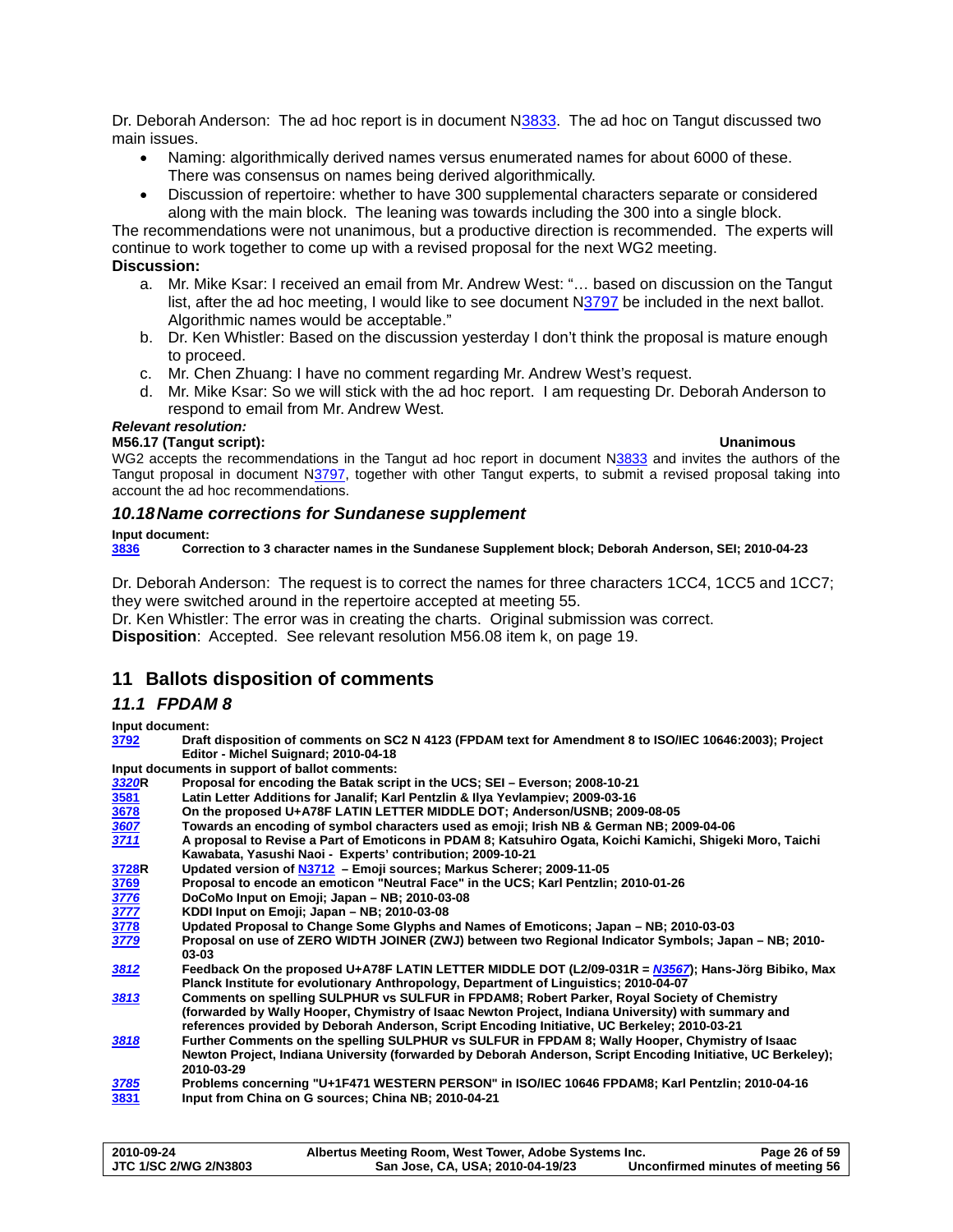#### <span id="page-26-0"></span>**Output documents:**

- **[3828](http://www.dkuug.dk/JTC1/SC2/WG2/docs/n3828.pdf) Disposition FPDAM8 updated at meeting 56; Project Editor Michel Suignard; 2010-04-23**
- **[3829](http://www.dkuug.dk/JTC1/SC2/WG2/docs/n3829.pdf) Emoji ad hoc report; Peter Constable; 2010-04-22** 
	- **[3835](http://www.dkuug.dk/JTC1/SC2/WG2/docs/npending.pdf) Updated Emoji Source File; Markus Sherer; 2010-04-24**
- **[3838](http://www.dkuug.dk/JTC1/SC2/WG2/docs/n3838.pdf) Summary of repertoire and charts FDAM8; Project Editor; 2010-04-23**

Document [N3792](http://www.dkuug.dk/JTC1/SC2/WG2/docs/n3792.pdf) contains the proposed dispositions for the ballot comments. It contains the original comment followed by editor's proposed disposition and any rationale. Items that need further WG2 discussion towards a disposition are identified.

### **11.1.1 Germany: Negative**

T1. Suggests block name be changed from "Miscellaneous Pictographic Symbols" to "Miscellaneous Symbols and Pictographs".

### *Accepted.*

T2. Suggests name of U+1F471 WESTERN PERSON be changed to "PERSON WITH BLOND HAIR" (as in N[3607](http://www.dkuug.dk/JTC1/SC2/WG2/docs/n3607.pdf)). Rationale is provided. Points to similar comment T.11 on PDAM8 ballot comment from Germany.

Mr. Michel Suignard: This is a repeat of FPDAM8 comment. Germany strongly feels that they need the change.

### **Discussion:**

- a. Mr. Michael Everson: Not all the Western people are blond. Will Japan depict a Western person always with a blonde hair?
- b. Mr. Masahiro Sekiguchi: Will postpone till ad hoc on Emoji tomorrow. This glyph was designed by a person who thinks there is a Japanese and a Western person.
- c. Dr. Ken Whistler: One way to address this would be to call the symbol with Japanese term .. SEIYOJIN. This will get us out of the terminology WESTERN. This will put an end to the discussion.
- d. Mr. Masahiro Sekiguchi: It is OK with Japan to use SEIYOJIN.

There was further discussion in Emoji ad hoc. The ad hoc recommends in document N[3829](http://www.dkuug.dk/JTC1/SC2/WG2/docs/n3829.pdf) accepting the name change for U+1F471 from WESTERN PERSON to PERSON WITH BLOND HAIR. **Disposition**: *Accepted.*

T3. In addition to T.2 above, Germany wants the "PERSON" aspect in U+1F471 to be addressed also. Proposes either – two separate symbols one for MAN and another with WOMAN .. with blond hair; or, Change its name to 'COMPATIBILITY SYMBOL PERSON WITH BLOND HAIR' and move its code position into the collection of Emoji or JIS compatibility set, along with a suggested informative note. The rationale is also included, with pointer to document N[3785](http://www.dkuug.dk/JTC1/SC2/WG2/docs/n3785.pdf).

### **Discussion**:

See also disposition of comment Germany - T2 above.

Dr. Ken Whistler: The disposition of naming as SEIYOJIN becomes non gender specific name. So it should take care of Germany's concern.

There was further discussion in Emoji ad hoc. The ad hoc recommends in document N[3829](http://www.dkuug.dk/JTC1/SC2/WG2/docs/n3829.pdf) that the name for U+1F471 be changed from WESTERN PERSON to PERSON WITH BLOND HAIR. Thereby, this comment from Germany is not accepted.

### **Disposition**: *Not accepted.*

Editorial comment:

E1. Proposes to change the header "UPA letters" for U+A790/A791 to "Additions for Janalif". References document N[3581](http://www.dkuug.dk/JTC1/SC2/WG2/docs/n3581.pdf).

### **Discussion:**

- a. Mr. Michel Suignard: This could also be accommodated by annotations. Are those letters only used for Janalif? We should check it.
- b. Mr. Michael Everson: UPA was a mistake.

**Disposition**: *Accepted*. Change to "Additions for Janalif".

| 2010-09-24            | Albertus Meeting Room, West Tower, Adobe Systems Inc. | Page 27 of 59                     |
|-----------------------|-------------------------------------------------------|-----------------------------------|
| JTC 1/SC 2/WG 2/N3803 | San Jose, CA, USA; 2010-04-19/23                      | Unconfirmed minutes of meeting 56 |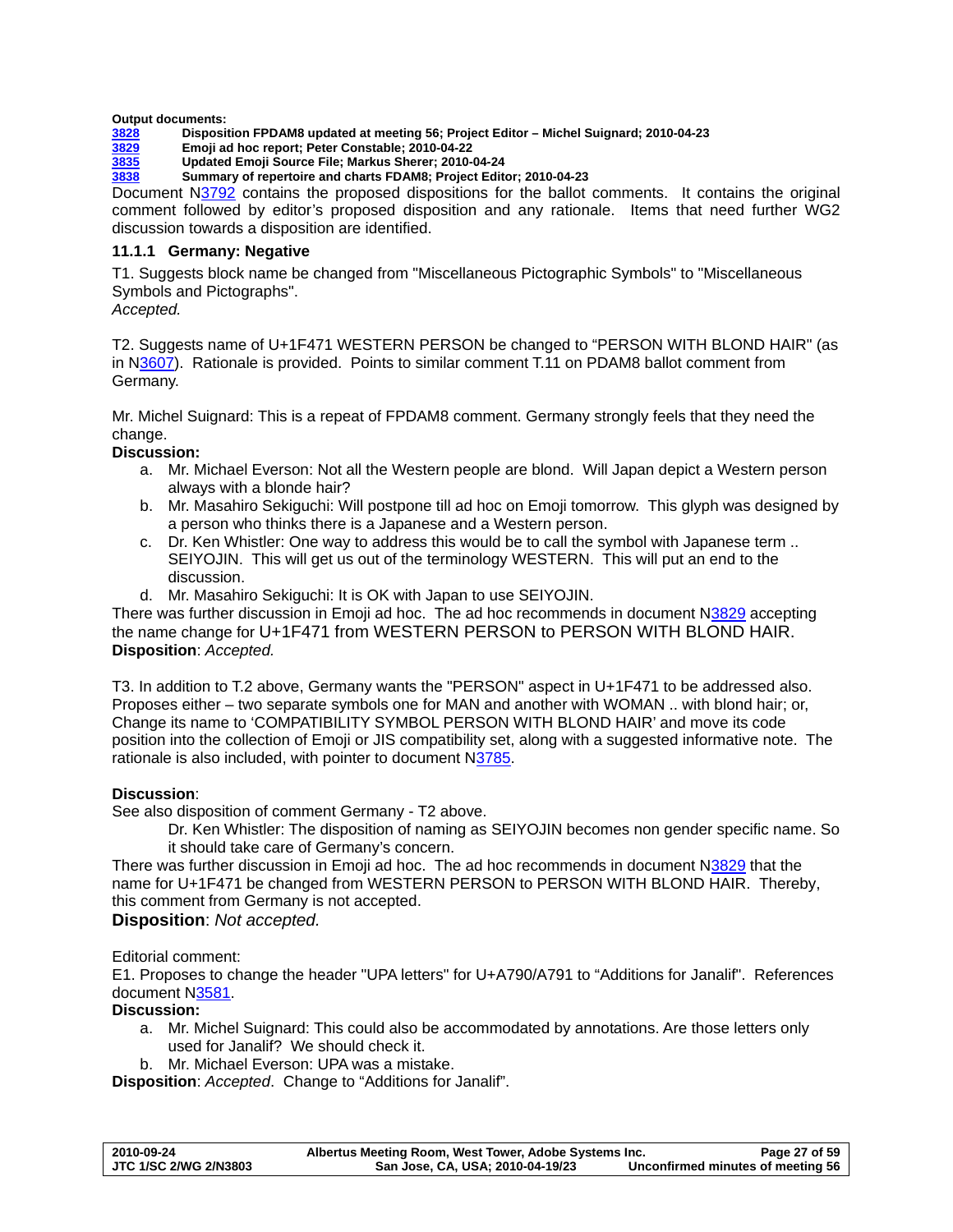<span id="page-27-0"></span>(We think Germany will change its ballot to Acceptance.)

## **11.1.2 India: Positive with comments**

T1a. Agrees with encoding 065F - ARABIC WAVY HAMZA BELOW. *Noted.* 

T1b. Requests review of decision to encode 0620 - ARABIC LETTER KASHMIRI YEH, since there is a need to encode one more "ARABIC LETTER PALATALIZED YEH" for Kashmiri.

*Noted.* The proposed addition of 0620 ARABIC LETTER KASHMIRI removes the need to annotate 06CC. Even if there is a need to encode another character as suggested by India, this should not delay the encoding 0620. India needs to submit an encoding proposal if such encoding is desired.

T2. Agrees with encoding of 10 Devanagari characters for use in Kashmiri. *Noted.*

T3. Agrees with encoding of 0D4E - MALAYALAM LETTER DOT. *Noted.*  See also comment E1 requesting an annotation for this character from US.

Editorial comment

E1. Proposes adding annotation "Character has historic use only" for 0D29 MALAYALAM LETTER NNNA and 0D3A MALAYALAM LETTER TTTA.

These would be annotations on characters not part of this ballot. India should have submitted a separate contribution requesting annotation.

*Accepted.* 

### **11.1.3 Indonesia: Positive with comments**

T1 Batak – points out that LETTER characters can be classified into five types based on the language they are used in. Gives references. It is not clear as what is requested.

Mr. Michel Suignard: I think the request is to use some information on the usage of the characters in different languages in the names list in the charts. I have drafted a proposed insertion of information based on information document [N3320](http://www.dkuug.dk/JTC1/SC2/WG2/docs/n3320.pdf)R to address Indonesia's request. I want to know if this is the right way to go about it. Except for the two symbol characters in 1BFA and 1BFB, all characters are already encoded, therefore their names cannot be changed

@+ Unless explicitly encoded separately, Batak letters are shared among the five Batak alphabets divided between Northern (Karo and Pakpak and Southern (Mandailing, Simalungun, and Toba). When letters have different usage among these alphabets, annotations are provided. @ Letters 1BC0 BATAK LETTER A Letter a or ha for Karo and Pakpak 1BC2 BATAK LETTER HA Toba letter ha or ka Also known as letter ka for Karo and Pakpak 1BC3 BATAK LETTER SIMALUNGUN HA Also known as Simalungun letter ka 1BCB BATAK LETTER WA Toba letter wa can be represented by either 1BCB or 1BCD 1BD6 BATAK LETTER SOUTHERN TA Toba letter ta can be represented by either 1BD6 or 1DB7 1BD8 BATAK LETTER SA Pakpak letter sa or ca 1BE0 BATAK LETTER NYA Karo letter ca can be represented by either 1BE0 or 1BE1

| 2010-09-24            | Albertus Meeting Room, West Tower, Adobe Systems Inc. | Page 28 of 59                     |
|-----------------------|-------------------------------------------------------|-----------------------------------|
| JTC 1/SC 2/WG 2/N3803 | San Jose, CA, USA; 2010-04-19/23                      | Unconfirmed minutes of meeting 56 |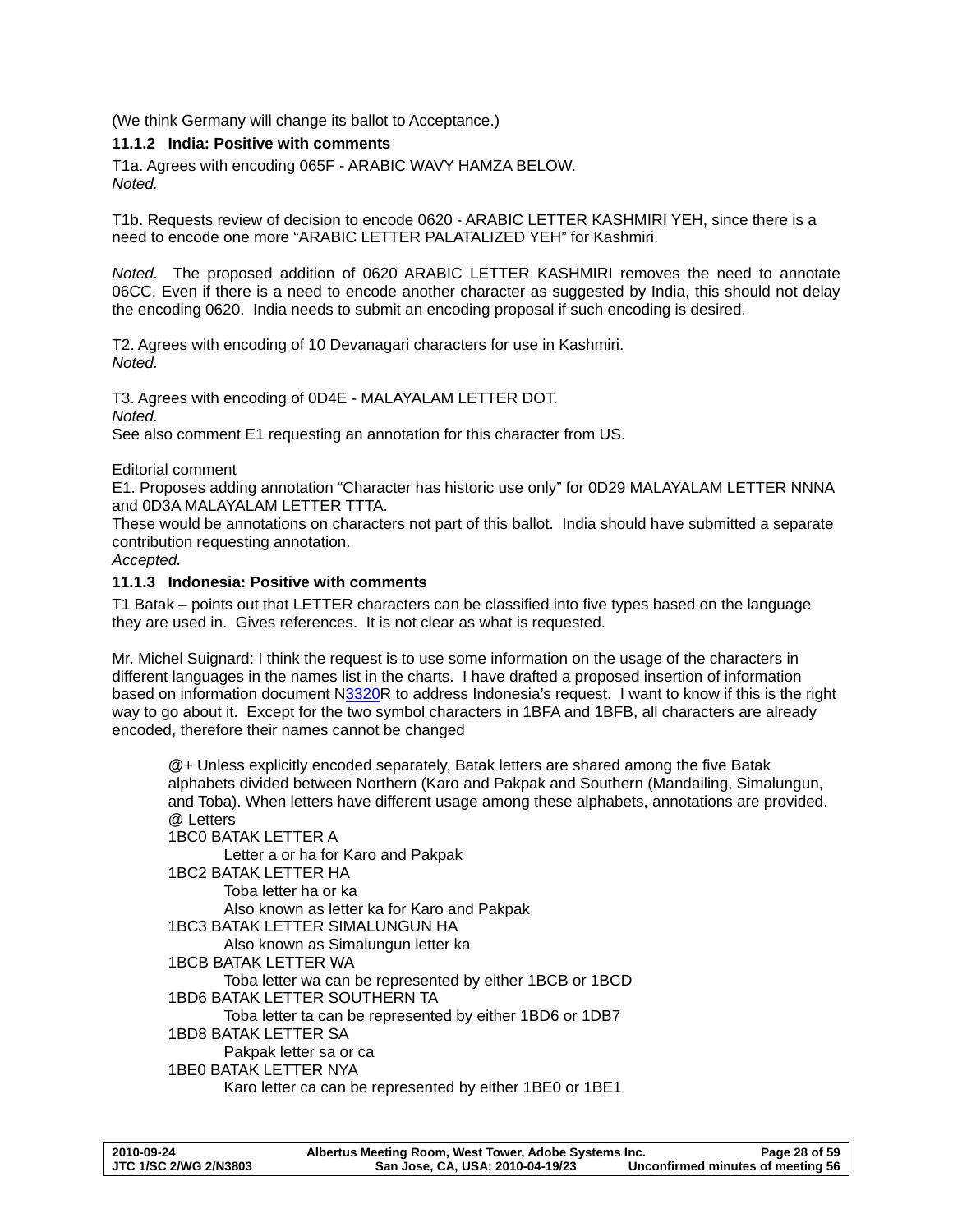# <span id="page-28-0"></span>**Discussion:**

Mr. Michael Everson: What you have there will address the Indonesian request. I will correspond with them.

Dr. Ken Whistler: I am fine with the individual annotations. The preamble may be too long. We should make it shorter – not to list every possible occurrence. We should not go along the garden path of adding long preambles on tops of the blocks. It should be just enough to introduce the annotations for the few characters.

Mr. Peter Constable: The preamble could be shortened like 'Batak letters could be shared among the five alphabets' and not elaborate any further.

# **Disposition:**

*Accepted*. Include a shortened preamble and annotations on a few characters, as proposed by the editor.

# **11.1.4 Ireland: Negative**

T1. Reiterates A78F LATIN LETTER MIDDLE DOT be retained with a new name LATIN LETTER GLOTTAL DOT (reflecting its use as a phonetic letter in transcriptions of Tangut and Chinese). See also comment GB1 from UK, which supports its retention, and comment T1 from US, which wants it to be removed from Amendment 8.

Mr. Michel Suignard: As an editor, I don't know what to do. If it is removed we can add them later. We had a discussion and decided to keep it in Amendment 8 at the last meeting. Two countries are voting Negative. One wants to keep it and the other one wants to remove it. **Discussion:** 

- a. Mr. Michael Everson: The removal of this character will not affect Ireland's Negative vote. Nothing is going to get solved without a dialog with the countries who want to get rid of it. The UK participant is available for the ad hoc.
- b. Mr. Michel Suignard: Having an ad hoc is fine. The rationale was provided by UK.
- c. Mr. Mike Ksar We can have an ad hoc. If the ad hoc does not come up with agreement to keep it, as the editor suggested it can be moved to the next amendment.

Mr. Michael Everson: The consensus of the ad hoc was to remove it from this amendment and add to the next amendment. US (Dr. Ken Whistler, Dr. Deborah Anderson, Ms. Lisa Moore), UK (Mr. Andrew West) and Ireland (Mr. Michael Everson) participated.

**Disposition:** A78F Latin Letter Middle Dot is removed from current Amendment 8, and moved to next Amendment of a future edition.

T2. Requests changing block name from Miscellaneous Pictographic Symbols to Symbols and Pictographs. See also comment T1 from Germany. *Accepted (earlier under German comment T.1* 

T3. With reference to [N3777,](http://std.dkuug.dk/jtc1/sc2/wg2/docs/n3777.pdf) "KDDI Input on Emoji", requests insertion of 1F536 MEDIUM RED CIRCLE, and 1F537 MEDIUM BLUE CIRCLE, pushing the rest of the characters in the column down by two:

Mr. Michel Suignard: I think KDDI is confused. I think we should keep the mapping as is 'black' and 'white' in character names do not imply a specific color, they mean filled versus outline or filled with a darker color versus filled with a lighter color. I can add some clarification on use of the terms 'black' and 'white' in the charts. Also, new characters can be proposed at PDAM stage, but prefer not to add at FPDAM stage.

Mr. Michael Everson: Ireland withdraws the comments. *Withdrawn.* 

T4. Requests a number of name changes to encoded Emoji symbols, and additional or changed annotations.

Related comments were also received from Japan and the US. See document N[3792](http://www.dkuug.dk/JTC1/SC2/WG2/docs/n3792.pdf) for details.

| 2010-09-24            | Albertus Meeting Room, West Tower, Adobe Systems Inc. | Page 29 of 59                     |
|-----------------------|-------------------------------------------------------|-----------------------------------|
| JTC 1/SC 2/WG 2/N3803 | San Jose, CA, USA; 2010-04-19/23                      | Unconfirmed minutes of meeting 56 |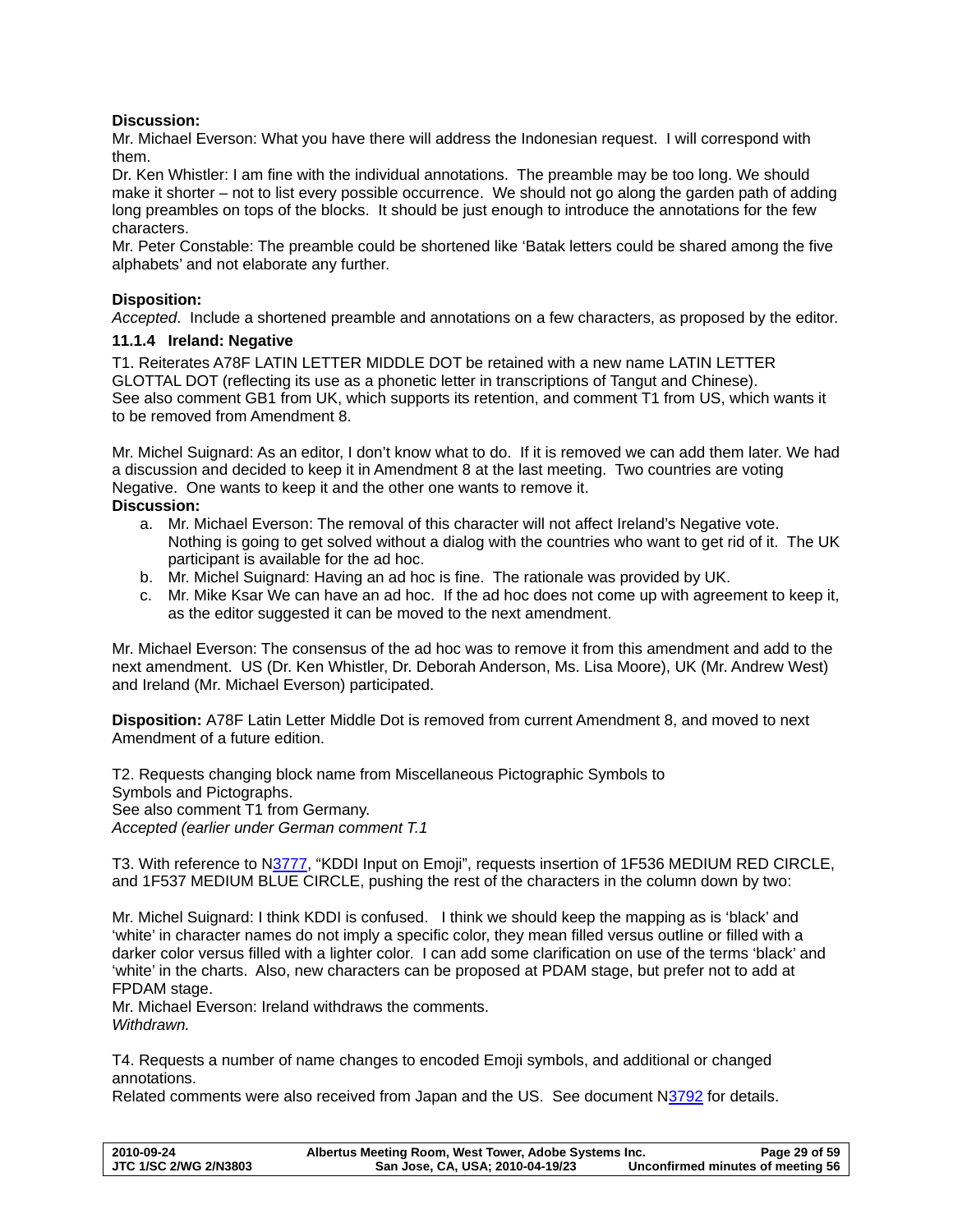Mr. Michel Suignard: I have combined comments from several national bodies in the proposed disposition. Where there is consensus among three or two I have suggested acceptance. While there is a single input, it may be acceptable. I would like an ad hoc on Emoji to take a look at the proposed changes in their deliberations.

*See section [9.2](#page-17-1) on page [18](#page-17-1) for Emoji ad hoc report, discussion and disposition.* 

T5. Requests a number of character additions to Emoticons set. See document N[3792](http://www.dkuug.dk/JTC1/SC2/WG2/docs/n3792.pdf) for details.

Mr. Michel Suignard: Ireland is asking for additions of many more characters. 1F641 was discussed at the last meeting. It was also requested by the US. In my opinion these could be postponed. I think there are too many additions for FPDAM stage.

### **Discussion:**

- a. Mr. Peter Edberg: There is a different character that is proposed for the change.
- b. Mr. Michael Everson: We can add characters as part of ballot comments. It is part of the Emoji set. If these are postponed, there can be problems with consistency in names and holes would be left if the characters are not added.

Relegated to the ad hoc on Emoji. *See section [9.2](#page-17-1) on page [18](#page-17-1) for Emoji ad hoc report, discussion and disposition.* 

T6. Requests rearrangement and changed annotations for several characters in the code chart for Emoticons set. The resulting rearranged chart is also provided.

Mr. Michel Suignard: The suggested moves should be acceptable, but they make life difficult for the editor. All these proposed changes are within the block. We could accept them subject to discussion on additions. The ad hoc should take the proposed disposition as input.

Relegated to the ad hoc on Emoji. *See section [9.2](#page-17-1) on page [18](#page-17-1) for Emoji ad hoc report, discussion and disposition.* 

E1. Suggests that the glyphs for Batak characters 1BFA and 1BFB be increased in size somewhat. Examples are provided.

Mr. Michel Suignard: If the two characters in question are NOT taken out based on US comment T.2, the glyph change would be acceptable.

*See discussion under US comment T.2* on Amendment 8.

E2. Requests addition of annotation to 1F4A6 DROP OF WATER: \* also represents a drop of sweat See also comment 11d from Japan.

Mr. Michel Suignard: Request for annotation. Accepted for now; depending on Japan's comment 11d. See discussion under Japan's comment 11d.

E3. Requests a number of glyph changes for Emoticons set.

Relegated to the ad hoc on Emoji. *See section [9.2](#page-17-1) on page [18](#page-17-1) for Emoji ad hoc report, discussion and disposition.* 

Ireland's ballot position changes to Acceptance.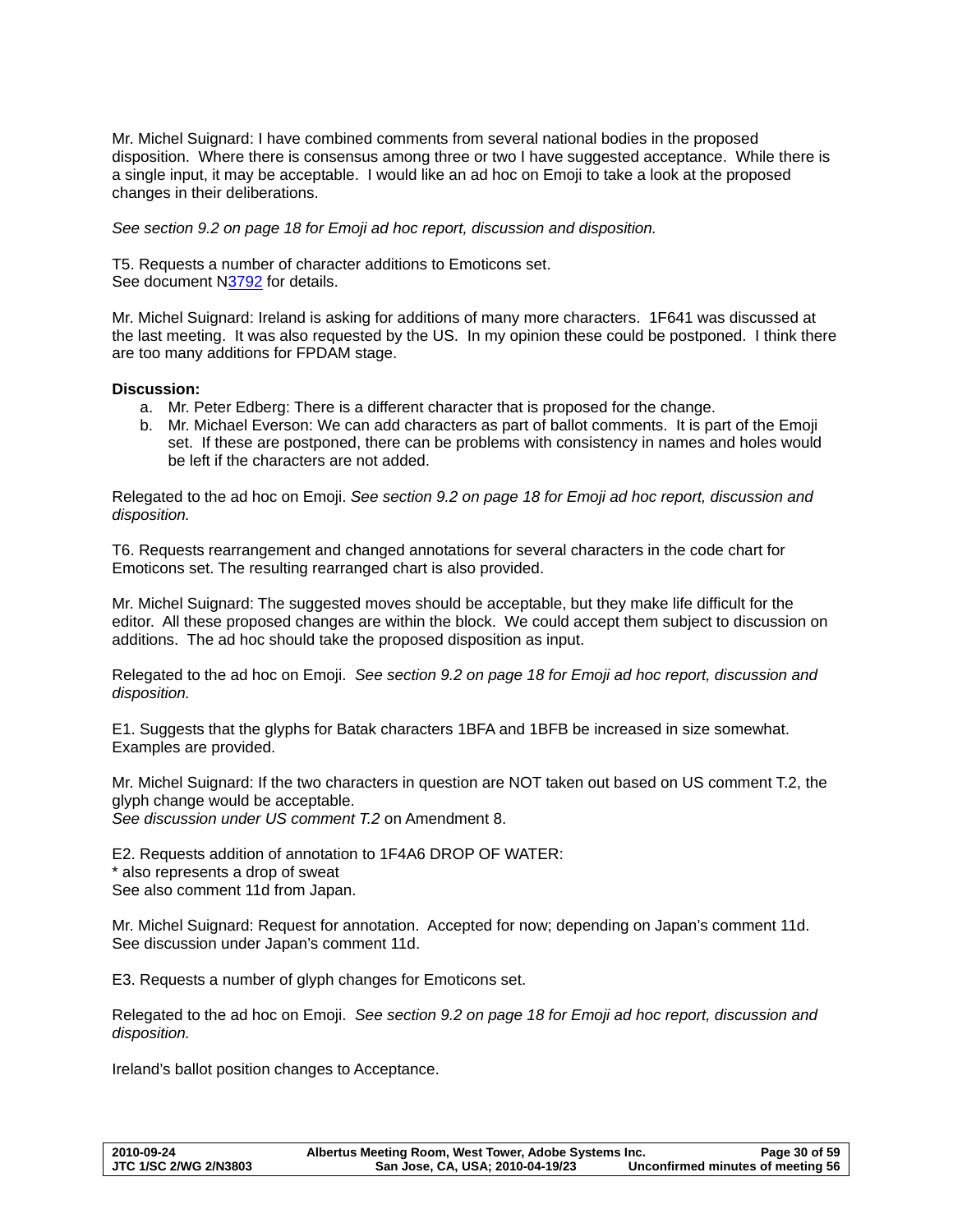# <span id="page-30-1"></span><span id="page-30-0"></span>**11.1.5 Japan, Negative**

(Japan did not provide instruction as to which comment satisfaction would change its vote)

JP.T1 Proposes text to clarify the informative nature of EmojiSrc.txt:

"The source reference information shall be informative." - at the end of clause 26.4;

"EmojiSrc.txt is for reference purpose only and is not intended for transcoding." at the end of the NOTE.

#### **Discussion:**

- **a.** Mr. Michel Suignard: Propose 'The source reference information is informative' instead.
- b. Dr. Ken Whistler: Use of 'shall' is for normative clauses. Shall is proposed in informative clause.
- c. Informative. For this particular case we can accept the proposed rewording.
- d. Mr. Michel Suignard: The term transcoding is not used; but we can use Mapping.
- e. Mr. Masahiro Sekiguchi: The issue was that one cannot understand if something is Normative. The term 'mapping' is OK with Japan.
- f. Dr. Ken Whistler: T.1 conflicts with US comment T.5b. I suggest a slight modification to mapping part of the proposal. 'For reference purposes and not intended for cross mapping between vendors encodings.'
- g. Mr. Masahiro Sekiguchi: Fine with Japan.

**Disposition:** Accepted in principle.

JP.T2 Proposes removing the year 2009 in reference to 'Hanyo-Denshi Program' in 27.1, Source references for CJK Unified Ideographs

Mr. Michel Suignard: The intent was to have constant reference especially for sources for ideograph. Is there a way to address that concern?

#### **Discussion:**

Mr. Masahiro Sekiguchi: In this particular reference, it is the name of a project It is not easy to fix a date on it. It has been completed and we don't know whether it will be restarted with the same name or not. The comment was from Japanese Government representative -- 2002-2009, not just 2009. Dr. Ken Whistler: 2002-2009 should be fine.

# **Disposition:**

Mr. Michel Suignard: We will change to 2002-2009, instead of removing 2009. *Accepted in principle.* 

JP.E3 (editorial): The glyphs for the newly added 1BFA and 1BFB are too small and hardly recognizable. Proposes putting them in a separate figure (or chart) of sufficient width, and put in the code chart some words indicating "the representative glyphs for 1BFA and 1BFB are in figure X.X". Could become not applicable if comment T2 from US is accepted. See also comment E1 from Ireland.

Mr. Michel Suignard: However, moving them out of the code charts and pointing to a figure is setting an undesirable precedent. If the characters stay we will accept the comment to fix the glyphs *See disposition of US comment T.2.* 

JP.E4 (editorial): The glyphs for the newly added 26E5 and 26E6 should have some clear gaps to represent the interlacements of the edges, but in the current code chart the gaps are too narrow and hardly recognizable.

Mr. Michael Everson: I will fix the glyph to address Japan's comments. *Accepted in principle.* 

JP.T5 (technical): Proposed annotation to 270C VICTORY HAND: = scissors in Rock, Paper, Scissors game.

*Accepted (though the comment should have been editorial).* 

JP.T6 (technical): Proposes changes to explanatory text for Regional Indicator Symbols 1F1E6—1F1FF, per contribution in document [N3779](http://www.dkuug.dk/jtc1/sc2/wg2/docs/n3779.pdf). Proposes:

| 2010-09-24                   | Albertus Meeting Room, West Tower, Adobe Systems Inc. | Page 31 of 59                     |
|------------------------------|-------------------------------------------------------|-----------------------------------|
| <b>JTC 1/SC 2/WG 2/N3803</b> | San Jose, CA, USA; 2010-04-19/23                      | Unconfirmed minutes of meeting 56 |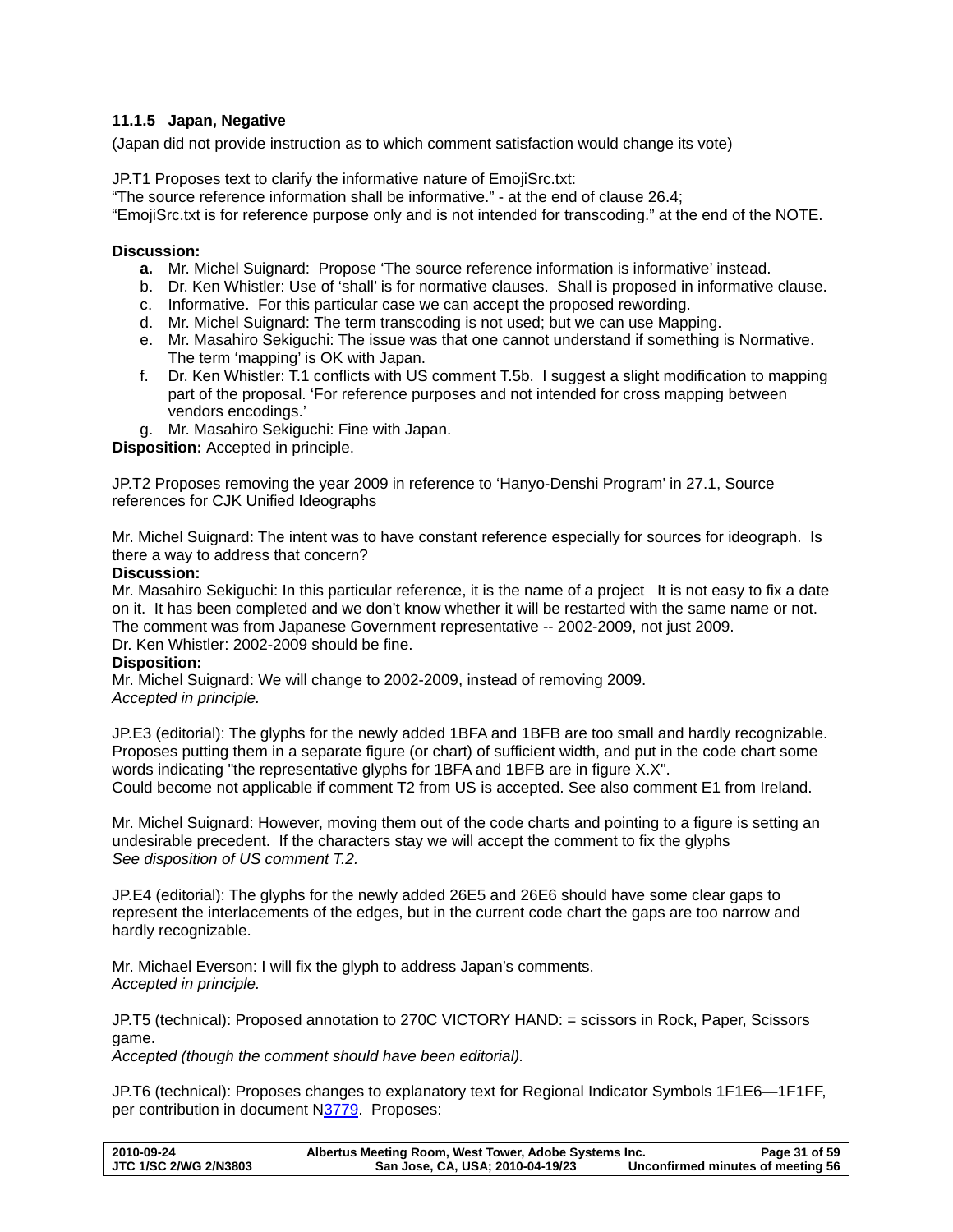- a phrase something like: "in a pairs joined with ZERO WIDTH JOINER" in the nameslist.

- show entries with ZWJ, like: 1F1E8 200D 1F1F3;;F3D2;FBB3, in EmojiSrc.txt file showing the mapping.

Mr. Michel Suignard: Japan proposes in document [N3779](http://www.dkuug.dk/jtc1/sc2/wg2/docs/n3779.pdf) to have joiners in conjunction with the Regional Indicator Symbols accepted at the last meeting. Use of these joiners probably makes it more complicated. We can have rules for ill-formed sequences of use of these Regional Indicator Symbols – similar to what we do for UTF8 etc.

# **Discussion:**

- a. Mr. Michael Everson: Fonts are supposed to do these.
- b. Mr. Michel Suignard: Fonts are out of scope for 10646.
- c. Mr. Peter Constable: These are proposed as a set of symbols to be used by an appropriate higher level protocol. Even if we use the joiners we have to specify far more than just a set of symbols.
- d. Mr. Rouzbeh Pournader: We cannot just get the solution for many of these symbols out of just the standard. Other higher level protocols need to deal with these anyway. Even if we add joiners the issue does not go away.
- e. Mr. Masahiro Sekiguchi: What Mr. Michel Suignard proposes is to have some text as to what combinations could be valid or not. The intended use of the characters is to have two of these symbols one after another. The user may have single or other combinations, but the intent is to be clarified.
- f. Mr. Michel Suignard: The ill-formed etc. is in the context of higher level protocols that use these symbols. The intent is to be used as a pair in that protocol.
- g. Mr. Masahiro Sekiguchi: My second comment the word higher level protocol is not clear, especially for these set of symbols. The reason for adding these symbols was to have Emoji symbols in plain text and in that sense any text data can have these symbols as well. For existing Japanese mobile phone implementations there are no region indicator symbols, but they have single flag symbols. We are suggesting that the equivalent coding for these flags in plain text is to use them in pairs. Joiners may not be the right solution. But we need to somehow identify in a plain text containing a sequence of these regional indicator symbols what is the correct interpretation.
- h. Dr. Umamaheswaran: We simply state that the intended use of these is for using them in sets to represent the Emoji symbols for flags. Leave out the error handling part, which is not within the scope of the standard.
- i. Dr. Ken Whistler: I am with Dr. Umamaheswaran in this; just state the intended use. We cannot specify the bad sequence handling etc. The joiner does not solve the problem either.
- j. Mr. Rouzbeh Pournader: If one is looking at a string of these symbols, one has to go back to the beginning of the sequence of these symbols before we can interpret the correct meaning of the symbols.
- k. Dr. Ken Whistler: One could add a symbol in the beginning and the sequence could have a different meaning.
- l. Mr. Masahiro Sekiguchi: It is almost impossible to implement; with the joiners we thought it would be possible. It may be doable without joiners. Are you sure implementations can handle the current sequences?
- m. Mr. Peter Constable: Depending on where one is in a sequence there could be different interpretations.
- n. Mr. Masahiro Sekiguchi: Someone creates a Japanese phones text containing the flag symbols; it is received by a UCS based system, and it will show the UCS plain text containing the regional indicator symbols. I want to show the user of the UCS plain text the same set of flags that the Japanese Emoji symbols sees on the phone.
- o. Dr. Ken Whistler: If there is no conversion problem, you will see the same results as on the Japanese phone.
- p. Dr. Umamaheswaran: There is already some explanatory text on its use.
- q. Mr. Masahiro Sekiguchi: Our no vote is not based only on this comment.
- r. Mr. Michel Suignard: We can say not accepted and point to the existing notes.

**Disposition:** *Not Accepted.*

| 2010-09-24            | Albertus Meeting Room, West Tower, Adobe Systems Inc. | Page 32 of 59                     |
|-----------------------|-------------------------------------------------------|-----------------------------------|
| JTC 1/SC 2/WG 2/N3803 | San Jose, CA, USA; 2010-04-19/23                      | Unconfirmed minutes of meeting 56 |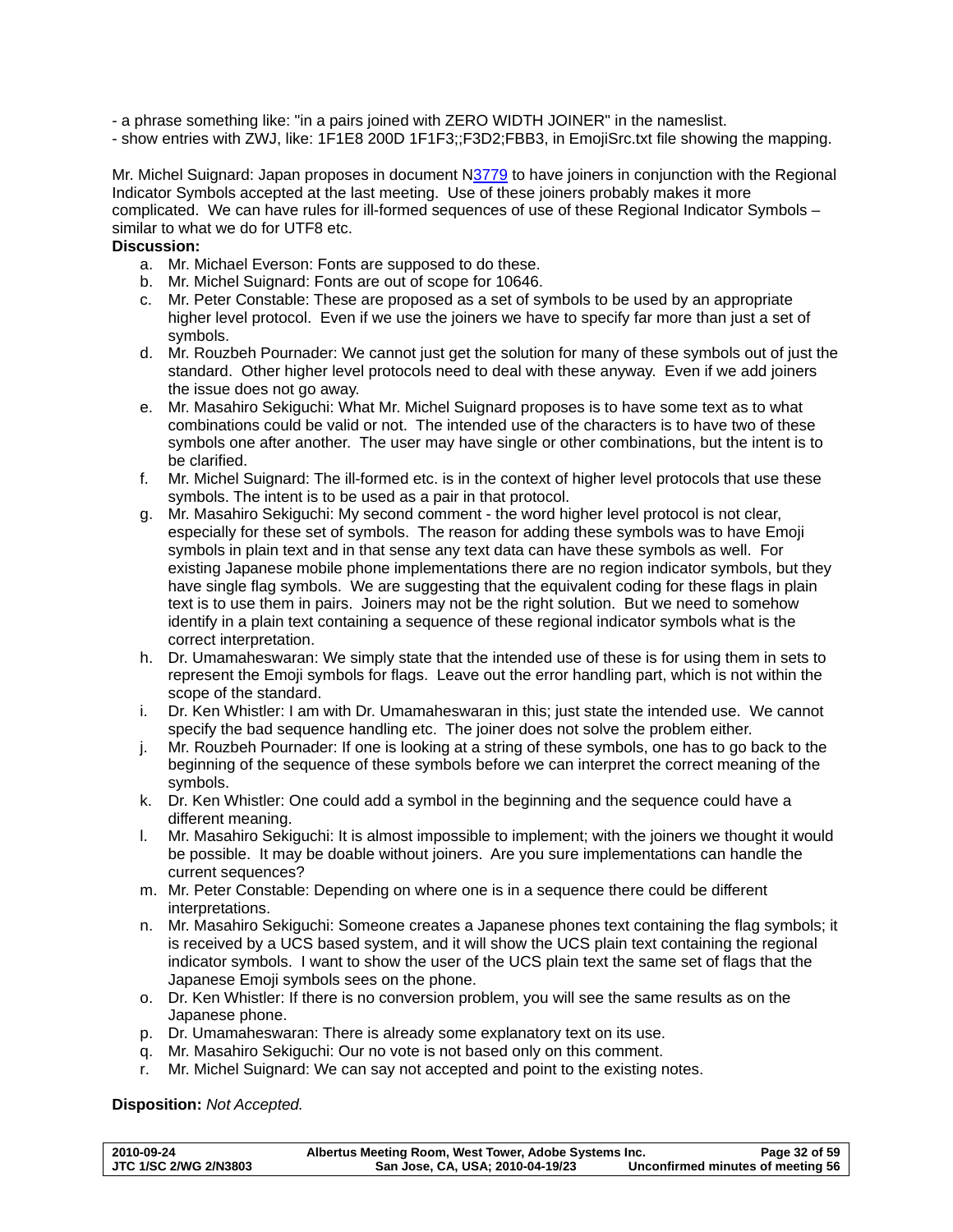JP.G7 (general): Proposes alternative clearer explanatory text at the top of the name list for Miscellaneous Pictographic Symbols:

"Although the representative glyphs in this International Standard are consistently presented in black and white drawing, it does not prevent implementations from using graphic symbols with some specific colour or even with multiple colours, fully or partly animated graphics, or both. It should also be noted that the actual graphics shown on the code chart are informative as all other characters of this International Standard."

Mr. Michel Suignard: There is no precise guidance on the use of colour in the standard. We have to state as to what to do with colours.

Mr. Masahiro Sekiguchi: What the editor has proposed (in document [N3792\)](http://www.dkuug.dk/JTC1/SC2/WG2/docs/n3792.pdf) is fine with Japan. The liaison request from JTC1/SC34 (document N*[3809](http://www.dkuug.dk/JTC1/SC2/WG2/docs/n3809.pdf)*) has also asked for clarification, on use of colours etc.

### **Disposition:** *Accepted in principle.*

Some minor edits to the text proposed by the editor were pointed out. See document [N3828](http://www.dkuug.dk/JTC1/SC2/WG2/docs/n3828.pdf) for the wording of the final text. Use the final text in the liaison response to N3809 (from SC34).

JP.T8 (technical): Proposes name change of 1F4BE from "FLOPPY DISK", to "FLEXIBLE DISK CARTRIDGE" per usage in ISO/IEC standards. Proposed change: *Accept in principle.* 

Use Flexible Disk Cartridge as annotation. Floppy Disk is far more popular in usage.

JP.E9 (editorial): Proposes a corrected glyph for 2B778 (JH-IB0679), correcting an error in the TrueType font for CJK D submitted to the editor by Japan.

*Accepted.* 

Mr. Michel Suignard: I need to get the corrected font before publication.

Mr. Masahiro Sekiguchi: I do have the font; but it is not indexed with UCS code point. It is IRG editor's own numbering.

JP.T10 (technical): Requests changes to glyphs and names to Emoji symbols as proposed in document [N3778.](http://www.dkuug.dk/JTC1/SC2/WG2/docs/n3778.pdf)

In the proposed disposition document, the editor corrected all shifted values between 1F62A and 1F63D to 1F62B-1F63E.

See also comments E3 from Ireland and T4e from US.

US support same changes for 1F61D and 1F62E. Ireland supports same changes for 1F61C and 1F61D Ireland has conflicting changes for 1F60D, 1F61F, 1F631

Mr. Michel Suignard: I have proposed acceptance for most of the name changes requested, also for the Glyph changes. The Emoji ad hoc is requested to take these into consideration. Relegated to the ad hoc on Emoji. *See section [9.2](#page-17-1) on page [18](#page-17-1) for Emoji ad hoc report, discussion and disposition.* 

JP.G11 (general): Requests consideration of concerns regarding Emoji symbols in documents N[3776](http://www.dkuug.dk/JTC1/SC2/WG2/docs/n3776.pdf) and [N3777](http://www.dkuug.dk/JTC1/SC2/WG2/docs/n3777.pdf) from interested parties

Item a: Concerns mapping to 2600, 2665, 2666, 267B, 2702, and 2764 Clarified the issue about colours earlier. *Accepted in principle.* 

Item b: Concern on U+27BF DOUBLE CURLY LOOP mapping to "S-JIS code F984"; see also comment JP12.

Item c: Concern on glyph for U+1F35C STEAMING BOWL. Relegated to Emoji ad hoc. Item d: Proposes changing name of U+1F4A7 from "DROP OF WATER" to "DROP OF SWEATS".

| 2010-09-24                   | Albertus Meeting Room, West Tower, Adobe Systems Inc. | Page 33 of 59                     |
|------------------------------|-------------------------------------------------------|-----------------------------------|
| <b>JTC 1/SC 2/WG 2/N3803</b> | San Jose, CA, USA; 2010-04-19/23                      | Unconfirmed minutes of meeting 56 |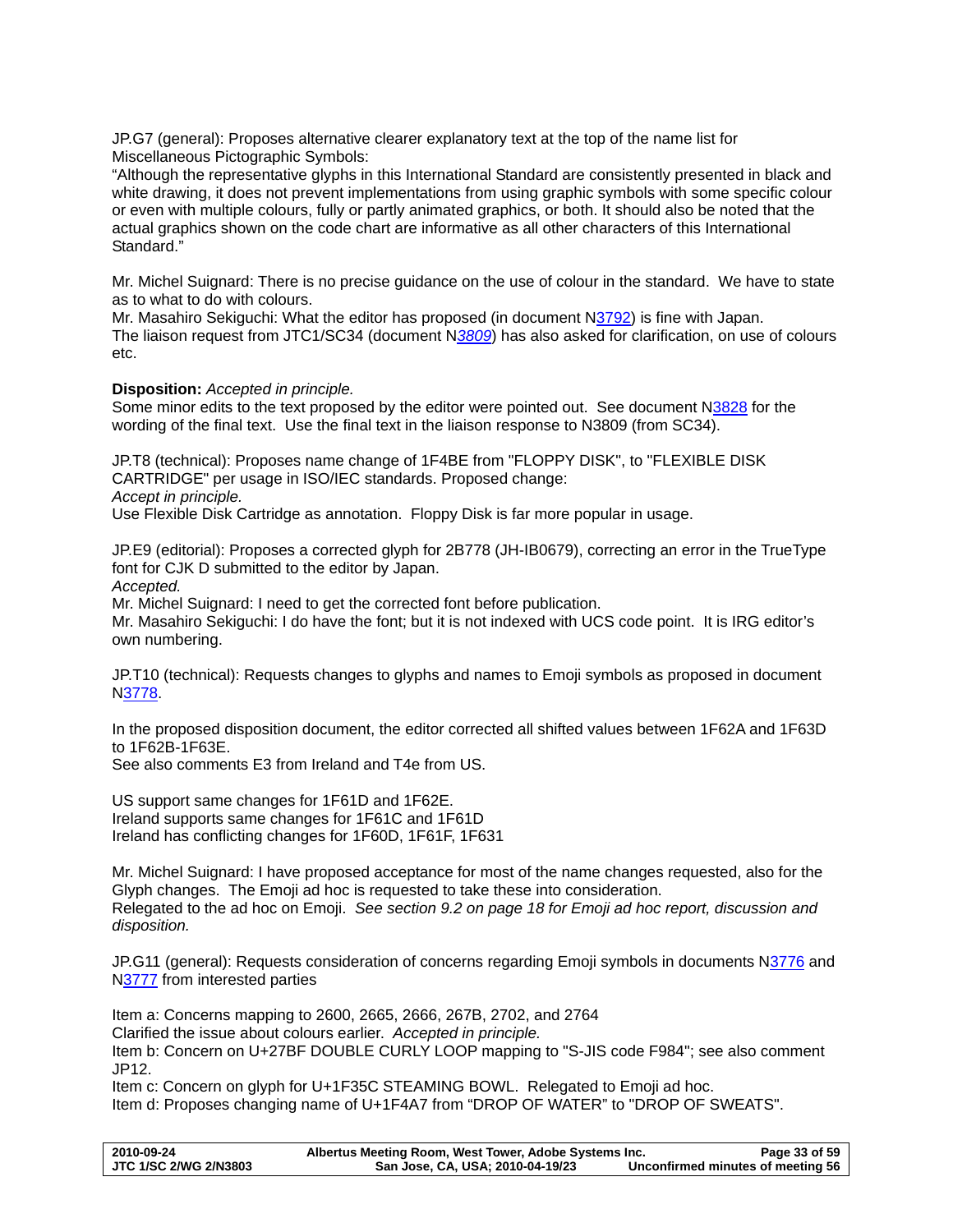<span id="page-33-0"></span>*Accepted in principle.* 

Add annotation "also represents a drop of sweat" as suggested by Ireland should suffice. Dr. Ken Whistler: change the name to DROPLET.

Item e: Concerns 26AA, 26AB, 2705, 1F0CF – 'colour' in the name and corresponding mappings. *Accepted in principle.* 

Black and White do not imply specific colors, see disposition of comment JP7 for further details. Item f: Concern about glyph (front versus side of train) for U+1F686 TRAIN and mapping to Railway Car. *Accepted in principle.* 

Because glyphs are not normative, front or side view could be used. Remap to the KDDI character to 1F683 RAILWAY CAR.

Item g: Concerns mapping of U+267B BLACK UNIVERSAL RECYCLING SYMBOL to KDDI's character "F47D", which is not the Recycling Symbol.

Mr. Michel Suignard: Don't know what to do about this. We don't have a good solution for this; we may need a new character for this.

Relegated to Emoji ad hoc.

Item h: Proposes mapping changes for KDDI F65A, F6D5, F6D3, F6EA, F688 Mr. Michel Suignard: I propose non acceptance. Relegated to Emoji ad hoc to discuss with cross mapping issues.

*See section [9.2](#page-17-1) on page [18](#page-17-1) for Emoji ad hoc report, discussion and disposition.* 

JP.T12 (technical): EmojiSrc.txt: Proposes removing the entry for DOUBLE CURLY LOOP: 27BF;F984;;F7B1"

See also comment JP11b.

Relegated to Emoji ad hoc to consider along with mapping issues.

*See section [9.2](#page-17-1) on page [18](#page-17-1) for Emoji ad hoc report, discussion and disposition.* 

Japan's ballot position changes to Acceptance.

# **11.1.6 United Kingdom: Positive with comments**

T.1. Reaffirms the support for A78F LATIN LETTER MIDDLE DOT as required for transliteration and phonetic transcription by scholars working with Phags-pa and Tangut.

See also comment T1 from Ireland and T1 from US.

*Noted.* 

This was relegated to an ad hoc (see under comment T.1 from Ireland). The consensus was to remove it from this amendment and add to the next amendment or a future edition.

T.2. Reaffirms the spelling of 'SULPHUR' in names for Alchemical symbols 17F0D, 17F0E and 17F0F. The ad hoc group of experts who discussed the Middle Dot also discussed this comment and comments in documents [N3813](http://www.dkuug.dk/JTC1/SC2/WG2/docs/n3813.pdf) and [N3818](http://www.dkuug.dk/JTC1/SC2/WG2/docs/n3818.pdf). The International Chemistry convention is to use SULFUR. The ad hoc consensus was to accept the US proposal to change SULPHUR (which was changed from SULFUR) back to SULFUR.

**Disposition**: *Noted.* Change SULPHUR to SULFUR in these names respecting the International Chemistry convention.

# **11.1.7 USA: Negative**

If comments T.1, T.2, T.5, and T.6.a are accommodated, the U.S. will change its vote to Yes.

Technical comments:

T.1 Requests the removal of U+A78F LATIN LETTER MIDDLE DOT with justification provided in document N[3678](http://std.dkuug.dk/jtc1/sc2/wg2/docs/n3678.pdf); suggests the of already encoded modifier letter, U+02D1 MODIFIER LETTER HALF TRIANGULAR COLON, instead.

See also comment GB1 from UK and T1 from Ireland.

*Accepted in principle.* 

The ad hoc on this topic recommended removing it from Amendment 8 for a future amendment or edition.

| 2010-09-24                   | Albertus Meeting Room, West Tower, Adobe Systems Inc. | Page 34 of 59                     |
|------------------------------|-------------------------------------------------------|-----------------------------------|
| <b>JTC 1/SC 2/WG 2/N3803</b> | San Jose, CA, USA; 2010-04-19/23                      | Unconfirmed minutes of meeting 56 |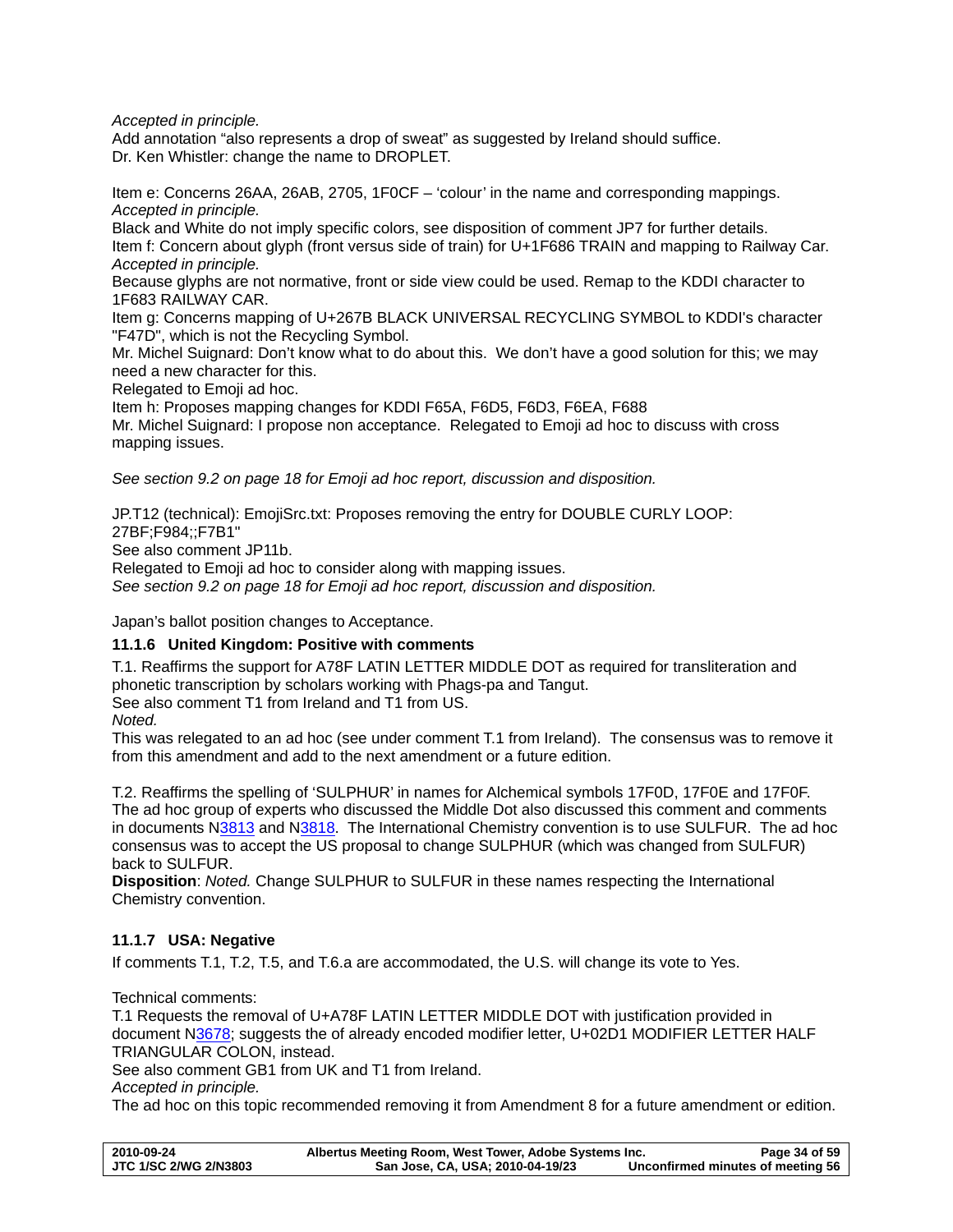T.2. Requests the removal of 1BFA BATAK SYMBOL BINDU GODANG and 1BFB BATAK SYMBOL BINDU PINARJOLMA, citing insufficient evidence in document N[3320](http://www.dkuug.dk/JTC1/SC2/WG2/docs/n3320.pdf) for these two. See also comment E1 from Ireland and JP3 from Japan.

Mr. Michel Suignard: The comment brings us to the same situation as at the last meeting. **Discussion:** 

- a. Dr. Ken Whistler: We believe there is not sufficient evidence for these to be encoded as characters.
- b. Mr. Michael Everson: The Irish document does show examples of these as text elements. People who use these know they occur in palm leaves. We have similar ones encoded in Sundanese also. The people who are using this script on computers have stated that these are useful things. You can certainly ask whether there are more of these etc. The US national body keeps stating that these are not characters.
- c. Mr. Peter Constable: The example shows what is drawn on palm leaf.
- d. Dr. Ken Whistler: Alright, I will ask. Are there more characters needing further study? This script is already encoded. We are talking about two characters. We can agree to move these two characters out of the current amendment. They do not have a history of typography, and there may be more of these.

**Disposition:** *Accepted.* Remove the TWO characters from current amendment, for further study along with possible such additional characters.

T.3. requests changing SULPHUR to SULFUR in the names for three Alchemical symbols 1F70D, 1F70E and 1F70F to reflect approved spelling by the International Union of Pure and Applied Chemistry (1990) and the Royal Society of Chemistry. It is also the consensus spelling used internationally.

See also comment GB2 from UK.

Per ad hoc discussion *Accepted* to use SULFUR instead of SULPHUR for these three Alchemical symbols.

## T.4. Emoticons

Item a. Requests adding 1F62A NEUTRAL FACE detailed in document N[3769](http://www.dkuug.dk/JTC1/SC2/WG2/docs/n3769.pdf).

This character is also requested by Ireland in its comment T5.

*Relegated to Emoji ad hoc, with a suggestion to accept the input.* 

Item b: recommends name changes suggested in N[3711](http://www.dkuug.dk/JTC1/SC2/WG2/docs/n3711.pdf) for 15 emoticons.

See also comments T4 from Ireland and JP10 from Japan. All the changes requested by the US are included in Japan's comment JP10. Document [N3711](http://www.dkuug.dk/JTC1/SC2/WG2/docs/n3711.pdf) was superseded by N[3778,](http://www.dkuug.dk/JTC1/SC2/WG2/docs/n3778.pdf) which has the code points for value 1F62A and above off by one (e.g. 1F62A should read 1F62B).

*Relegated to Emoji ad hoc, with a suggestion to accept the input.* 

Item c: recommends different name changes for 1F60E and 1F605 than in document [N3711](http://www.dkuug.dk/JTC1/SC2/WG2/docs/n3711.pdf), along with rationale for the recommendation: e-32E=U+1F60E FACE WITH MEDICAL MASK, and e-325=U+1F605 FACE WITH COLD SWEAT

See also comments T4 from Ireland and JP10 from Japan. DocumentN[3711](http://www.dkuug.dk/JTC1/SC2/WG2/docs/n3711.pdf) was superseded by document N[3778](http://www.dkuug.dk/JTC1/SC2/WG2/docs/n3778.pdf), which recommends the same name as the US for these two characters.

*Relegated to Emoji ad hoc, with a suggestion to accept the input.* 

Item d: Requests a change to the glyph U+1F61D CONFOUNDED FACE, suggesting removal of the squiggle over the head.

*Relegated to Emoji ad hoc with a proposed acceptance.* 

Item e: Requests a glyph change to U+1F62E CAT FACE KISSING, correcting the shape of the mouth. See also comments T6 from Ireland and JP10.

*Relegated to Emoji ad hoc, with a suggestion to accept the input.* 

*See section [9.2](#page-17-1) on page [18](#page-17-1) for Emoji ad hoc report, discussion and disposition.* 

### T.5. Emoji mapping data

Item a. An error in [N3728R](http://std.dkuug.dk/jtc1/sc2/wg2/docs/n3728.pdf) - , ISO 3166 code is "GB" and not "UK"; so the mapping data needs to be

| 2010-09-24            | Albertus Meeting Room, West Tower, Adobe Systems Inc. | Page 35 of 59                     |
|-----------------------|-------------------------------------------------------|-----------------------------------|
| JTC 1/SC 2/WG 2/N3803 | San Jose, CA, USA; 2010-04-19/23                      | Unconfirmed minutes of meeting 56 |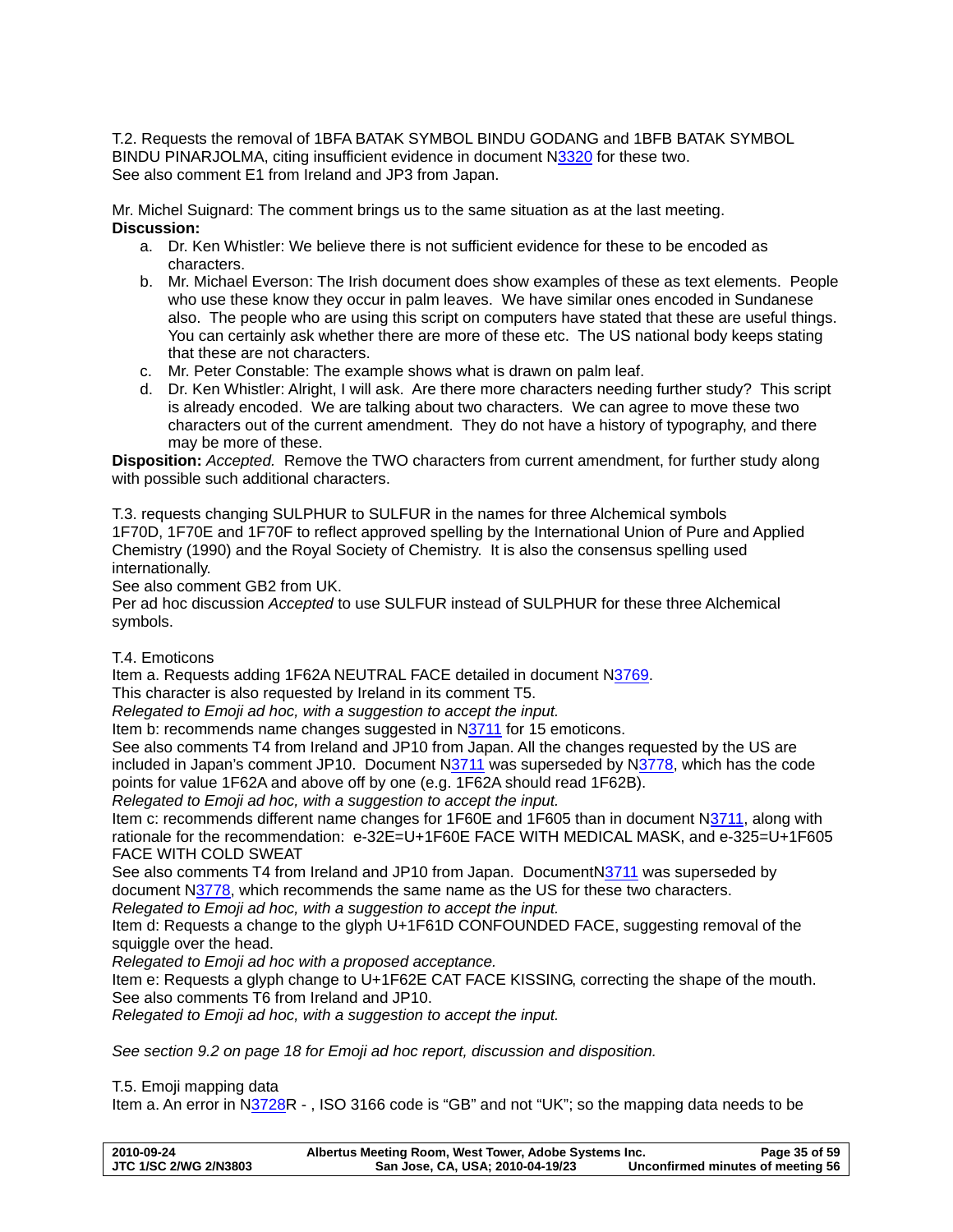changed from: 1F1FA 1F1F0;;F3D1;FBB0 to 1F1EC 1F1E7;;F3D1;FBB0

*Accepted.* 

Item b: Proposes text to be added in the header of the EmojiSrc.txt file, [N3728R](http://std.dkuug.dk/jtc1/sc2/wg2/docs/n3728.pdf):

Mr. Michel Suignard: I have a question as to whether an abstract of the text is to be added also in clause 26.4.

Mr. Peter Constable: If nothing else, the fact that additional columns may be added should be added to clause 26.4.

*Accepted* to add the proposed text, in addition to the text for Japan's comment; and to include a condensed version in clause 26.4.

# T.6. CJK

Item a: Notes that 3 CJK sources are being mixed together in G\_ GF[H]ZB. Proposes that instead of citing "G\_ GF[H]ZB," the other two sources, G\_XC and G\_CY, should be cited.

Mr. Michel Suignard: No new source should be added if they contain characters from a source already represented. We have a new source now. It so happens this is a union of some existing sources. The G sources are difficult to manage. I had discussion with Chinese national body on this. They will think about it and get back to us.

# **Discussion:**

- a. Mr. Chen Zhuang: Several of these sources are publicly available in China. We would like to keep these in the standard.
- b. Mr. Michel Suignard: You already have them.
- c. Mr. Chen Zhuang: For some of these we could merge them. However, it is better to keep the current information as is. Some of these are in governmental documents and it would be easier for people to find these.
- d. Dr. Ken Whistler: Another way of looking at it is that it is another index from some set that has a subset. They have a set of numbers to identify elements of that set. Similar to IICORE with numbers in that set.
- e. Mr. Michel Suignard: They are using the numbers to identify the characters in extension D. They are also part of dictionaries that are currently used.
- f. Mr. Masahiro Sekiguchi: One point is what Dr. Ken Whistler just mentioned. The purpose to keep the numbers in the standard was to show where these came into the standard at the beginning of the standardization. I think I understand China's requirement to identify the sources to the government approved sources. IRG has discussed this. I don't object to the idea. However, you need to state why you need new sources etc.
- g. Mr. Chen Zhuang: We are not going to change the identifier. We have submitted the information to IRG. The US request is to change the original sources.
- h. Mr. Michel Suignard: G GF[H]ZB has three merged sources. The first one is new. The other two already exist – we should identify those that came from these.
- i. Mr. Eric Muller: We cannot have more than one G source; two characters coming from one dictionary; one is identified with that dictionary, but the other one is from some other source. The request is to identify the missing ones.
- j. Mr. Peter Constable: You are accepting the comment in principle. When you expect the results to be in the FCD?
- k. Mr. Michel Suignard: I could get the information from Unihan for G\_HC (for extension B). But I would need another source to verify the correctness. If I get the information this week, I could add to the FCD. We have been updating the source information as and when updated information is available.
- l. Dr. Umamaheswaran: These show up in the CJK charts also. It could be bundled up as part of the review of the charts.
- m. Mr. Michel Suignard: They do show in charts IRG countries will have opportunity to verify these. China and Japan have convinced me to do something different than what we have discussed so far. The rationale for doing something in extension B is the government documentation, not the dictionaries. If we keep the sources as is, I can add a note to indicate that dual entries may be present for some characters. Clause 23.2 has the rationale for sources for characters, not

| 2010-09-24            | Albertus Meeting Room, West Tower, Adobe Systems Inc. | Page 36 of 59                     |
|-----------------------|-------------------------------------------------------|-----------------------------------|
| JTC 1/SC 2/WG 2/N3803 | San Jose, CA, USA; 2010-04-19/23                      | Unconfirmed minutes of meeting 56 |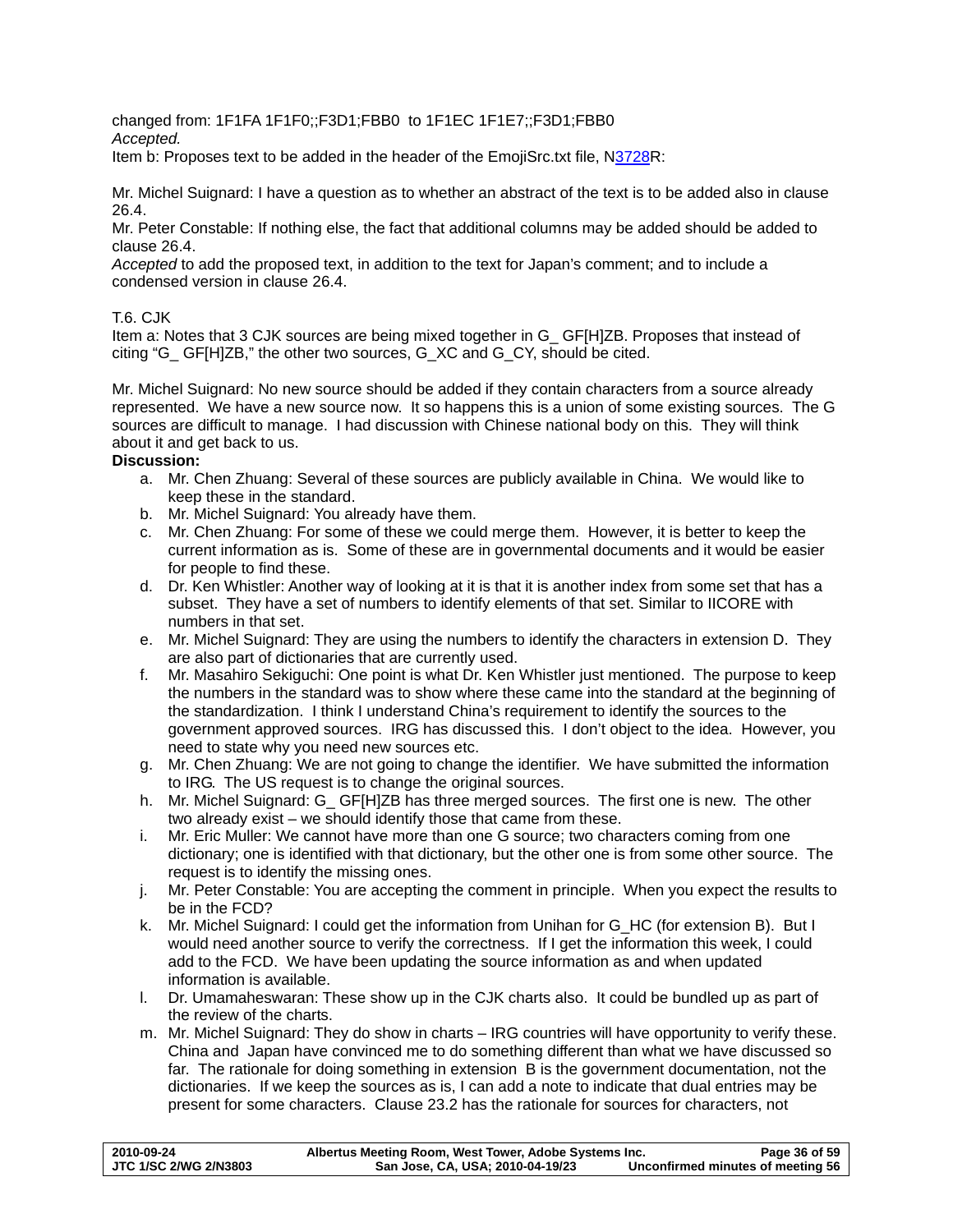necessarily for dictionaries.

- n. Mr. Chen Zhuang: G\_GFHZB will have a new description mentioning the new source from Chinese government instead of mentioning the dictionaries.
- o. Mr. Masahiro Sekiguchi: The definition will be the name of the government publication.
- p. Mr. Michel Suignard: The confusion was about having dictionaries also included. We will use GFH instead of G\_GFHZB.

Mr. Chen Zhuang checked with experts in China and sent email to the editor. Based on that GFH will go away with new mappings to existing sources.

**Disposition:** *Accepted in principle*. *The GFHZB indexes are replaced by GCH, GXC, GZH, and GIDC.* 

Item b: Strongly requests that all sources should have a numeric value, and this information be provided as soon as possible to the Project Editor. Some sources with numeric values are easily available, such as Hanyu Da Zidian.

Mr. Michel Suignard: This is about numeric value. This information was already requested at the last WG2 meeting by the editor. There are sources with no indexes. I discussed these with the Chinese national body. For two of the sources they can do something about – for GCH and GHZ. But CH and FZ are private, vendor-specific etc. and they don't have source indices for these. Some of these are now being reverse mapped from UCS, like the early Korean case we discussed at the last meeting. **Discussion:** 

- a. Mr. Masahiro Sekiguchi: I think we should it get checked before we add it to UCS.
- b. Mr. Michel Suignard: For GHZ, we can do some of the comparison; Unihan has the information. The question is – who will do the review?
- c. Mr. Mike Ksar: IRG should be requested.
- d. Mr. Michel Suignard: Revisit .. clause 23.2 G4K and GCY don't even have a numeric value. The others having numeric value or not, are mixed. For extension C we have numeric value. But not for extension B. Some sources have been referenced partially. I would like these to be completed. The same source has two different syntaxes today.
- e. Dr. Ken Whistler: We can ask China for all the source data and report to next WG2. Also identify the difficulties encountered.
- f. Mr. Chen Zhuang: For those with dictionaries we can get the numeric values. But for the others it is going to be difficult for us. We don't know how many characters are involved (ref: Page 39 .. of FCD). Intermittent results can be provided for IRG to review and comment. More complete list to be provided by next WG2 meeting. New input is provided in document [N3831.](http://www.dkuug.dk/JTC1/SC2/WG2/docs/n3831.xls)xls mapping for extension D sources.

### **Disposition***: Accepted in principle.*

*The editor will incorporate these updated values when provided by IRG editors.* 

E.1. Requests an annotation for 0D4E MALAYALAM LETTER DOT REPH: "not used in reformed modern Malayalam orthography." *Accepted.* 

E.2. Request an annotation for e-814=U+1F3B6 MULTIPLE MUSICAL NOTES "x beamed eighth notes 266B".

*Accepted.* 

The US ballot position changes to Acceptance.

#### *Relevant resolutions:*

#### **M56.02 (Character deletions in Amd. 8): Unanimous**

WG2 notes moving the following three characters from Amendment 8 to the collection of characters accepted for a future amendment:

- A78F LATIN LETTER MIDDLE DOT
- 1BFA BATAK SYMBOL BINDU GODANG
- 1BFB BATAK SYMBOL BINDU PINARJOLMA

**M56.03 (Progression of Amendment 8): Unanimous** 

# **2010-09-24 Albertus Meeting Room, West Tower, Adobe Systems Inc. Page 37 of 59**  San Jose, CA, USA; 2010-04-19/23 Unconfirmed minutes of meeting 56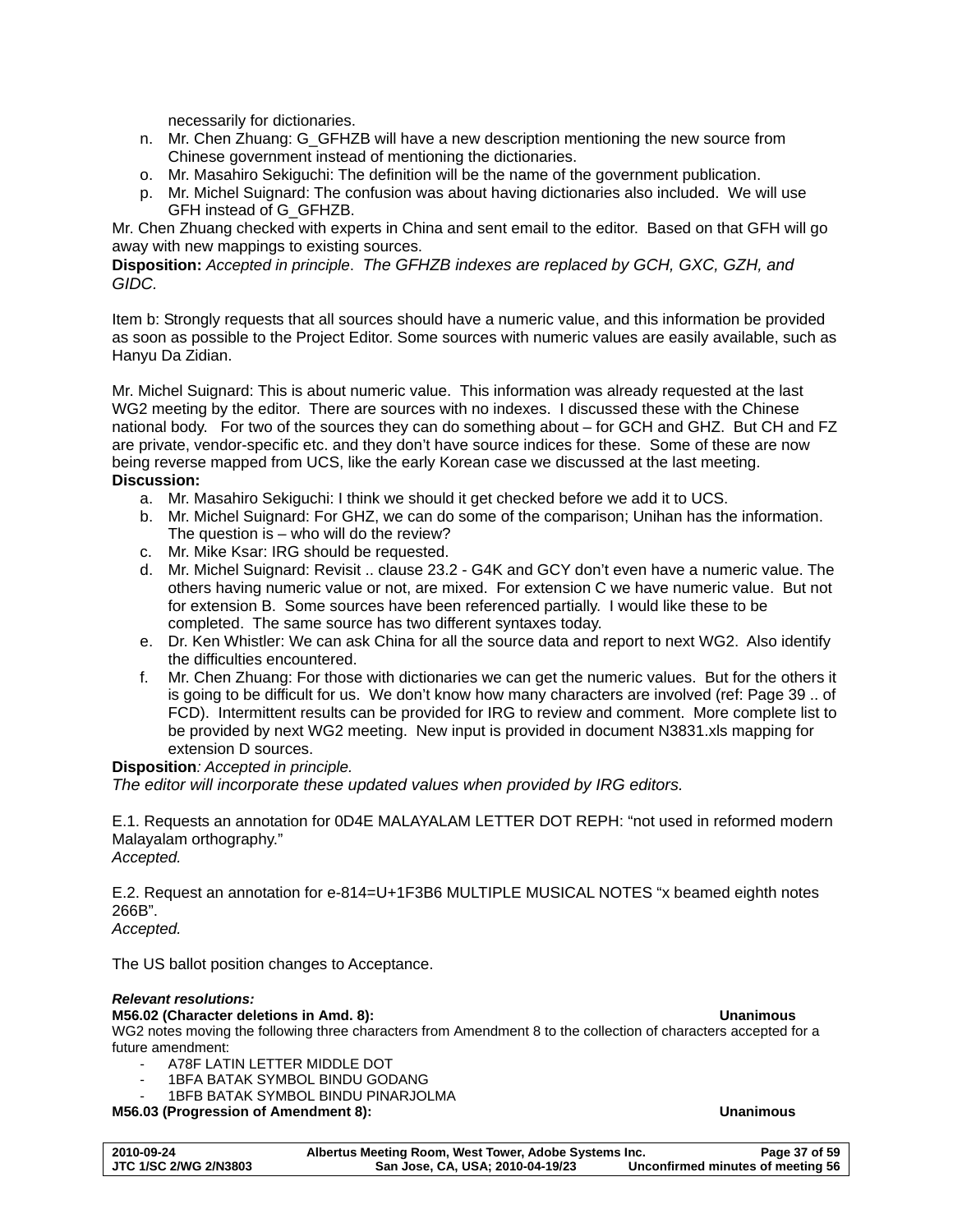<span id="page-37-0"></span>WG2 notes and accepts various name changes, glyph changes, annotation changes and changes to code positions of characters resulting from the disposition of FPDAM8 ballot comments, which incorporates results of resolutions M56.01 and M56.02 above. WG2 instructs its project editor to forward the final text of Amendment 8, along with the final disposition of comments document [N3828](http://www.dkuug.dk/jtc1/sc2/wg2/docs/N3828.pdf) to the SC2 secretariat for an FDAM ballot. The final set of charts and names list are in document N[3838](http://www.dkuug.dk/jtc1/sc2/wg2/docs/N3838.pdf). The unchanged target starting date is FDAM 2010-06.

(Note: There will be a net of 1862 characters added in Amendment 8).

All the changes to Amendment 8 will also be reflected in the text of the second edition.

# <span id="page-37-1"></span>*11.2 FCD for second edition*

**Input document:** 

*[3793](http://std.dkuug.dk/JTC1/SC2/WG2/docs/n3793.pdf)* **Draft disposition for fcd10646; Project Editor - Michel Suignard; 2010-04-16** 

**Output document:**  *[3827](http://www.dkuug.dk/JTC1/SC2/WG2/docs/n3827.pdf)* **Disposition FCD Updated at meeting 56; Project Editor – Michel Suignard; 2010-04-23** 

Document N[3793](http://std.dkuug.dk/JTC1/SC2/WG2/docs/n3793.pdf) contains the editor's proposed disposition of comments. It includes the full text of the original comment, its proposed disposition and points where WG2 discussion is needed.

# **11.2.1 Armenia: Positive with comments**

Mr. Michel Suignard: Happy to note Armenia participated and commented. However, the comments are on character additions. Armenia has requested addition of NUMERO SIGN, DRAM SIGN, ETERNITY SIGN and MIDDLE DOT SIGN as part of their ballot comments. Additions are not part of FCD. At least one of them – the Dram Sign -- is on the agenda. Others are out of scope.

(*See section [10.10](#page-21-1) on page [22](#page-21-1) for discussion and disposition on the proposal for Dram Sign.)*  **Disposition: Out of scope.** 

Armenia can submit contributions on new characters besides the Dram sign.

# **11.2.2 Canada: Positive with comments**

Editorial: Points out discrepancy in use of parenthesized annotations in Guideline 11, compared to the changes that have occurred under the characters in the code chart.

Mr. Michel Suignard: This is related to the changes we did in the names lists. The notation for annotation etc. has been changed. There are quite a few more than what Canada has pointed out. *Accepted.* 

# **11.2.3 China: Positive with comment**

The fonts of Multi-column code charts of CJK Main Block should be corrected according to IRG suggestions. The suggestions are hopefully be available after IRG#34 in June, 2010. *Noted.* 

Mr. Michel Suignard: Those that are stable should be OK. The remainder should be stable as soon as possible. The delay should be only for those that are not stable.

# **11.2.4 Ireland: Negative**

Mr. Michel Suignard: I would like to remind the Irish national body that a ballot answer containing only editorial comments should not be negative.

# **Discussion:**

- a. Mr. Michael Everson: We could have marked them as technical; we think the comments are important enough.
- b. Mr. Masahiro Sekiguchi: If it is a procedure issue, I would like to state that you cannot say what you mentioned. The directive gives right to vote yes or no on any issue, even if the comments are editorial.
- c. Mr. Michel Suignard: I will take back my comment. I still think it is improper.
- d. Mr. Alain LaBonté: We have to respect the national bodies as well.
- e. Mr. Michel Suignard: I think national bodies also should respect what we do in the working group.

| 2010-09-24                   | Albertus Meeting Room, West Tower, Adobe Systems Inc. | Page 38 of 59                     |
|------------------------------|-------------------------------------------------------|-----------------------------------|
| <b>JTC 1/SC 2/WG 2/N3803</b> | San Jose, CA, USA; 2010-04-19/23                      | Unconfirmed minutes of meeting 56 |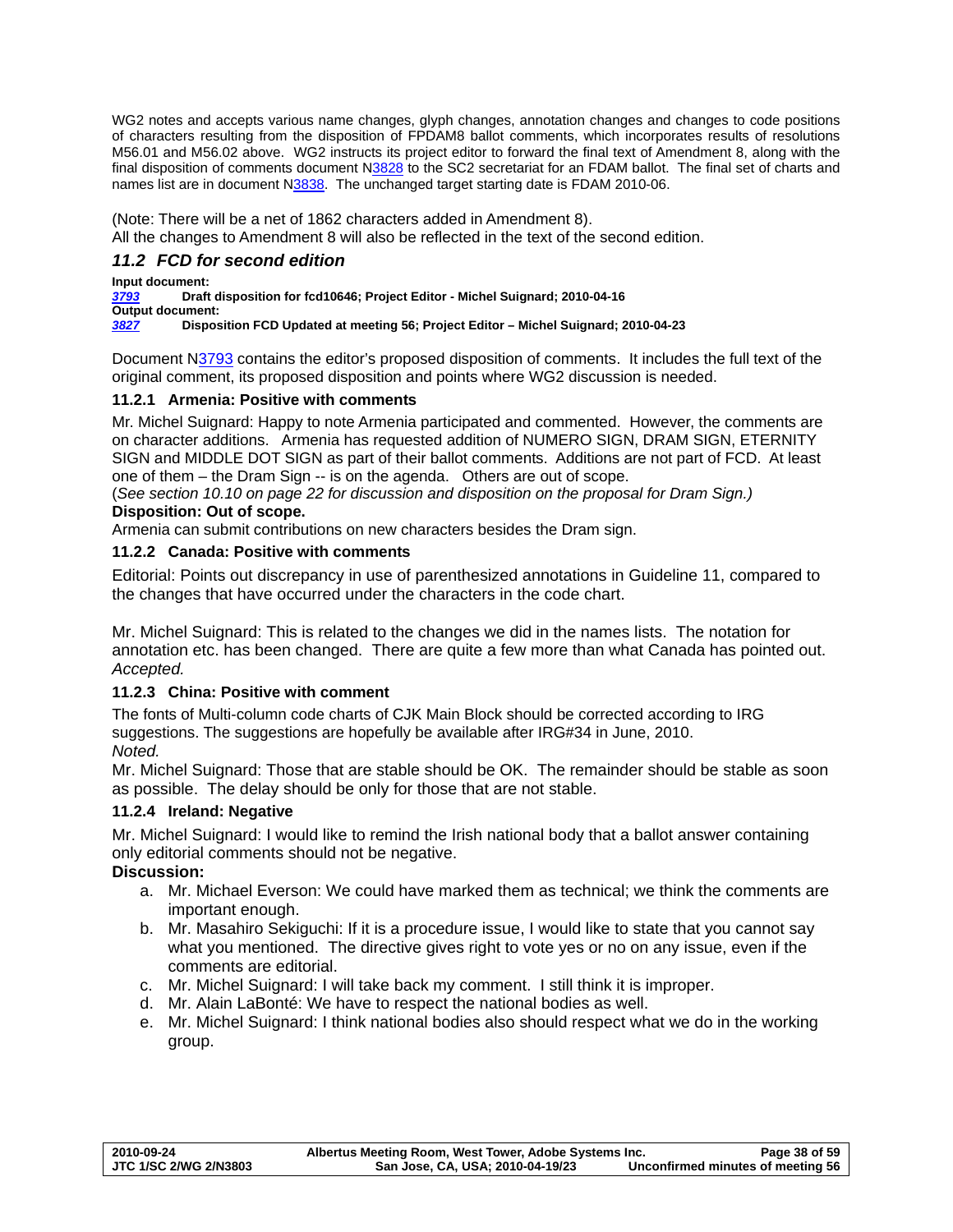- E1, E2, E3, E4, E5, E6, E10, and E11. Recommends that a uniform Times-like font be used for the glyphs in this block for Rows 0008, 0010, 0018, 0025, 002B, 0030, 01E0, 0200, and the seven Latin glyphs in Row FB0
- E7, and E12. Recommends that the updated Keft from the International Association for Coptic Studies be used for the Coptic glyphs in row 037 (03E2..03EF) and for row 02C8.
- E8, E9. Recommends the font used in the charts provided with the comment be used for Rows 00D0: Malayalam and Row 00E8 Lao.

Mr. Michel Suignard: C0, Basic Latin chart should also be included. Missing in the comment. In principle I would suggest we wait for the Latin script. It is risky at this point. The proposed charts are very different from the current ones. We may be able to propose some changes.

# **Discussion:**

- a. Mr. Peter Constable: For Malayalam there would be value for improving the fonts. At the same time we do include several examples in the Unicode standard book. At this point we prefer not to see the change in fonts because it is used for beyond the charts. From the Unicode consortium perspective our feedback is not to change the Malayalam fonts at this time.
- b. Mr. Masahiro Sekiguchi: I am not opposed to the proposed changes. This is the FCD ballot resolution. If we change the fonts at this time for FDIS stage, some national bodies that would have approved the FCD based on current code charts may not be comfortable with changes in the code charts being very different from FCD. I don't think we should do this kind of change at this moment. I think we need at least one technical ballot for these kinds of changes.
- c. Dr. Ken Whistler: I did an extensive review of these .. For Latin, my assessment is that it is very good proposal, but a few things need fixing. Another round of review would be needed -- the direction of consistent font for the Latin set is good. I think we should move on Lao – it is a clear improvement on what we have on the standard. The Coptic is a case with updated fonts in the amendments. It should be OK.
- d. Mr. Michel Suignard: We can then accept the Irish comment on Lao and Coptic right away. Rest we can propose for further review.
- e. Mr. Michael Everson: What is the process for making it happen?
- f. Dr. Ken Whistler: We could make separate document and send it for national body review for the next amendment. It will not hold up the publication of the current edition.
- g. Mr. Masahiro Sekiguchi: I have instruction from Japan national body that the second edition for FCD is to request for a second FCD. If we do go for a second FCD, then I will have no objection to include these proposed changes in the 2<sup>nd</sup> FCD.
- h. Mr. Michel Suignard: There is an editorial phase and a technical ballot phase. The charts should be dealt with in an editorial fashion. Once we decide what we do for CJK we can revisit the charts for others proposed by Ireland, besides Lao and Coptic.
- i. Dr. Deborah Anderson: One of the punctuation sign for Coptic is different from what is currently published.
- j. Mr. Michael Everson: There is one punctuation sign has to be fixed currently published glyph is not correct.
- k. Mr. Michel Suignard: If the glyph is changed significantly Errata mechanism could be used. If the experts are convinced the change is valid we should move on. Otherwise we need another amendment.

Disposition:

*Accept E.7, E.9 and E.12 – for now. Invite Ireland to include a new proposal for WG2 consideration.* 

Mr. Michael Everson: Ireland changes its ballot to Acceptance.

| 2010-09-24            | Albertus Meeting Room, West Tower, Adobe Systems Inc. | Page 39 of 59                     |
|-----------------------|-------------------------------------------------------|-----------------------------------|
| JTC 1/SC 2/WG 2/N3803 | San Jose, CA, USA; 2010-04-19/23                      | Unconfirmed minutes of meeting 56 |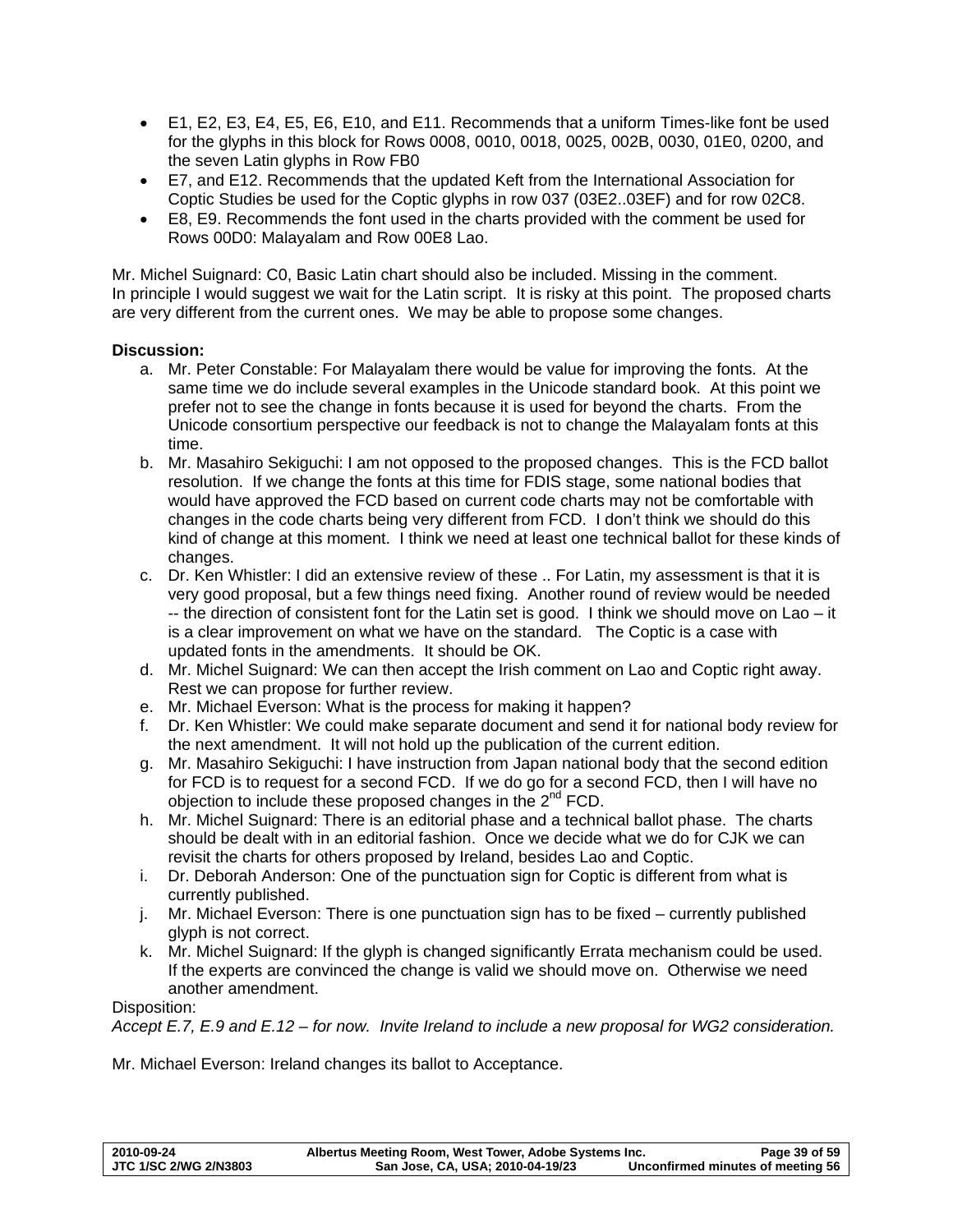# <span id="page-39-1"></span><span id="page-39-0"></span>**11.2.5 Japan, Negative**

JP.1 (Editorial): Suggests changing almost all use of "ISO/IEC 10646" to "this International Standard" (with capital "I" and "S".), except for those appearing in the introductory texts in 4 Terms and definitions to be in accordance with clause 6.6.7.2 in ISO/IEC Directives, Part 2 Mr. Michel Suignard: This has been in the standard for a long time. I understand the changes I need to do.

*Accepted.* 

JP.2 (General), JP.3 (General), JP.4 (Editorial), JP.5 (editorial), JP.6 (Editorial) and JP.7 (Editorial) were all *Accepted,* with no discussion*.* 

JP.8 (Editorial): Proposes changing "must" to "should" in the first paragraph under 12.1; refers to Annex H in ISO/IEC Directives, Pat 2.

*Accepted.*

Mr. Michel Suignard: We should be saying either SHALL or SHOULD based on the context; not MUST. 'Should' is still pretty strong in terms of the ITTF terminology.

JP.8-bis (Editorial): Proposes changing "should" in the second sentence to "shall" in 20.7. *Accepted.*

JP.9 (Editorial): Points out error in clause referencing "0 and 23.4" in 23.1, 2nd paragraph See also Korean comments T6 and T7.

Mr. Michel Suignard: I missed some of the earlier instructions on acronym changes (disposition of comment JP9 to the CD ballot). Korea pointed this out.

Dr. Ken Whistler: Please note the source update for GFHZB to GFH from FPDAM8 dispositions. *Accepted in principle.* 

JP.10 (Technical):Remove '2009' for Hanyo-Denshi Program reference in 23.1, second paragraph. *Accepted in principle.* 

We will use 2002-2009 (see discussion and disposition under FPDAM8 comment JP.T2 in section [11.2.5](#page-39-1) on page [31\)](#page-30-1).

JP.11 (Editorial): Propose removing a duplicate entry for 4E17 in source reference presentation in 23.1.

See also Korean comment T12.

Mr. Michel Suignard: This is production issue. The process is partially automated and partially manual. In the future I may take a snapshot from the pdf of the charts and insert in the text. It is fluid during the dynamic state of the charts in FCD stage. It will get fixed. *Accepted.*

JP.12 (Editorial): Proposes changing "41CB-41CC, 41DC, and 41EE" to "41CB-41CC, 41DC-41DD, and 41EE" to include the missing 41DD to be aligned with the figure, in 23.3.2. See also Korean comment T13

Mr. Michel Suignard: This is also a production issue. *Accepted.*

JP.13 (Editorial): Proposes replacing an open square glyph on the entry for 41DC with an appropriate K-source glyph in Figure 3 in 23.3.2. See also Korean comment T13. Mr. Michel Suignard: This is also a production issue. *Accepted.*

**2010-09-24 Albertus Meeting Room, West Tower, Adobe Systems Inc. Page 40 of 59**  San Jose, CA, USA; 2010-04-19/23 Unconfirmed minutes of meeting 56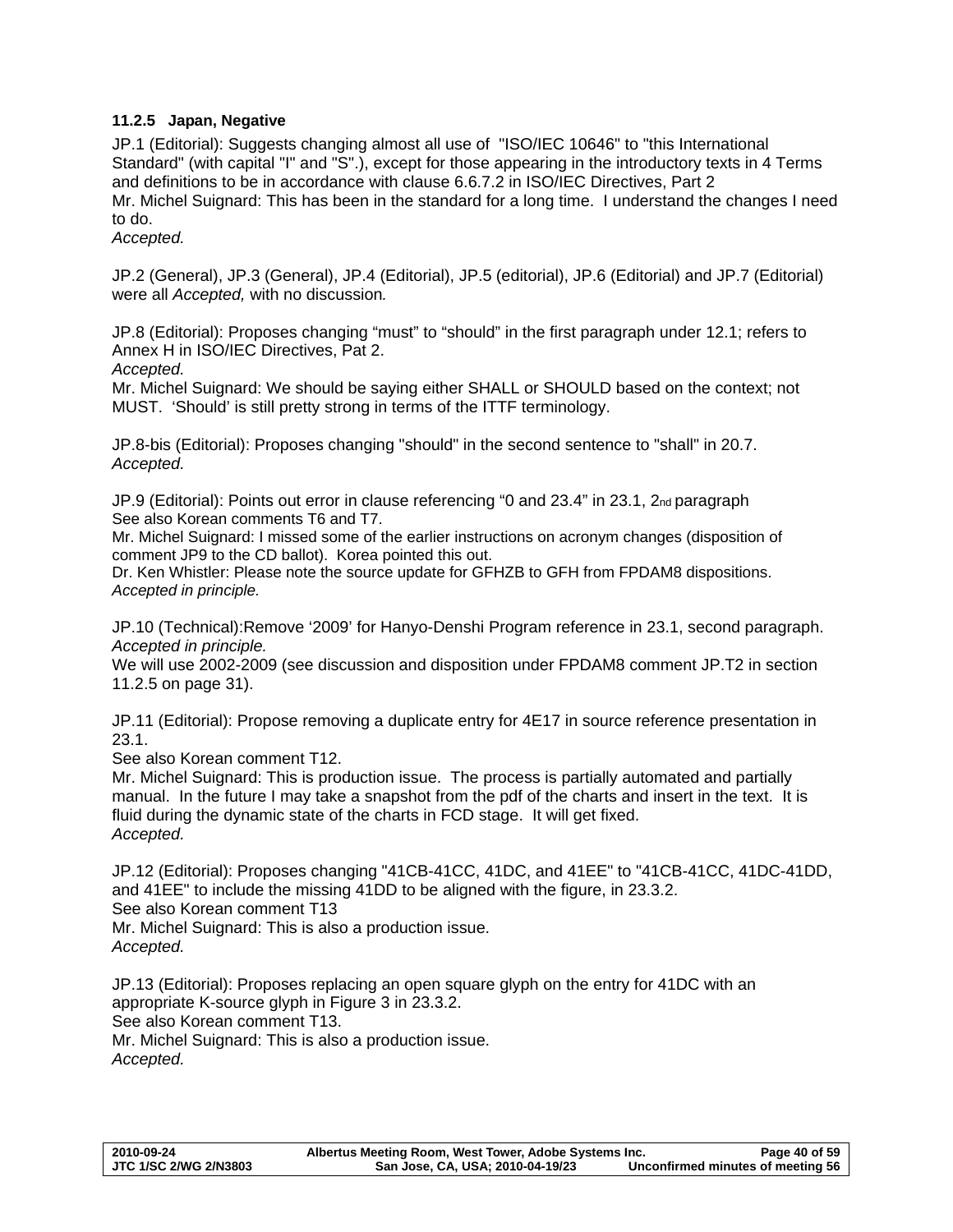JP.14 (Editorial): Proposes changing "must" to "shall" in 24.5 on Name uniqueness. *Accepted* 

JP.15 (Editorial): Proposes to replace syntax of USIs in "NUSI.txt" file in clause 25, with the format for "2nd UCS sequence as defined in 6.6.".

(Also see comments JP31 and JP32.)

Mr. Michel Suignard: In the previous version we had the explicit list. Then we changed it to a reference to Unicode. That was not acceptable. We grabbed the text from Unicode sources; but the format is different from the rest of the format of the standard. It would be nice if Unicode also uses the same format as needed by ISO/IEC 10646. The format has to be in line with formal definition of NUSI. I will work with Unicode consortium to get the format synchronized between UAX 34 and the standard.

**Action item**: Project editor and Liaison from Unicode to synchronize the format for NUSI.txt to be acceptable to both Unicode and 10646.

JP.16 (Editorial): Suggests removing Note 3 in clause 25 due to synchronization issue with UAX 34. Mr. Michel Suignard: On page 48, there is a link (unversioned link). These may not be in synch in the future. The intent of the note (informative) was to keep a loose link for versions, unlike the normative references.

# **Discussion:**

- a. Mr. Peter Constable: Links are available for specific versions of UTR documents if we need them. However, what is not clear is the synchronization point.
- b. Dr. Umamaheswaran: it would be possible to keep the link if we need to keep them.
- c. Mr. Peter Constable: One could refer to Unicode 6.0 and the associated UAX.
- d. Mr. Masahiro Sekiguchi: The synchronization issue is what is concerning us. A link would be convenient to the users. A sentence like what Mr. Peter Constable said would be convenient.
- e. Lisa Moore: I think we can provide the correct link that is stable to a specific version of the UAX or UTR etc.
- f. Mr. Michel Suignard: We have done that for normative references.
- g. Dr. Umamaheswaran: I have done that for the Roadmaps to specific versions.
- h. Dr. Ken Whistler: At this time we would not know what the exact links will be, but they are not there for Unicode 6.0 yet. They exist as drafts now, but the final links will be available later.
- i. Mr. Masahiro Sekiguchi: It is important to have a valid link to an existing document and that could be updated at the final publication stage to synch with the final version. One could add a note in the documents to point out that the referenced document
- j. Mr. Michel Suignard: We do have informational note in current FPDAM8 text. But we cannot carry this forward to FDIS draft.
- k. Dr. Ken Whistler: Japan's concern is about Unicode's publication process. What we are looking at is how to synchronize what is referenced in the FCD to the corresponding referenced text in the Unicode side. Can we have a standing document for WG2 which keeps the normative references in 10646 which will resolve correctly for review purposes?
- l. Mr. Michel Suignard: We have gone through this process for FDAM texts; for example Amendment 6 FDAM. ITTF is comfortable with the process we used. I think the problem raised is already dealt with in the process. Until now, we could review these in FCD etc.
- m. Dr. Umamaheswaran: The notes that existed in the FCD level are useful for review.
- n. Mr. Michel Suignard: But these notes will not be in the FDIS stage.
- o. Dr. Ken Whistler: Unicode has stable links for Drafts for documents that are there for updates etc. These don't need bumping version numbers. The stable links – proposed.html will be proposed updates. The standing document could be TRxx/proposed.html, which will resolve to a document under current review or it will point to the latest approved version. The URLs

| 2010-09-24                   | Albertus Meeting Room, West Tower, Adobe Systems Inc. | Page 41 of 59                     |
|------------------------------|-------------------------------------------------------|-----------------------------------|
| <b>JTC 1/SC 2/WG 2/N3803</b> | San Jose, CA, USA; 2010-04-19/23                      | Unconfirmed minutes of meeting 56 |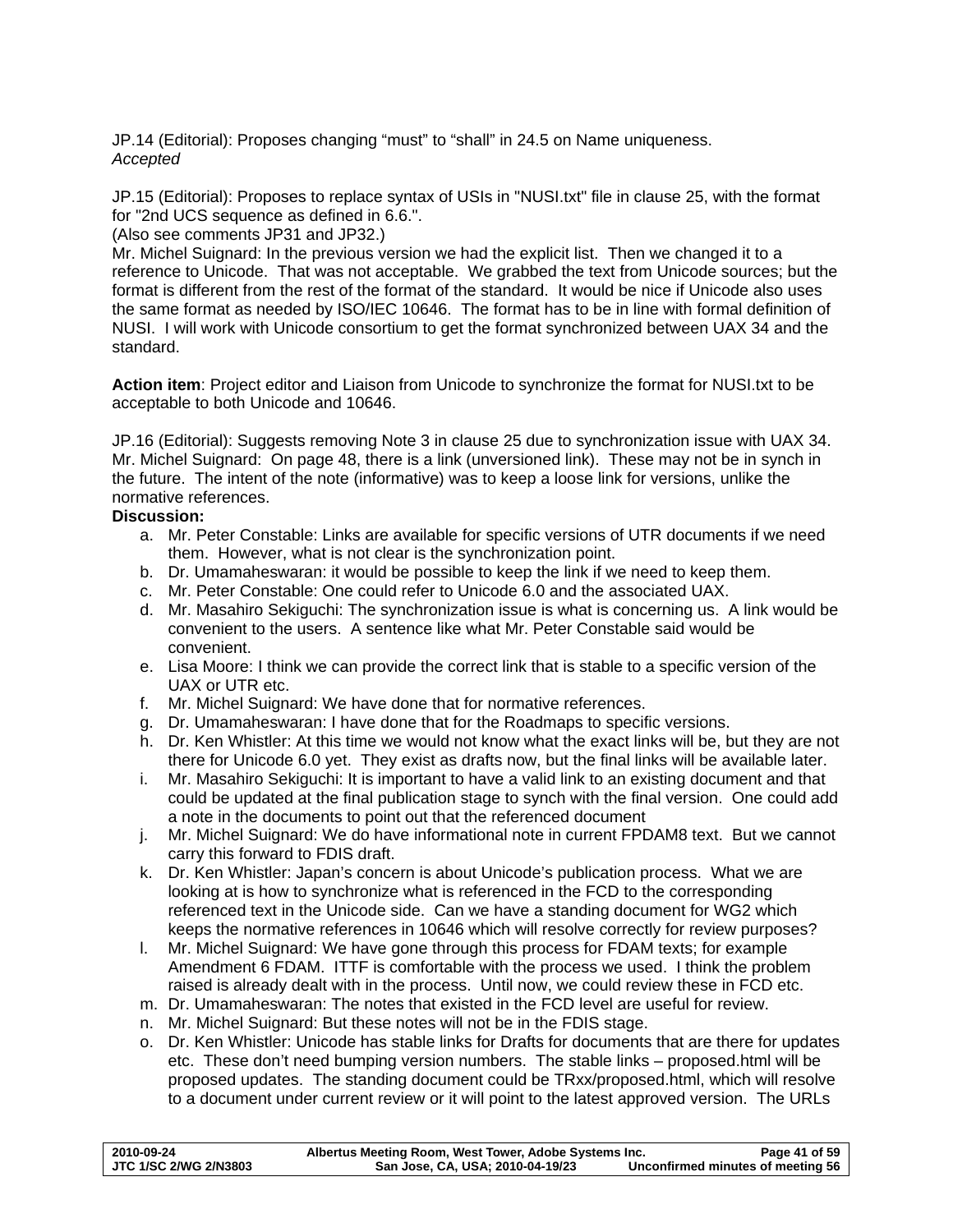don't have to be updated during the review process. The URL could be to TRxx/proposed during the review. But in the final publication you replace with the synchronized final version – like TRxx/TRxx-vv.html.

- <http://www.unicode.org/reports/tr15/> corresponds to Approved TR.
- <http://www.unicode.org/reports/tr15/> corresponds to Approved TR (currently Unicode V5.2)
- <http://www.unicode.org/reports/tr15/tr15-32.html> corresponds to Proposed update for Unicode V6.0.
- <http://www.unicode.org/reports/tr15/proposed.html>will point to a proposed update if it exists; otherwise, points to an informative empty pointer document.
- <http://www.unicode.org/reports/tr15/tr15-33.html> corresponds to final approved version for Unicode 6.0 – not yet published.
- p. Mr. Michel Suignard: we could use /proposed etc. in the links at FCD etc.
- q. Mr. Masahiro Sekiguchi: We do have a reasonable process in place already. The comment from Japan is about normative references to Unicode publications. The intent of comment from Japan is not to have yet another process in place. I understand majority of WG2 experts want to the keep the links as useful. A simple process is that we should follow the same process as we follow for the Normative reference links. Use latest available during the FCD process etc. and update to the final version at the FDIS stage. If it can be improved further it will be good, but it is a different issue than the comment from Japan.

**Disposition:** *Accepted in principle.* We will follow the process we use for normative references. For future amendments we can use the new stable links for Unicode publications – for example: [www.unicode.org/reports/tr15/proposed.html;](http://www.unicode.org/reports/tr15/proposed.html) to be replaced with [www.unicode.org/reports/tr15/tr15-](http://www.unicode.org/reports/tr15/tr15-33.html) [33.html](http://www.unicode.org/reports/tr15/tr15-33.html) (for version 6.0 -- not yet published).

JP.17 (Editorial): Proposes removing asterisks after "New Tai Lue" in Figure 6 in clause 26, and before "NOTE 1" to be in accordance with ISO/IEC directives regarding references to notes in figures.

*Accepted in principle.* 

Mr. Michel Suignard: The ITTF style will be followed. There are more changes than what Japan had proposed.

JP.18 (Editorial), JP.19 (Editorial), and JP.20 (Technical) were all *Accepted* with no discussion.

JP.21 (Editorial ): Proposes changing NOTE 2 to NOTE in 29, counting the NOTE against Figure 9 separately.

# *Accepted*

Mr. Michel Suignard: I will follow the ISO style. There are more changes related to this; figure notes are different from notes in text; they have their own numbering spaces.

JP.22 (Editorial ): Proposes changing NOTE 3 to NOTE in 29, for the NOTE to Figure 9. *Accepted* 

JP.23 (General): Requests reverting the charts for CJK Unified Ideographs and its Extension blocks to the ones used in previous edition and amendments, due to concerns about the low quality of the glyphs in the charts.

Mr. Michel Suignard: This item could easily take up the entire meeting. I share some of the concerns expressed by Japan. Extensions C and D should be out of scope for the comment. FCD uses exactly the same charts as in the Amendments for these. Extension A has been stable too. The main block is more complicated. It is not easy to move the 2003 version simply into the current edition. The problems are related mostly to Extension B. I would like treat the quality aspect of Extension B and the other blocks separately. From the process point of view, if we get approval for the textual part we are through with technical ballots from the view point of the ISO. I agree that the

| 2010-09-24                   | Albertus Meeting Room, West Tower, Adobe Systems Inc. | Page 42 of 59                     |
|------------------------------|-------------------------------------------------------|-----------------------------------|
| <b>JTC 1/SC 2/WG 2/N3803</b> | San Jose, CA, USA; 2010-04-19/23                      | Unconfirmed minutes of meeting 56 |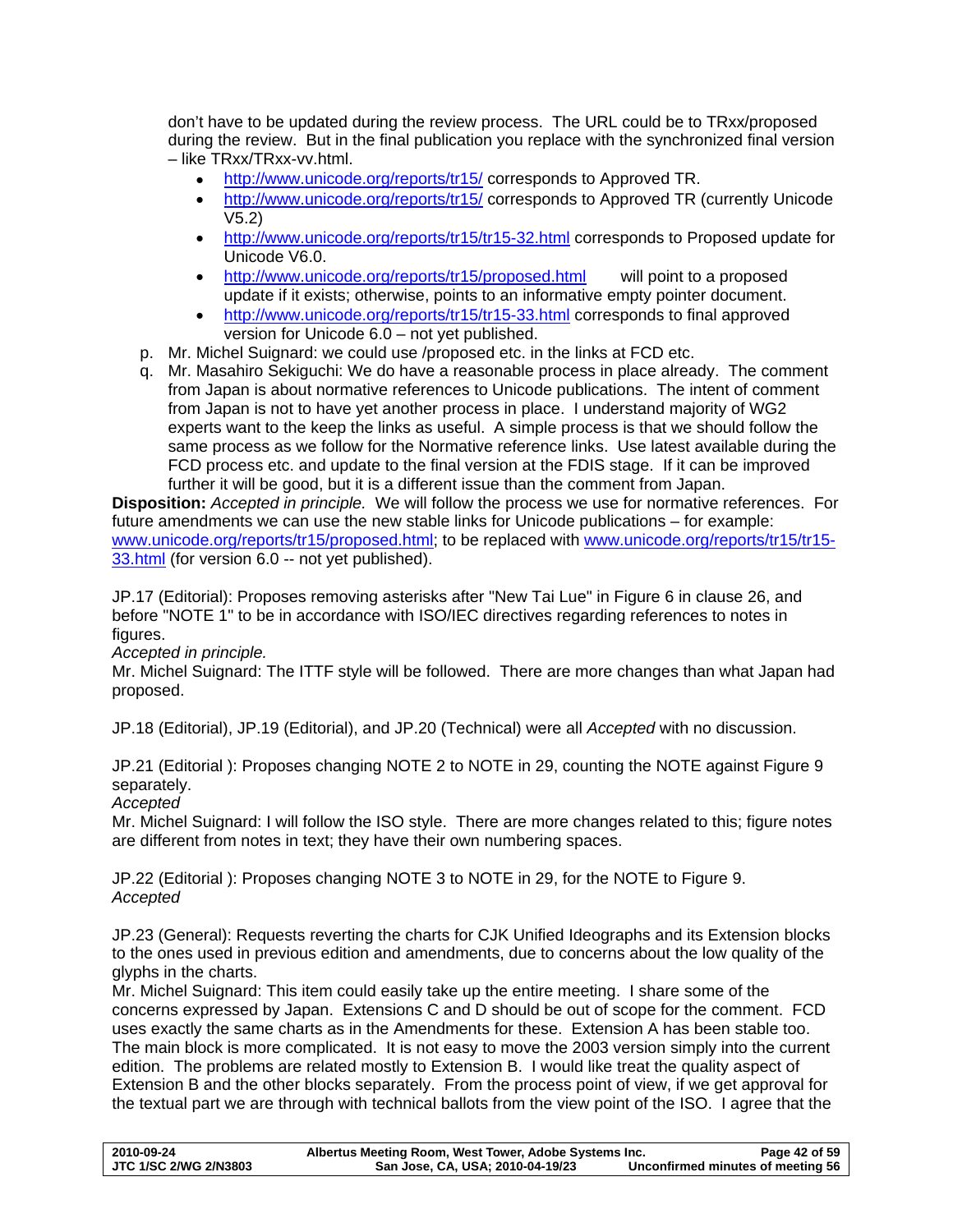charts still have some concerns. It could be considered as a separate editorial process to clean up the charts before we transmit these to ITTF for FDIS. I would like to have an ad hoc discussion on these.

Mr. Mike Ksar: All the IRG members and the IRG rapporteur should be there for the discussion. As the editor mentioned we should probably deal with the BMP and Extension A as one step of verification; and Extension B as another step.

Mr. Michel Suignard: We had an ad hoc regarding the CJK charts addressing Japan's concerns. The ad hoc recommends to go with single column chart for Extension B, all the other CJK unified blocks will be multiple-column with the fonts that have been provided by IRG members to the editor.

# **Disposition:**

## In the final disposition document:

"*To progress the FCD to FDIS with CJK multi-column charts, the following plan is adopted: A CJK multi-column chart including all CJK blocks using most up to date fonts will be provided to IRG member before or by April 23rd 2010. In addition, a CJK single-column chart including CJK Unified Ideographs Ext. B will also be provided to IRG members with the resources used for the previous edition.* 

*These two sets of chart will be reviewed by IRG members by the next IRG meeting (June 2010,*  Japan), and a new set of corrected charts (as appropriate) will be produced for a two month review. *Assuming that no major deficiency remains, the result will be sent to ITTF by end of August for FDIS process."* 

### *Relevant resolution:*

## **M56.04 (CJK Charts for FCD of 2nd Edition): Unanimous**

WG2 decides to revert back to the single column format for CJK Unified Ideographs of Extension B for the 2<sup>nd</sup> edition. WG2 further instructs its editor and the IRG to review, verify and finalize the multiple-column charts for CJK Unified Ideographs in blocks other than Extension B.

JP.24 (Editorial): Proposes a replacement glyph for 1B000 (KATAKANA LETTER ARCHAIC E) Mr. Michel Suignard: The glyph proposed in comment from Japan is not using the same style for other Katakana characters. What is in Amendment 7 is what the contributor of the proposal wants it to be. I would like interested parties to discuss and get an agreed upon shape. **Discussion:** 

- a. Mr. Mike Ksar: Mr. Nozomu Kato has sent me another proposed set of glyphs. He is not a member of the Japan national body. I can forward the information to Japan national body.
- b. Mr. Masahiro Sekiguchi: Japan did make comment on the glyph shape in Amendment 7. Our understanding was that WG2 had used the shape provided by Japanese national body.
- c. Mr. Michel Suignard: The shape was modified in Amendment 7 keeping in mind the style aspect with respect to the other Katakana shapes. FCD has the shape that is currently in FDAM 7.
- d. Mr. Masahiro Sekiguchi: The shape that is proposed is an ancient form from a font designer in Japan. It is not easy to produce the ancient Kana character in the same style as the existing Katakana character. That is the Japanese view.
- e. Dr. Ken Whistler: In response to the Japanese position, it is possible not impossible as mentioned by the Japanese expert - to create a glyph which is consistent with the current Katakana characters in style. It is different from stating that it is not desirable. There is a range of forms in which this character can be represented. Personally doing it either way is fine.
- f. Mr. Michel Suignard: I would prefer the proposer and Japan national body discuss this and come to a consensus. The final shape can be introduced into the font used for the chart.
- g. Mr. Masahiro Sekiguchi: The glyph in comment from Japan is a bit map. It is in the draft for FDAM7 .. but was changed to what is in FCD before sending it to ITTF.

| 2010-09-24            | Albertus Meeting Room, West Tower, Adobe Systems Inc. | Page 43 of 59                     |
|-----------------------|-------------------------------------------------------|-----------------------------------|
| JTC 1/SC 2/WG 2/N3803 | San Jose, CA, USA; 2010-04-19/23                      | Unconfirmed minutes of meeting 56 |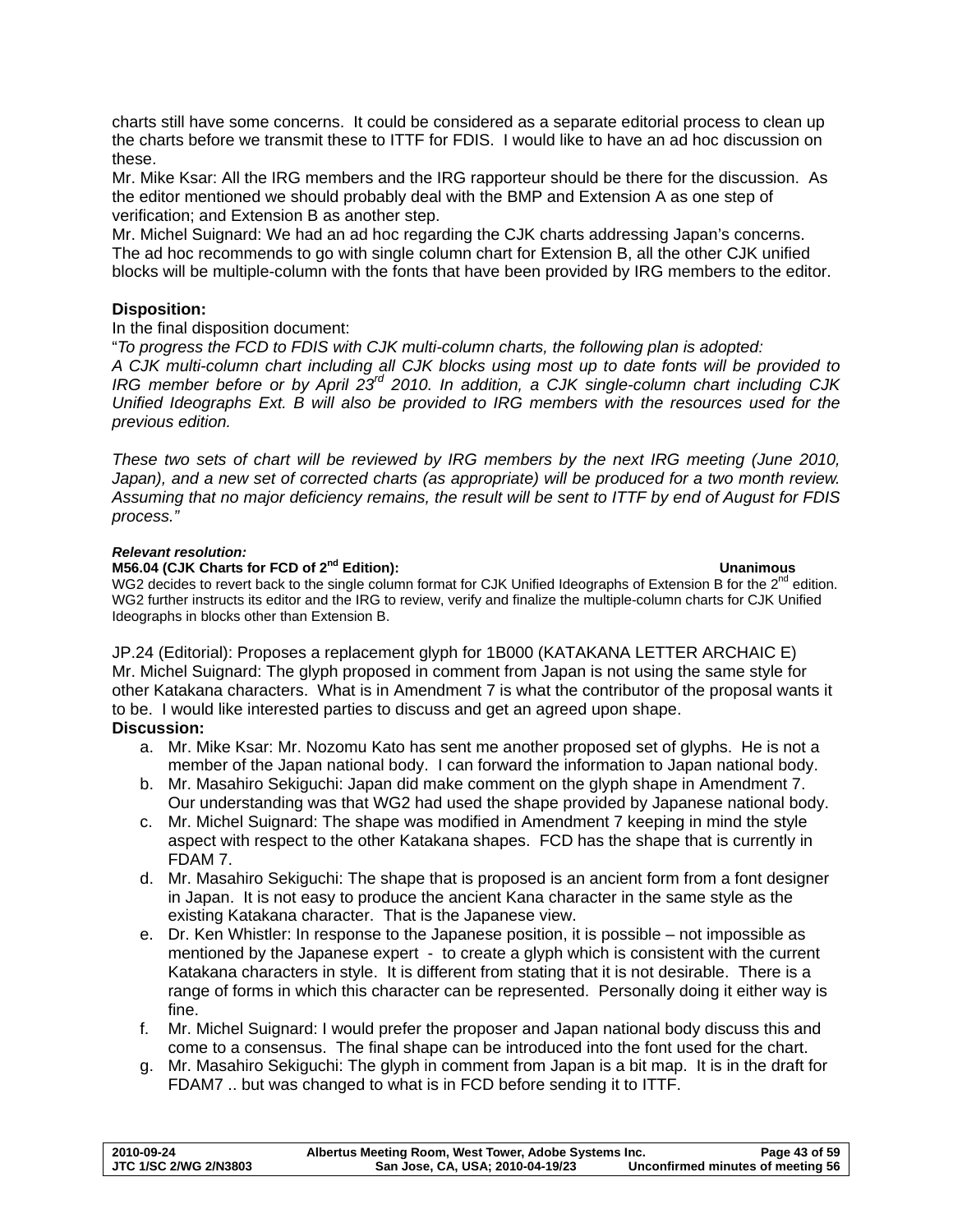- <span id="page-43-0"></span>h. Mr. Eric Muller: Yes it is possible to invent a shape in the style in harmony with the current style. But that does not seem to be what Japan wants.
- i. Mr. Michael Everson: That would be a reason.
- j. Mr. Masahiro Sekiguchi: I will contact the author of the alternative proposals.
- k. Mr. Michel Suignard: I have font for both shapes .. whichever way we decide to go.
- l. Mr. Masahiro Sekiguchi: We know that the glyph style does not match what is in UCS. But scholars who want to use this character do not recognize the shape as is in UCS.
- m. Mr. Michel Suignard: I understand what Japan's concern is. I will work with Mr. Michael Everson and come up with a revised glyph. I will pass it by the national bodies before we include in the charts. You had the same comment on Amendment 7 also. It is a little more complicated to fix Amendment 7. Japan made a comment in FDAM 7. If it is a point that we must fix it in Amendment 7 please let me know.

**Disposition**: *Accepted in principle*.

JP.25 (Editorial), and JP.26 (Editorial) were both *Accepted* without any discussion.

JP.27 (Technical): Proposes changing "must" to "most likely" in the first paragraph in Annex F.7.3 *Accepted in principle*.

*The editor would prefer a replacement to "should".* 

JP.28 (Editorial), JP.29 (Editorial), and JP.30 (Editorial) were all *Accepted* without any discussion.

JP.31 (Technical): Points out the list of missing NUSIs added by Amendment 7 in the "NUSI.txt" file. *Accepted* 

JP.32 (Editorial): Proposes the syntax for USIs in "NUSI.txt" file does not follow the ISO/IEC 10646 syntax for USIs.

See discussion under comment JP15 above. *Accepted in principle.*

Mr. Masahiro Sekiguchi: Japan has considered the dispositions (including the ad hoc recommendation on multiple column charts). We change our vote to Acceptance.

# **11.2.6 Korea (ROK): Negative**

Note: Comments T01 to T03 were accepted in disposition of comment for CD of 2<sup>nd</sup> edition ISC2 N4079]; however, these changes have not been reflected in 2ed FCD.

T01 [CD-KR.T8]: Requests changing cae-om to chaeum for 3164 HANGUL FILLER on p368. *Accepted* - chaeum (without the space)

T02 [CD-KR.T9], T03 [CD-KR.T13], T05, T06 and T07 were *Accepted* without discussion. There is no T4. T06 and T07 (Error in data files) is similar to comment JP9 from Japan.

T08: Proposes rewording of Note 3 to be clearer, on page 40, right before 23.2 Mr. Michel Suignard: We had a discussion on this topic, on a comment from Japan. It was with respect to a new reference rather than a new edition of an old reference. We said that we could not do it – that a new reference may have changes that were incompatible with the reference it replaces. We can do an update only if the new reference does not change anything for the old. The note was to point this out. I can understand the view of Korea from the old Korean sources. The change proposed by Korea will invalidate Japan's case.

# **Discussion:**

a. Dr. Ken Whistler: One thing you could fix is to move Note 3 from where it is to the top of the list. This would first address the concern regarding item 1, raised by Korea. It is misleading as it is now.

| 2010-09-24            | Albertus Meeting Room, West Tower, Adobe Systems Inc. |                                   | Page 44 of 59 |
|-----------------------|-------------------------------------------------------|-----------------------------------|---------------|
| JTC 1/SC 2/WG 2/N3803 | San Jose, CA, USA; 2010-04-19/23                      | Unconfirmed minutes of meeting 56 |               |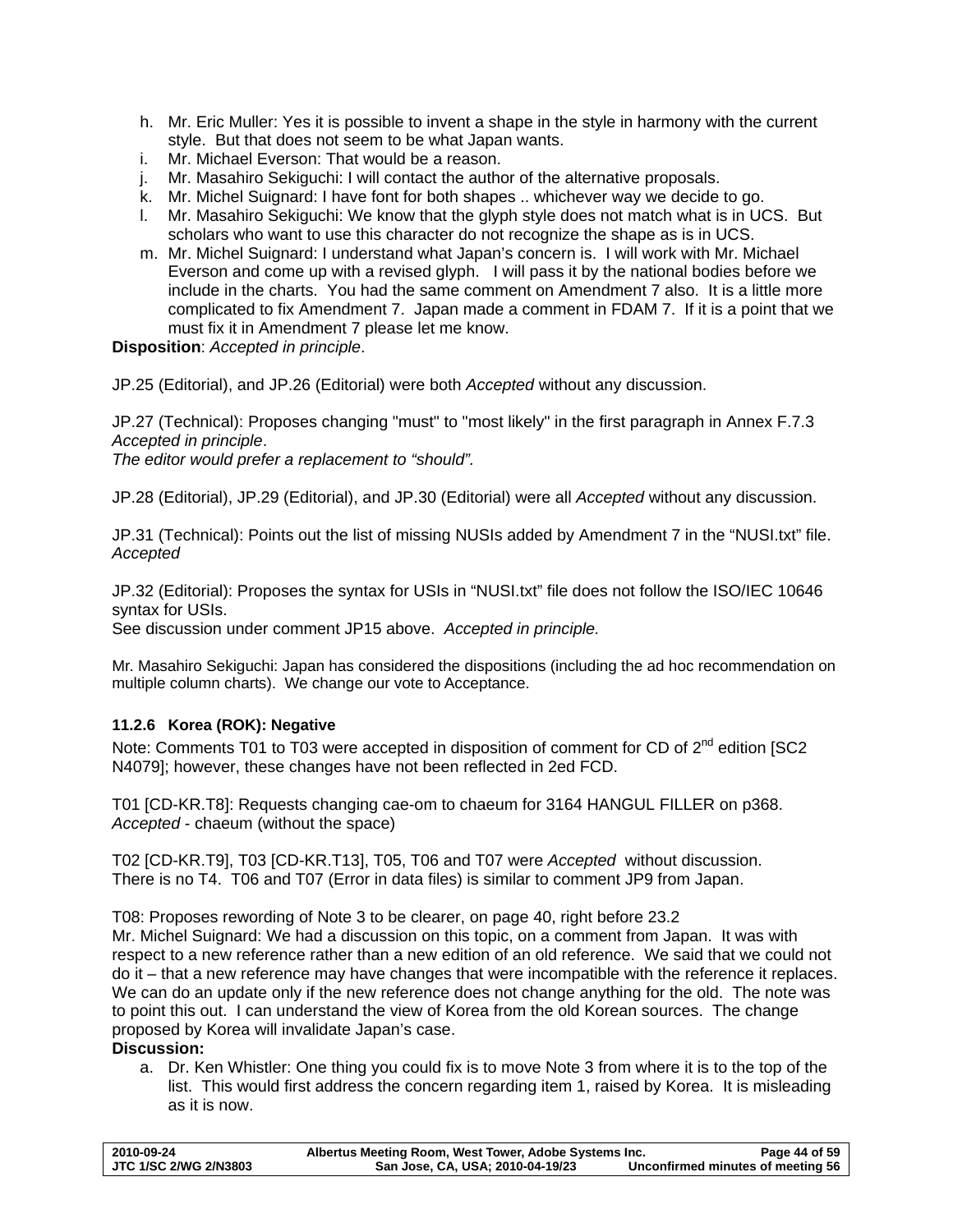- b. Prof. Kyongsok Kim: The wordings are confusing as it is written.
- c. Dr. Ken Whistler: If  $9<sup>th</sup>$  edition of KangXi dictionary is the reference for a standard, and if a  $10<sup>th</sup>$  edition of KangXi dictionary is published, the reference in the standard will remain pointing to the  $9<sup>th</sup>$  edition and not the 10<sup>th</sup> edition.

# **Disposition:** Partially accepted.

Note 3 will be reworded and moved to beginning of the list of sources for Hanzi.

NOTE 3 – Even if there is a new version of the source publication, the existing source reference information in the data files will not be updated. The updated source may only identify characters not previously covered by the older version. The note numbers have to be correspondingly updated.

T09 Requests clarification on radical and alternate radical that are in the data file but not in the text of the standard (page 40, 23.2, radical, alternate radical)

Mr. Michel Suignard: The information is in the data file, but not in the text of the standard. **Discussion:** 

- a. Prof. Kyongsok Kim: Is alternative radical a simplified version of traditional?
- b. Dr. Lu Qin: It is an alternative.
- c. Dr. Ken Whistler: UAX expand to Unicode Standard Annex, not Unicode Standard UAX #38. Similar edits elsewhere where UAX, UTR etc are referenced in the FCD.

## **Disposition:** *Accepted.*

T10: Proposes changing 4 digits to six digits in G source references (such as GBKddddd to GBK dddddd) on page 41, G source.

# *Accepted*

T11. Proposes correcting error to recognize K0 ~ K3 do decompose in section and position values, whereas K4 and K5 indexes do not, on page 41, in Note 4. right above 23.3 *Accepted in principle.* 

Mr. Michel Suignard: Not too many national bodies have found such issues. I appreciate the time Korean national body has spent on this.

T12, T13 and T14 were all *Accepted* without any discussion. These are all errors due to production process used, and will be fixed.

T15. Suggests adding separate clause 23.5 for CJK compatibility ideographs, on p. 43. Mr. Michel Suignard: It is nice to have these. There are some unified CJK characters that are in the CJK Compatibility area. There is some more comment re: charts for the CJK compatibility ideographs. A multicolumn format is being worked on. The content is not changed; but will be described in a new clause. If there is a peer review we may be able to push into the FDIS. For further discussion with US comment.

# **Discussion:**

- a. Mr. Peter Constable: New clauses are being proposed for documenting what is in the current standard. New clause 23.5 is proposed.
- b. Mr. Michel Suignard: Will propose new text for this clause.
- c. Dr. Ken Whistler: Text for a new clause is proposed by Japan in JP.20.

# **Disposition**: *Accepted*

T16. Proposes changing 'additional information' to 'annotation' on pages 46~47.

Mr. Michel Suignard: Additional information for Hangul syllable is now provided only in Annex R. It is not an annotation in the code charts.

## **Discussion:**

- a. Mr. Masahiro Sekiguchi: The annotation was originally short parenthesized phrases next to the character name. The Hangul information was in a separate annex R, in a table form and list form. My preference is to use the term annotation.
- b. Mr. Michel Suignard: I can go with using annotation.

| 2010-09-24                   | Albertus Meeting Room, West Tower, Adobe Systems Inc. | Page 45 of 59                     |
|------------------------------|-------------------------------------------------------|-----------------------------------|
| <b>JTC 1/SC 2/WG 2/N3803</b> | San Jose, CA, USA; 2010-04-19/23                      | Unconfirmed minutes of meeting 56 |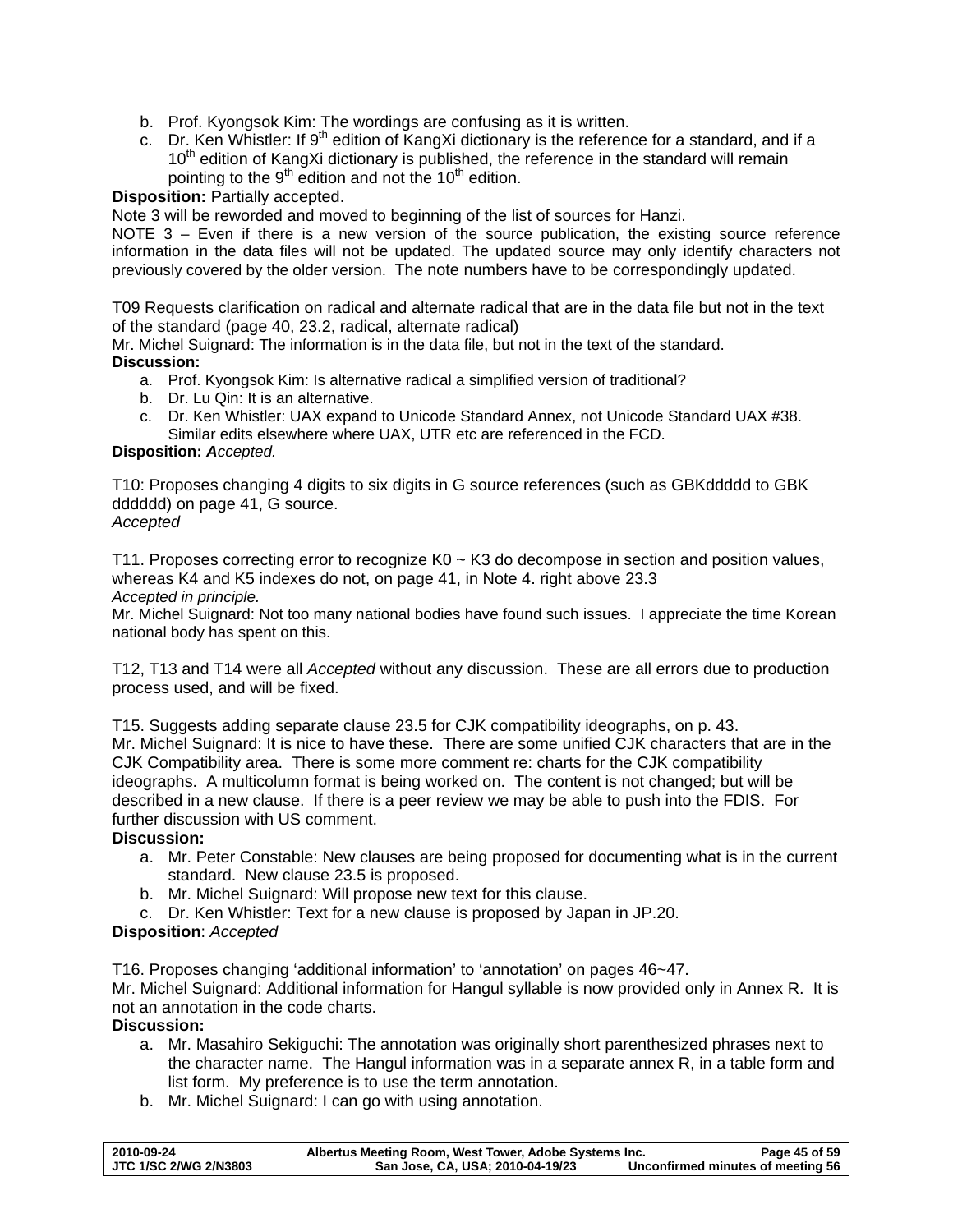c. Dr. Ken Whistler: You can accept as proposed by Korea. Disposition: *Accepted.* 

T17:Proposes adding 'or 004C L' to annotation in U2113 as another SI recommended symbol for Liter, on page 263,

# *Accepted*

T18. Requests changing glyphs on pages 380 and 384 for U3395 uL, U3396 mL, U3397 dL, and U3398 kL; to use uppercase L instead of using script small L.

Mr. Michel Suignard: These are in the standard for compatibility with several vendor sets and matching some of the current fonts in use. These are meant to be used for compatibility reasons. Fixing these glyphs is not helping in the compatibility of shapes in the applications arena. **Discussion:** 

- a. Mr. Rouzbeh Pournader: Decomposition of these can also create security related issues in terms of using small L versus large L etc.
- b. Mr. Masahiro Sekiguchi: The most important point from Korean perspective is that they are changing the Korean standard to use the kL instead of kl etc. My personal opinion is that for new characters we could use the ISO formats – based on request for additional characters in support of Korean standards. It should not be part of the FCD comment.
- c. Prof. Kyongsok Kim: We discussed all possibilities. If these glyphs can be changed we will try that first. If it cannot be done we will propose as separate contribution.
- d. Mr. Masahiro Sekiguchi: Sometimes the national bodies would like to make their standards compatible with UCS. Do you have a requirement about UCS direction for national standard before you change the national standard or not?
- e. Prof. Kyongsok Kim: Korea has already decided to change the glyphs in the Korean standard.
- f. Mr. Mike Ksar: One should harmonize national standard with UCS.
- g. Prof. Kyongsok Kim: In Korean national body we expand it to mean what these symbols represent.
- h. Mr. Michel Suignard: I would suggest Korea use lower case l in their standard to make things easier.

**Disposition:** Prof. Kyongsok Kim: Korea: Korea will withdraw this comment. If we have a new requirement we will come up with separate proposal.

T19, T20, and T.21 were *Accepted* with no discussion.

T22. Proposes changing references on p. 2129 Annex S.16; to: KS X 1001:2004 (previously KS C 5601-1989), KS X 1002:2001 (previously KS C 5657-1991), because KS C has been changed to KS X.

Mr. Michel Suignard: There are some editorial issues with respect to the format used compared to what is in 23.1 (even though we do not say full names in clause 23 on page 40). **Discussion:** 

- a. Mr. Masahiro Sekiguchi: Annex S has spells out the old name .. based on which version was used in relation to Unification rule.
- b. Mr. Michel Suignard: The other sources between Annex S and clause 23 between G, J, and T they match. But the K sources seem to be different. The text in clause 23 and Annex S has to be looked at. There is more work to do aligning the notations between clause 23.1 and Annex S.16.
- c. Dr. Ken Whistler: Please refer also to Unicode standard on page 1159, which has some bibliographic information, while working on the rewordings.

*Accepted in principle.* 

T23.T24, T25 (similar to JP.30) and T.26 were *Accepted* with no discussion.

| 2010-09-24            | Albertus Meeting Room, West Tower, Adobe Systems Inc. | Page 46 of 59                     |
|-----------------------|-------------------------------------------------------|-----------------------------------|
| JTC 1/SC 2/WG 2/N3803 | San Jose, CA, USA; 2010-04-19/23                      | Unconfirmed minutes of meeting 56 |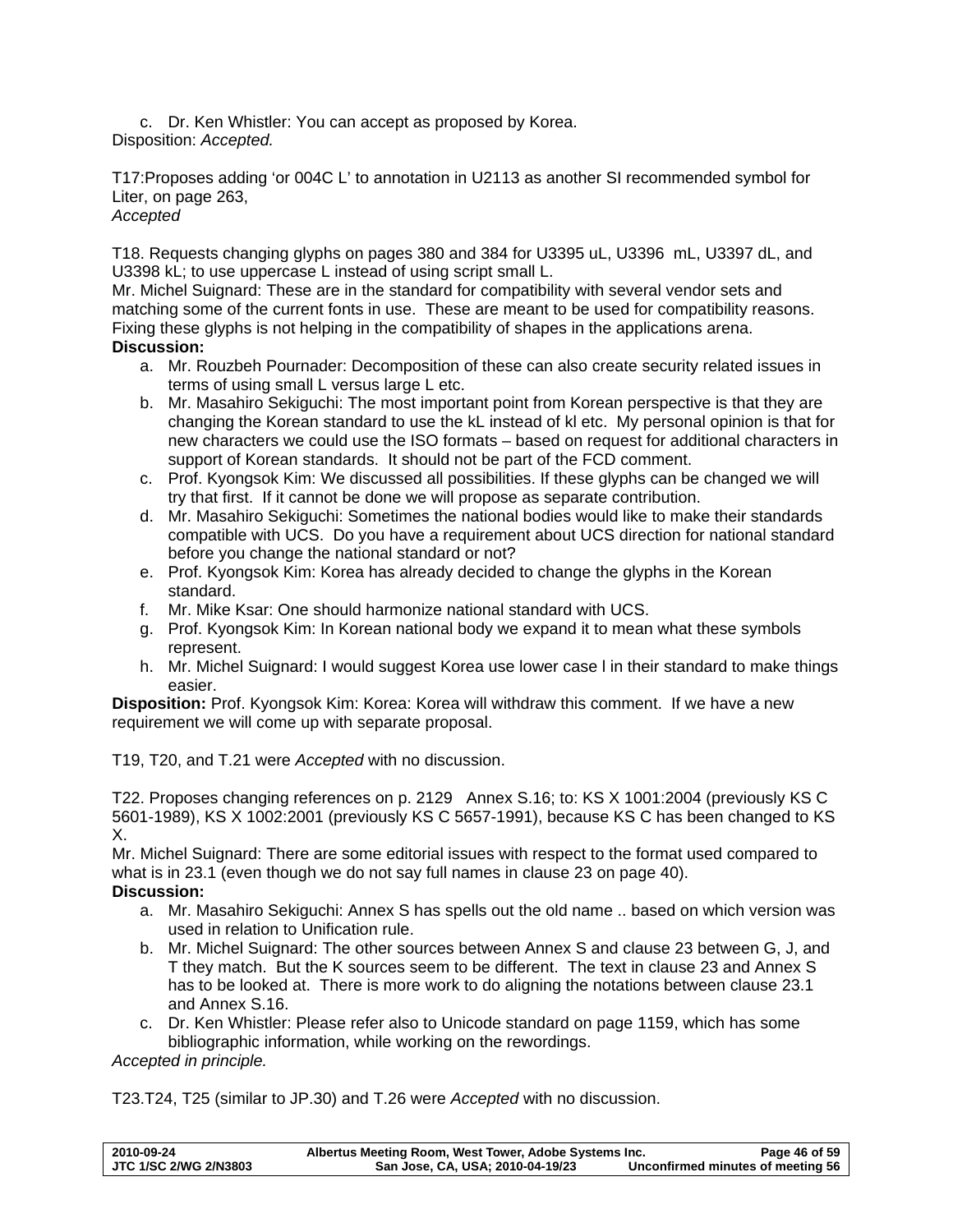T27. Points out that there are five duplicate source references GKX0000.00 in CJKU\_SR.txt. Mr. Michel Suignard: These are set of Ext. B characters that don't mean anything without any source references. I created a dummy reference for these.

Dr. Umamaheswaran: Suggest adding a note about the notation used … to avoid future such questions / comment. Suggested text:

Clause 23.2

Note: A source reference 'GKX0000.00' is used as a notation to indicate that the ideograph has no identified source reference.

**Disposition:** *Noted – a note will be added.*

T28. There are two duplicate source references to GKX0809.20 in lines 27528 and 48450 of CJKU\_SR.txt

Mr. Michel Suignard: Korea found duplicates. A Japanese expert had checked and the first line should be GKX0809.02 instead of .20. I will double check with other sources that this information came from.

**Disposition**: Change first line from .20 to .02. Check for any other duplicates. *Accepted.* 

T29. Requests for several annotations to the 50 characters U3131--U318E, similar to U3181 or U3186; for U302E and U302F; and rewording of annotations to U3181, U3186;

Mr. Michel Suignard: Not sure if these belong in the nameslist associated with the charts. The information could go somewhere else than in the nameslist.

Dr. Umamaheswaran: One could consider Annex R.

Prof. Kyongsok Kim: There was no annotation in the previous edition. Two annotations were added, and we requested for more at the CD ballot. These were not accepted. We will withdraw all of T.29 comment at this time.

*Withdrawn.*

T30. Proposes a suggested modified presentation format for CJKU main table, with rationale. Mr. Michel Suignard: We don't have Macau entries for the main block; the KP entry is blank now. What Korea has proposed is feasible. H column could probably move inline. I need to coordinate with the contributing editors for the multiple column charts. Any chance KP source is going to come .. from DPRK?

Dr. Lu Qin: No DPRK experts are not participating in IRG. Prof. Kyongsok Kim: The code points will not start with 00xx etc.? *Accepted in principle.*

T31. Notes that Annex P is missing in the second edition; and proposes text for transliteration related notes for insertion between the bottom of Table 5 and the title of Section 25 on page. 47. Mr. Michel Suignard: Annex P is gone in the new edition. The notes can be added below Table 5 section 24.7 where we explain the Hangul syllables and Hangul Jamo short names. The notes 1 and 2 above are slightly reworded versions of what we had in the first edition. The note numbering will be rechecked.

Note 1. The I and F strings in Syllable name elements of Table 5 correspond to the Hangul Jamo short names shown in annotations in the code chart after the names of the Hangul Jamo characters in the ranges 1100 to 1112 (except 110B) and 11A8 to 11C2. The short names are transliterations of these Hangul characters.

Note 2. I and F strings in Syllable name elements are based on Method I of ISO/TR 11941:1996 Information and documentation -- Transliteration of Korean script into Latin characters. I and F strings in Annotation elements are based on Method II of ISO/TR 11941. P strings in Syllable name elements and in Annotation elements are based on ISO/TR 11941. ISO/TR 11941 is different from Revised Romanization of Korean script released on 4 July 2000 by the Ministry of Culture and Tourism, Republic of Korea.

| 2010-09-24            | Albertus Meeting Room, West Tower, Adobe Systems Inc. | Page 47 of 59                     |
|-----------------------|-------------------------------------------------------|-----------------------------------|
| JTC 1/SC 2/WG 2/N3803 | San Jose, CA, USA; 2010-04-19/23                      | Unconfirmed minutes of meeting 56 |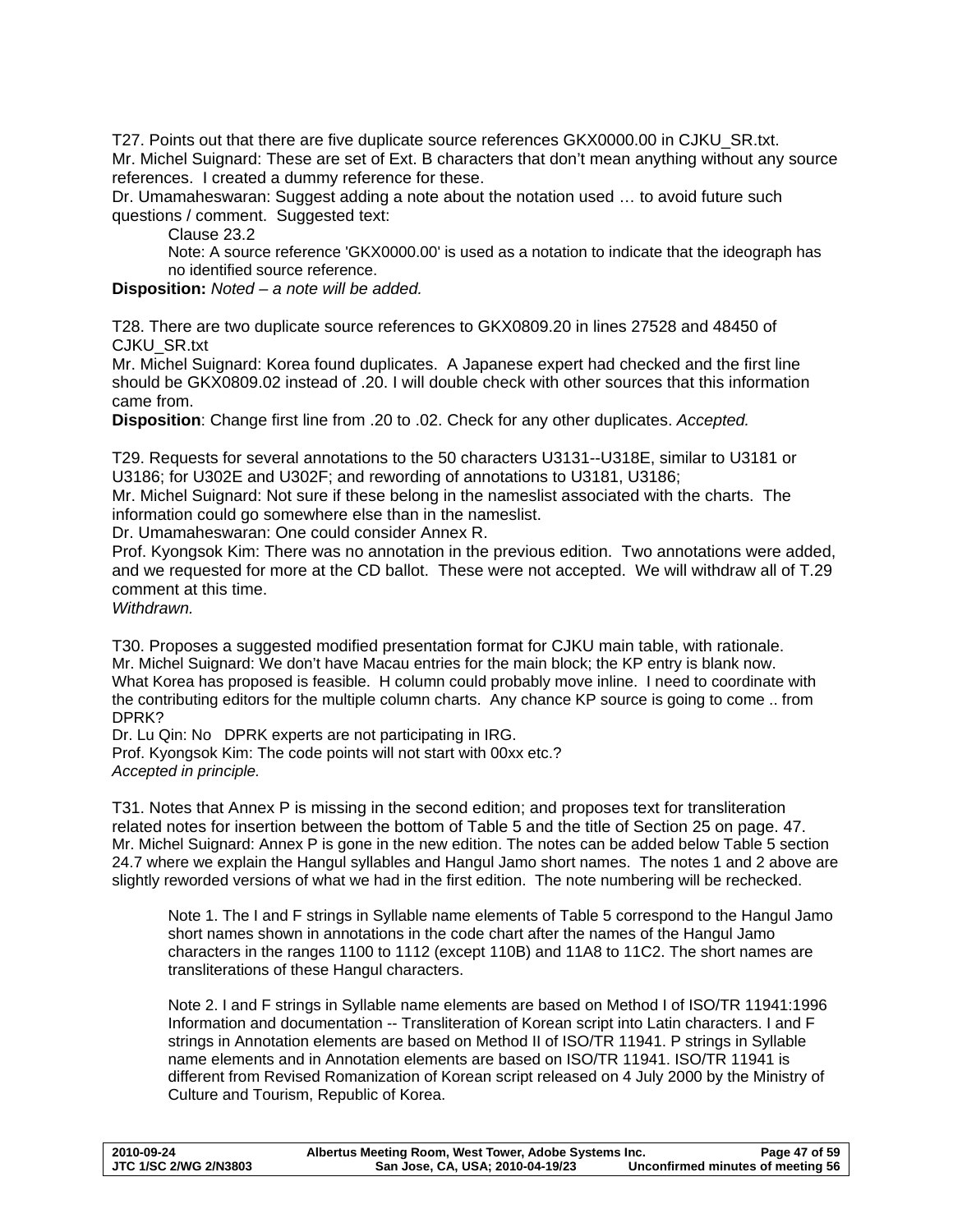<span id="page-47-0"></span>*Accepted in principle.* 

T32 and T33 -- Proposes removing incorrectly mapped compatibility characters K0-6766, K0-522B in CJKC\_SR.txt file; and adding two new compatibility characters corresponding to K0-6766 and K0- 522B.

Mr. Michel Suignard: The entry for compatibility character mapping cannot be deleted – the source references for K0-6766 and K0-522B can be removed in this edition; by changing:

0F9B8;096B8;;;;K0-6766;; to 0F9B8;096B8;;;;;;;; and, 0F92C;090CE;;;;K0-522B;; to 0F92C;090CE;;;;;;;; in CJKC\_SR.txt file.

If this is done new character proposals could be entertained for future addition. **Discussion:** 

- a. Prof. Kyongsok Kim: You misunderstood our request and proposed alternative. The alternative is what we had considered and rejected earlier.
- b. Mr. Michel Suignard: We could entertain adding two characters requested by Korea.
- c. Dr. Ken Whistler: The US national body would like to do a technical review. I understand there is a problem here and need to be solved. We could add these for the next amendment. Removal of the source reference in 32.1 can be accepted. But we cannot add the two in FDIS. For better tracking, it would be better to create a separate document.
- d. Mr. Masahiro Sekiguchi: Korea has a separate contribution reviewed by IRG in document [N3747.](http://www.dkuug.dk/JTC1/SC2/WG2/docs/n3747.pdf)

**Disposition:** Accept removal of source reference for FDIS. The request for new compatibility characters were discussed in section [8.3](#page-15-1) on page [16](#page-15-1), and accepted for future encoding. *Accepted in principle.* 

E01. ROK suggests that PDF file names be changed so that the file names are sorted according to the order of code positions. *Accepted.* 

Prof. Kyongsok Kim: We change our vote to Acceptance.

# **11.2.7 United Kingdom: Positive with comments**

T.1. (Editorial): Proposes a note regarding1680 Ogham Space Mark in Clause 16.1 Space characters

Mr. Michel Suignard: There is an annotation in the nameslist. Will add proposed text (modifying 'will' to 'is') to clause 16.1.

*Accepted in principle.* 

T.2. (Technical) Proposes excluding Digits preceded by SPACE in rule for character names in 24.2 *Accepted in principle*; proposed text is amended for collection names beginning with digits.

T.3. (Editorial): Proposes to add adding annotations explaining the usage of characters used as medieval abbreviations and characters used in phonetic transcription in the Latin Extended-D block list of character names.

Mr. Michael Suignard: The request may be for too much of information as annotations. **Discussion:** 

- a. Dr. Ken Whistler: The annotations are aimed at some additional information towards the identity of the character. This proposal is trying to explain the usage of the character.
- b. Mr. Michael Everson: Can we edit this down to be less verbose. The users don't have any equivalent mechanism.
- c. Mr. Michel Suignard: We can request UK to come back with a proposal with shorter names.
- d. Mr. Peter Constable: We can have similar information in the Unicode book or in technical notes on the Unicode web site.

# **Disposition:** *Not accepted.*

UK can propose shorter alternatives for the annotations.

| 2010-09-24            | Albertus Meeting Room, West Tower, Adobe Systems Inc. | Page 48 of 59                     |
|-----------------------|-------------------------------------------------------|-----------------------------------|
| JTC 1/SC 2/WG 2/N3803 | San Jose, CA, USA; 2010-04-19/23                      | Unconfirmed minutes of meeting 56 |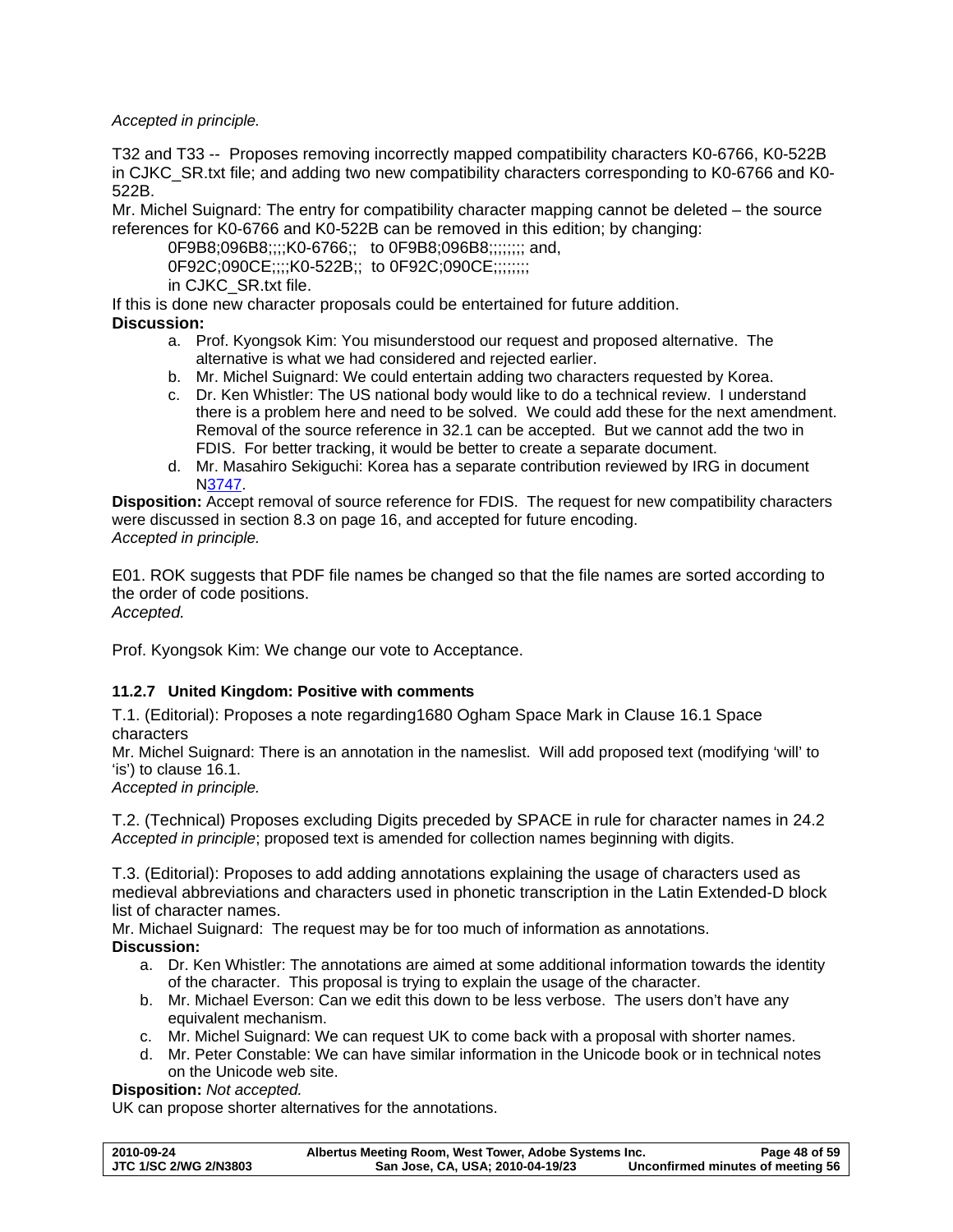# <span id="page-48-0"></span>**11.2.8 USA: Positive with comments**

T.1. Expresses disagreement with resolution IRG M33.6 (third paragraph) about CJK Multi-column charts; also does not want to revert to the single column format for any of the CJK blocks, including Extension B.

Dr. Ken Whistler: We are not happy about it; but we do understand what the problems are. *Noted.* 

T.2. Requests the CJK compatibility ideographs code charts (both BMP and SIP) are also presented in multi-column format, organized similar to Extension C charts.

Mr. Michel Suignard: The production of these is more complex than the current format. It has more information in it. Need more clauses to reflect the change. I suggest we go to the next amendment, without impacting the 2nd edition.

## **Discussion:**

- a. Mr. Eric Muller: If it happens later, the creating the compatibility multiple column charts, the providers of the font should be alerted to get the correct ones.
- b. Mr. Michel Suignard: I would be happy to collect such information from the IRG members. For most of them we do have the information. We will have more time with the next amendment.
- c. Mr. Masahiro Sekiguchi: I would like to know why they are asking for multiple column charts.
- d. Mr. Michel Suignard: It is fixing the correct sources for the characters some of which have more than a single one. The current 12 unified characters in this block have multiple references. We are not showing them correctly. We don't even show the source reference in the current chart format. There are lots of benefits going for the multiple column charts. Today we show the mapping to the unified character. If we do have multiple sources that character may have multiple mappings too – these are technical issues that surface in this effort. Few of the compatibility mappings were corrected earlier based on glyph differences. We will have about two vears to properly review these.

*See relevant resolution [M56.14](#page-49-1) on page [50.](#page-49-1)*

T.3: Requests a long list of corrections to CJKU\_SR.txt, as referenced in IRG document N1654. Mr. Michel Suignard: The above is based on IRG recommendations in IRG document N1654. This is a set of corrections in the form of editing instructions to the editor. *Accepted.* 

The editor will incorporate the results of FPDAM8 dispositions also into the text of FDIS of  $2^{nd}$  edition.

#### *Relevant resolutions:*

### **M56.06 (Disposition of Comments on FCD of 2nd Edition): Unanimous**

# WG2 accepts the final disposition of ballot comments in document N[3827,](http://www.dkuug.dk/jtc1/sc2/wg2/docs/N3827.pdf) reflecting resolution M56.04 above. WG2 also accepts the following corrections proposed by the editor:

- update the publication date in reference for HKSCS to 2008 (page 39 of FCD text)
- Add the missing TC-4A76 reference to 94C4, including corresponding chart update
- Keep the CC-Data Element as a normative term in clause 4.5, but replace it with 'code unit sequence' in the
- remainder of the text of the standard. The term 'code unit sequence' will also be inserted in clause 4.5. **M56.07 (Progression of 2nd Edition): Unanimous**

WG2 instructs its editor to forward updated final text and charts (after the IRG has verified the CJK charts), incorporating the results of resolutions M56.03 to M56.06 above, and the final disposition of ballot comments in document [N3827,](http://www.dkuug.dk/jtc1/sc2/wg2/docs/N3827.pdf) to SC2 secretariat for an FDIS ballot. The revised target starting date for FDIS is 2010-09.

*(Note: At the end of the above discussion and relevant resolutions, the total number of characters in the second edition will be 109379.)* 

| 2010-09-24                   | Albertus Meeting Room, West Tower, Adobe Systems Inc. | Page 49 of 59                     |
|------------------------------|-------------------------------------------------------|-----------------------------------|
| <b>JTC 1/SC 2/WG 2/N3803</b> | San Jose, CA, USA; 2010-04-19/23                      | Unconfirmed minutes of meeting 56 |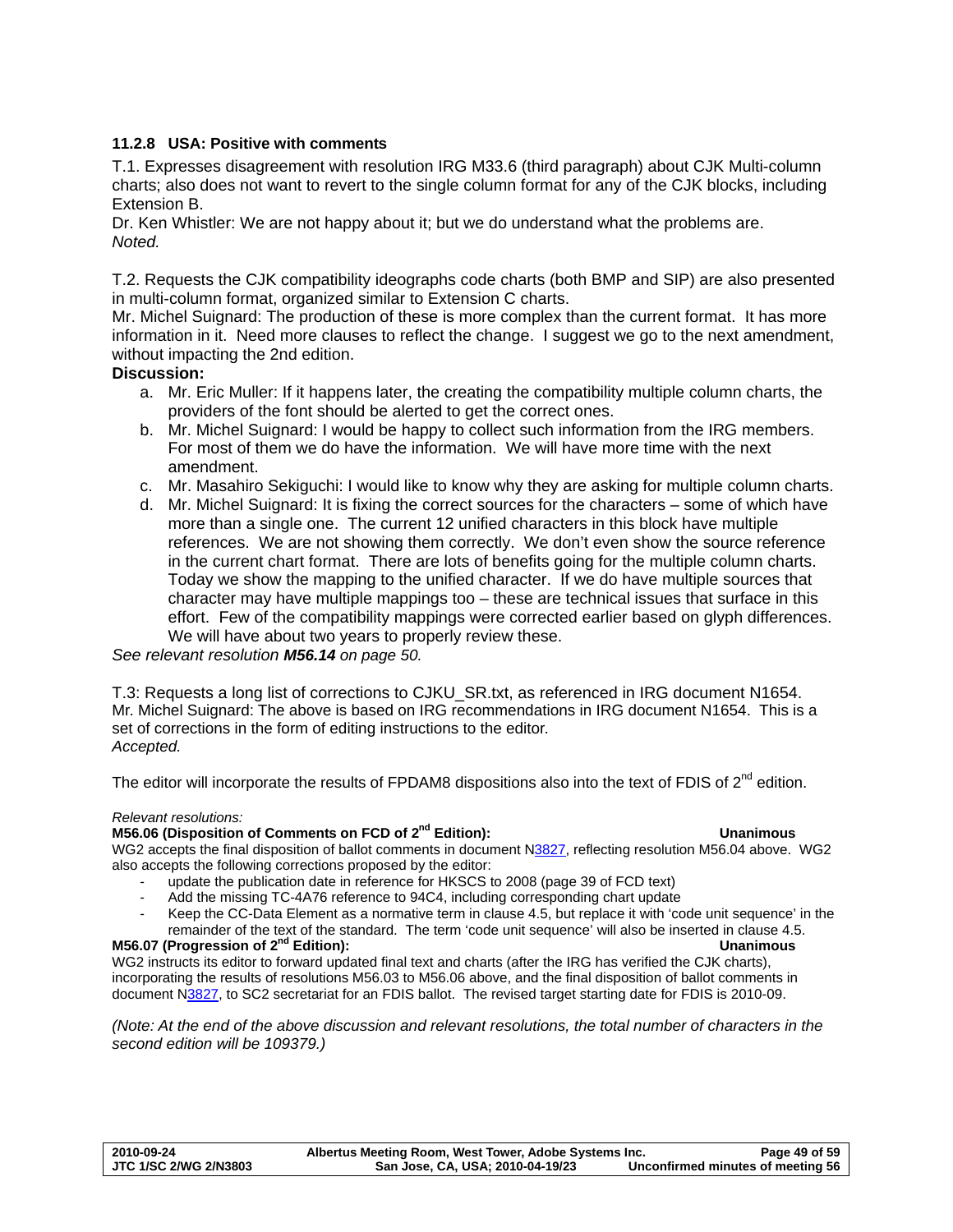# <span id="page-49-0"></span>**12 Working draft for future amendment**

# *12.1 Summary of repertoire*

**Input document:** 

**[3795](http://www.dkuug.dk/jtc1/sc2/wg2/docs/n3795.pdf) Summary of repertoire proposals for future amendment of 10646:2010; Project Editor Michel Suignard; 2010-04-02** 

**Output document:** 

**[3834](http://www.dkuug.dk/JTC1/SC2/WG2/docs/n3834.pdf) Summary of repertoire for CD of 3rd edition; Michel Suignard; 2010-04-23** 

**[3837](http://www.dkuug.dk/JTC1/SC2/WG2/docs/n3837.pdf) Subdivision of work for next CD of 3rd edition; Mike Ksar; 2010-04-23** 

Document N[3795](http://www.dkuug.dk/JTC1/SC2/WG2/docs/n3795.pdf) contains a summary of the repertoire accepted for a future encoding till end of meeting 55. This document will be updated reflecting results at this meeting.

# *12.2 Progression of working draft*

Mr. Michel Suignard: We may not have much to discuss in April next year. There will not be any ballots. I would like to discuss whether we should create an amendment to the  $2^{nd}$  edition or start a 3<sup>rd</sup> edition. We have to take into account the new JTC1 procedures for progressing documents. **Discussion**:

- a. Mr. Masahiro Sekiguchi: Per Ms. Toshiko Kimura the approval date is based on New Work Item
- Proposal (NP) start. If we use subdivision proposals the rules about start date are not clear. b. Mr. Eric Muller: Anything we start before July this year, we will use the old process. Anything after July 2011 we must to use new process.
- c. Mr. Mike Ksar: We can take a decision for a subdivision proposal prior to July 1 for next Amendment. We will be able to follow the old rules.
- d. Mr. Michel Suignard: If we process it as an Amendment, it will be gigantic. It will have the CJK extension B and compatibility CJK chart redesigns. The decision to take is whether we publish a full edition or just an Amendment.
- e. Dr. Umamaheswaran: We can have a subdivision proposal for the next edition to include the bucket as well as the extension B and other CJK charts.
- f. Mr. Michel Suignard: It will make life easier. Maintaining an amendment is a little bit more complicated than new edition.
- g. Dr. Ken Whistler: If we start the 3rd edition at this meeting, FCD start could be in Busan and FDIS start could be after Finland meeting.

# *Relevant resolutions:*

### **M56.12 (Subdivision of work): Unanimous**

WG2 instructs its convener and project editor to create a subdivision proposal (document [N3837](http://www.dkuug.dk/jtc1/sc2/wg2/docs/N3837.pdf)) for creation of the  $3<sup>rd</sup>$  edition of ISO/IEC 10646, to incorporate items accepted for future encoding at meeting 55 (resolution M55.28 in document N[3704\)](http://www.dkuug.dk/jtc1/sc2/wg2/docs/N3704.pdf) and characters and scripts accepted in resolutions M56.08 to M56.11 above. The  $3^{rd}$  edition is also to include the multiple column charts for the remaining CJK ideographs. The target starting dates are: CD 2010- 06, FCD 2010-12 and FDIS 2011-11.

### **M56.13 (Fonts for CJK multiple column charts): Unanimous**

WG2 instructs the IRG to request the IRG members to send to the project editor the necessary fonts to enable creating the multiple column charts for CJK Ext. B and for CJK compatibility ideographs for consideration to include in the  $3^{rd}$  edition of ISO/IEC 10646.

# <span id="page-49-1"></span>**M56.14 (Multiple column CJK charts for 3rd edition): Unanimous**

WG2 instructs its project editor to prepare the CJK multiple column charts for CJK Ext. B and CJK compatibility ideographs using the fonts received from IRG members and send them to the IRG for review, verification and finalization.

### **M56.15 (CD for 3rd edition): Unanimous**

WG2 instructs its project editor to create the text of for the 3<sup>rd</sup> edition of ISO/IEC 10646, incorporating the characters accepted for encoding per resolution M56.12 above on subdivision of work, and send it to SC2 secretariat for a CD ballot.

Based on the resolutions accepted at meeting 55 and this meeting the total count of characters in the CD for the  $3^{rd}$  edition will be 110094.

# **13 Contributions carried forward**

The following contributions were carried forward from meeting 55, but were not discussed at meeting 56, and are carried forward to meeting 57.

| 2010-09-24            | Albertus Meeting Room, West Tower, Adobe Systems Inc. | Page 50 of 59                     |
|-----------------------|-------------------------------------------------------|-----------------------------------|
| JTC 1/SC 2/WG 2/N3803 | San Jose, CA, USA; 2010-04-19/23                      | Unconfirmed minutes of meeting 56 |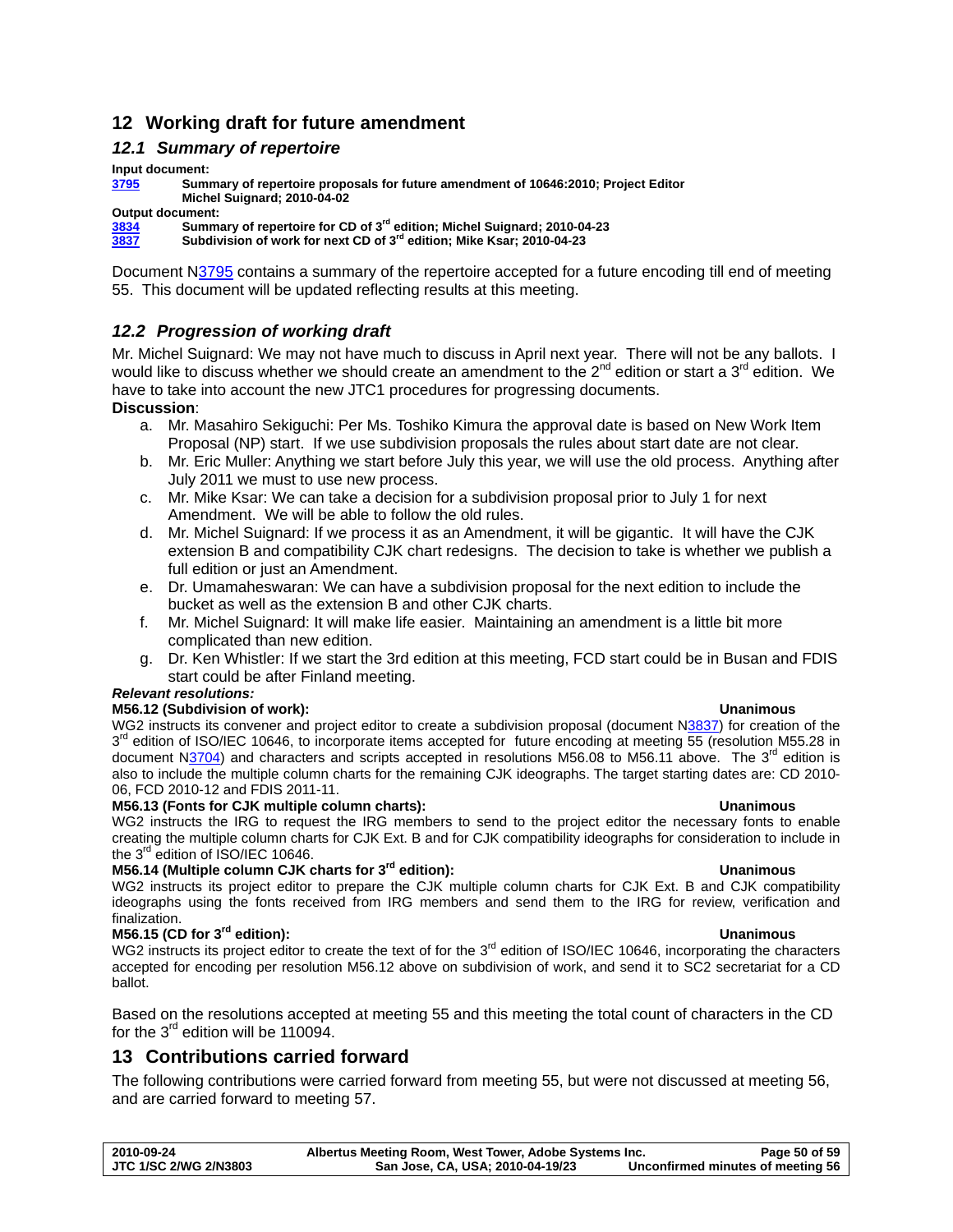<span id="page-50-0"></span>Hungarian script ([N3693](http://www.dkuug.dk/JTC1/SC2/WG2/docs/n3693.pdf)) Generic punctuation used with Hungarian Runic ([N3664](http://www.dkuug.dk/JTC1/SC2/WG2/docs/n3664.pdf)) Generic punctuation used with the Szekler Hungarian Rovas [\(N3670\)](http://www.dkuug.dk/JTC1/SC2/WG2/docs/n3670.pdf) Hungarian Runic script [\(N3697\)](http://www.dkuug.dk/JTC1/SC2/WG2/docs/n3697.pdf) Manichaean script (Revised) ([N3644](http://www.dkuug.dk/JTC1/SC2/WG2/docs/n3644.pdf)) Pahawh Hmong script ([N3667](http://www.dkuug.dk/JTC1/SC2/WG2/docs/n3667.pdf)) Obsolete Simplified Chinese characters [\(N3695,](http://www.dkuug.dk/JTC1/SC2/WG2/docs/n3695.pdf) [N3721\)](http://www.dkuug.dk/JTC1/SC2/WG2/docs/n3721.pdf) Hentaigana characters ([N3698](http://www.dkuug.dk/JTC1/SC2/WG2/docs/n3698.pdf)) Nushu script ([N3598](http://www.dkuug.dk/JTC1/SC2/WG2/docs/n3598.pdf), [N3705](http://www.dkuug.dk/JTC1/SC2/WG2/docs/n3705.pdf), [N3719](http://www.dkuug.dk/JTC1/SC2/WG2/docs/n3719.pdf)) Contributions that were introduced in earlier meetings but had not been discussed further: Palmyrene script (N[3749](http://www.dkuug.dk/jtc1/sc2/wg2/docs/n3749.pdf)) Linear-A script ([N3755,](http://www.dkuug.dk/jtc1/sc2/wg2/docs/n3755.pdf) [N3774\)](http://www.dkuug.dk/JTC1/SC2/WG2/docs/n3774.pdf) Mende script (N[3756](http://www.dkuug.dk/jtc1/sc2/wg2/docs/n3756.pdf) ) Bassa Vah script (N[3760\)](http://www.dkuug.dk/JTC1/SC2/WG2/docs/n3760.pdf) Kpelle script (N[3762](http://www.dkuug.dk/jtc1/sc2/wg2/docs/n3762.pdf)) Maithili script ([N3765](http://www.dkuug.dk/jtc1/sc2/wg2/docs/n3765.pdf)) Scripts of the Landa family ([N3766](http://www.dkuug.dk/jtc1/sc2/wg2/docs/n3766.pdf), N*[3768](http://www.dkuug.dk/JTC1/SC2/WG2/docs/n3768.pdf)*) Sindhi script (N[3767](http://www.dkuug.dk/jtc1/sc2/wg2/docs/n3767.pdf)) Old North Arabian script (N[3773\)](http://www.dkuug.dk/jtc1/sc2/wg2/docs/n3773.pdf) Modi script (N[3780\)](http://www.dkuug.dk/jtc1/sc2/wg2/docs/n3780.pdf) Pau Cin Hau script (N[3781,](http://www.dkuug.dk/jtc1/sc2/wg2/docs/n3781.pdf) N[3784\)](http://www.dkuug.dk/jtc1/sc2/wg2/docs/n3784.pdf) Coptic numbers ([N3786\)](http://www.dkuug.dk/JTC1/SC2/WG2/docs/n3786.pdf) Tolong Siki script ([N3811\)](http://www.dkuug.dk/JTC1/SC2/WG2/docs/n3811.pdf) Uighur, Kazakh and Kirgiz – scripts and characters ([N3819](http://www.dkuug.dk/JTC1/SC2/WG2/docs/n3819.pdf)) Khitani characters ([N3820](http://www.dkuug.dk/JTC1/SC2/WG2/docs/n3820.pdf)) Naxi Dongba pictographs - documents [N3425](http://www.dkuug.dk/jtc1/sc2/wg2/docs/n3425df), [N3442](http://www.dkuug.dk/jtc1/sc2/wg2/docs/n3442df) and N[3543](http://www.dkuug.dk/jtc1/sc2/wg2/docs/n3543.pdf) Old Yi script in document N[3288](http://std.dkuug.dk/jtc1/sc2/wg2/docs/n3288.pdf) Germanicist, Nordicist, and other phonetic characters in document N[3555](http://www.dkuug.dk/jtc1/sc2/wg2/docs/n3555.pdf) Khojki script in document [N3596](http://www.dkuug.dk/jtc1/sc2/wg2/docs/N3596.pdf) Mro script in document [N3589](http://www.dkuug.dk/jtc1/sc2/wg2/docs/N3589.pdf).

**Action item:** National bodies and liaison organizations are to review and provide feedback.

# **14 Liaison reports**

# *14.1 SEI*

**Input document:** 

**[3814](http://www.dkuug.dk/JTC1/SC2/WG2/docs/n3814.pdf) SEI Liaison Report; Debbie Anderson – SEI; 2010-04-10** 

The document was for information to delegates; it was not discussed.

**Action item:** National bodies and liaison organizations to take note of the activities on various minority scripts under the Script Encoding Initiative, and encourage any national experts on these scripts to review and contribute.

# **15 Other business**

# *15.1 Web Site Review*

I normally post documents as soon as I receive them. The list of documents is there in the same sequence as received. I periodically send notice for a batch. The document register will be kept up to date.

### *Relevant resolution:*

**M56.25 (Appreciation to DKUUG for web site support): By Acclamation**  WG2 thanks DKUUG and its staff for its continued support of the web site for WG2 document distribution and the email server.

# *15.2 Future Meetings*

• Meeting 57 – 2010-10-04/08 Busan, Korea (Republic of) Mr. Mike Ksar: Korea is preparing the logistics document. As soon as I receive it I will post it.

| 2010-09-24                   | Albertus Meeting Room, West Tower, Adobe Systems Inc. | Page 51 of 59                     |
|------------------------------|-------------------------------------------------------|-----------------------------------|
| <b>JTC 1/SC 2/WG 2/N3803</b> | San Jose, CA, USA; 2010-04-19/23                      | Unconfirmed minutes of meeting 56 |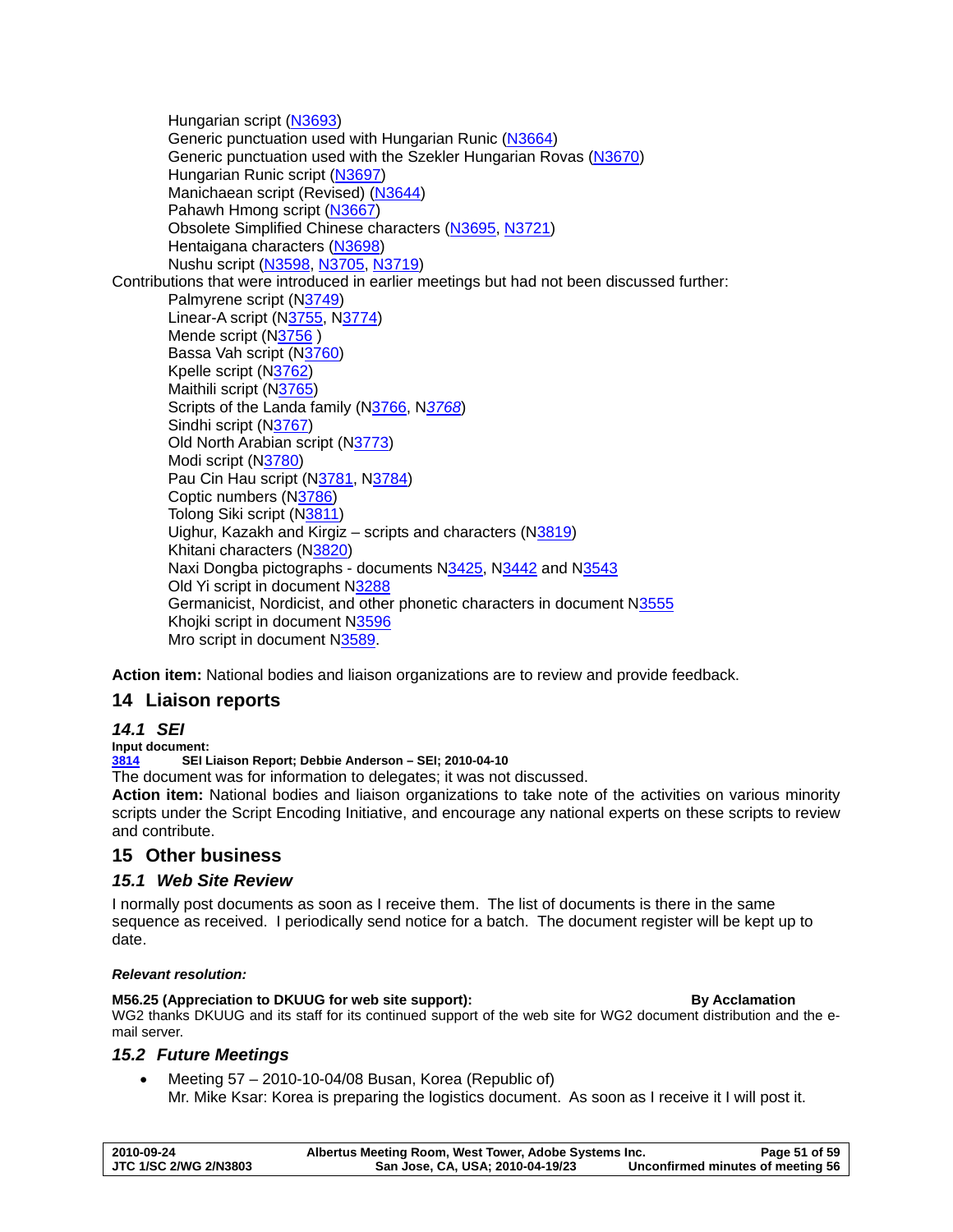**2010-09-24 Albertus Meeting Room, West Tower, Adobe Systems Inc. Page 52 of 59**  San Jose, CA, USA; 2010-04-19/23 Unconfirmed minutes of meeting 56

<span id="page-51-0"></span>• Meeting 58 – 2011-04-11/15 Helsinki, Finland (along with SC2 plenary). Mr. Mike Ksar: Mr. Tero Alto has sent me an email postponing the meeting to June 6/10 2011 in Finland.

Mr. Masahiro Sekiguchi: I quickly checked with future IRG meetings; there is no conflict that I could see. We should double check with Dr. Lu Qin.

- Meeting 59 1Q 2012, Mountain View, CA, USA (pending confirmation), Germany (as backup)
- Meeting 60 Fall 2012 Looking for host

# *Relevant resolution:*

# **M56.24 (Future meetings): Unanimous**

WG2 endorses the following schedule for future meetings of WG2 and of IRG: WG2 meetings:

Meeting 57 - 2010-10-04/08, Busan, Korea (Republic of)

Meeting 58 - 2011-06-06/10, Helsinki, Finland (along with SC2 plenary)

Meeting 59 –  $1<sup>st</sup>$  Quarter, 2012, Mountain View, CA, USA (pending confirmation), Germany (as backup) IRG meetings:

IRG 35 - 2010-11-08/12, Macao SAR

# **16 Closing**

# *16.1 Approval of Resolutions of Meeting 56 (N3804)*

**Output document: [3804](http://www.dkuug.dk/jtc1/sc2/wg2/docs/n3804.doc) Resolutions Meeting 56; Recording Secretary – Uma, Mike Ksar -Convener; 2010-04-23** 

Dr. Umamaheswaran had prepared the draft resolutions with assistance from the drafting committee. There were some editorial changes and rewordings brought up during the adoption of various draft resolutions.

There was a discussion on one draft resolution, which read:

**M56.07 (Hungarian annotation request):** With reference to the request for annotation in document [N3759](http://www.dkuug.dk/jtc1/sc2/wg2/docs/N3759.pdf), WG2 accepts to modify the annotation to "French, medieval Hungarian orthography" to 00FF.

# **Discussion:**

- a. Mr. Peter Constable: The Unicode consortium would like WG2 to consider whether this resolution is a wise one.
- b. Dr. Ken Whistler: This resolution is not necessary for adding just an annotation. It would be a bad precedence to get resolutions in place for minor additions. This would be a tactically wrong approach to respond to Hungarian input.
- c. Mr. Masahiro Sekiguchi: I have a question just to make sure. The US and Unicode are not objecting for adding annotation … but only to have a resolution.
- d. Mr. Michael Everson: We have the same position as the US and Unicode.
- e. Dr. Deborah Anderson: I think this may open up another door from the requester, and would be better to handle it editorially.
- f. Mr. Mike Ksar: There are no corrections; either we can withdraw the resolution; or go for a vote.
- g. Dr. Ken Whistler: Having a resolution to proceed will force the national bodies to take a position.
- h. Dr. Umamaheswaran: It is safer to withdraw the resolution.
- i. Prof. Kyongsok Kim: Was such done earlier?
- j. Mr. Mike Ksar: No. This is the first time we are doing a resolution for editorial stuff. We have done similar things for China on other items.
- k. Mr. Peter Constable: We could reword the resolution, to give editor the instruction to take the document into consideration.
- l. Mr. Michael Everson: We can give instruction to the editor, but we don't do it for every such request. It may set precedence.
- m. Prof. Kyongsok Kim: We have decided to change the annotation already.
- n. Dr. Umamaheswaran: There is the possibility of simply referencing to the disposition of comments.
- o. Mr. Peter Constable: You can also word it to request or instruct the editor to take it into consideration.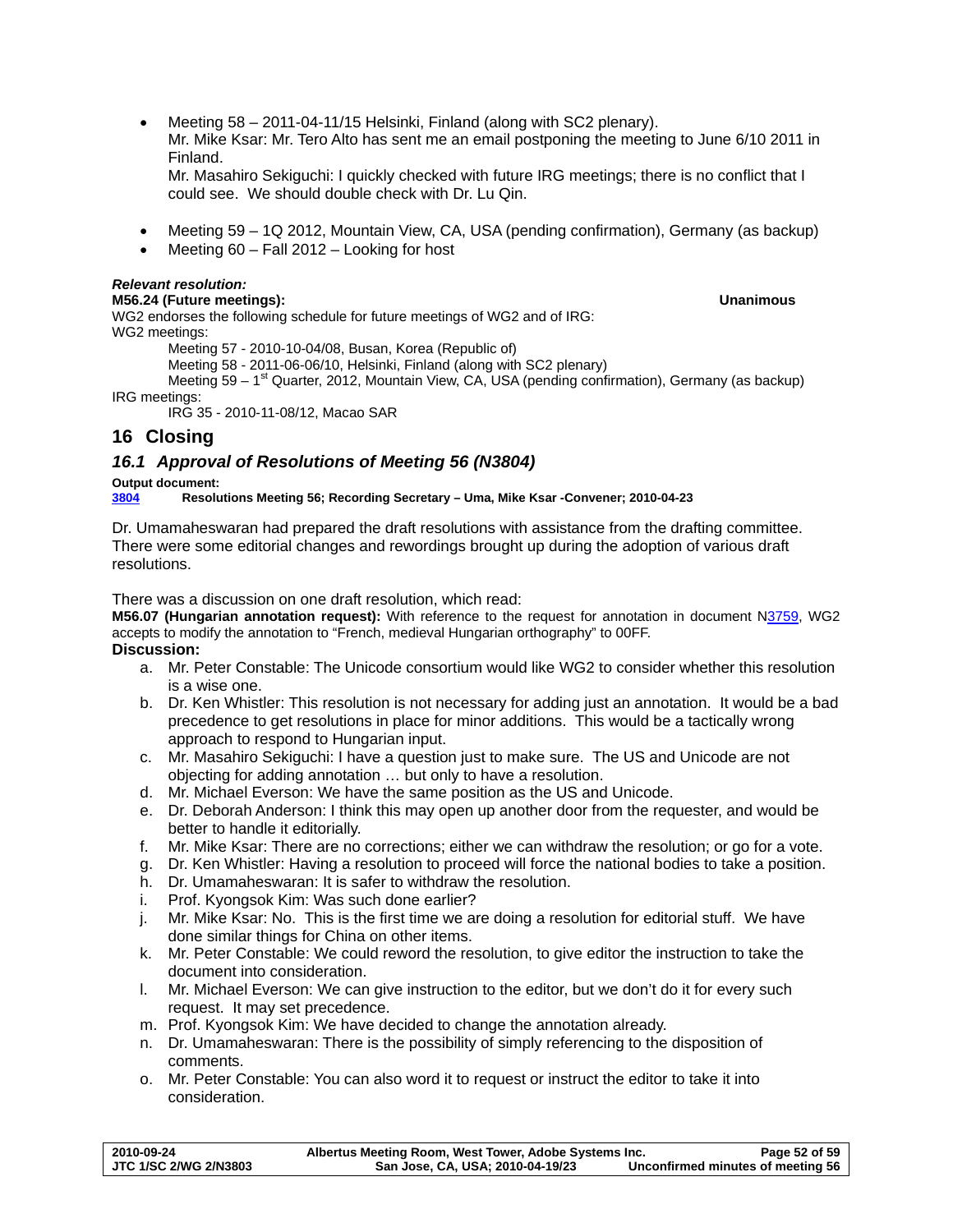<span id="page-52-0"></span>**Disposition:** Mr. Mike Ksar: Because of the controversy, I would recommend we take it out of the resolutions. It has been considered during the discussion and the editor will incorporate it.

The set of adopted resolutions are in document N[3804](http://std.dkuug.dk/jtc1/sc2/wg2/docs/N3804.doc).

At the end of this meeting, the total character counts are:

Character count **107517** (till end of Amendment 7); addition of **1862** in FDAM8; character count **109379** in FDIS of 2nd edition (till end of FDAM8); addition of 715 in CD 3<sup>rd</sup> edition; character count **110094** (total in  $3<sup>rd</sup>$  edition).

#### *Appreciation:*

*Relevant resolution:* 

**M56.26 (Appreciation to Host): By Acclamation By Acclamation By Acclamation** WG2 thanks the US national body, ANSI, for hosting the meeting, Adobe Systems Inc. and its staff, in particular Mr. Eric Muller for providing excellent meeting facilities. WG2 thanks the Unicode Consortium, specifically Ms. Magda Danish, for its kind hospitality.

#### *16.2 Adjournment*

The convener adjourned the meeting at 12:35h on Friday.

# **ISO/IEC JTC/SC2/WG2 N3803-AI**

**2010-xx-xx** 

### **Action Items from ISO/IEC JTC1/SC2/WG2 meeting 56, San Jose, CA, USA, 2010-04-19/23 For review at meeting 57, Busan, Republic of Korea, 2010-10-xx/xx (The following is an extract of Section xx of document N3803, meeting 56 draft minutes) [V.S. Umamaheswaran](mailto:umavs@ca.ibm.com), Recording Secretary**

# **17 Action items**

All the action items recorded in the minutes of the previous meetings from M25 to M50 and M53 have been either completed or dropped. Status of outstanding action items from previous meetings M51, M52, M54, M55 and new action items from the last meeting M56 are listed in the tables below.

```
Meeting 25, 1994-04-18/22, Antalya, Turkey (document N1033) 
Meeting 26, 1994-10-10/14, San Francisco, CA, USA (document N1117) 
Meeting 27, 1995-04-03/07, Geneva, Switzerland (document N1203) 
Meeting 28, 1995-06-22/26, Helsinki, Finland (document N1253) 
1303)
Meeting 30, 1996-04-22/26, Copenhagen, Denmark (document N1353) 
Meeting 31, 1996-08-12/16, Québec City, Canada (document N1453) 
N1503)
Meeting 33, 1997-06-30/07-04, Heraklion, Crete, Greece (document N1603) 
Meeting 34, 1998-03-16/20, Redmond, WA, USA (document N1703) 
Meeting 35, 1998-09-21/25, London, UK (document N1903) 
Meeting 36, 1999-03-09/15, Fukuoka, Japan (document N2003) 
Meeting 37, 1999-09-17/21, Copenhagen, Denmark (document N2103) 
Meeting 38, 2000-07-18/21, Beijing, China (document N2203) 
Meeting 39, 2000-10-08/11, Vouliagmeni, Athens, Greece (document N2253) 
Meeting 40, 2001-04-02/05, Mountain View, CA, USA (document N2353), and 
 2403)
Meeting 42, 2002-05-20/23, Dublin, Ireland (document N2453) 
Meeting 43, 2003-12-09/12, Tokyo, Japan (document N2553) 
N2653)
Meeting 45, 2004-06-21/24, Markham, Ontario, Canada (document N2753) 
Meeting 46, 2005-01-24/28, Xiamen, China (document N2903) 
Meeting 47, 2005-09-12/15, Sophia Antipolis, France (document N2953)
```

| 2010-09-24                   | Albertus Meeting Room, West Tower, Adobe Systems Inc. | Page 53 of 59                     |
|------------------------------|-------------------------------------------------------|-----------------------------------|
| <b>JTC 1/SC 2/WG 2/N3803</b> | San Jose, CA, USA; 2010-04-19/23                      | Unconfirmed minutes of meeting 56 |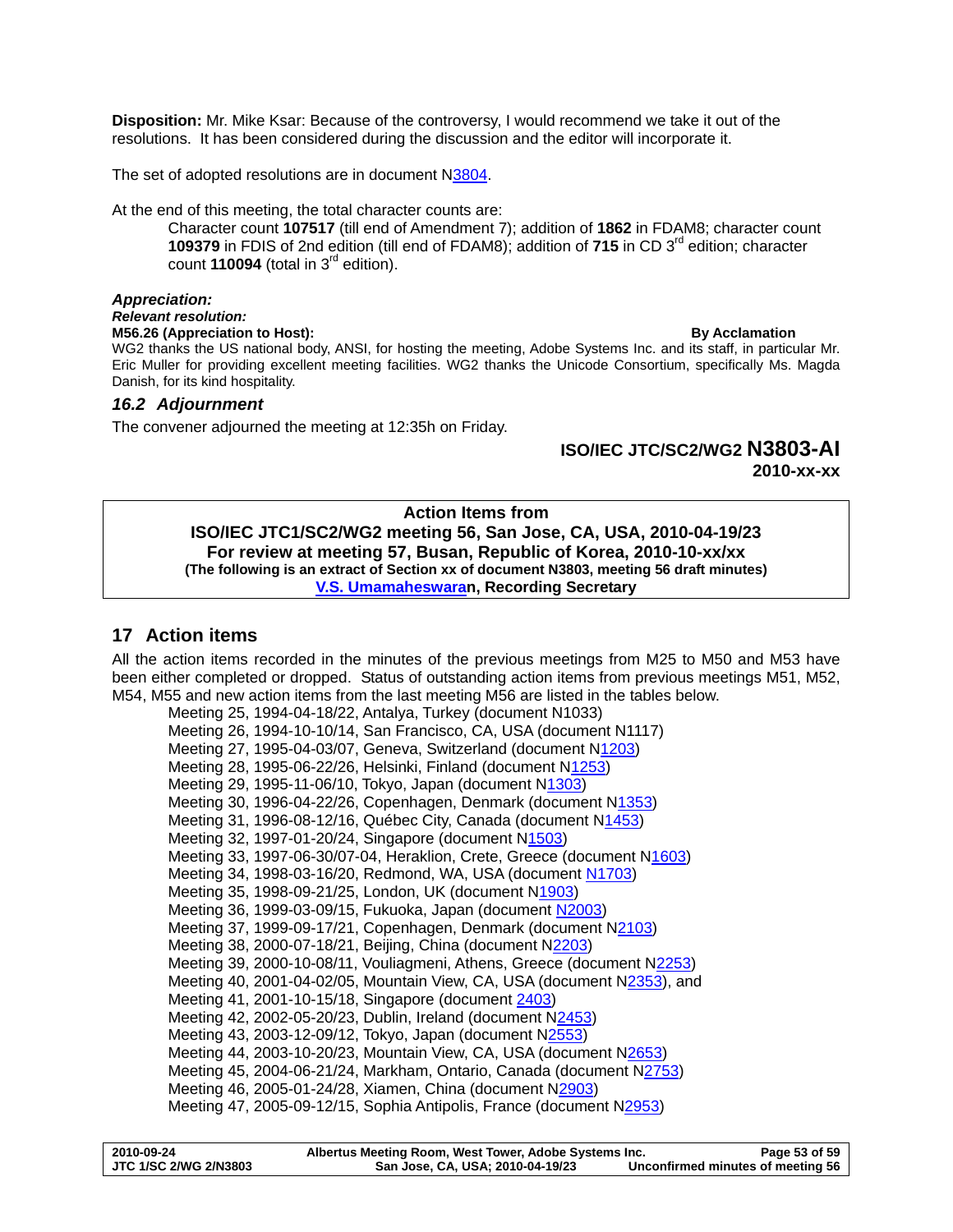<span id="page-53-0"></span>

| Meeting 48, 2006-04-24/27, Mountain View, CA, USA (document N3103)<br>Meeting 49, 2006-09-25/29, Tokyo, Japan (document N3153)<br>Meeting 50, 2007-04-23/27, Frankfurt-Am-Main, Germany (document N3253)<br>Meeting 51, 2007-09-17/21, Hangzhou, China (document N3353)<br>Meeting 52, 2008-04-21/25, Redmond, WA, USA (document N)<br>Meeting 53, 2008-10-13/17, Hong Kong SAR (document N3453)<br>Meeting 54, 2009-04-20/24, Dublin, Ireland (document N3603)<br>Meeting 55, 2009-10-26/30, Tokyo, Japan (document N3703)<br>Meeting 56, 2010-04-19/23, San José, CA, USA (document N3803) (this document)<br>Outstanding action items from meeting 51, 2007-09-17/21, Hangzhou, China<br>17.1 |                                                                                                                                                                         |               |  |
|--------------------------------------------------------------------------------------------------------------------------------------------------------------------------------------------------------------------------------------------------------------------------------------------------------------------------------------------------------------------------------------------------------------------------------------------------------------------------------------------------------------------------------------------------------------------------------------------------------------------------------------------------------------------------------------------------|-------------------------------------------------------------------------------------------------------------------------------------------------------------------------|---------------|--|
| <b>Item</b>                                                                                                                                                                                                                                                                                                                                                                                                                                                                                                                                                                                                                                                                                      | Assigned to / action (Reference resolutions in document N3354,<br>and                                                                                                   | <b>Status</b> |  |
|                                                                                                                                                                                                                                                                                                                                                                                                                                                                                                                                                                                                                                                                                                  | unconfirmed minutes in document N3353 for meeting 51 - with any corrections                                                                                             |               |  |
|                                                                                                                                                                                                                                                                                                                                                                                                                                                                                                                                                                                                                                                                                                  | noted in section 3 in the minutes of meeting 52 in document N3454).                                                                                                     |               |  |
|                                                                                                                                                                                                                                                                                                                                                                                                                                                                                                                                                                                                                                                                                                  | Al-51-4   IRG Convenor and IRG Editor (Dr. Lu Qin)                                                                                                                      |               |  |
|                                                                                                                                                                                                                                                                                                                                                                                                                                                                                                                                                                                                                                                                                                  | To act on the resolution below.                                                                                                                                         |               |  |
| c. I                                                                                                                                                                                                                                                                                                                                                                                                                                                                                                                                                                                                                                                                                             | M51.38 (IRG ideographs for Names): With reference to item 8 in document N3283,                                                                                          | In progress.  |  |
|                                                                                                                                                                                                                                                                                                                                                                                                                                                                                                                                                                                                                                                                                                  | WG2 endorses the IRG activity to investigate and report back to WG2 on the issues                                                                                       |               |  |
|                                                                                                                                                                                                                                                                                                                                                                                                                                                                                                                                                                                                                                                                                                  | and recommendations on ideographs for names of persons, places and the like.                                                                                            |               |  |
|                                                                                                                                                                                                                                                                                                                                                                                                                                                                                                                                                                                                                                                                                                  | M52, M53, M54, M55 and M56 - in progress.                                                                                                                               |               |  |
|                                                                                                                                                                                                                                                                                                                                                                                                                                                                                                                                                                                                                                                                                                  | 17.2 Outstanding action items from meeting 52, 2008-04-21/25, Redmond, WA, USA                                                                                          |               |  |
| Item                                                                                                                                                                                                                                                                                                                                                                                                                                                                                                                                                                                                                                                                                             | Assigned to / action (Reference resolutions in document N3454, and                                                                                                      | <b>Status</b> |  |
|                                                                                                                                                                                                                                                                                                                                                                                                                                                                                                                                                                                                                                                                                                  | unconfirmed minutes in document N3453 for meeting 52 - with any corrections                                                                                             |               |  |
|                                                                                                                                                                                                                                                                                                                                                                                                                                                                                                                                                                                                                                                                                                  | noted in section 3 in the minutes of meeting 53 in document N3553)                                                                                                      |               |  |
| AI-52-7                                                                                                                                                                                                                                                                                                                                                                                                                                                                                                                                                                                                                                                                                          | Ireland (Mr. Michael Everson)                                                                                                                                           |               |  |
|                                                                                                                                                                                                                                                                                                                                                                                                                                                                                                                                                                                                                                                                                                  | To take note of and act upon the following items.                                                                                                                       |               |  |
| а.                                                                                                                                                                                                                                                                                                                                                                                                                                                                                                                                                                                                                                                                                               | M52.5 (Principles for Dandas): WG2 adopts the principles guiding the encoding of                                                                                        | In progress.  |  |
|                                                                                                                                                                                                                                                                                                                                                                                                                                                                                                                                                                                                                                                                                                  | Dandas in Brahmic scripts from document N3457, and instructs its ad hoc group on<br>P&P to incorporate these into its document on Principles and Procedures (along with |               |  |
|                                                                                                                                                                                                                                                                                                                                                                                                                                                                                                                                                                                                                                                                                                  | the additions from resolution M52.4 above). WG2 further invites the Irish national body                                                                                 |               |  |
|                                                                                                                                                                                                                                                                                                                                                                                                                                                                                                                                                                                                                                                                                                  | to investigate and report on the current practice on use of currently encoded Dandas in                                                                                 |               |  |
|                                                                                                                                                                                                                                                                                                                                                                                                                                                                                                                                                                                                                                                                                                  | relevant scripts towards finalizing the list of scripts and their corresponding Dandas.                                                                                 |               |  |
|                                                                                                                                                                                                                                                                                                                                                                                                                                                                                                                                                                                                                                                                                                  | M53, M54 M55 and M56 - in progress.                                                                                                                                     |               |  |
| 17.3                                                                                                                                                                                                                                                                                                                                                                                                                                                                                                                                                                                                                                                                                             | Outstanding action items from meeting 54, 2009-04-20/24, Dublin, Ireland                                                                                                |               |  |
| Item                                                                                                                                                                                                                                                                                                                                                                                                                                                                                                                                                                                                                                                                                             | Assigned to / action (Reference resolutions in document N3604, and unconfirmed                                                                                          | <b>Status</b> |  |
|                                                                                                                                                                                                                                                                                                                                                                                                                                                                                                                                                                                                                                                                                                  | minutes in document $N3603$ for meeting 54, - with any corrections noted in                                                                                             |               |  |
|                                                                                                                                                                                                                                                                                                                                                                                                                                                                                                                                                                                                                                                                                                  | section 3 in the minutes of meeting 55 in document N3703)                                                                                                               |               |  |
| AI-54-7                                                                                                                                                                                                                                                                                                                                                                                                                                                                                                                                                                                                                                                                                          | China (Mr. Chen Zhuang)                                                                                                                                                 |               |  |
|                                                                                                                                                                                                                                                                                                                                                                                                                                                                                                                                                                                                                                                                                                  | To take note of and act upon the following items:                                                                                                                       |               |  |
| a.                                                                                                                                                                                                                                                                                                                                                                                                                                                                                                                                                                                                                                                                                               | M54.18 (Nüshu script): WG2 accepts the ad hoc report in document N3635 on Nüshu                                                                                         | In progress.  |  |
|                                                                                                                                                                                                                                                                                                                                                                                                                                                                                                                                                                                                                                                                                                  | script and invites the Chinese national body to provide a revised contribution by 2009-                                                                                 |               |  |
|                                                                                                                                                                                                                                                                                                                                                                                                                                                                                                                                                                                                                                                                                                  | 07-31, including considerations for items in the ad hoc report.                                                                                                         |               |  |
|                                                                                                                                                                                                                                                                                                                                                                                                                                                                                                                                                                                                                                                                                                  | M55 and M56 - in progress.                                                                                                                                              |               |  |
| AI-54-8                                                                                                                                                                                                                                                                                                                                                                                                                                                                                                                                                                                                                                                                                          | Germany (Mr. Karl Pentzlin)                                                                                                                                             |               |  |
|                                                                                                                                                                                                                                                                                                                                                                                                                                                                                                                                                                                                                                                                                                  | To take note of and act upon the following items:                                                                                                                       |               |  |
|                                                                                                                                                                                                                                                                                                                                                                                                                                                                                                                                                                                                                                                                                                  | a.   Invited to submit a revised proposal on Florin currency symbol (see document N3588)<br>taking into consideration discussion at meeting M54.                        | In progress.  |  |
|                                                                                                                                                                                                                                                                                                                                                                                                                                                                                                                                                                                                                                                                                                  | M55 and M56 - in progress.                                                                                                                                              |               |  |
| с.                                                                                                                                                                                                                                                                                                                                                                                                                                                                                                                                                                                                                                                                                               | Invited to revised proposal for Yeru characters (see document N3581) taking into                                                                                        | In progress.  |  |
|                                                                                                                                                                                                                                                                                                                                                                                                                                                                                                                                                                                                                                                                                                  | consideration discussion at meeting M54.                                                                                                                                |               |  |
|                                                                                                                                                                                                                                                                                                                                                                                                                                                                                                                                                                                                                                                                                                  | M55 and M56 - in progress.                                                                                                                                              |               |  |
| 17.4                                                                                                                                                                                                                                                                                                                                                                                                                                                                                                                                                                                                                                                                                             | Outstanding action items from meeting 55, 2009-10-26/30, Tokyo, Japan                                                                                                   |               |  |
| Item                                                                                                                                                                                                                                                                                                                                                                                                                                                                                                                                                                                                                                                                                             | Assigned to / action (Reference resolutions in document N3704, and unconfirmed                                                                                          | <b>Status</b> |  |
|                                                                                                                                                                                                                                                                                                                                                                                                                                                                                                                                                                                                                                                                                                  | minutes in document N3703 for meeting 55 - with any corrections noted in section                                                                                        |               |  |
|                                                                                                                                                                                                                                                                                                                                                                                                                                                                                                                                                                                                                                                                                                  | 3 in the minutes of meeting 56 in document N3803.                                                                                                                       |               |  |
| $AI-55-2$                                                                                                                                                                                                                                                                                                                                                                                                                                                                                                                                                                                                                                                                                        | Convener - Mr. Mike Ksar                                                                                                                                                |               |  |
|                                                                                                                                                                                                                                                                                                                                                                                                                                                                                                                                                                                                                                                                                                  | To take note of and act upon the following items:                                                                                                                       |               |  |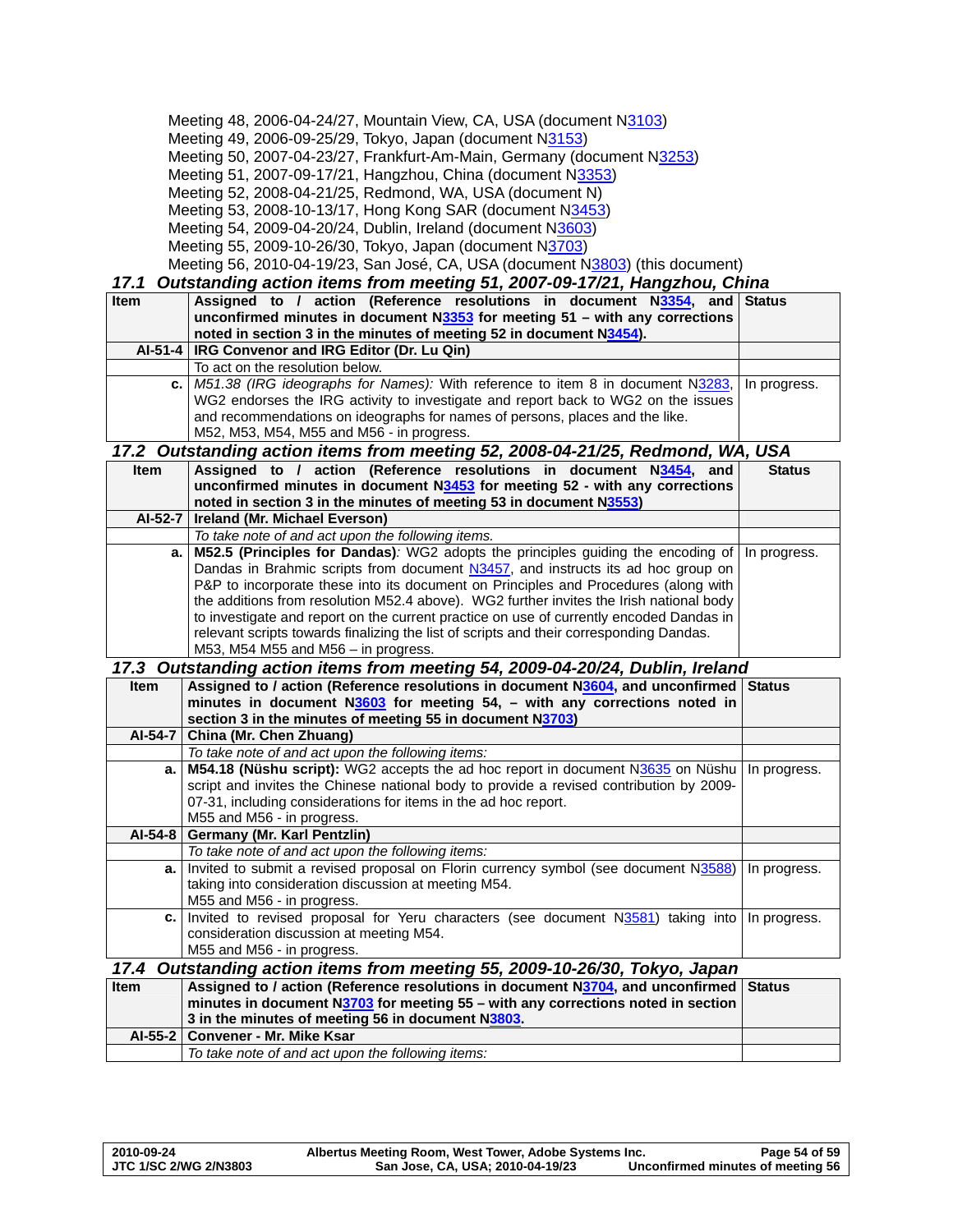<span id="page-54-0"></span>

|          | a.   M55.18 (Missing documents for Korean source references K2 to K5): WG2 requests the                                                                                                   | In progress.  |
|----------|-------------------------------------------------------------------------------------------------------------------------------------------------------------------------------------------|---------------|
|          | convener and the Korean national body to search the WG2 document archives for the                                                                                                         |               |
|          | missing source reference documents PKS C5700-1 1994, PKS C5700-2 1994, PKS                                                                                                                |               |
|          | 5700-3 1998 and Korean IRG Hanja Character Set 5th edition 2001 and make it                                                                                                               |               |
|          | available for IRG archives and reference.                                                                                                                                                 |               |
| AI-55-4  | M56 - in progress.<br>IRG Convenor and IRG Editor (Dr. Lu Qin)                                                                                                                            |               |
|          | To take note of and act upon the following items:                                                                                                                                         |               |
| a.       | M55.17 (Unified CJK Charts for 2nd edition): WG2 notes that the glyphs for the TCA                                                                                                        | In progress.  |
|          | source for the unified CJK multiple column charts need finalization based on correct                                                                                                      |               |
|          | fonts being made available to the project editor. There are also missing or incorrect                                                                                                     |               |
|          | glyphs for other sources. WG2 instructs its project editor to produce the CJK charts of                                                                                                   |               |
|          | the 2nd edition with fonts to be provided by IRG members and send to the IRG                                                                                                              |               |
|          | rapporteur. The IRG is instructed to review and correct any errors in the glyphs for the                                                                                                  |               |
|          | various sources and report back to the project editor, with the objective of replacing the                                                                                                |               |
|          | current CJK charts with the verified version in the FDIS (2010-07) of the second edition                                                                                                  |               |
|          | M56 - in progress.                                                                                                                                                                        |               |
|          | c. M55.20 (Missing source references for CJK Extensions A and B): With reference to the                                                                                                   | In progress.  |
|          | discussion on comment JP9 in document $N3716$ (disposition of CD ballot comments),                                                                                                        |               |
|          | IRG is instructed to review and provide to the project editor all the missing indices in<br>source references for unified CJK ideographs, specifically Extensions A and B before the      |               |
|          | next WG2 meeting in 2010-04.                                                                                                                                                              |               |
|          | M56 - in progress.                                                                                                                                                                        |               |
| AI-55-11 | <b>Greek national body</b>                                                                                                                                                                |               |
|          | To take note of the following item:                                                                                                                                                       |               |
| a.       | With reference to ballot comments from Greece in document N3684-GR, to take note of                                                                                                       | In progress.  |
|          | the discussion on PDAM8 disposition of comments in document N3703, and in particular                                                                                                      |               |
|          | to the referenced source document $N2642$ , and is invited to contribute to the annotations                                                                                               |               |
|          | for the four Greek characters.                                                                                                                                                            |               |
|          | M56 - in progress.                                                                                                                                                                        |               |
|          |                                                                                                                                                                                           |               |
|          | 17.5 Outstanding action items from meeting 56, San Jose, CA, USA, 2010-04-19/23                                                                                                           |               |
| Item     | Assigned to / action (Reference resolutions in document N3804, and unconfirmed                                                                                                            | <b>Status</b> |
|          | minutes in document N3803 for meeting 56 (this document you are reading).                                                                                                                 |               |
| AI-56-1  | Recording Secretary - Dr. V.S. UMAmaheswaran                                                                                                                                              |               |
| a. I     | To finalize the document N3804 containing the adopted meeting resolutions and send it                                                                                                     |               |
|          | to the convener as soon as possible.                                                                                                                                                      |               |
| b.       | To finalize the document N3803 containing the unconfirmed meeting minutes and send it<br>to the convener as soon as possible.                                                             |               |
| AI-56-2  | Convener - Mr. Mike Ksar                                                                                                                                                                  |               |
|          | To take note of and act upon the following items:                                                                                                                                         |               |
| а.       | M56.16 (Liaison response to SC34): WG2 instructs its convener to prepare a response                                                                                                       |               |
|          | to the Liaison letter from ISO/IEC JTC1/SC34 in document N3809, and forward it to SC2                                                                                                     |               |
|          | to communicate to SC34. The response will state WG 2's views on the issue that is                                                                                                         |               |
|          | similar to the response to comment JP.G7 in the disposition of FPDAM8 ballot comment                                                                                                      |               |
|          | in document N3828.                                                                                                                                                                        |               |
| b.       | M56.12 (Subdivision of work): WG2 instructs its convener and project editor to create a                                                                                                   |               |
|          | subdivision proposal (document N3837) for creation of the 3 <sup>rd</sup> edition of ISO/IEC 10646,                                                                                       |               |
|          | to incorporate items accepted for future encoding at meeting 55 (resolution M55.28 in                                                                                                     |               |
|          | document N3704) and characters and scripts accepted in resolutions M56.08 to M56.11<br>above. The 3 <sup>rd</sup> edition is also to include the multiple column charts for the remaining |               |
|          | CJK ideographs. The target starting dates are: CD 2010-06, FCD 2010-12 and FDIS                                                                                                           |               |
|          | 2011-11.                                                                                                                                                                                  |               |
| с.       | M56.23 (Roadmap snapshot): WG2 instructs its convener to post the updated snapshot                                                                                                        |               |
|          | of the roadmaps (in document N3807) to the WG2 web site and communicate the same                                                                                                          |               |
|          | to SC2 secretariat.                                                                                                                                                                       |               |
| d.       | To add contributions carried forward from previous meetings to agenda of next meeting.                                                                                                    |               |
| AI-56-3  | Editor of ISO/IEC 10646: (Mr. Michel Suignard with assistance from contributing<br>editors)                                                                                               |               |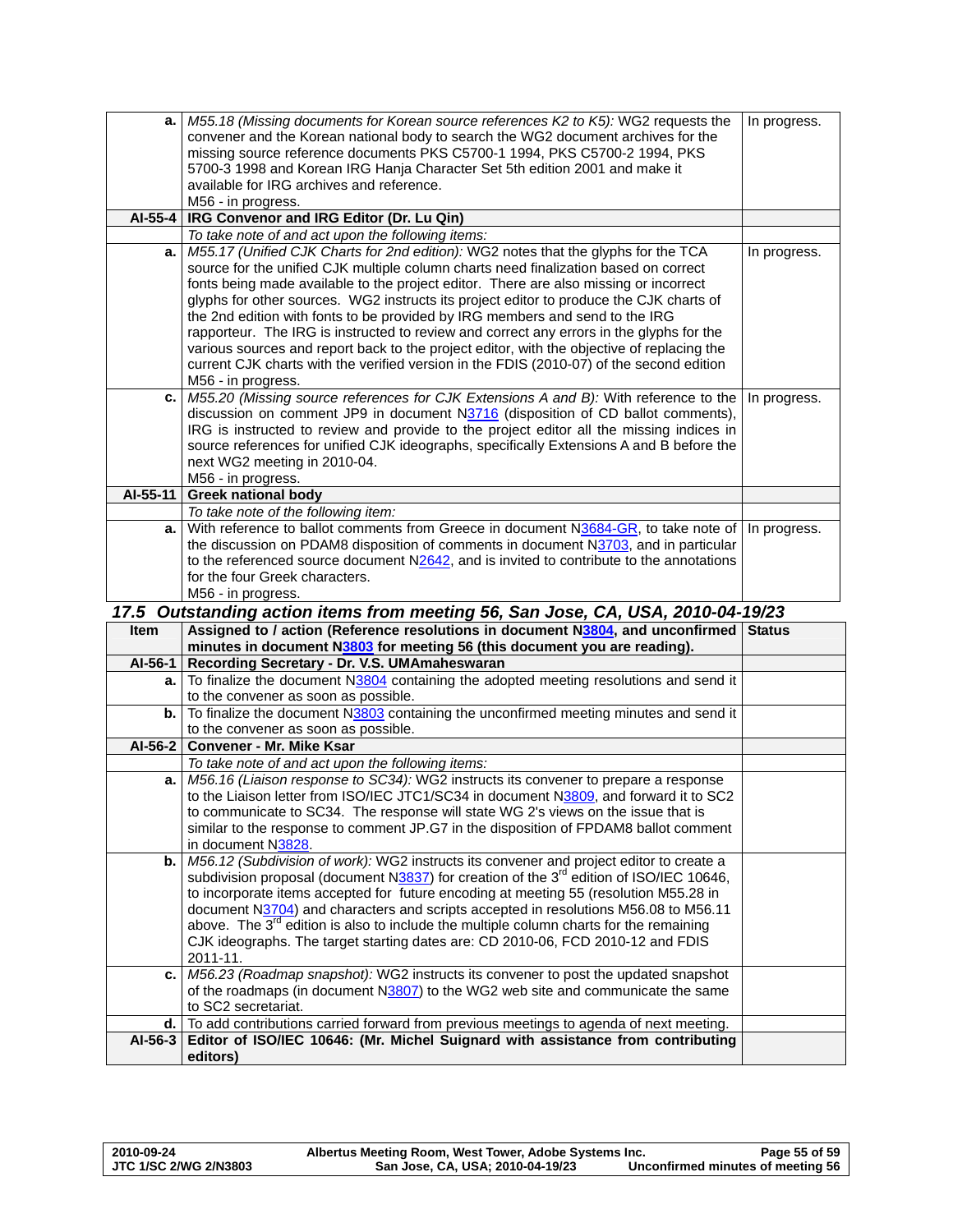|    | To prepare the appropriate amendment texts, sub-division proposals, collection of<br>editorial text for the next edition, corrigendum text, or entries in collections of characters<br>for future coding, with assistance from other identified parties, in accordance with the<br>following: |  |
|----|-----------------------------------------------------------------------------------------------------------------------------------------------------------------------------------------------------------------------------------------------------------------------------------------------|--|
| а. | M56.01 (Emoji ad hoc report): WG2 accepts the recommendations in the ad hoc report                                                                                                                                                                                                            |  |
|    | in document N3829 dealing with various ballot comments on FPDAM8 and supporting                                                                                                                                                                                                               |  |
|    | documents related to Emoji symbols. The recommendations include:                                                                                                                                                                                                                              |  |
|    | Addition of 1 new character 1F610 NEUTRAL FACE                                                                                                                                                                                                                                                |  |
|    | Changes to several glyphs, changes to character names and reordering of the                                                                                                                                                                                                                   |  |
|    | characters inside the Emoticons block (the results are consolidated in document                                                                                                                                                                                                               |  |
|    | N3826)                                                                                                                                                                                                                                                                                        |  |
|    | Changes to mappings to Emoji sources (to be incorporated in the revised                                                                                                                                                                                                                       |  |
|    | EmojiSrc.txt - document N3835), and                                                                                                                                                                                                                                                           |  |
|    | Accepting the following 13 Emoticon symbols for encoding in a future version of                                                                                                                                                                                                               |  |
|    | the standard:                                                                                                                                                                                                                                                                                 |  |
|    | 1F600<br><b>GRINNING FACE</b>                                                                                                                                                                                                                                                                 |  |
|    | 1F611<br><b>EXPRESSIONLESS FACE</b>                                                                                                                                                                                                                                                           |  |
|    | 1F615<br><b>CONFUSED FACE</b>                                                                                                                                                                                                                                                                 |  |
|    | 1F617<br><b>KISSING FACE</b>                                                                                                                                                                                                                                                                  |  |
|    | 1F619<br>KISSING FACE WITH SMILING EYES                                                                                                                                                                                                                                                       |  |
|    | 1F61B<br>FACE WITH STUCK-OUT TONGUE                                                                                                                                                                                                                                                           |  |
|    | 1F61F<br><b>WORRIED FACE</b>                                                                                                                                                                                                                                                                  |  |
|    | 1F626<br>FROWNING FACE WITH OPEN MOUTH                                                                                                                                                                                                                                                        |  |
|    | 1F627<br>ANGUISHED FACE                                                                                                                                                                                                                                                                       |  |
|    | 1F62C<br><b>GRIMACING FACE</b>                                                                                                                                                                                                                                                                |  |
|    | 1F62E<br>FACE WITH OPEN MOUTH                                                                                                                                                                                                                                                                 |  |
|    | 1F62F<br><b>HUSHED FACE</b>                                                                                                                                                                                                                                                                   |  |
|    | 1F634<br><b>SLEEPING FACE</b>                                                                                                                                                                                                                                                                 |  |
|    | with their glyphs as shown in document N3834.                                                                                                                                                                                                                                                 |  |
| b. | M56.02 (Character deletions in Amd. 8): WG2 notes moving the following three                                                                                                                                                                                                                  |  |
|    | characters from Amendment 8 to the collection of characters accepted for a future                                                                                                                                                                                                             |  |
|    | amendment:                                                                                                                                                                                                                                                                                    |  |
|    | A78F LATIN LETTER MIDDLE DOT                                                                                                                                                                                                                                                                  |  |
|    | 1BFA BATAK SYMBOL BINDU GODANG                                                                                                                                                                                                                                                                |  |
|    | 1BFB BATAK SYMBOL BINDU PINARJOLMA                                                                                                                                                                                                                                                            |  |
|    | M56.03 (Progression of Amendment 8): WG2 notes and accepts various name changes,                                                                                                                                                                                                              |  |
|    | glyph changes, annotation changes and changes to code positions of characters                                                                                                                                                                                                                 |  |
|    | resulting from the disposition of FPDAM8 ballot comments, which incorporates results of                                                                                                                                                                                                       |  |
|    | resolutions M56.01 and M56.02 above. WG2 instructs its project editor to forward the                                                                                                                                                                                                          |  |
|    | final text of Amendment 8, along with the final disposition of comments document N3828                                                                                                                                                                                                        |  |
|    | to the SC2 secretariat for an FDAM ballot. The final set of charts and names list are in                                                                                                                                                                                                      |  |
|    | document N3838. The unchanged target starting date is FDAM 2010-06.                                                                                                                                                                                                                           |  |
|    | c. M56.04 (CJK Charts for FCD of $2^{nd}$ Edition): WG2 decides to revert back to the single                                                                                                                                                                                                  |  |
|    | column format for CJK Unified Ideographs of Extension B for the 2 <sup>nd</sup> edition. WG2                                                                                                                                                                                                  |  |
|    | further instructs its editor and the IRG to review, verify and finalize the multiple-column                                                                                                                                                                                                   |  |
|    | charts for CJK Unified Ideographs in blocks other than Extension B.<br>d. $MS6.05$ (Revised text for examples Annex S.1.5): IRG is instructed to review and                                                                                                                                   |  |
|    | propose updates to the revision to the examples proposed by the editor in document                                                                                                                                                                                                            |  |
|    | N3794. If an agreed upon text is made available to the editor prior to the start of the                                                                                                                                                                                                       |  |
|    | FDIS ballot, it will be included in the FDIS ballot.                                                                                                                                                                                                                                          |  |
| е. | M56.06 (Disposition of Comments on FCD of 2 <sup>nd</sup> Edition): WG2 accepts the final                                                                                                                                                                                                     |  |
|    | disposition of ballot comments in document N3827, reflecting resolution M56.04 above.                                                                                                                                                                                                         |  |
|    | WG2 also accepts the following corrections proposed by the editor:                                                                                                                                                                                                                            |  |
|    | update the publication date in reference for HKSCS to 2008 (page 39 of FCD text)                                                                                                                                                                                                              |  |
|    | Add the missing TC-4A76 reference to 94C4, including corresponding chart update                                                                                                                                                                                                               |  |
|    | Keep the CC-Data Element as a normative term in clause 4.5, but replace it with<br>$\blacksquare$                                                                                                                                                                                             |  |
|    | 'code unit sequence' in the remainder of the text of the standard. The term 'code                                                                                                                                                                                                             |  |
|    | unit sequence' will also be inserted in clause 4.5.                                                                                                                                                                                                                                           |  |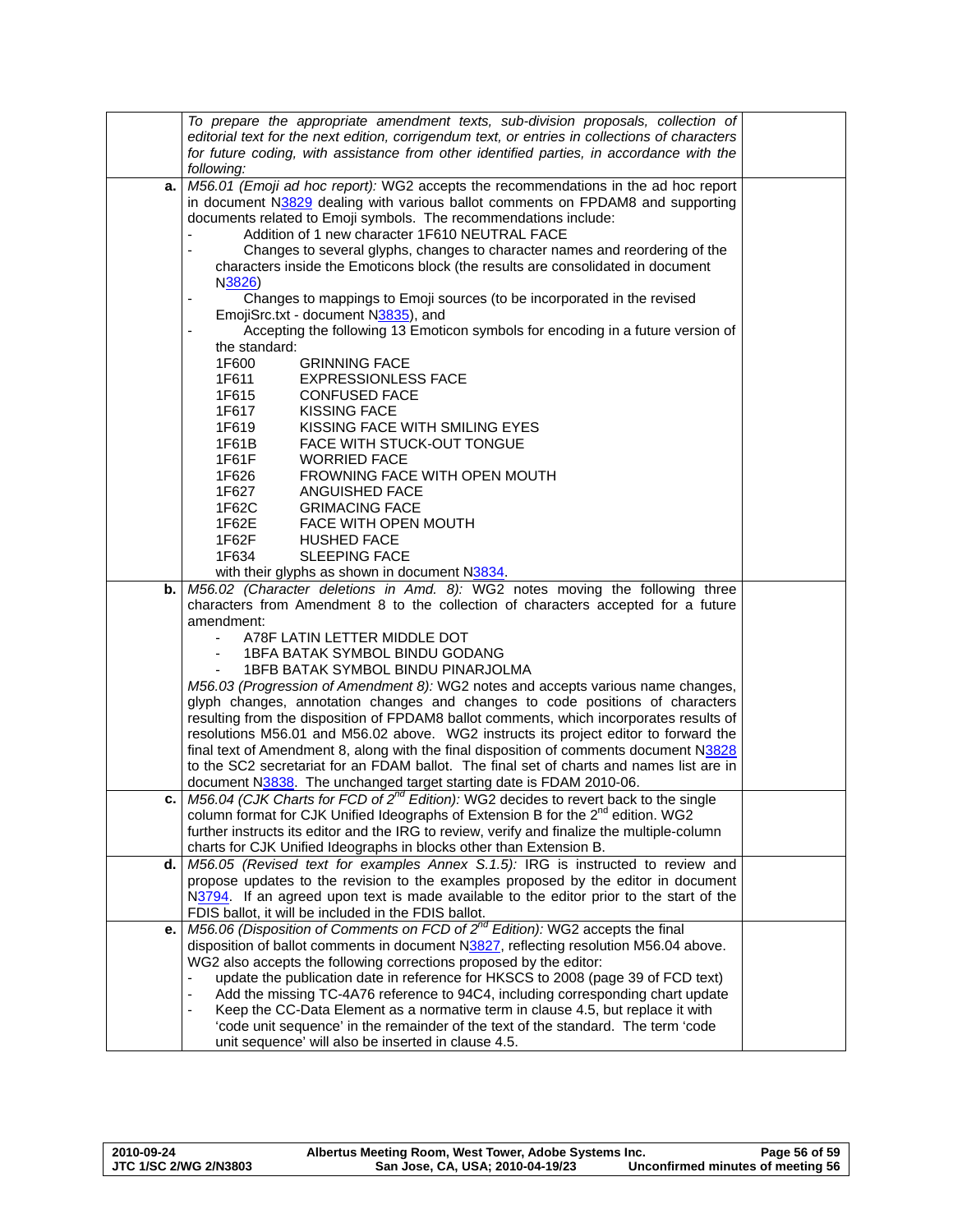|    | f.   M56.07 (Progression of $2^{nd}$ Edition): WG2 instructs its editor to forward updated final text |
|----|-------------------------------------------------------------------------------------------------------|
|    | and charts (after the IRG has verified the CJK charts), incorporating the results of                  |
|    | resolutions M56.03 to M56.06 above, and the final disposition of ballot comments in                   |
|    | document N3827, to SC2 secretariat for an FDIS ballot. The revised target starting date               |
|    | for FDIS is 2010-09.                                                                                  |
| g. | M56.08 (Miscellaneous character additions): WG2 accepts the following additions and                   |
|    | corrections for future encoding in the standard:                                                      |
|    | m. 0604 ARABIC SIGN SAMVAT                                                                            |
|    | with its glyph shown in section 4 of document N3734.                                                  |
|    | Six punctuation characters:<br>n.                                                                     |
|    | 2E32 TURNED COMMA                                                                                     |
|    | <b>2E35 TURNED SEMICOLON</b>                                                                          |
|    | <b>2E36 DAGGER WITH LEFT GUARD</b><br><b>2E37 DAGGER WITH RIGHT GUARD</b>                             |
|    | 2E38 TURNED DAGGER                                                                                    |
|    | 2E39 TOP HALF SECTION SIGN                                                                            |
|    | with their glyphs and annotations from page 1 of document N3740                                       |
|    | Two mathematical symbols:<br>о.                                                                       |
|    | 27CB MATHEMATICAL RISING DIAGONAL                                                                     |
|    | 27CD MATHEMATICAL FALLING DIAGONAL                                                                    |
|    | with their glyphs and annotations from pages 9 and 10 of document N3763.                              |
|    | Nine Cyrillic characters for Slavonic:<br>p.                                                          |
|    | A674 COMBINING CYRILLIC LETTER UKRAINIAN IE                                                           |
|    | A675 COMBINING CYRILLIC LETTER I                                                                      |
|    | A676 COMBINING CYRILLIC LETTER YI                                                                     |
|    | A677 COMBINING CYRILLIC LETTER U                                                                      |
|    | A678 COMBINING CYRILLIC LETTER HARD SIGN<br>A679 COMBINING CYRILLIC LETTER YERU                       |
|    | A67A COMBINING CYRILLIC LETTER SOFT SIGN                                                              |
|    | A67B COMBINING CYRILLIC LETTER OMEGA                                                                  |
|    | A69F COMBINING CYRILLIC LETTER IOTIFIED E                                                             |
|    | with their glyphs and annotations from section 2 in document N3748.                                   |
|    | 0AF0 GUJARATI ABBREVIATION SIGN,<br>q.                                                                |
|    | with its glyph as shown on line 1 page 1 of document N3764.                                           |
|    | Four Typikon symbols:<br>r.                                                                           |
|    | 1F540 CIRCLED CROSS POMMY                                                                             |
|    | 1F541 CROSS POMMY WITH HALF-CIRCLE BELOW                                                              |
|    | 1F542 CROSS POMMY                                                                                     |
|    | 1F543 NOTCHED LEFT SEMICIRCLE WITH THREE DOTS                                                         |
|    | with their glyphs from left column in Table 1 of document N3772.<br>058F ARMENIAN DRAM SIGN:<br>s.    |
|    | with its glyph as shown in document N3834.                                                            |
|    | Two dashes required for Chicago manual of Style<br>t.                                                 |
|    | 2E3A TWO-EM DASH                                                                                      |
|    | 2E3B THREE-EM DASH                                                                                    |
|    | with their glyphs and annotations based on document N3770.                                            |
|    | Seven Georgian and Nuskhuri letters<br>u.                                                             |
|    | 10C7 GEORGIAN CAPITAL LETTER YN                                                                       |
|    | 10CD GEORGIAN CAPITAL LETTER AEN                                                                      |
|    | 10FD GEORGIAN LETTER AEN                                                                              |
|    | 10FE GEORGIAN LETTER HARD SIGN<br>10FF GEORGIAN LETTER LABIAL SIGN                                    |
|    | 2D27 GEORGIAN SMALL LETTER YN                                                                         |
|    | 2D2D GEORGIAN SMALL LETTER AEN                                                                        |
|    | with their glyphs and annotations shown on page 1 in document N3775.                                  |
|    | Four Arabic combining marks<br>۷.                                                                     |
|    | 08F0 ARABIC OPEN FATHATAN                                                                             |
|    | 08F1 ARABIC OPEN DAMMATAN                                                                             |
|    | 08F2 ARABIC OPEN KASRATAN                                                                             |
|    | 08F3 ARABIC SMALL HIGH WAW                                                                            |
|    | in a new block named Arabic Extended-A with the range 08A0 to 08FF                                    |
|    | with their glyphs as shown in document N3791.                                                         |
|    |                                                                                                       |

| 2010-09-24            | Albertus Meeting Room, West Tower, Adobe Systems Inc. | Page 57 of 59                     |
|-----------------------|-------------------------------------------------------|-----------------------------------|
| JTC 1/SC 2/WG 2/N3803 | San Jose, CA, USA; 2010-04-19/23                      | Unconfirmed minutes of meeting 56 |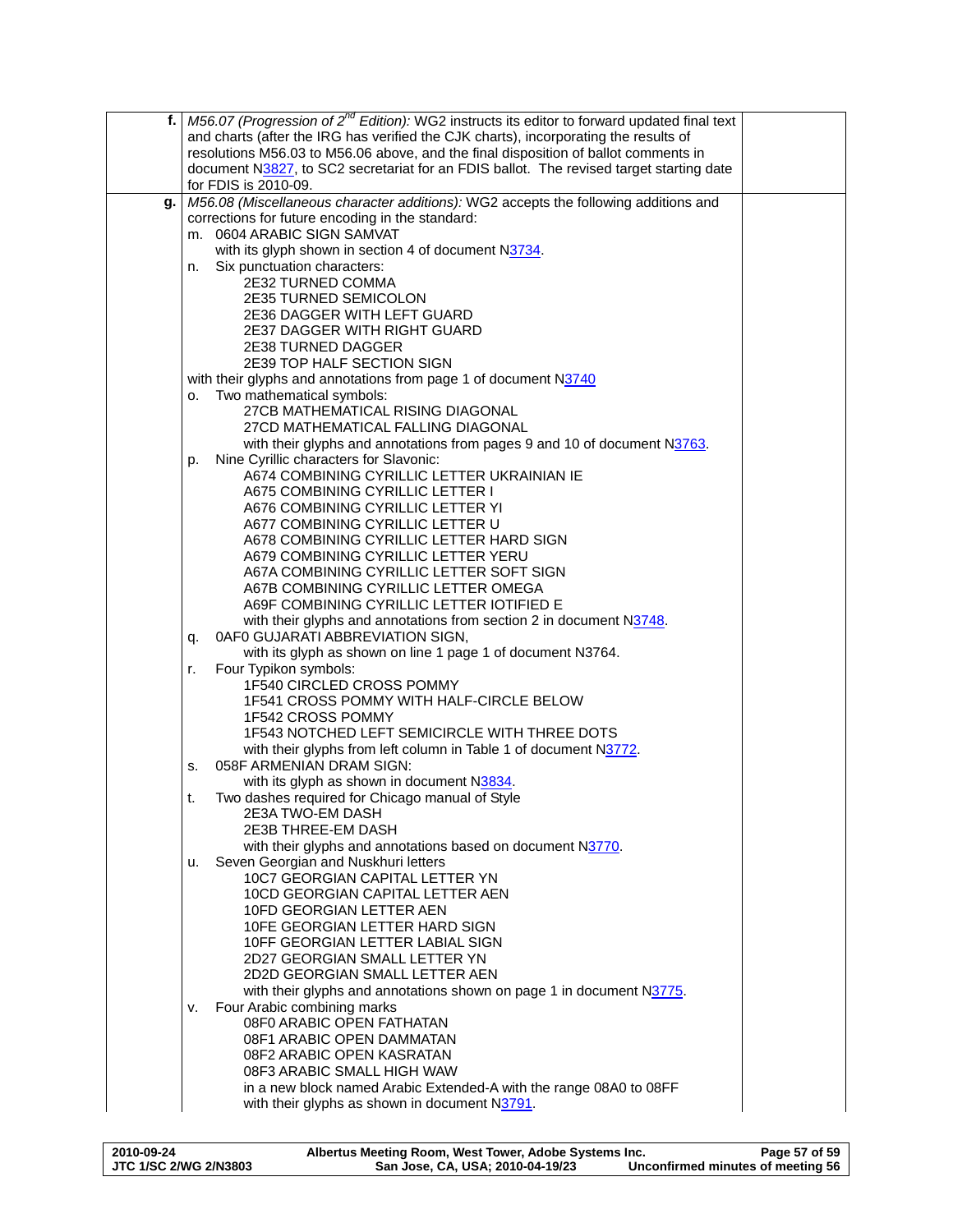|          | w. Correct the names for three Sundanese Supplement characters, based on                                                                                                                |  |
|----------|-----------------------------------------------------------------------------------------------------------------------------------------------------------------------------------------|--|
|          | document N3836:                                                                                                                                                                         |  |
|          | 1CC4 change KA to LEU in the name                                                                                                                                                       |  |
|          | 1CC5 change BA to KA in the name, and                                                                                                                                                   |  |
|          | 1CC7 change LEU to BA in the name.                                                                                                                                                      |  |
|          | Two new compatibility ideograph characters, as requested in Korean comment<br>х.                                                                                                        |  |
|          | T32.3 on FCD ballot, and in Appendix 3 of document N3747:                                                                                                                               |  |
|          | FA2E with its glyph shown on page 10, corresponding to K0-522B                                                                                                                          |  |
|          | FA2F with its glyph shown on page 09, corresponding to K0-6766                                                                                                                          |  |
|          | h. M56.09 (Takri script): WG2 accepts to create a new block named Takri in the range                                                                                                    |  |
|          | 11680 to 116CF in the SMP, and to populate it with 66 characters in code positions                                                                                                      |  |
|          | 11680 to 116B7 and 116C0 to 116C9, with their code positions, names and glyphs as<br>shown on pages 10 and 11 of document N3758. This block contains some combining                     |  |
|          | marks.                                                                                                                                                                                  |  |
| i.       | M56.10 (Miao script): WG2 accepts to create a new block named Miao in the range                                                                                                         |  |
|          | 16F00 to 16F8F in the SMP, and populate it with 128 characters in code positions 16F00                                                                                                  |  |
|          | to 16F41 and 16F50 to 16F8D, with their code positions, names and glyphs as shown on                                                                                                    |  |
|          | pages 6 to 8 of document N3789. This block contains some combining marks.                                                                                                               |  |
| j.       | M56.11 (Arabic Mathematical Alphabetic Symbols): WG2 accepts to create a new block                                                                                                      |  |
|          | named Arabic Mathematical Alphabetic Symbols in the range 1EE00 to 1EEFF in the                                                                                                         |  |
|          | SMP, and populate it with 143 characters with their code positions, names and glyphs as                                                                                                 |  |
|          | shown in the charts in document N3799.                                                                                                                                                  |  |
| k.       | M56.12 (Subdivision of work): WG2 instructs its convener and project editor to create a                                                                                                 |  |
|          | subdivision proposal (document N3837) for creation of the 3 <sup>rd</sup> edition of ISO/IEC 10646,                                                                                     |  |
|          | to incorporate items accepted for future encoding at meeting 55 (resolution M55.28 in                                                                                                   |  |
|          | document N3704) and characters and scripts accepted in resolutions M56.08 to M56.11                                                                                                     |  |
|          | above. The $3rd$ edition is also to include the multiple column charts for the remaining                                                                                                |  |
|          | CJK ideographs. The target starting dates are: CD 2010-06, FCD 2010-12 and FDIS                                                                                                         |  |
|          | 2011-11.                                                                                                                                                                                |  |
| ı.       | M56.14 (Multiple column CJK charts for $3^{rd}$ edition): WG2 instructs its project editor to<br>prepare the CJK multiple column charts for CJK Ext. B and CJK compatibility ideographs |  |
|          | using the fonts received from IRG members and send them to the IRG for review,                                                                                                          |  |
|          | verification and finalization.                                                                                                                                                          |  |
| m.       | $M56.15$ (CD for $3rd$ edition): WG2 instructs its project editor to create the text of for the                                                                                         |  |
|          | 3 <sup>rd</sup> edition of ISO/IEC 10646, incorporating the characters accepted for encoding per                                                                                        |  |
|          | resolution M56.12 above on subdivision of work, and send it to SC2 secretariat for a CD                                                                                                 |  |
|          | ballot.                                                                                                                                                                                 |  |
| AI-56-4  | IRG Convenor and IRG Editor (Dr. Lu Qin)                                                                                                                                                |  |
|          | To revise document N3743 for inclusion in WG2 principles and procedures document                                                                                                        |  |
|          | based on feedback at meeting 56.                                                                                                                                                        |  |
|          | To take note of and act upon the following items:                                                                                                                                       |  |
| а.       | M56.13 (Fonts for CJK multiple column charts): WG2 instructs the IRG to request the                                                                                                     |  |
|          | IRG members to send to the project editor the necessary fonts to enable creating the                                                                                                    |  |
|          | multiple column charts for CJK Ext. B and for CJK compatibility ideographs for<br>consideration to include in the 3 <sup>rd</sup> edition of ISO/IEC 10646.                             |  |
| AI-56-5  | Ad hoc group on Principles and Procedures (Dr. Umamaheswaran)                                                                                                                           |  |
| а.       | M56.22 (Guideline on spelling for English character names): WG2 accepts the proposed                                                                                                    |  |
|          | text for guideline proposed in document N3832 on spelling of English character names                                                                                                    |  |
|          | in the standard for inclusion in the Principles and Procedures document, and instructs                                                                                                  |  |
|          | Dr. Umamaheswaran to prepare an updated Principles and Procedures document                                                                                                              |  |
|          | (N3802) and submit it to the convener to post to the WG2 web site and communicate to                                                                                                    |  |
|          | SC2 secretariat.                                                                                                                                                                        |  |
| AI-56-6  | Ad hoc group on roadmap (Mr. Michael Everson)                                                                                                                                           |  |
| а.       | To update the Roadmaps with the results from this meeting.                                                                                                                              |  |
| AI-56-7  | Unicode Consortium (Mr. Peter Constable)                                                                                                                                                |  |
| а.       | To work with the project editor on a mutually acceptable syntax for USIs in NUSI.txt                                                                                                    |  |
|          | between Unicode and 10646.                                                                                                                                                              |  |
| b.       | To send updates to UTS #37 on Ideographic Variation Database to WG2 for feedback.                                                                                                       |  |
| AI-56-10 | TCA (Mr. Bear Tseng)                                                                                                                                                                    |  |
|          | To take note of and act upon the following items:                                                                                                                                       |  |